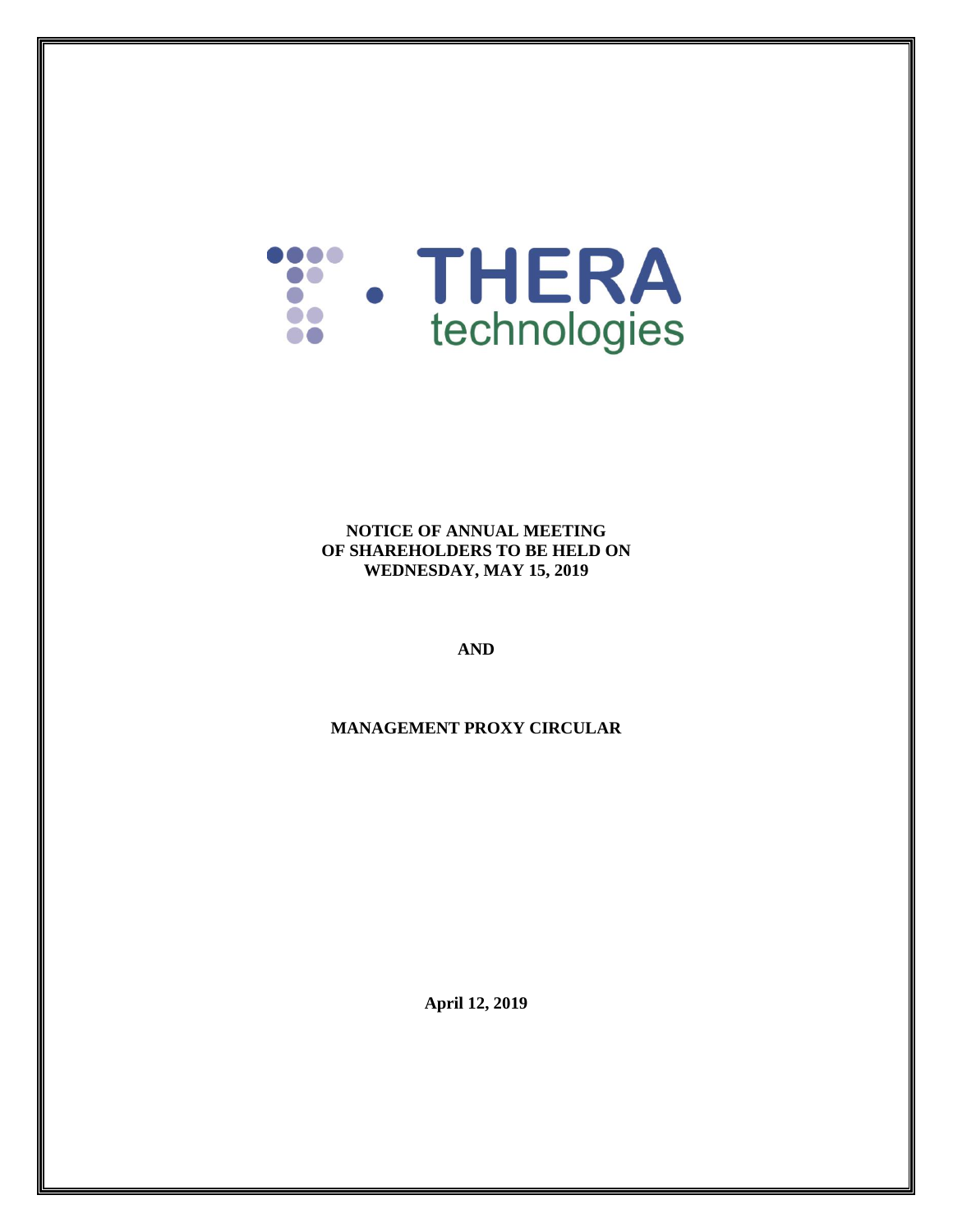

## **NOTICE OF ANNUAL MEETING OF SHAREHOLDERS**

To the shareholders of Theratechnologies Inc. (the "**Corporation**"):

NOTICE IS HEREBY GIVEN that an annual meeting of shareholders (the "**Meeting**") of the Corporation will be held at the McCord Museum, 690 Sherbrooke Street West, Montreal, Québec, on Wednesday, May 15, 2019 at 10:00 a.m. (Eastern Time) for the following purposes:

- (1) to receive the consolidated financial statements for the fiscal year ended November 30, 2018, as well as the auditors' report thereon;
- (2) to elect directors for the ensuing year;
- (3) to appoint auditors for the ensuing year and authorize the directors to set their compensation;
- (4) to consider and if deemed advisable, to pass Resolution 2019-1 (the text of which is attached as Appendix "A" to the accompanying Management Proxy Circular), with or without amendments, ratifying the amendments and the renewal of the shareholder rights plan of the Corporation which has been in force since February 10, 2010, the whole as described in the accompanying Management Proxy Circular; and
- (5) to transact such other business as may properly come before the Meeting.

Only persons registered as shareholders on the records of the Corporation as of the close of business on April 12, 2019 are entitled to receive notice of, and to vote or act at, the Meeting. No person who becomes a shareholder after such date will be entitled to vote or act at the Meeting or any adjournment thereof.

A shareholder who is unable to attend the Meeting in person may appoint another person (who need not be a shareholder of the Corporation) to represent him or her at the Meeting by completing the enclosed form of proxy and returning same to the Corporate Secretary of the Corporation, c/o Computershare Trust Company of Canada, 1500 Robert-Bourassa Boulevard, 7<sup>th</sup> Floor, Montreal, Québec, Canada H3A 3S8, prior to 5:00 p.m. (Eastern Time) on May 13, 2019.

DATED at Montreal, Québec, Canada, April 12, 2019

### BY ORDER OF THE BOARD OF DIRECTORS

*(signed) Jocelyn Lafond*

Jocelyn Lafond Vice President, Legal Affairs, and Corporate Secretary Theratechnologies Inc. 2015 Peel Street,  $11<sup>th</sup>$  Floor Montreal, Québec, Canada H3A 1T8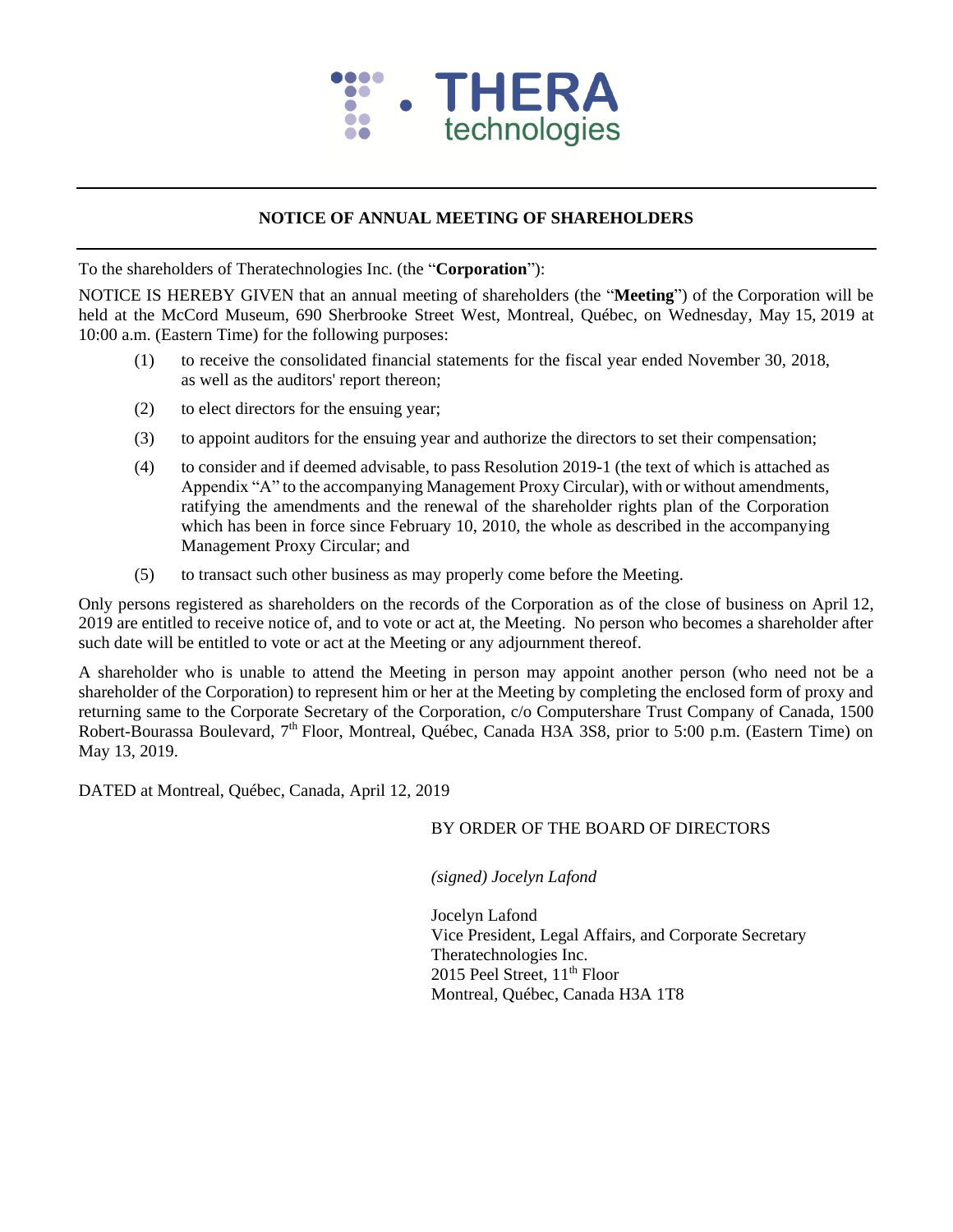

## **MANAGEMENT PROXY CIRCULAR**

*The information contained in this management proxy circular (the "Circular") is given as at April 12, 2019, except as otherwise noted. All dollar amounts set forth herein are expressed in Canadian dollars and the symbol "\$" refers to the Canadian dollar, unless otherwise indicated.*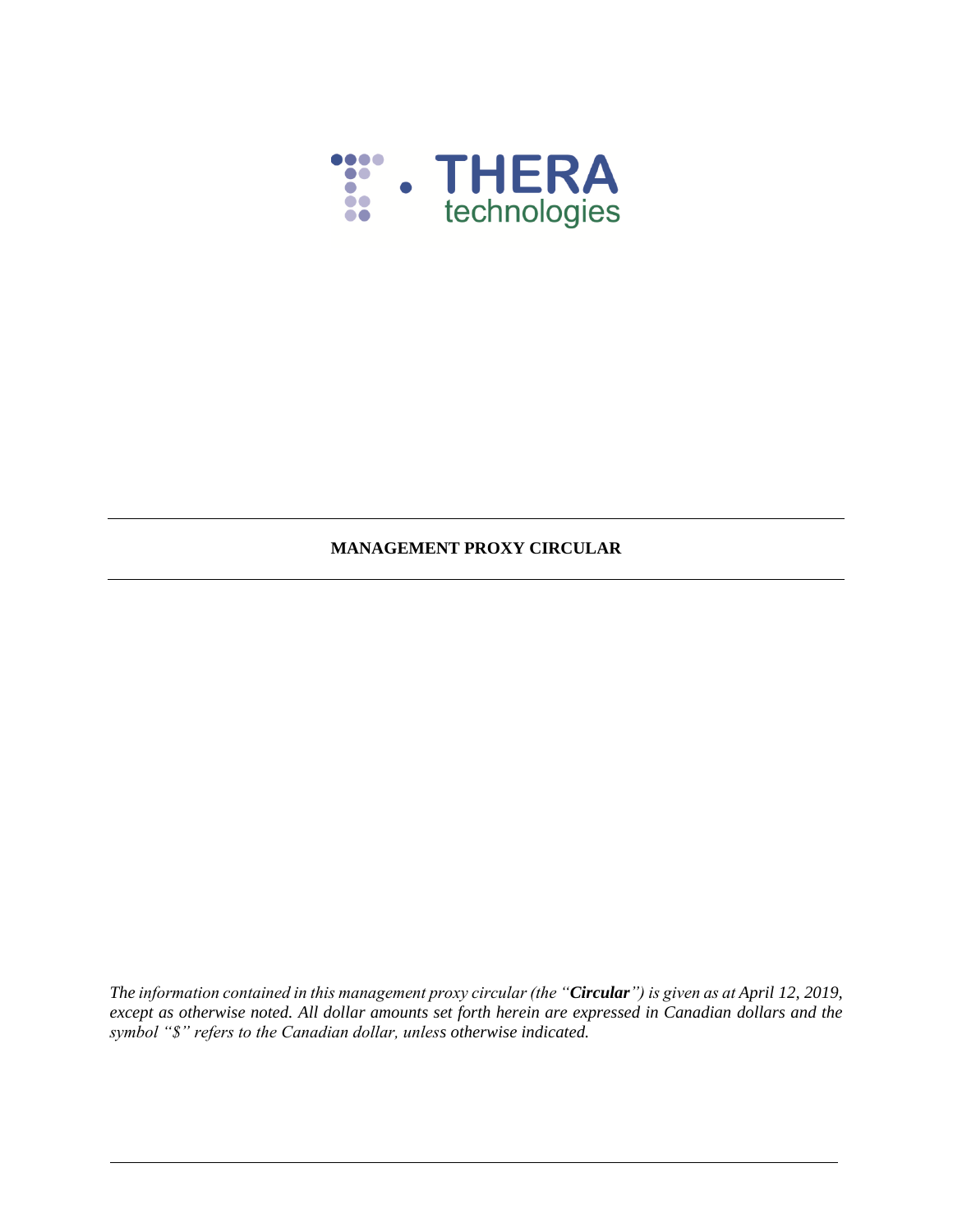# **TABLE OF CONTENTS**

| <b>ITEM I.</b>   |                                                                      |  |
|------------------|----------------------------------------------------------------------|--|
| 1.               |                                                                      |  |
| 2.               |                                                                      |  |
| $\mathfrak{Z}$   |                                                                      |  |
| <b>ITEM II.</b>  |                                                                      |  |
| 7.               |                                                                      |  |
| 2.               |                                                                      |  |
| 3.               |                                                                      |  |
| $\overline{4}$ . |                                                                      |  |
| .5.              |                                                                      |  |
| <b>ITEM III.</b> |                                                                      |  |
| 7.               |                                                                      |  |
| 2.               |                                                                      |  |
| 3.               |                                                                      |  |
| $\overline{4}$ . |                                                                      |  |
| 5.               |                                                                      |  |
| 6.               |                                                                      |  |
| <b>ITEM IV.</b>  |                                                                      |  |
| <b>ITEM V.</b>   |                                                                      |  |
| 1.               |                                                                      |  |
| 2.               |                                                                      |  |
| $\mathfrak{Z}$ . |                                                                      |  |
| $\overline{4}$ . |                                                                      |  |
|                  |                                                                      |  |
|                  |                                                                      |  |
|                  |                                                                      |  |
|                  | APPENDIX D NOMINATING AND CORPORATE GOVERNANCE COMMITTEE CHARTER  62 |  |
|                  |                                                                      |  |
|                  |                                                                      |  |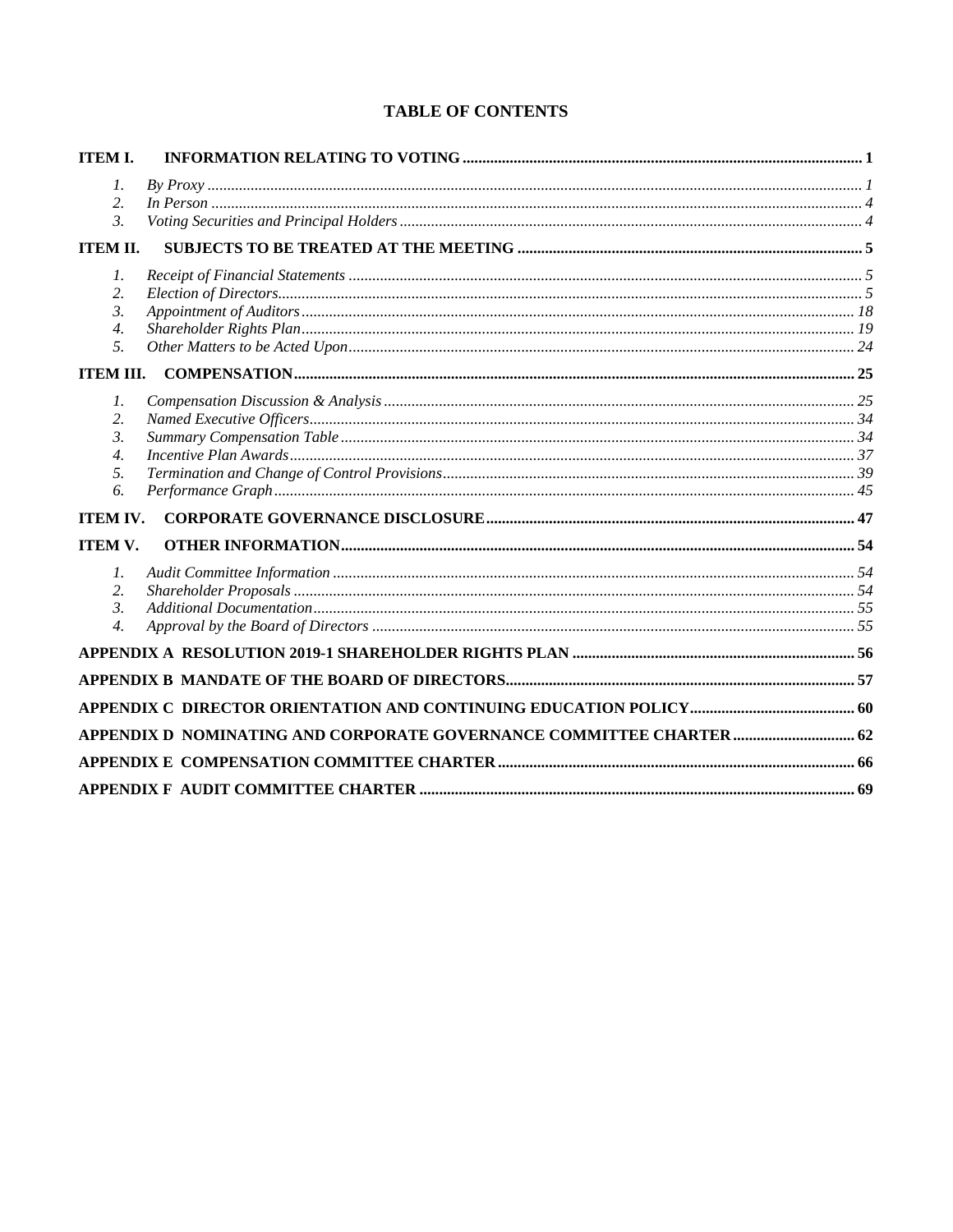# <span id="page-4-0"></span>**ITEM I. INFORMATION RELATING TO VOTING**

You may vote your shares either through a proxy or in person at the annual meeting of shareholders (the "**Meeting**") of Theratechnologies Inc. (the "**Corporation**" or "**Theratechnologies**").

# <span id="page-4-1"></span>**1. By Proxy**

### *Solicitation of Proxies*

This Circular is provided in connection with the solicitation by management of the Corporation of proxies to be used at the Meeting of the Corporation to be held on Wednesday, May 15, 2019, at the time, place and for the purposes set forth in the attached Notice of Annual Meeting of Shareholders (the "**Notice of Meeting**") and at any continuation of the Meeting after adjournment thereof.

It is expected that the solicitation of proxies will be made primarily by mail. However, officers or employees of the Corporation may also solicit proxies by telephone, telecopy, e-mail or in person. Our employees will receive no compensation for these services. The entire cost of solicitation will be borne by the Corporation. Pursuant to *National Instrument 54-101 Communication with Beneficial Owners of Securities of a Reporting Issuer* ("**NI 54-101**"), arrangements have been made with clearing agencies, brokerage houses and other financial intermediaries to forward proxy-related material to beneficial owners of common shares. See "Non-Registered Holders" below.

## *Terms of Proxy Grant*

A registered shareholder who is unable to attend the Meeting in person is requested to complete and sign the enclosed form of proxy and to deliver it to Computershare Trust Company of Canada ("**Computershare**") as per the instructions below. By completing the enclosed form of proxy, you appoint the persons proposed in that form to represent your interests and vote your shares on your behalf at the Meeting. The persons named in the enclosed form of proxy are directors or officers of the Corporation. **However, you have the right to appoint a person (who need not be a shareholder) to represent you at the Meeting other than the persons designated in the form of proxy provided by the Corporation**. To do this, you must insert such person's name in the blank space provided in the enclosed form of proxy.

**If you hold your shares through an intermediary** (a stockbroker, a bank, a trust, a trustee, etc.), you are not a registered shareholder in the registry of shareholders of the Corporation held by Computershare. Therefore, you cannot vote your shares directly at the Meeting. If this is your situation, you will receive from your intermediary explanation as to how to appoint proxies and have them vote your shares. To ensure that your instructions are respected, you must deliver them to your intermediary within the prescribed deadline. See "Non-Registered Holders" below. **For any questions, please contact your intermediary directly.**

# *Proxy Voting*

The persons named or appointed in the form of proxy will, on a show of hands or any ballot that may be called, vote (or withhold from voting) your shares in respect of which they are appointed as proxies in accordance with the instructions given in the form of proxy. **In the absence of instructions, the voting rights attached to the shares referred to in your form of proxy will be exercised FOR the matters mentioned in the attached Notice of Meeting.**

Furthermore, the enclosed form of proxy confers upon the proxy holder a discretionary power with respect to amendments or variations to matters identified in the Notice of Meeting and with respect to all other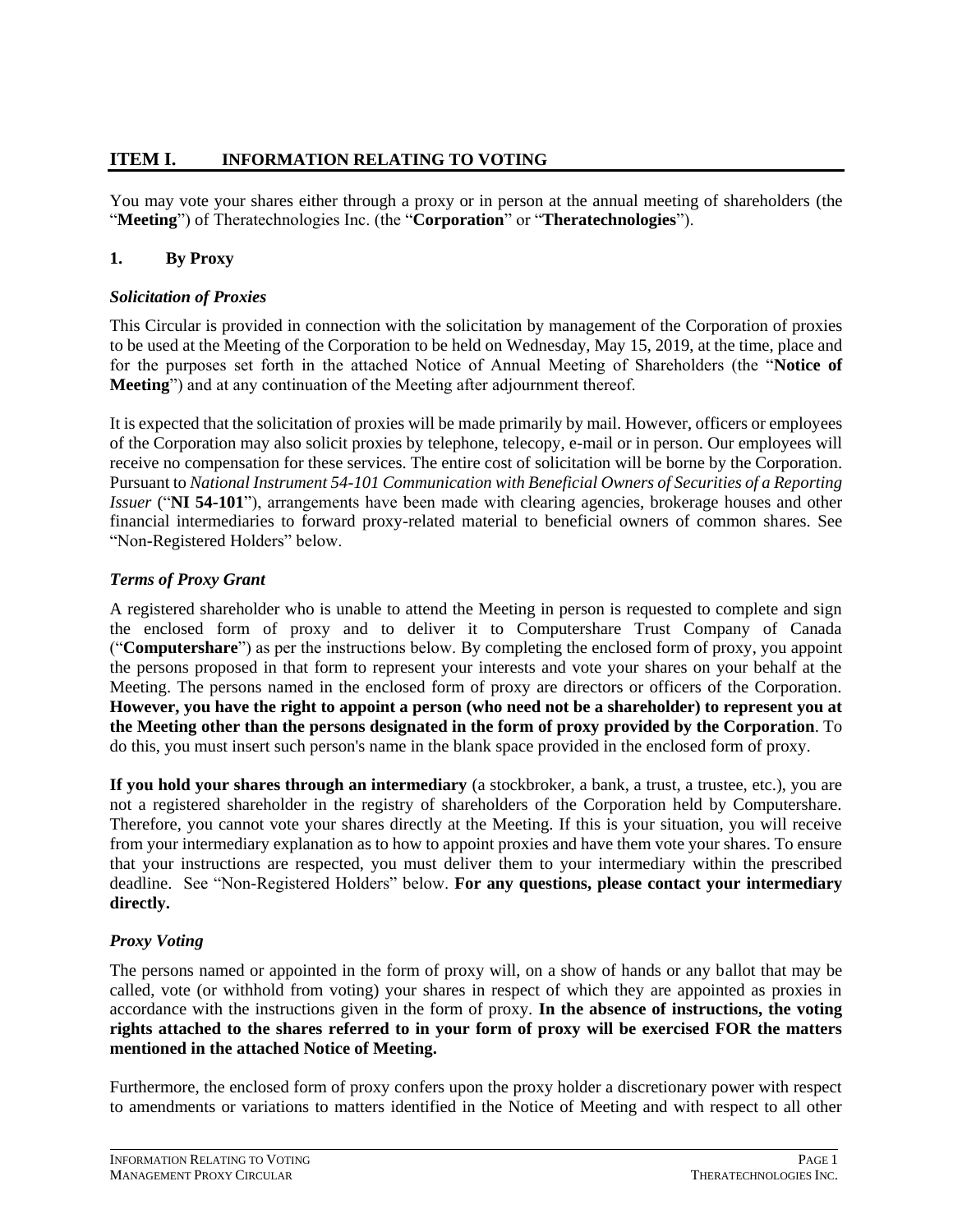matters which may properly come before the Meeting, or any continuation after adjournment thereof. As at the date of this Circular, management of the Corporation knows of no such amendments, variations or other matters to be brought before the Meeting.

### *Delivery of Form of Proxy and Deadlines*

**If you hold your shares personally and are a registered shareholder in the registry of shareholders of the Corporation**, please send the completed form of proxy to the Secretary of the Corporation, c/o Computershare Trust Company of Canada, 1500 Robert-Bourassa Boulevard, 7th Floor, Montreal, Québec H3A 3S8, prior to 5:00 p.m. (Eastern Time) on May 13, 2019 (unless you attend the Meeting in person). All shares represented by proper proxies accompanied by duly completed declarations received by Computershare at the latest on such date and prior to such time will be voted in accordance with your instructions as specified in the proxy form on any ballot that may be called at the Meeting.

**If you hold your shares through an intermediary**, please proceed as indicated in the documentation sent by your intermediary and within the deadlines specified therein. See "Non-Registered Holders" below. **For any questions, please contact your intermediary directly.**

# *Revocation of a Proxy*

You may, at any time, including any continuation of the Meeting after adjournment thereof, revoke a proxy for any business with respect to which said proxy confers a vote that has not already been cast.

**If you hold your shares personally and are a registered shareholder in the registry of shareholders of the Corporation,** please send a written notice to revoke a proxy bearing your signature or that of your proxy (or a representative of your proxy if your proxy is a corporation) to the Corporate Secretary of the Corporation,  $c/o$  Computershare Trust Company of Canada, 1500 Robert-Bourassa Boulevard,  $7<sup>th</sup>$  Floor, Montreal, Québec H3A 3S8, prior to 5:00 p.m. (Eastern Time) on May 13, 2019. You may also revoke a proxy in person at the Meeting by making a request to that effect to the Secretary of the Corporation.

**If you hold your shares through an intermediary**, please proceed as indicated in the documentation sent by your intermediary and within the deadlines specified therein. **For any questions, please contact your intermediary directly.**

# *Non-Registered Holders*

The information set forth in this section should be reviewed carefully by the non-registered shareholders. Shareholders who do not hold their shares in their own name ("**Beneficial Shareholders**") should note that only proxies deposited by shareholders whose names appear on the records maintained by the Corporation's registrar and transfer agent as registered holders of shares will be recognized and acted upon at the Meeting. If shares are listed in an account statement provided to a shareholder by a broker, those shares will, in all likelihood, not be registered in the shareholder's name. Such shares will more likely be registered under the name of the shareholder's broker or an agent of that broker. In Canada, the vast majority of such shares are registered under the name of CDS & Co. (the registration name for CDS Clearing and Depository Services Inc., which acts as nominee for many Canadian brokerage firms). Shares held by brokers (or their agents or nominees) on behalf of a broker's client can only be voted at the direction of the Beneficial Shareholder. Without specific instructions, brokers and their agents and nominees are prohibited from voting shares for the broker's clients. Therefore, each Beneficial Shareholder should ensure that voting instructions are communicated to the appropriate person well in advance of the Meeting.

There are two categories of Beneficial Shareholders for the purposes of applicable securities regulatory policy in relation to the mechanism of dissemination to Beneficial Shareholders of proxy-related materials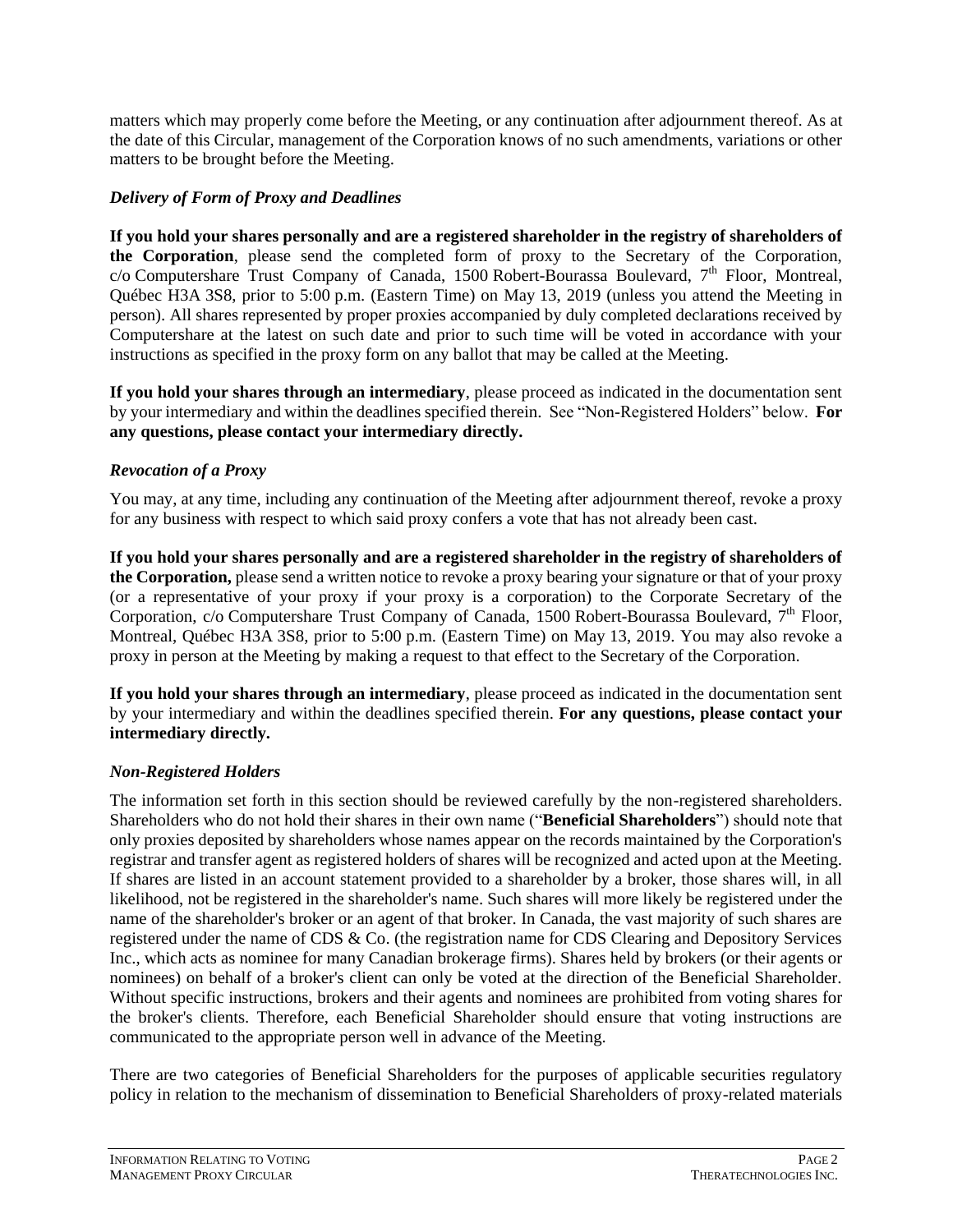and other security holder materials and the request for voting instructions from such Beneficial Shareholders. Non-objecting beneficial owners ("**NOBOs**") are Beneficial Shareholders who have advised their intermediary (such as brokers or other nominees) that they do not object to their intermediary disclosing ownership information to the Corporation, consisting of their name, address, e-mail address, securities holdings and preferred language of communication. **Securities legislation restricts the use of that information to matters strictly relating to the affairs of the Corporation**. Objecting beneficial owners ("**OBOs**") are Beneficial Shareholders who have advised their intermediary that they object to their intermediary disclosing such ownership information to the Corporation.

In accordance with the requirements of NI 54-101, the Corporation is sending the Notice of Meeting, the Circular and a voting instruction form (the "**Meeting Materials**") indirectly through intermediaries to all Beneficial Shareholders. NI 54-101 permits the Corporation, in its discretion, to obtain a list of its NOBOs from intermediaries and use such NOBO list for the purpose of distributing the Meeting Materials directly to, and seeking voting instructions directly from, such NOBOs. As a result, the Corporation is entitled to deliver the Meeting Materials to Beneficial Shareholders in two manners: (a) directly to NOBOs and indirectly through intermediaries to OBOs; or (b) indirectly to all Beneficial Shareholders through intermediaries. In accordance with the requirements of NI 54-101, the Corporation is sending the Meeting Materials indirectly through intermediaries to all Beneficial Shareholders. The cost of the delivery of the Meeting Materials by intermediaries to Beneficial Shareholders will be borne by the Corporation.

Although a Beneficial Shareholder may not be recognized directly at the Meeting for the purposes of voting shares registered in the name of his or her broker (or his or her broker's agent), a Beneficial Shareholder may attend the Meeting as proxyholder for the registered shareholder and vote the shares as proxyholder for the registered shareholder by entering his or her own name in the blank space on the proxy form or voting instruction form provided to him or her by his or her broker (or his or her broker's agent) and return it to that broker (or that broker's agent) in accordance with the broker's instructions (or the agent's instructions).

Applicable securities regulatory policy requires intermediaries, on receipt of Meeting Materials that seek voting instructions from Beneficial Shareholders indirectly, to seek voting instructions from Beneficial Shareholders in advance of shareholder's meetings on Form 54-101F7 (Request for Voting Instructions Made by Intermediary). Every intermediary/broker has its own mailing procedures and provides its own return instructions, which should be carefully followed by Beneficial Shareholders in order to ensure that their shares are voted at the Meeting or any adjournment(s) thereof. Often, the form of request for voting instructions supplied to a Beneficial Shareholder by its broker is identical to the form of proxy provided to registered shareholders; however, its purpose is limited to instructing the registered shareholders on how to vote on behalf of the Beneficial Shareholder. Beneficial Shareholders who wish to appear in person and vote at the Meeting should be appointed as their own representatives at the Meeting in accordance with the directions of their intermediaries and Form 54-101F7. Beneficial Shareholders can also write the name of someone else whom they wish to attend at the Meeting and vote on their behalf. Unless prohibited by law, the person whose name is written in the space provided in Form 54-101F7 will have full authority to present matters to the Meeting and vote on all matters that are presented at the Meeting, even if those matters are not set out in Form 54-101F7 or this Circular.

The majority of brokers now delegate responsibility for obtaining instructions from clients to Broadridge Financial Solutions, Inc. ("**Broadridge**"). In forwarding the Meeting Materials to Beneficial Shareholders, Broadridge typically includes a voting instruction form in lieu of the form of proxy that some intermediaries employ. Beneficial Shareholders are requested to complete and return the voting instruction form to Broadridge by mail or facsimile. Alternatively, Beneficial Shareholders can call a toll-free telephone number to vote the shares held by them or access Broadridge's dedicated voting website at [https://proxyvote.com](https://proxyvote.com/) to deliver their voting instructions. Broadridge will then provide aggregate voting instructions to the Corporation's transfer agent and registrar, which tabulates the results and provides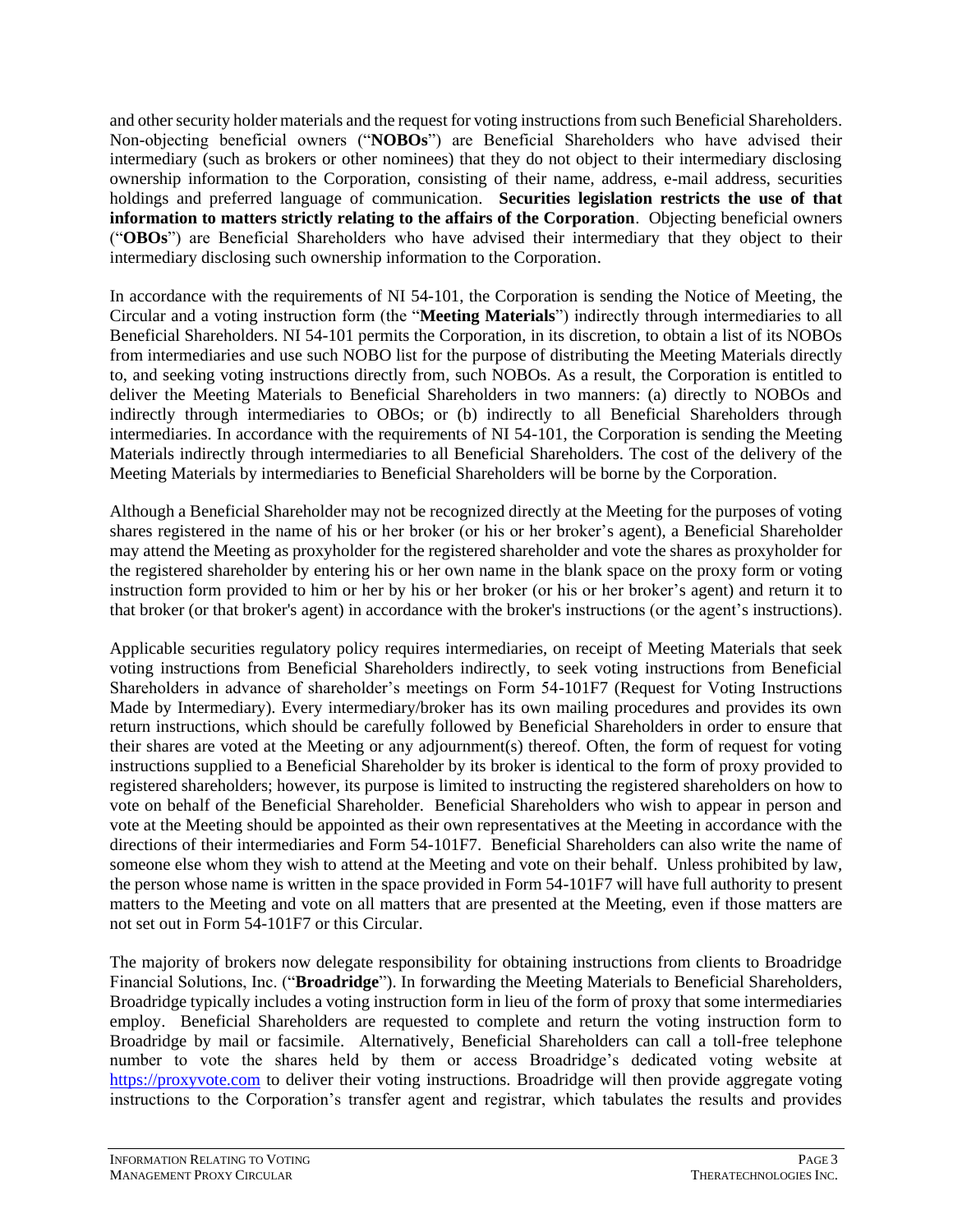appropriate instructions respecting the voting of shares to be represented at the Meeting or any adjournment(s) thereof. If you have any questions respecting the voting of shares held through a broker or other intermediary, please contact your broker or other intermediary for assistance.

#### **All references to shareholders in this Circular, the enclosed form of proxy and the Notice of Meeting are to the registered shareholders unless specifically stated otherwise.**

### <span id="page-7-0"></span>**2. In Person**

**If you hold your shares personally and are a registered shareholder in the registry of shareholders of the Corporation**, you may present yourself on the date, at the time and place set forth in the Notice of Meeting and register with the representatives of Computershare who will be at the Meeting. You should then follow voting instructions given by the Chair of the Meeting.

**If you hold your shares through an intermediary** and you wish to vote your shares in person at the Meeting, please proceed as indicated in the documentation sent by your intermediary. **For any questions, please contact your intermediary directly.**

### <span id="page-7-1"></span>**3. Voting Securities and Principal Holders**

As at April 12, 2019, there were 76,901,911 common shares (the "**Common Shares**") of the Corporation issued and outstanding. The Common Shares are the only securities with respect to which a voting right may be exercised at the Meeting. Each Common Share entitles its holder to one vote with respect to the matters voted on at the Meeting.

Holders of Common Shares whose names are registered on the lists of shareholders of the Corporation as at 5:00 p.m. (Eastern time) on April 12, 2019, being the date fixed by the Corporation for determination of the registered holders of Common Shares who are entitled to receive Notice of the Meeting and to vote at the Meeting (the "**Record Date**"), will be entitled to exercise their voting rights attached to the Common Shares in respect of which they are so registered at the Meeting, or any continuation after adjournment thereof, if present or represented by proxy thereat.

To our knowledge, no person beneficially owns, or controls or directs control, directly or indirectly, over more than ten percent (10%) of the outstanding Common Shares of the Corporation.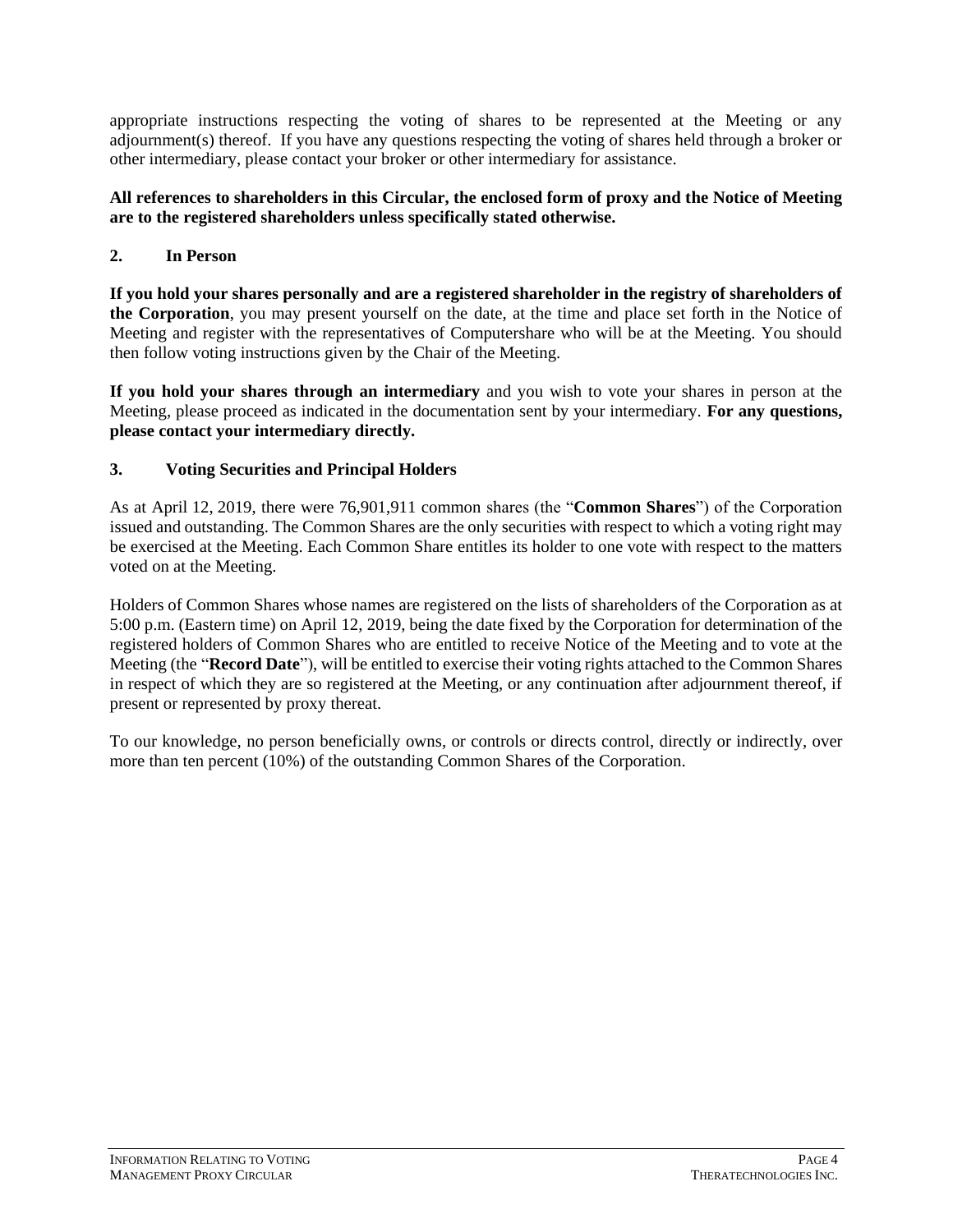# <span id="page-8-0"></span>**ITEM II. SUBJECTS TO BE TREATED AT THE MEETING**

### <span id="page-8-1"></span>**1. Receipt of Financial Statements**

The consolidated financial statements for the fiscal year ended November 30, 2018 together with the auditors' report thereon will be presented at the Meeting. The financial statements have been mailed to you if you requested them, along with this Circular. The financial statements are also available as part of the Corporation's filings on SEDAR website at [www.sedar.com.](http://www.sedar.com/) No vote is required on this matter.

#### <span id="page-8-2"></span>**2. Election of Directors**

#### *Composition of the Board of Directors*

The articles of the Corporation provide that the board of directors of the Corporation (the "**Board**") must consist of a minimum of three (3) and a maximum of twenty (20) directors. The Board is currently composed of eight (8) directors.

#### *Majority Voting Policy*

At a meeting of the Board held in April 2017, the Board amended its majority voting policy (the "**Majority Voting Policy**") regarding the election of directors to take into consideration comments issued by the TSX in March 2017. Pursuant to the Majority Voting Policy, a nominee for election as a director of the Corporation who receives a greater number of votes "withheld" than votes "for", with respect to the election of directors by shareholders, will have to tender his or her resignation to the Board immediately following the meeting of shareholders at which the director was a nominee for election. The Board will determine whether to accept such resignation or not. The Board will make its decision and announce it in a press release within ninety (90) days following the meeting of shareholders. The director who tendered his or her resignation will not be part of any committee or Board deliberations pertaining to his or her resignation. The Majority Voting Policy only applies in circumstances involving an uncontested election of directors.

An "uncontested election of directors" means an election of directors in respect of which (i) the number of director nominees is the same as the number of directors proposed by management to be elected to the Board; (ii) no person other than those nominees who are part of the candidates proposed by management listed in a management circular is proposed at a meeting as a candidate for directorship; or (iii) no proxy materials are circulated in support of one or more nominees who are not part of the candidates proposed by management.

#### *Nominees*

All of the nominees mentioned below under "Nominees" for the director positions of the Corporation are elected for a one year term ending at the next annual meeting of shareholders or when his/her successor is elected, unless he/she resigns or the position becomes vacant as a result of death, dismissal or otherwise, prior to said meeting.

Management proposes that eight (8) directors be elected at the Meeting. Management does not contemplate that any of the nominees listed in the table below will be unable to fulfill his/her mandate as director.

The following table sets forth, for each nominee, the following information:

- − his/her name;
- − his/her age;
- − his/her place of residence;
- his/her independence from the Corporation;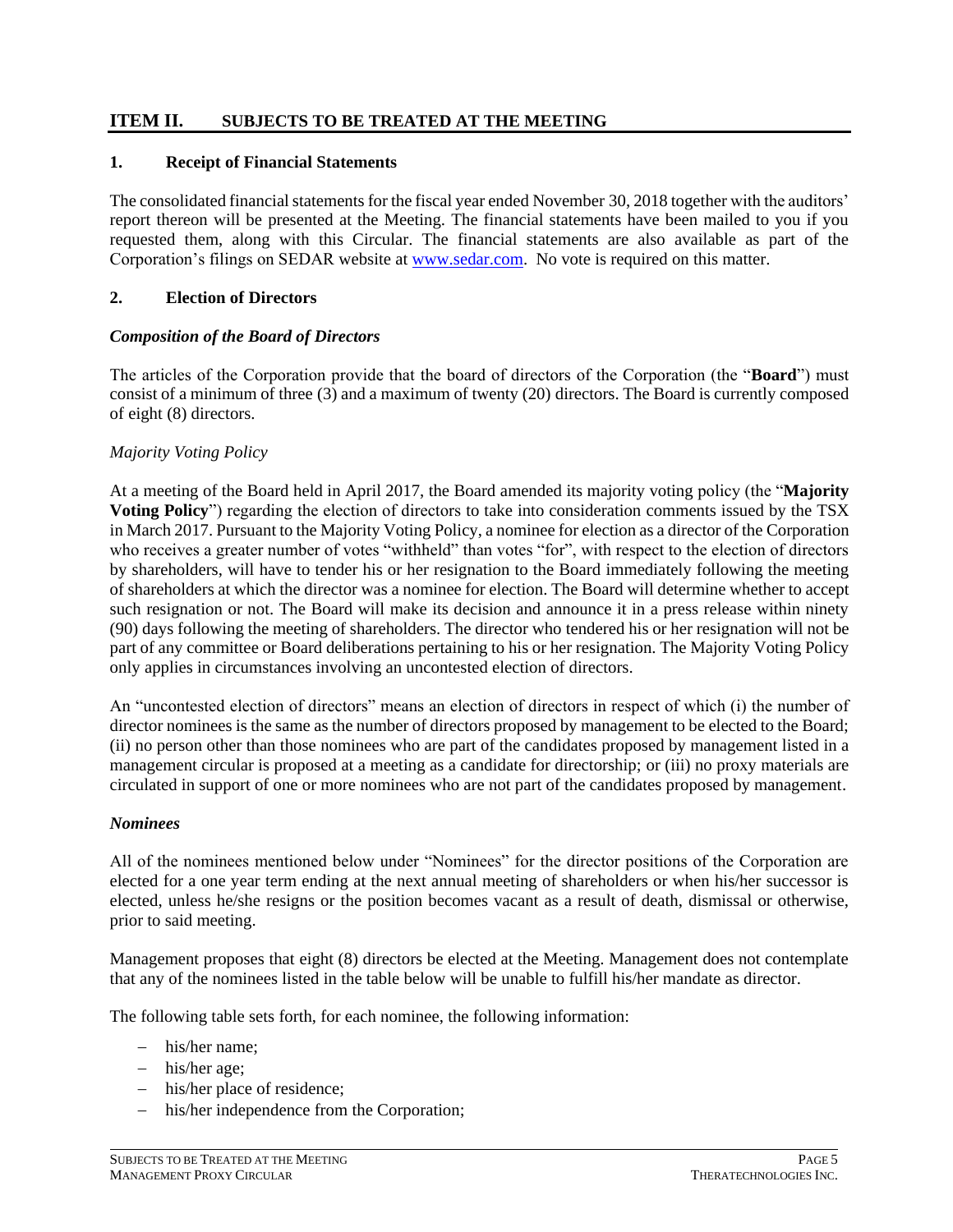- − the date he/she became a director;
- − his/her principal occupation;
- − his/her biography;
- − his/her areas of expertise;
- his/her memberships on the committees of the Board of the Corporation;
- − the number of Board and committee meetings attended in the fiscal year ended November 30, 2018 while acting as a director and committee member;
- − the number of Common Shares, deferred share units ("**DSUs**"), stock options and convertible notes ("**Notes**") held or controlled; and
- − whether he/she acts as a director of other public companies.

Some of the information set out in the table below with respect to the nominees is not within the knowledge of the Corporation and was provided by each nominee. The information relating to the number of Common Shares, DSUs, options and Notes held by the nominees in the table below is at the date of this Circular and is based exclusively on reports filed on the Canadian System for Electronic Disclosure by Insiders as at that date. The information appearing under "Cease Trade Orders, Bankruptcies, Penalties or Sanctions" is based on the statements made by the nominees.

**Unless instructions are given to withhold from voting with regard to the election of one or more nominees to act as directors, the persons whose names appear on the enclosed form of proxy will vote FOR the election of each of the nominees whose names are set out in the table below.**

|                                                                  | Vice President and Head of<br>Biopharmaceuticals, North America -<br><b>Principal Occupation</b><br>Sandoz Inc.                                                                                                                                                                                                                                                                                                                                                                        |                                                                                       |  |      |               |  |  |  |
|------------------------------------------------------------------|----------------------------------------------------------------------------------------------------------------------------------------------------------------------------------------------------------------------------------------------------------------------------------------------------------------------------------------------------------------------------------------------------------------------------------------------------------------------------------------|---------------------------------------------------------------------------------------|--|------|---------------|--|--|--|
| Sheila M. Frame                                                  | Ms. Frame is currently Vice President and Head Biopharmaceuticals, North America at Sandoz<br>Inc. (a division of Novartis) in the United States. Previously, she successively held the positions<br>of Worldwide General Manager, Immunoscience, Worldwide Commercial Lead, Opdivo® new<br>indications and Biomarker diagnostics, Worldwide Commercial Lead Yervoy® from the US and<br>Vice President, specialty business at Bristol-Myers Squibb in Canada. She was also called upon |                                                                                       |  |      |               |  |  |  |
| Age: 57<br>Skillman, New Jersey,<br><b>USA</b>                   | to occupy several senior roles at UCB Inc. and at AstraZeneca in Canada, the US and the<br>Nordics.                                                                                                                                                                                                                                                                                                                                                                                    |                                                                                       |  |      |               |  |  |  |
| Independent                                                      | Ms. Frame completed the requirements for the Chartered Corporate Director program with the<br>Director's college in 2006. She also completed a Masters of Business Administration at                                                                                                                                                                                                                                                                                                   |                                                                                       |  |      |               |  |  |  |
| <b>Director since:</b><br>March 29, 2019                         | Concordia University in Montreal and she holds a Bachelor of Arts from York University in<br>Toronto.                                                                                                                                                                                                                                                                                                                                                                                  |                                                                                       |  |      |               |  |  |  |
| <b>Areas of Expertise:</b>                                       |                                                                                                                                                                                                                                                                                                                                                                                                                                                                                        | <b>Committee Membership and Meetings Attended in Fiscal Year 2018</b>                 |  | $\#$ | $\frac{0}{0}$ |  |  |  |
| - Pharmaceutical Industry<br>- Sales and Marketing               | Board of Directors <sup>(1)</sup>                                                                                                                                                                                                                                                                                                                                                                                                                                                      |                                                                                       |  | N.A. | N.A.          |  |  |  |
| Strategy                                                         | <b>Securities Held or Controlled</b>                                                                                                                                                                                                                                                                                                                                                                                                                                                   |                                                                                       |  |      |               |  |  |  |
| - Government Relations<br>- Leadership<br><b>Compliance with</b> | <b>Common Shares</b><br><b>Options</b><br><b>DSU</b><br><b>Notes</b><br>#)<br>(# )<br>(US\$)<br>#)                                                                                                                                                                                                                                                                                                                                                                                     |                                                                                       |  |      |               |  |  |  |
| <b>Shareholding Policy:</b>                                      |                                                                                                                                                                                                                                                                                                                                                                                                                                                                                        |                                                                                       |  |      |               |  |  |  |
| N <sub>0</sub>                                                   | <b>Committees of the Board of Directors</b>                                                                                                                                                                                                                                                                                                                                                                                                                                            |                                                                                       |  |      |               |  |  |  |
| <b>Other Directorship:</b>                                       | None                                                                                                                                                                                                                                                                                                                                                                                                                                                                                   |                                                                                       |  |      |               |  |  |  |
| None<br>$\cdot$<br>$(1)$ if $\Box$                               | $\mathfrak{c}$ $\mathfrak{a}$                                                                                                                                                                                                                                                                                                                                                                                                                                                          | $\mathcal{A}$ and $\mathcal{A}$ and $\mathcal{A}$ and $\mathcal{A}$ and $\mathcal{A}$ |  |      |               |  |  |  |

(1) Ms. Frame was not a director of the Corporation in the last fiscal year.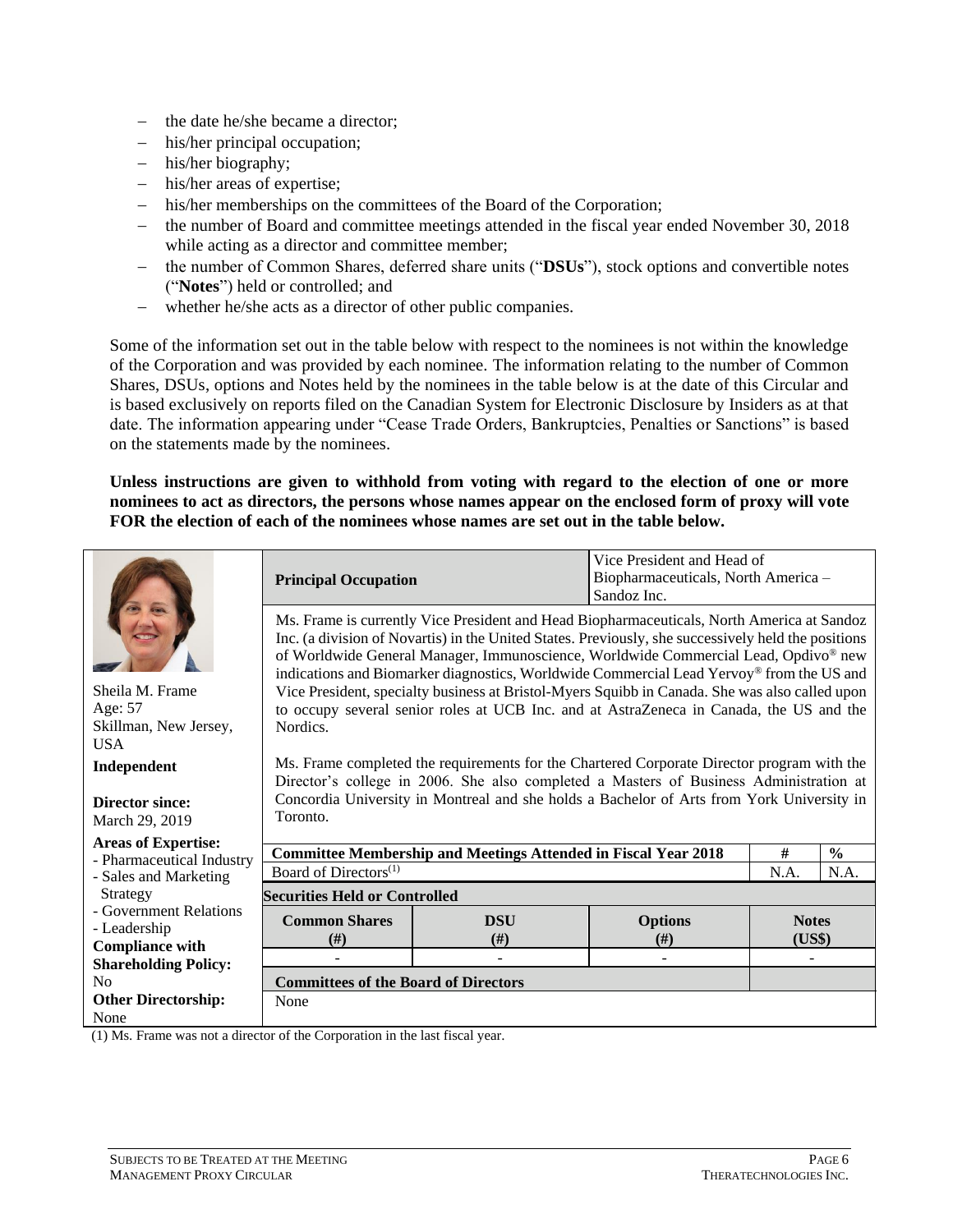|                                                                  | Corporate Director<br><b>Principal Occupation</b>                                                                                                                                                                                                                                                                                                                                                                                                                                                                                                                                                                                                                                                                                                                  |                                                                       |                                  |                                  |               |
|------------------------------------------------------------------|--------------------------------------------------------------------------------------------------------------------------------------------------------------------------------------------------------------------------------------------------------------------------------------------------------------------------------------------------------------------------------------------------------------------------------------------------------------------------------------------------------------------------------------------------------------------------------------------------------------------------------------------------------------------------------------------------------------------------------------------------------------------|-----------------------------------------------------------------------|----------------------------------|----------------------------------|---------------|
| Gérald A. Lacoste<br>Age: 75<br>Rivière-Rouge,<br>Québec, Canada | Gérald A. Lacoste is a retired lawyer with extensive experience in the fields of securities<br>regulation, financing and corporate governance. He was previously Chairman of the Québec<br>Securities Commission (now known as the Autorité des marchés financiers) and was also<br>President and Chief Executive Officer of the Montreal Exchange. During his career, Mr. Lacoste<br>acted as legal counsel to the Canadian Standing Senate Committee on Banking, Trade and<br>Commerce, he chaired the Québec Advisory Committee on Financial Institutions, and was a<br>member of the task force on the capitalization of life insurance companies in Québec. Mr.<br>Lacoste has been a member of the North American Free Trade Agreement arbitration panel and |                                                                       |                                  |                                  |               |
| Independent                                                      |                                                                                                                                                                                                                                                                                                                                                                                                                                                                                                                                                                                                                                                                                                                                                                    | <b>Committee Membership and Meetings Attended in Fiscal Year 2018</b> |                                  | #                                | $\frac{0}{0}$ |
| <b>Director since:</b>                                           | <b>Board of Directors</b>                                                                                                                                                                                                                                                                                                                                                                                                                                                                                                                                                                                                                                                                                                                                          |                                                                       |                                  | 7                                | 100           |
| February 8, 2006                                                 | <b>Audit Committee</b>                                                                                                                                                                                                                                                                                                                                                                                                                                                                                                                                                                                                                                                                                                                                             |                                                                       |                                  | 4                                | 100           |
| <b>Areas of Expertise:</b>                                       |                                                                                                                                                                                                                                                                                                                                                                                                                                                                                                                                                                                                                                                                                                                                                                    | Nominating and Corporate Governance Committee                         |                                  | 3                                | 100           |
| - Securities and                                                 | <b>Securities Held or Controlled</b>                                                                                                                                                                                                                                                                                                                                                                                                                                                                                                                                                                                                                                                                                                                               |                                                                       |                                  |                                  |               |
| <b>Market Regulations</b><br>- Corporate<br>Governance           | <b>Common Shares</b><br>#)<br>100,000                                                                                                                                                                                                                                                                                                                                                                                                                                                                                                                                                                                                                                                                                                                              | <b>DSU</b><br>(# )<br>21,936                                          | <b>Options</b><br>(# )<br>56,146 | <b>Notes</b><br>(US\$)<br>45,000 |               |
| - Mergers $\&$<br>Acquisitions                                   |                                                                                                                                                                                                                                                                                                                                                                                                                                                                                                                                                                                                                                                                                                                                                                    |                                                                       |                                  |                                  |               |
|                                                                  | <b>Committees of the Board of Directors</b>                                                                                                                                                                                                                                                                                                                                                                                                                                                                                                                                                                                                                                                                                                                        |                                                                       |                                  |                                  |               |
| <b>Compliance with</b>                                           |                                                                                                                                                                                                                                                                                                                                                                                                                                                                                                                                                                                                                                                                                                                                                                    | Chair of Nominating and Corporate Governance Committee                |                                  |                                  |               |
| <b>Shareholding Policy:</b><br>Yes                               | Member of Audit Committee                                                                                                                                                                                                                                                                                                                                                                                                                                                                                                                                                                                                                                                                                                                                          |                                                                       |                                  |                                  |               |
| <b>Other Directorship:</b>                                       |                                                                                                                                                                                                                                                                                                                                                                                                                                                                                                                                                                                                                                                                                                                                                                    |                                                                       |                                  |                                  |               |
| None                                                             |                                                                                                                                                                                                                                                                                                                                                                                                                                                                                                                                                                                                                                                                                                                                                                    |                                                                       |                                  |                                  |               |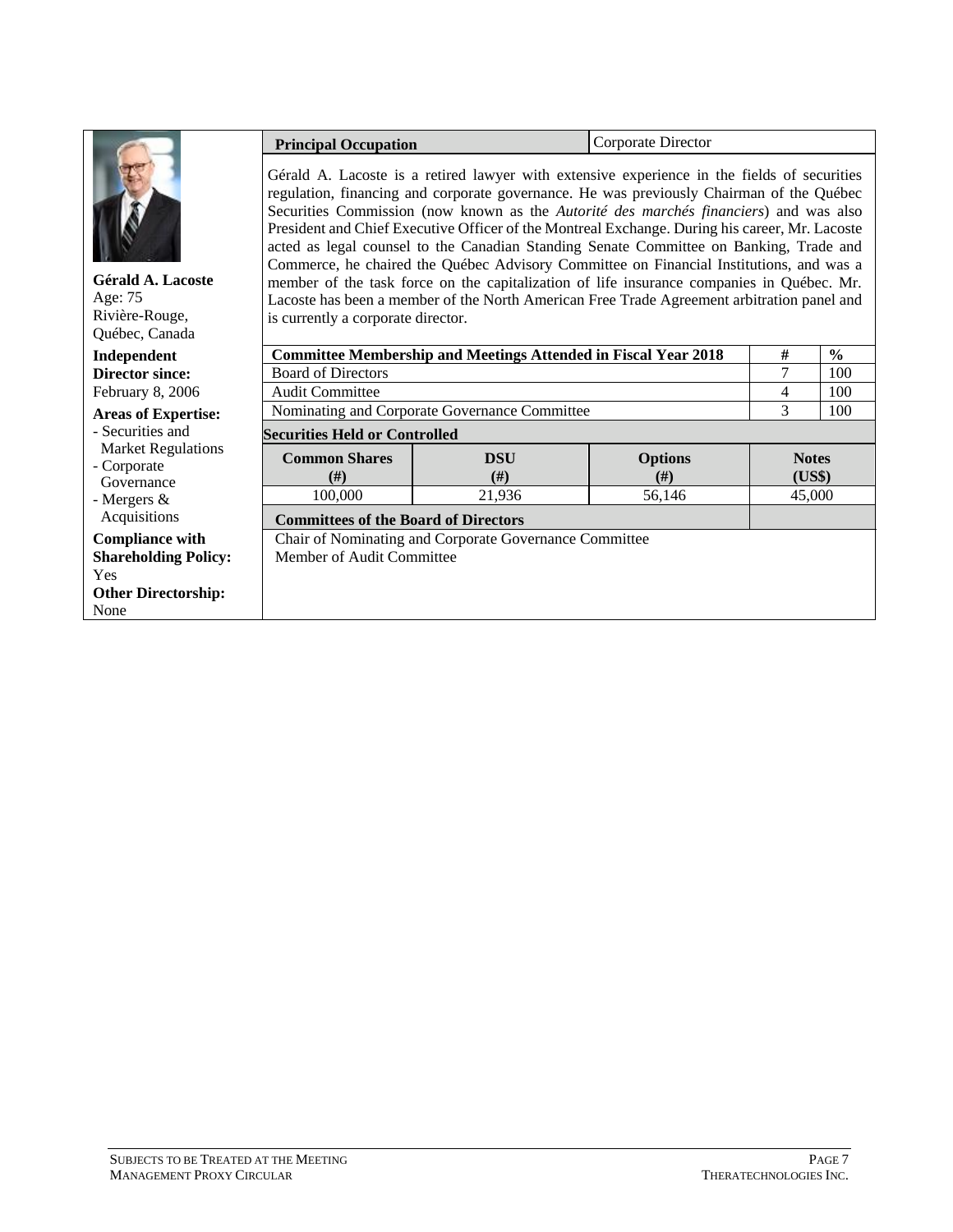|                                                      | <b>Principal Occupation</b>                                                                                                                                                      |                 |                | Corporate Director |               |  |  |  |  |
|------------------------------------------------------|----------------------------------------------------------------------------------------------------------------------------------------------------------------------------------|-----------------|----------------|--------------------|---------------|--|--|--|--|
|                                                      | From 2008 to 2015, Mr. Littlejohn held the position of CEO and then of advisor to the Chairman                                                                                   |                 |                |                    |               |  |  |  |  |
|                                                      | and Board Member of the Arab National Investment Company, also known as ANB Invest, in                                                                                           |                 |                |                    |               |  |  |  |  |
|                                                      | Riyadh, a subsidiary of Arab National Bank. Previously, he was Managing Director of                                                                                              |                 |                |                    |               |  |  |  |  |
|                                                      | investment banking at Desjardins Securities in Montreal, a position he took after serving six                                                                                    |                 |                |                    |               |  |  |  |  |
|                                                      | years as Executive Vice-president at Ecopia Biosciences. Mr. Littlejohn also occupied various                                                                                    |                 |                |                    |               |  |  |  |  |
|                                                      | senior positions in investment banking at TD Securities, Midland Walwyn, BMO Nesbitt Burns                                                                                       |                 |                |                    |               |  |  |  |  |
| <b>Gary Littlejohn</b><br>Age: 63                    | and National Bank Financial. Most recently, he held the position of Interim CEO at Helix                                                                                         |                 |                |                    |               |  |  |  |  |
| Lac-Tremblant-Nord,                                  | BioPharma. Mr. Littlejohn also served on the Board of several corporations including Helix<br>BioPharma, ANB Invest, Aegera Pharmaceuticals, Ecopia Biosciences and The Montreal |                 |                |                    |               |  |  |  |  |
| Québec, Canada                                       | Exchange. Mr. Littlejohn holds a B.A. (Honours Economics), a BCL and a MBA from McGill                                                                                           |                 |                |                    |               |  |  |  |  |
|                                                      |                                                                                                                                                                                  |                 |                |                    |               |  |  |  |  |
| Independent                                          | University. He also completed the Director Education Program provided by the Canadian<br>Institute of Corporate Directors in 2015. He is a retired lawyer of the Quebec Bar.     |                 |                |                    |               |  |  |  |  |
|                                                      |                                                                                                                                                                                  |                 |                |                    |               |  |  |  |  |
| <b>Director since:</b>                               | <b>Committee Membership and Meetings Attended in Fiscal Year 2018</b>                                                                                                            |                 |                | #                  | $\frac{0}{0}$ |  |  |  |  |
| October 15, 2018                                     | Board of Directors <sup>(1)</sup>                                                                                                                                                |                 |                | N.A.               | N.A.          |  |  |  |  |
|                                                      |                                                                                                                                                                                  |                 |                |                    |               |  |  |  |  |
| <b>Areas of Expertise:</b><br><b>Capital Markets</b> | <b>Securities Held or Controlled</b>                                                                                                                                             |                 |                |                    |               |  |  |  |  |
| Corporate Governance                                 | <b>Common Shares</b>                                                                                                                                                             | <b>DSU</b>      | <b>Options</b> | <b>Notes</b>       |               |  |  |  |  |
| Corporate Finance                                    | (# )                                                                                                                                                                             | (# )            | (# )           | (US\$)             |               |  |  |  |  |
| <b>Risk Management</b><br>$\overline{\phantom{a}}$   | 7,890                                                                                                                                                                            | N <sub>il</sub> | 8,900          | N <sub>il</sub>    |               |  |  |  |  |
|                                                      | <b>Committees of the Board of Directors</b>                                                                                                                                      |                 |                |                    |               |  |  |  |  |
| <b>Compliance with</b>                               | None                                                                                                                                                                             |                 |                |                    |               |  |  |  |  |
| <b>Shareholding Policy:</b>                          |                                                                                                                                                                                  |                 |                |                    |               |  |  |  |  |
| N <sub>0</sub>                                       |                                                                                                                                                                                  |                 |                |                    |               |  |  |  |  |
| <b>Other Directorship:</b>                           |                                                                                                                                                                                  |                 |                |                    |               |  |  |  |  |
| None                                                 |                                                                                                                                                                                  |                 |                |                    |               |  |  |  |  |
|                                                      | (1) No meeting of the Board of Directors was held in the last fiscal year after Mr. Littlejohn's appointment as a Board member.                                                  |                 |                |                    |               |  |  |  |  |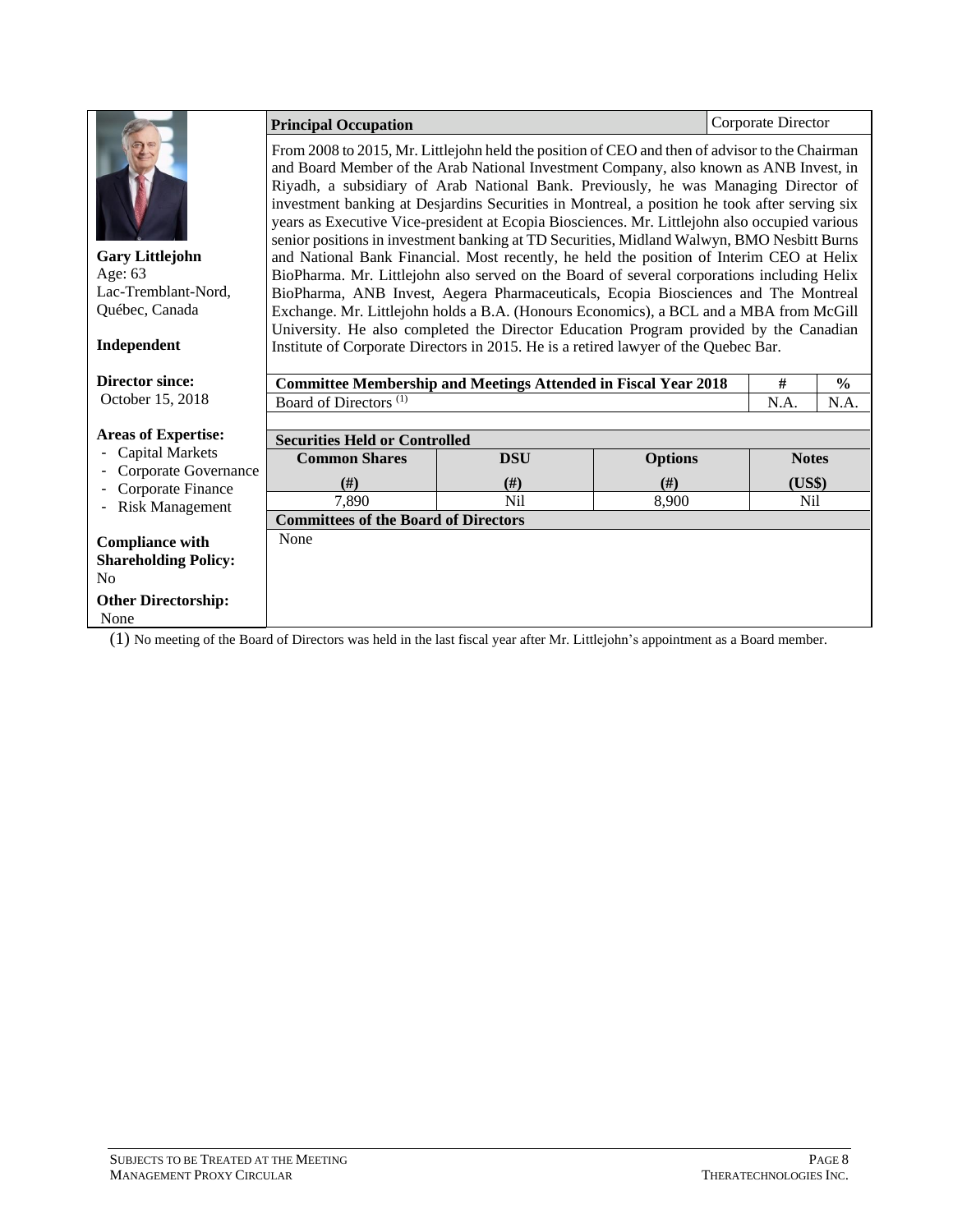|                                                                                   | <b>Principal Occupation</b>                                                                                                                                                                                                                                                                                                                                                                                                                                                                                                                                                                                                                                                                                                                                                                                                                                                                                                                                                                                                                                                                                                                                  |                                                                                                  | Corporate Director |              |      |  |  |  |  |
|-----------------------------------------------------------------------------------|--------------------------------------------------------------------------------------------------------------------------------------------------------------------------------------------------------------------------------------------------------------------------------------------------------------------------------------------------------------------------------------------------------------------------------------------------------------------------------------------------------------------------------------------------------------------------------------------------------------------------------------------------------------------------------------------------------------------------------------------------------------------------------------------------------------------------------------------------------------------------------------------------------------------------------------------------------------------------------------------------------------------------------------------------------------------------------------------------------------------------------------------------------------|--------------------------------------------------------------------------------------------------|--------------------|--------------|------|--|--|--|--|
| Dale MacCandlish Weil<br>Age: 63<br>Baie d'Urfé,<br>Québec, Canada<br>Independent | Ms. Dale MacCandlish Weil has more than 35 years of experience in the commercialization,<br>marketing and sale of consumer products and B2B services. Since May 2018, Ms. Weil has been<br>managing director of the Montreal Institute for Palliative Care (a branch of the West Island<br>Palliative Care Residence). She spent the prior 18 years of her career in management positions<br>related to health care services such as distribution, pharmaceutical and retail pharmacy services.<br>She worked with McKesson Canada Corporation ("McKesson") since August 1999 where she<br>occupied positions of Vice President and Senior Vice President for various divisions of<br>McKesson. She acted in an advisory role to the President from May 2015 to February 2018.<br>Prior to May 2015, she acted as Senior Vice President Retail Management Services with<br>McKesson from July 2014 to May 2015 and, from November 2011 to June 2014, she acted as<br>Senior Vice President, Integrated Health Care Solutions, Strategy and Business Development<br>with McKesson. Ms. Weil holds a Masters in Business Administration from McGill University |                                                                                                  |                    |              |      |  |  |  |  |
| <b>Director since:</b>                                                            |                                                                                                                                                                                                                                                                                                                                                                                                                                                                                                                                                                                                                                                                                                                                                                                                                                                                                                                                                                                                                                                                                                                                                              | and has obtained her certification as a certified director after successfully completing the ICD |                    |              |      |  |  |  |  |
| May 16, 2017                                                                      | Directors Education Program.                                                                                                                                                                                                                                                                                                                                                                                                                                                                                                                                                                                                                                                                                                                                                                                                                                                                                                                                                                                                                                                                                                                                 |                                                                                                  |                    |              |      |  |  |  |  |
| <b>Areas of Expertise:</b><br>- Healthcare Industry                               |                                                                                                                                                                                                                                                                                                                                                                                                                                                                                                                                                                                                                                                                                                                                                                                                                                                                                                                                                                                                                                                                                                                                                              | <b>Committee Membership and Meetings Attended in Fiscal Year 2018</b>                            |                    | #            | $\%$ |  |  |  |  |
| - Commercialization of                                                            | <b>Board of Directors</b>                                                                                                                                                                                                                                                                                                                                                                                                                                                                                                                                                                                                                                                                                                                                                                                                                                                                                                                                                                                                                                                                                                                                    |                                                                                                  |                    | 6            | 85   |  |  |  |  |
| Products                                                                          |                                                                                                                                                                                                                                                                                                                                                                                                                                                                                                                                                                                                                                                                                                                                                                                                                                                                                                                                                                                                                                                                                                                                                              | Nominating and Corporate Governance Committee                                                    |                    | 3            | 100  |  |  |  |  |
| - Management                                                                      | <b>Securities Held or Controlled</b>                                                                                                                                                                                                                                                                                                                                                                                                                                                                                                                                                                                                                                                                                                                                                                                                                                                                                                                                                                                                                                                                                                                         |                                                                                                  |                    |              |      |  |  |  |  |
| - Strategic Planning                                                              | <b>Common Shares</b>                                                                                                                                                                                                                                                                                                                                                                                                                                                                                                                                                                                                                                                                                                                                                                                                                                                                                                                                                                                                                                                                                                                                         | <b>DSU</b>                                                                                       | <b>Options</b>     | <b>Notes</b> |      |  |  |  |  |
| <b>Compliance with</b>                                                            | #)                                                                                                                                                                                                                                                                                                                                                                                                                                                                                                                                                                                                                                                                                                                                                                                                                                                                                                                                                                                                                                                                                                                                                           | (f# )                                                                                            | (f#)               | (US\$)       |      |  |  |  |  |
| <b>Shareholding Policy:</b>                                                       | Nil                                                                                                                                                                                                                                                                                                                                                                                                                                                                                                                                                                                                                                                                                                                                                                                                                                                                                                                                                                                                                                                                                                                                                          | 4.476                                                                                            | 31.146             | 2.000        |      |  |  |  |  |
| No                                                                                | <b>Committees of the Board of Directors</b>                                                                                                                                                                                                                                                                                                                                                                                                                                                                                                                                                                                                                                                                                                                                                                                                                                                                                                                                                                                                                                                                                                                  |                                                                                                  |                    |              |      |  |  |  |  |
| <b>Other Directorship:</b>                                                        |                                                                                                                                                                                                                                                                                                                                                                                                                                                                                                                                                                                                                                                                                                                                                                                                                                                                                                                                                                                                                                                                                                                                                              | Member of Nominating and Corporate Governance Committee                                          |                    |              |      |  |  |  |  |
| None                                                                              |                                                                                                                                                                                                                                                                                                                                                                                                                                                                                                                                                                                                                                                                                                                                                                                                                                                                                                                                                                                                                                                                                                                                                              |                                                                                                  |                    |              |      |  |  |  |  |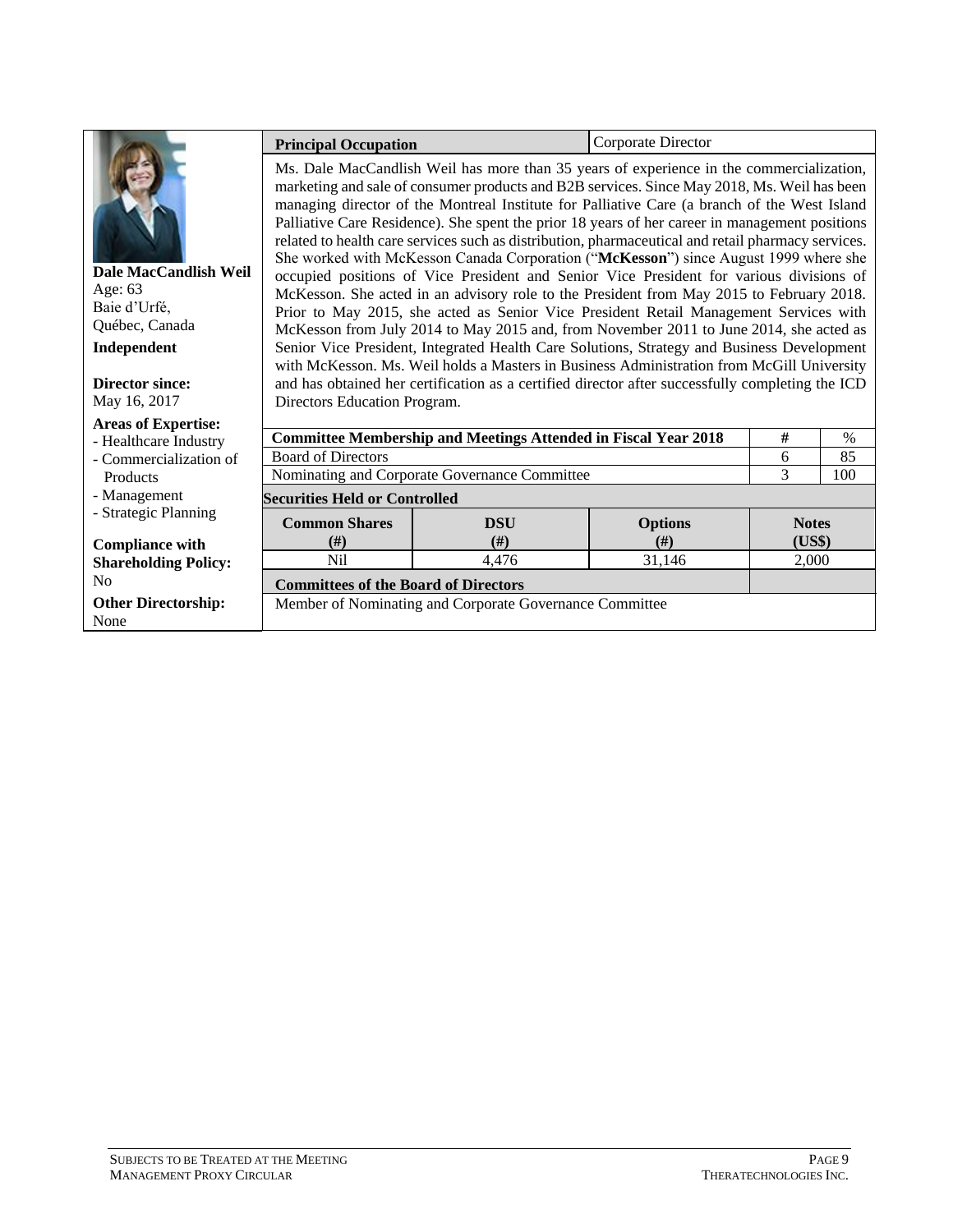|                                                              | Corporate Director<br><b>Principal Occupation</b><br>Mr. Paul Pommier worked for more than 25 years at National Bank Financial Inc., his last<br>position being Senior Executive Vice President, Corporate and Government Finance.<br>Throughout his career, he oversaw public and private financings, mergers and acquisitions, as<br>well as the marketing of investment offerings. Under his leadership, National Bank Financial<br>Inc. developed notable expertise in tax-shelter financings. |                                                                       |        |                 |               |  |  |  |
|--------------------------------------------------------------|----------------------------------------------------------------------------------------------------------------------------------------------------------------------------------------------------------------------------------------------------------------------------------------------------------------------------------------------------------------------------------------------------------------------------------------------------------------------------------------------------|-----------------------------------------------------------------------|--------|-----------------|---------------|--|--|--|
| <b>Paul Pommier</b>                                          |                                                                                                                                                                                                                                                                                                                                                                                                                                                                                                    | <b>Committee Membership and Meetings Attended in Fiscal Year 2018</b> |        | $\#$            | $\frac{0}{0}$ |  |  |  |
| Age: 76                                                      | <b>Board of Directors</b>                                                                                                                                                                                                                                                                                                                                                                                                                                                                          |                                                                       |        | 7               | 100           |  |  |  |
| Laval, Québec,                                               | <b>Audit Committee</b>                                                                                                                                                                                                                                                                                                                                                                                                                                                                             |                                                                       |        | 4               | 100           |  |  |  |
| Canada                                                       | <b>Compensation Committee</b>                                                                                                                                                                                                                                                                                                                                                                                                                                                                      |                                                                       |        | 1               | 100           |  |  |  |
| Independent                                                  | <b>Securities Held or Controlled</b>                                                                                                                                                                                                                                                                                                                                                                                                                                                               |                                                                       |        |                 |               |  |  |  |
| <b>Director since:</b>                                       | <b>Common Shares</b><br><b>DSU</b><br><b>Options</b><br>(H)<br>(H)<br>(f# )                                                                                                                                                                                                                                                                                                                                                                                                                        |                                                                       |        |                 |               |  |  |  |
| January 6, 1997                                              | 380,100                                                                                                                                                                                                                                                                                                                                                                                                                                                                                            | 122,208                                                               | 66,146 | N <sub>il</sub> |               |  |  |  |
| <b>Areas of Expertise:</b><br>- Corporate                    | <b>Committees of the Board of Directors</b>                                                                                                                                                                                                                                                                                                                                                                                                                                                        |                                                                       |        |                 |               |  |  |  |
| Finance                                                      | Chair of the Audit Committee                                                                                                                                                                                                                                                                                                                                                                                                                                                                       |                                                                       |        |                 |               |  |  |  |
| - Securities                                                 | Member of Compensation Committee                                                                                                                                                                                                                                                                                                                                                                                                                                                                   |                                                                       |        |                 |               |  |  |  |
| - Mergers &<br>Acquisitions                                  |                                                                                                                                                                                                                                                                                                                                                                                                                                                                                                    |                                                                       |        |                 |               |  |  |  |
| <b>Compliance with</b><br><b>Shareholding Policy:</b><br>Yes |                                                                                                                                                                                                                                                                                                                                                                                                                                                                                                    |                                                                       |        |                 |               |  |  |  |
| <b>Other Directorship:</b><br>None                           |                                                                                                                                                                                                                                                                                                                                                                                                                                                                                                    |                                                                       |        |                 |               |  |  |  |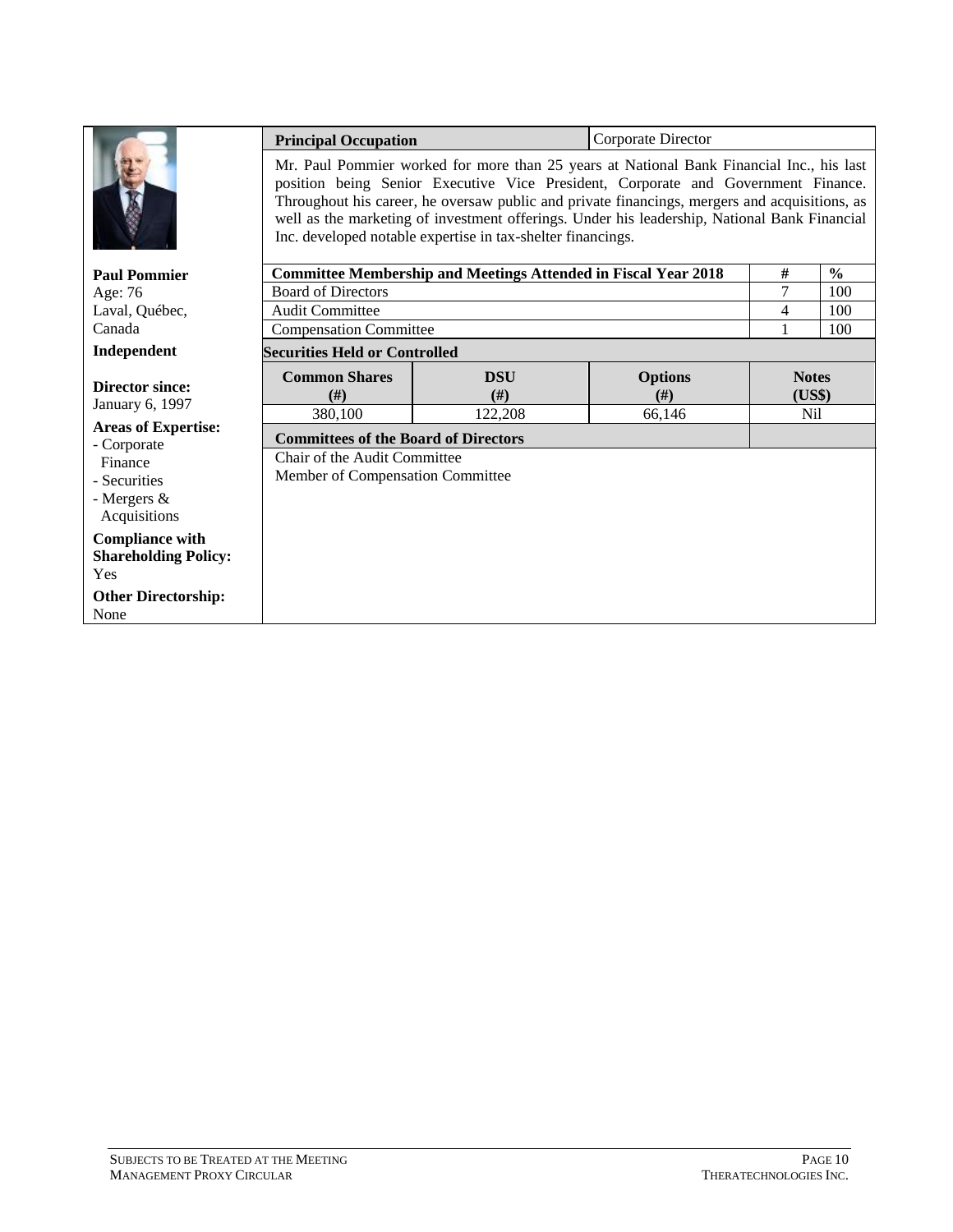|                                                             | Corporate Director -<br><b>Principal Occupation</b><br>Chair of the Board of the Corporation                                                                                                                                                                                                                                                                                                                                                                                                                                                                                                                                                                                                                                                                      |                                                                       |                |              |               |  |  |  |
|-------------------------------------------------------------|-------------------------------------------------------------------------------------------------------------------------------------------------------------------------------------------------------------------------------------------------------------------------------------------------------------------------------------------------------------------------------------------------------------------------------------------------------------------------------------------------------------------------------------------------------------------------------------------------------------------------------------------------------------------------------------------------------------------------------------------------------------------|-----------------------------------------------------------------------|----------------|--------------|---------------|--|--|--|
| <b>Dawn Syoronos</b><br>Age: 65<br>Hudson, Québec<br>Canada | Ms. Dawn Svoronos worked in the commercial side of the business for the multinational<br>pharmaceutical company Merck & Co. Inc., for 23 years, retiring in 2011. From 2009 to 2011,<br>Ms. Svoronos was President of the Europe/Canada region for Merck and from 2006 to 2009 was<br>President of Merck in Canada. Previously held positions with Merck include Vice-President of<br>Asia Pacific and Vice-President of Global Marketing for the Arthritis, Analgesics and<br>Osteoporosis franchise. Ms. Svoronos sits on the Board of Directors of three other public<br>companies: PTC Therapeutics, Inc. in New Jersey, U.S.A., Xenon Pharmaceuticals Inc. in<br>British Columbia, Canada, and Global Blood Therapeutics, Inc. in San Francisco, California. |                                                                       |                |              |               |  |  |  |
| Independent                                                 |                                                                                                                                                                                                                                                                                                                                                                                                                                                                                                                                                                                                                                                                                                                                                                   | <b>Committee Membership and Meetings Attended in Fiscal Year 2018</b> |                | #            | $\frac{6}{9}$ |  |  |  |
|                                                             | <b>Board of Directors</b>                                                                                                                                                                                                                                                                                                                                                                                                                                                                                                                                                                                                                                                                                                                                         | 7                                                                     | 100            |              |               |  |  |  |
| <b>Director since:</b><br>April 8, 2013                     | <b>Compensation Committee</b>                                                                                                                                                                                                                                                                                                                                                                                                                                                                                                                                                                                                                                                                                                                                     | 1                                                                     | 100            |              |               |  |  |  |
|                                                             | Nominating and Corporate Governance Committee                                                                                                                                                                                                                                                                                                                                                                                                                                                                                                                                                                                                                                                                                                                     | 3                                                                     | 100            |              |               |  |  |  |
| <b>Areas of Expertise:</b><br>- Pharmaceutical              | <b>Securities Held or Controlled</b>                                                                                                                                                                                                                                                                                                                                                                                                                                                                                                                                                                                                                                                                                                                              |                                                                       |                |              |               |  |  |  |
| Industry<br>- Commercialization                             | <b>Common Shares</b>                                                                                                                                                                                                                                                                                                                                                                                                                                                                                                                                                                                                                                                                                                                                              | <b>DSU</b>                                                            | <b>Options</b> | <b>Notes</b> |               |  |  |  |
| of Drug Products                                            | (f#)                                                                                                                                                                                                                                                                                                                                                                                                                                                                                                                                                                                                                                                                                                                                                              | (H)                                                                   | (f#)           | (US\$)       |               |  |  |  |
|                                                             | 200,000                                                                                                                                                                                                                                                                                                                                                                                                                                                                                                                                                                                                                                                                                                                                                           | 855                                                                   | 96,146         | <b>Nil</b>   |               |  |  |  |
| <b>Compliance with</b><br><b>Shareholding Policy:</b>       | <b>Committees of the Board of Directors</b>                                                                                                                                                                                                                                                                                                                                                                                                                                                                                                                                                                                                                                                                                                                       |                                                                       |                |              |               |  |  |  |
| Yes                                                         | Member of Compensation Committee                                                                                                                                                                                                                                                                                                                                                                                                                                                                                                                                                                                                                                                                                                                                  |                                                                       |                |              |               |  |  |  |
|                                                             |                                                                                                                                                                                                                                                                                                                                                                                                                                                                                                                                                                                                                                                                                                                                                                   | Member of Nominating and Corporate Governance Committee               |                |              |               |  |  |  |
| <b>Other Directorship:</b>                                  |                                                                                                                                                                                                                                                                                                                                                                                                                                                                                                                                                                                                                                                                                                                                                                   |                                                                       |                |              |               |  |  |  |
| PTC Therapeutics, Inc.;                                     |                                                                                                                                                                                                                                                                                                                                                                                                                                                                                                                                                                                                                                                                                                                                                                   |                                                                       |                |              |               |  |  |  |
| <b>Xenon Pharmaceuticals</b>                                |                                                                                                                                                                                                                                                                                                                                                                                                                                                                                                                                                                                                                                                                                                                                                                   |                                                                       |                |              |               |  |  |  |
| Inc.; and<br>Global Blood                                   |                                                                                                                                                                                                                                                                                                                                                                                                                                                                                                                                                                                                                                                                                                                                                                   |                                                                       |                |              |               |  |  |  |
| Therapeutics, Inc.                                          |                                                                                                                                                                                                                                                                                                                                                                                                                                                                                                                                                                                                                                                                                                                                                                   |                                                                       |                |              |               |  |  |  |
|                                                             |                                                                                                                                                                                                                                                                                                                                                                                                                                                                                                                                                                                                                                                                                                                                                                   |                                                                       |                |              |               |  |  |  |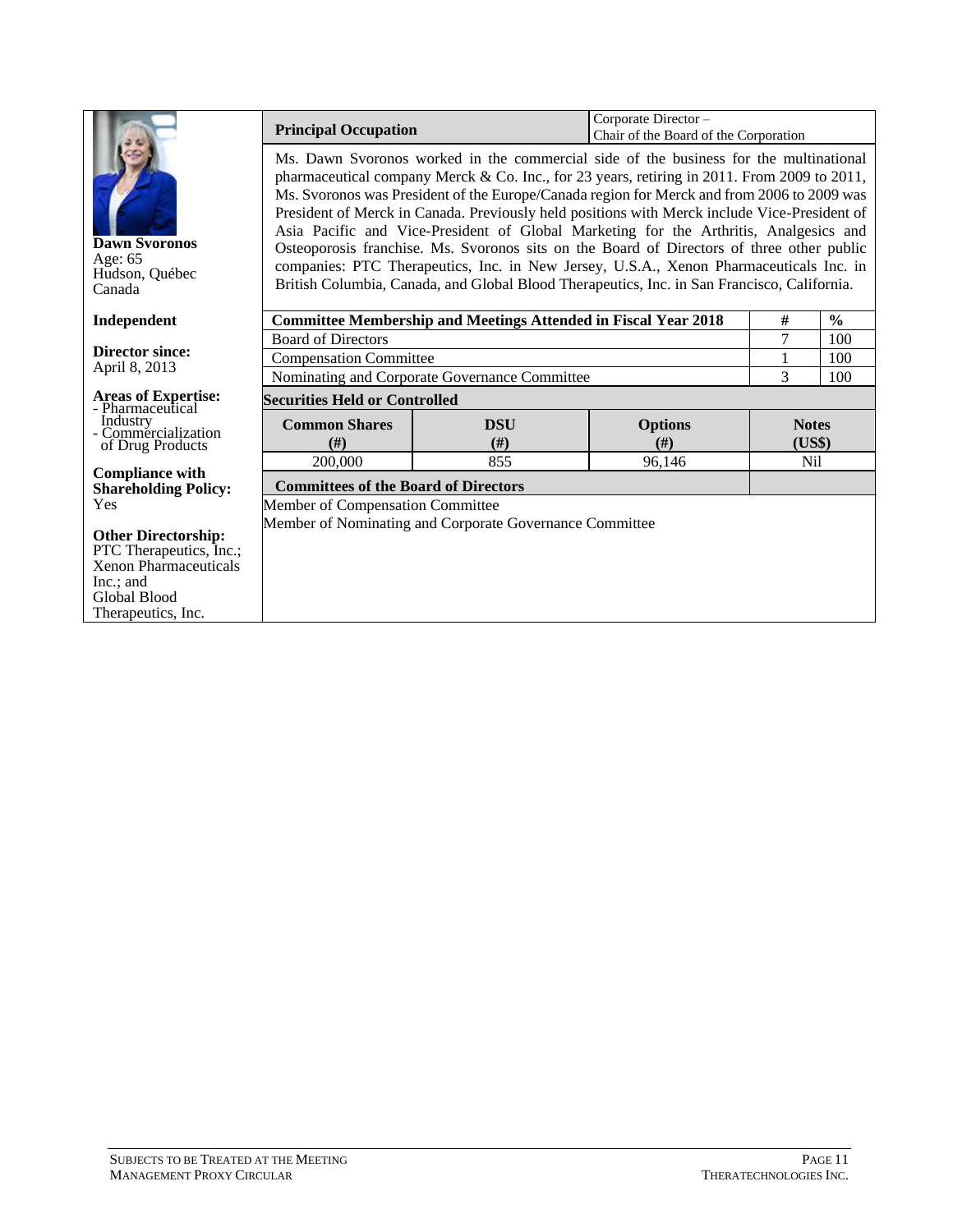|                                                                                                                                                                                                                                                                                                                                                      | <b>Principal Occupation</b>                                  |                                                                       |        |                        |               |  |  |  |
|------------------------------------------------------------------------------------------------------------------------------------------------------------------------------------------------------------------------------------------------------------------------------------------------------------------------------------------------------|--------------------------------------------------------------|-----------------------------------------------------------------------|--------|------------------------|---------------|--|--|--|
| Mr. Jean-Denis Talon had a successful career with AXA Insurance over a period of more than<br>20 years, ultimately becoming President and Chief Executive Officer. He was Chairman of the<br>Board of AXA Canada until September 2011. Mr. Talon is also a former President of the<br>Financial Affairs Committee at the Insurance Bureau of Canada. |                                                              |                                                                       |        |                        |               |  |  |  |
| Jean-Denis Talon (1)                                                                                                                                                                                                                                                                                                                                 |                                                              | <b>Committee Membership and Meetings Attended in Fiscal Year 2018</b> |        | $\#$                   | $\frac{6}{9}$ |  |  |  |
| Age: 78                                                                                                                                                                                                                                                                                                                                              | <b>Board of Directors</b>                                    |                                                                       |        | 7                      | 100           |  |  |  |
| Montreal,                                                                                                                                                                                                                                                                                                                                            | <b>Audit Committee</b>                                       |                                                                       |        | 4                      | 100           |  |  |  |
| Québec, Canada                                                                                                                                                                                                                                                                                                                                       | <b>Compensation Committee</b>                                |                                                                       |        |                        | 100           |  |  |  |
| Independent                                                                                                                                                                                                                                                                                                                                          | <b>Securities Held or Controlled</b>                         |                                                                       |        |                        |               |  |  |  |
| <b>Director since:</b><br>May 10, 2001                                                                                                                                                                                                                                                                                                               | <b>Common Shares</b><br>(f#)                                 | <b>Options</b><br><b>DSU</b><br>(H)<br>(f#)                           |        | <b>Notes</b><br>(US\$) |               |  |  |  |
|                                                                                                                                                                                                                                                                                                                                                      | 127,700                                                      | 6,449                                                                 | 66,146 | Nil                    |               |  |  |  |
| <b>Areas of Expertise:</b><br>- Human Resources                                                                                                                                                                                                                                                                                                      | <b>Committees of the Board of Directors</b>                  |                                                                       |        |                        |               |  |  |  |
| - Governmental Relations<br>- Mergers &<br>Acquisitions                                                                                                                                                                                                                                                                                              | Chair of Compensation Committee<br>Member of Audit Committee |                                                                       |        |                        |               |  |  |  |
| <b>Compliance with</b><br><b>Shareholding Policy:</b><br><b>Yes</b><br><b>Other Directorship:</b><br>None                                                                                                                                                                                                                                            |                                                              |                                                                       |        |                        |               |  |  |  |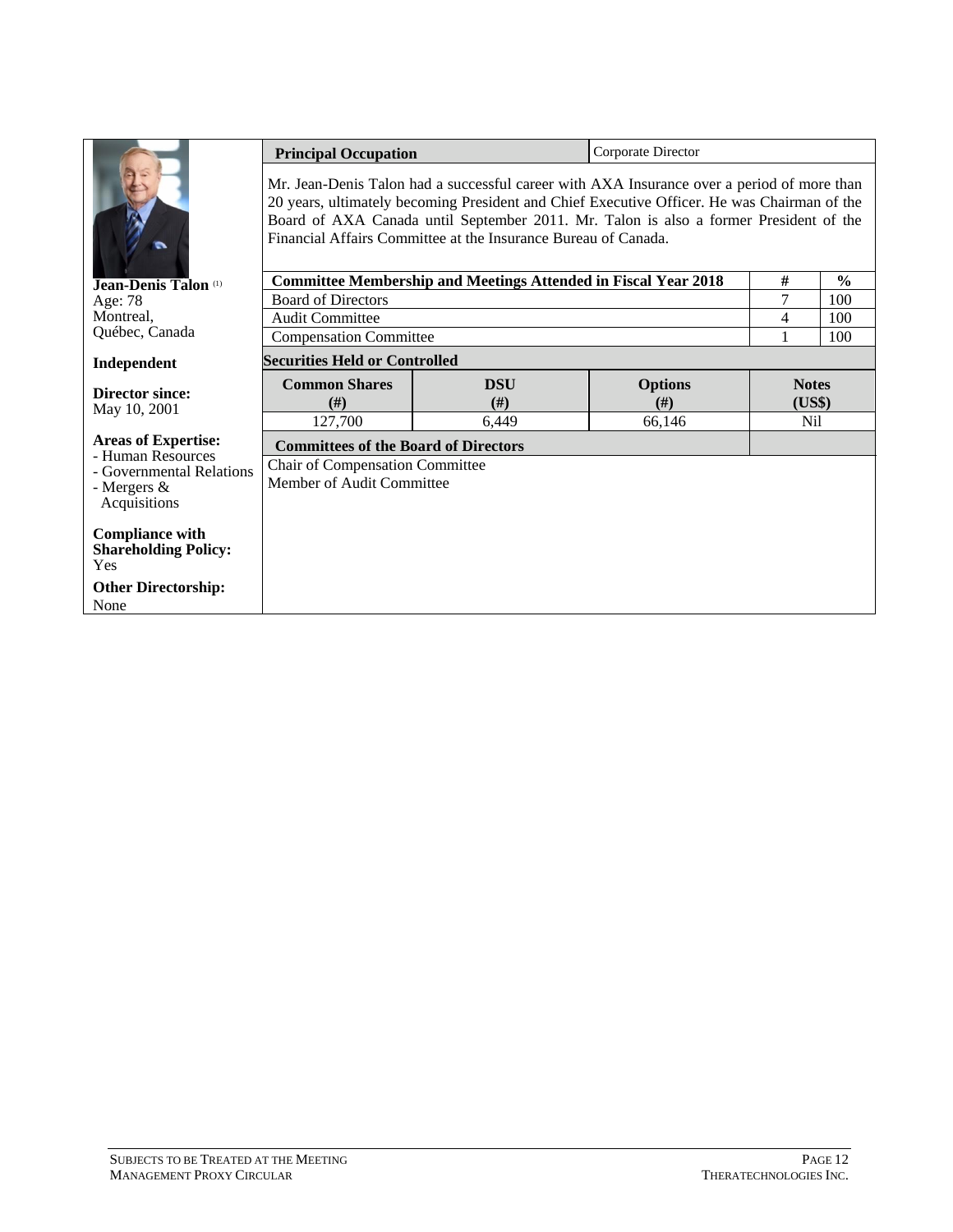|                                                                                                                                                                                                                                                                                                                                                                                                                                                                                                                                              | President and Chief Executive Officer of<br><b>Principal Occupation</b><br>the Corporation |                                                                       |         |         |               |  |  |
|----------------------------------------------------------------------------------------------------------------------------------------------------------------------------------------------------------------------------------------------------------------------------------------------------------------------------------------------------------------------------------------------------------------------------------------------------------------------------------------------------------------------------------------------|--------------------------------------------------------------------------------------------|-----------------------------------------------------------------------|---------|---------|---------------|--|--|
| Mr. Luc Tanguay has been active in the biotechnology industry for over 20 years and has been<br>a member of our senior management since 1996. A member of the board of directors since 1993,<br>he has held various management positions since joining the Company. Prior to joining us, Mr.<br>Tanguay had a career in investment banking at National Bank Financial Inc. Mr. Tanguay<br>obtained his M. Sc. Finance from the University of Sherbrooke and holds the title of Certified<br>Luc Tanguay <sup>(2)</sup><br>Financial Analyst. |                                                                                            |                                                                       |         |         |               |  |  |
| Age: $60$                                                                                                                                                                                                                                                                                                                                                                                                                                                                                                                                    |                                                                                            | <b>Committee Membership and Meetings Attended in Fiscal Year 2018</b> |         | #       | $\frac{6}{6}$ |  |  |
| Town of Mount Royal,                                                                                                                                                                                                                                                                                                                                                                                                                                                                                                                         | <b>Board of Directors</b>                                                                  |                                                                       |         | 7       | 100           |  |  |
| Québec, Canada                                                                                                                                                                                                                                                                                                                                                                                                                                                                                                                               | <b>Securities Held or Controlled</b>                                                       |                                                                       |         |         |               |  |  |
| Non-independent                                                                                                                                                                                                                                                                                                                                                                                                                                                                                                                              | <b>Common Shares</b>                                                                       | <b>Notes</b>                                                          |         |         |               |  |  |
| <b>Director since:</b>                                                                                                                                                                                                                                                                                                                                                                                                                                                                                                                       | #)                                                                                         | (H)                                                                   | (# )    | (US\$)  |               |  |  |
| December 6, 1993                                                                                                                                                                                                                                                                                                                                                                                                                                                                                                                             | 254,000                                                                                    | 27,572                                                                | 959,448 | 100,000 |               |  |  |
| <b>Areas of Expertise:</b><br>- Corporate Finance<br>- Securities<br>- Mergers &<br>Acquisitions                                                                                                                                                                                                                                                                                                                                                                                                                                             |                                                                                            |                                                                       |         |         |               |  |  |
| <b>Compliance with</b><br><b>Shareholding Policy:</b><br>N.A.                                                                                                                                                                                                                                                                                                                                                                                                                                                                                |                                                                                            |                                                                       |         |         |               |  |  |
| <b>Other Directorship:</b><br>None                                                                                                                                                                                                                                                                                                                                                                                                                                                                                                           |                                                                                            |                                                                       |         |         |               |  |  |

- (1) Mr. Talon was a member of the board of directors of Toptent Inc., or Toptent, from August 1, 2007 to November 26, 2009. On December 3, 2009, Toptent filed a notice of intention to make a proposal under the *Bankruptcy and Insolvency Act* (Canada), or Bankruptcy Act. Subsequently, on May 7, 2010, Toptent filed a proposal under the Bankruptcy Act. The proposal was accepted by Toptent's creditors on May 20, 2010.
- (2) Mr. Tanguay was a member of the board of directors of Ambrilia Biopharma Inc., or Ambrilia, from August 22, 2006 to March 30, 2010. On July 31, 2009, Ambrilia obtained court protection from its creditors under the *Companies' Creditors Arrangement Act* (Canada), or CCAA. The purpose of the order issued by the court granting Ambrilia protection from its creditors was to provide Ambrilia and its subsidiaries the opportunity to restructure its affairs. On July 31, 2009, the TSX halted the trading of Ambrilia's shares pending its review of Ambrilia's meeting the requirements for continuous listing. On January 31, 2011, the TSX decided to delist the common shares of Ambrilia at the close of market on March 4, 2011 for failure to meet the continued listing requirements of the TSX. The common shares remain suspended from trading. On April 8, 2011, Ambrilia announced that it would seek permission to terminate the protection granted by the Superior Court pursuant to the CCAA and, upon permission of the Court, it would file for bankruptcy pursuant to the Bankruptcy Act. On April 12, 2011, Ambrilia went bankrupt.

### *Directors Compensation*

The Corporation has a compensation policy for its directors who are not employed on a full-time basis by the Corporation. Under the policy, directors are paid an annual retainer fee only. Annual retainer fees are paid on the first day of each calendar quarter. In addition, the Corporation's compensation policy provides for the reimbursement of all reasonable expenses incurred by each director who are not employed on a full-time basis by the Corporation to attend meetings of the Board and meetings of the committees of the Board. Directors who are not employed on a full time basis by the Corporation are also entitled to be granted options under the Option Plan (as defined below) as part of their annual compensation.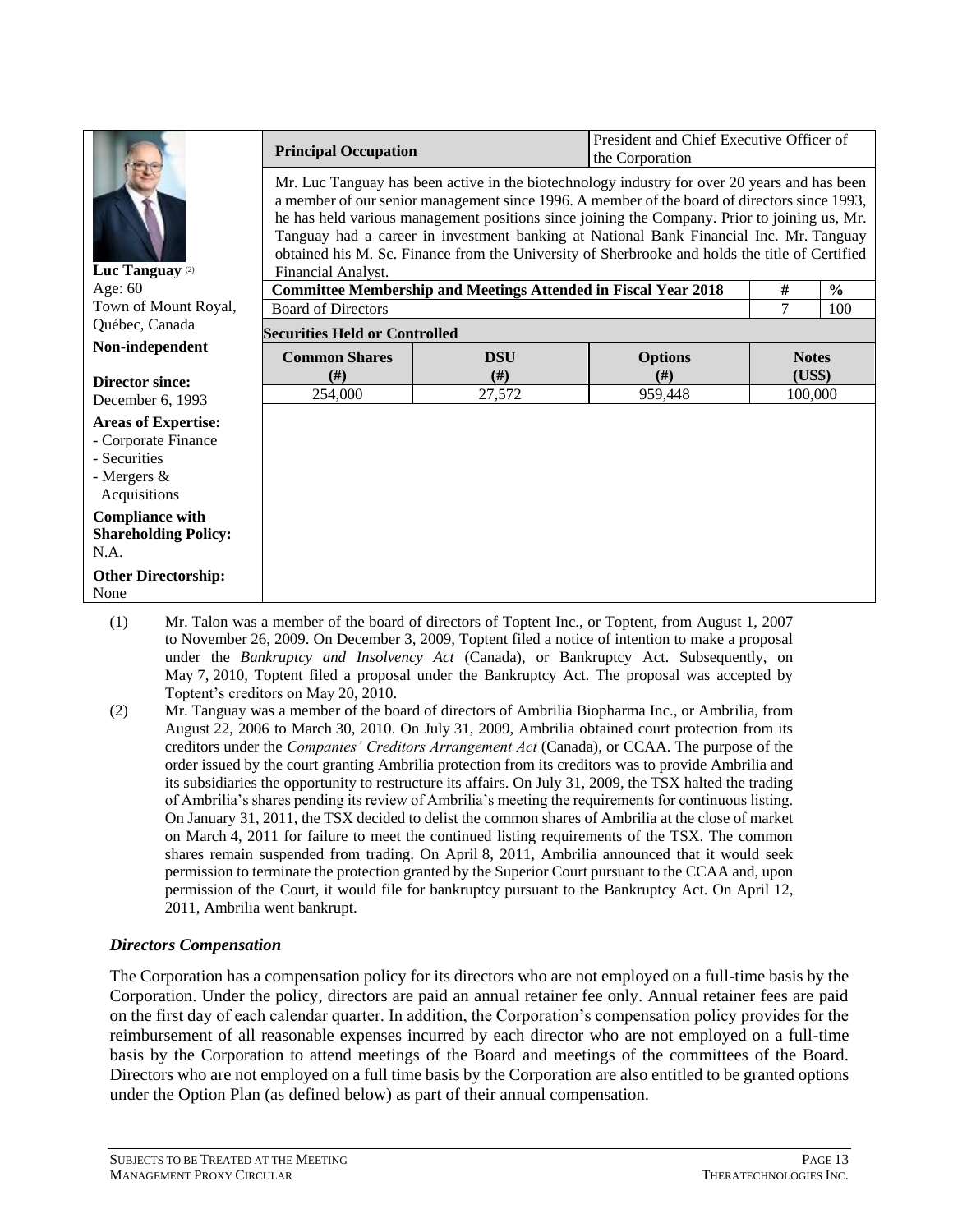At a meeting of the Board of Directors held in December 2017, the Board reviewed and approved a recommendation of the Compensation Committee to adjust the compensation of each director who is not employed on a full-time basis by the Corporation effective January 1, 2018. At such meeting, the Board also agreed to grant options having an aggregate value of \$35,000 to each director of the Corporation who is not employed on a full-time basis by the Corporation as additional compensation. The recommendation of the Compensation Committee was based on a report conducted by Willis Towers Watson. See "Item III – Compensation – Compensation Discussion & Analysis – Compensation Consultant" below.

In order to determine the number of options to be granted to each director who is not employed on a full-time basis by the Corporation for the fiscal year ending on November 30, 2018, the Board agreed to use the Black-Scholes-Merton model. The Black-Scholes-Merton model is the most widely-adopted and used option valuation method. On April 6, 2018, based on the Black-Scholes-Merton model, which valued each option at \$4.84, each director who was not employed on a full-time basis by the Corporation was granted 7,246 options.

The table below details the fee-based and option-based compensation that was payable in the last fiscal year to the Corporation's directors who were not employed on a full-time basis by the Corporation.

| <b>Position at Board Level or</b><br><b>Committee Level</b>            | <b>Compensation for Fiscal Year 2018</b><br><b>Effective January 1, 2018</b> |                                  |  |  |
|------------------------------------------------------------------------|------------------------------------------------------------------------------|----------------------------------|--|--|
|                                                                        | Annual<br>Retainer                                                           | Value in<br><b>Stock Options</b> |  |  |
| Annual Retainer to Chair of the Board                                  | \$165,000                                                                    | \$35,000                         |  |  |
| Annual Retainer to Board Members                                       | \$60,000                                                                     | \$35,000                         |  |  |
| Annual Retainer to Chair of the Audit                                  | \$16,000                                                                     | N.A.                             |  |  |
| Annual Retainer to Chair of the<br>Compensation Committee              | \$12,000                                                                     | N.A.                             |  |  |
| Annual Retainer to Chair of the<br>Nominating and Corporate Governance | \$10,000                                                                     | N.A.                             |  |  |
| Annual Retainer to Audit Committee                                     | \$8,000                                                                      | N.A.                             |  |  |
| Annual Retainer to Compensation                                        | \$4,000                                                                      | N.A.                             |  |  |
| Annual Retainer to Nominating and<br>Corporate Governance Committee    | \$4,000                                                                      | N.A.                             |  |  |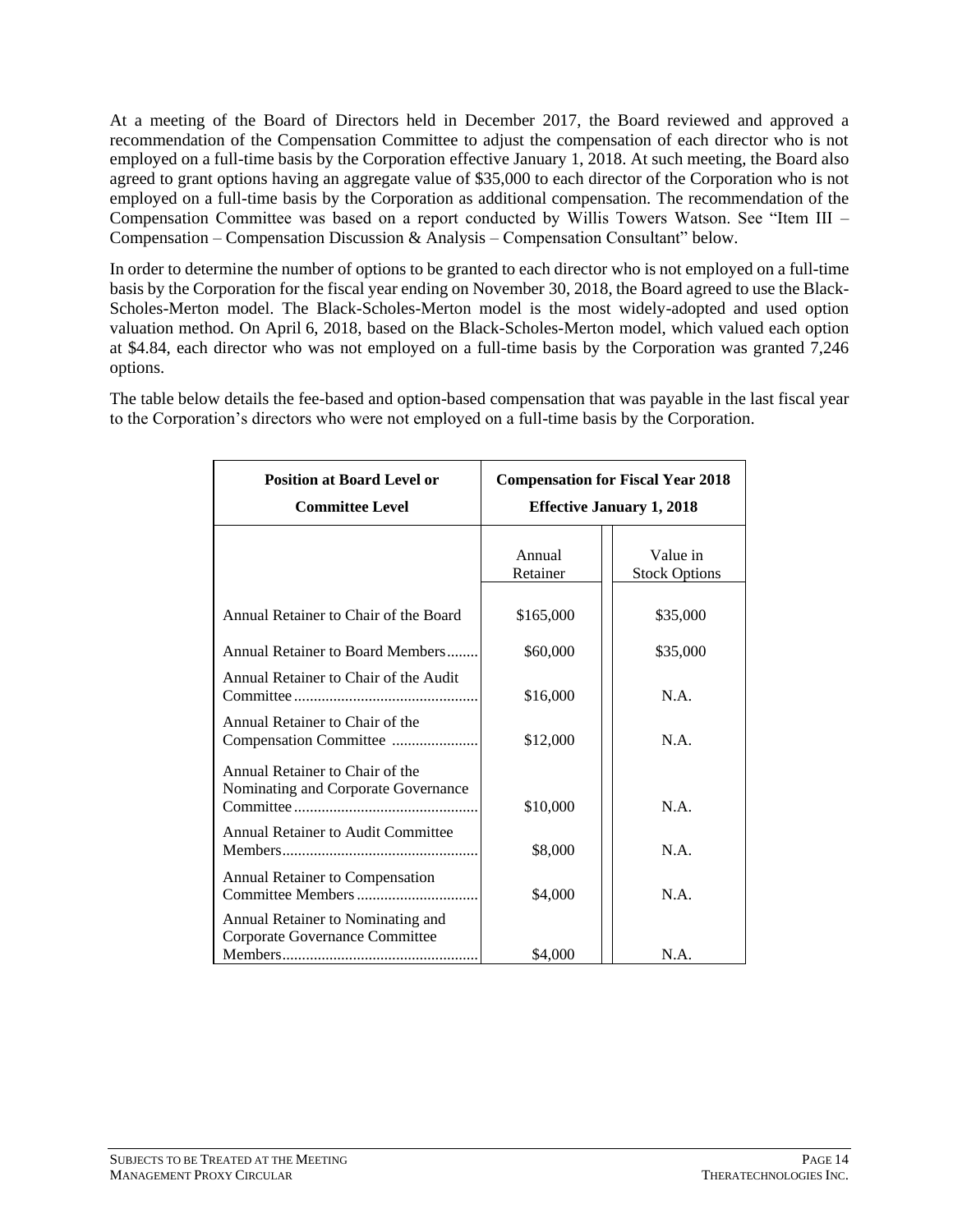The table below details all components of the compensation provided to the directors of the Corporation for the fiscal year ended November 30, 2018 and the value thereof.

|                                           | <b>Fees</b><br>earned |        | <b>Share-based</b><br>Awards $(1)$ | Option-<br>based<br>awards <sup>(2)</sup> | Non-equity<br>incentive<br>plan<br>compensation | <b>Pension</b><br>value | All other<br>compensation | <b>Total</b> |
|-------------------------------------------|-----------------------|--------|------------------------------------|-------------------------------------------|-------------------------------------------------|-------------------------|---------------------------|--------------|
| <b>Name</b>                               | $($)$                 | $(\#)$ | \$)                                | \$)                                       | \$)                                             | \$)                     | $($)$                     | \$)          |
| Gérald A. Lacoste                         | 72,500                | $-$    | $\qquad \qquad -$                  | 35,000                                    |                                                 |                         |                           | 107,500      |
| Gary Littlejohn <sup>(3)</sup>            | 8,000                 |        |                                    |                                           |                                                 |                         |                           | 8,000        |
| Dale MacCandlish Weil <sup>(4)</sup>      | 39,000                | 2,582  | 22,500                             | 35,000                                    |                                                 |                         |                           | 96,500       |
| Paul Pommier                              | 74,667                | $- -$  | $- -$                              | 35,000                                    |                                                 |                         |                           | 109,667      |
| Dawn Svoronos <sup><math>(5)</math></sup> | 164,750               | 855    | 8,250                              | 35,000                                    |                                                 |                         |                           | 208,000      |
| Jean-Denis Talon <sup>(6)</sup>           | 59,333                | 1,555  | 15,000                             | 35,000                                    |                                                 |                         |                           | 109,333      |
| Luc Tanguay <sup><math>(7)</math></sup>   |                       |        |                                    |                                           |                                                 |                         |                           |              |

(1) Share-based awards are composed of DSUs. DSUs are issued under the deferred share unit plan (the "DSU Plan"). See "Deferred Share Unit Plan" below.

(2) Seven thousand two hundred forty-six (7,246) options were granted on April 6, 2018 to each director who was not employed on a full-time basis by the Corporation. The value of the option-based awards was determined using the Black-Scholes-Merton model on the date of grant. In applying this method to determine the value of those options the following assumptions were used:

- (i) Risk-free interest rate: 2.138%
- (ii) Expected volatility: 47.1% (iii) Average option life in years: 7 years
- (iv) Expected dividends:
- (v) Grant date share price: \$9.56
- (vi) Option exercise price: \$9.56
- (vii) Grant date fair value: \$4.84
- (3) Mr. Gary Littlejohn was appointed to the Board of Directors on October 15, 2018.
- (4) Ms. MacCandlish Weil elected to purchase DSUs through the conversion of 50% of her annual retainer as a Board member and, accordingly, received an aggregate of 2,582 DSUs.
- (5) Ms. Dawn Svoronos elected to purchase DSUs through the conversion of 5% of her annual retainer as a Board member and, accordingly, received an aggregate of 855 DSUs.
- (6) Mr. Jean-Denis Talon elected to purchase DSUs through the conversion of 25% of his annual retainer as a Board member and, accordingly, received an aggregate of 1,555 DSUs.
- (7) Mr. Luc Tanguay is the President and Chief Executive Officer of the Corporation and no compensation is paid to Mr. Tanguay for acting as a director of the Corporation.

#### *Outstanding Option-Based Awards and Share-Based Awards*

The table below details all outstanding option-based awards and outstanding share-based awards as at November 30, 2018 for each of the directors who is not an employee of the Corporation.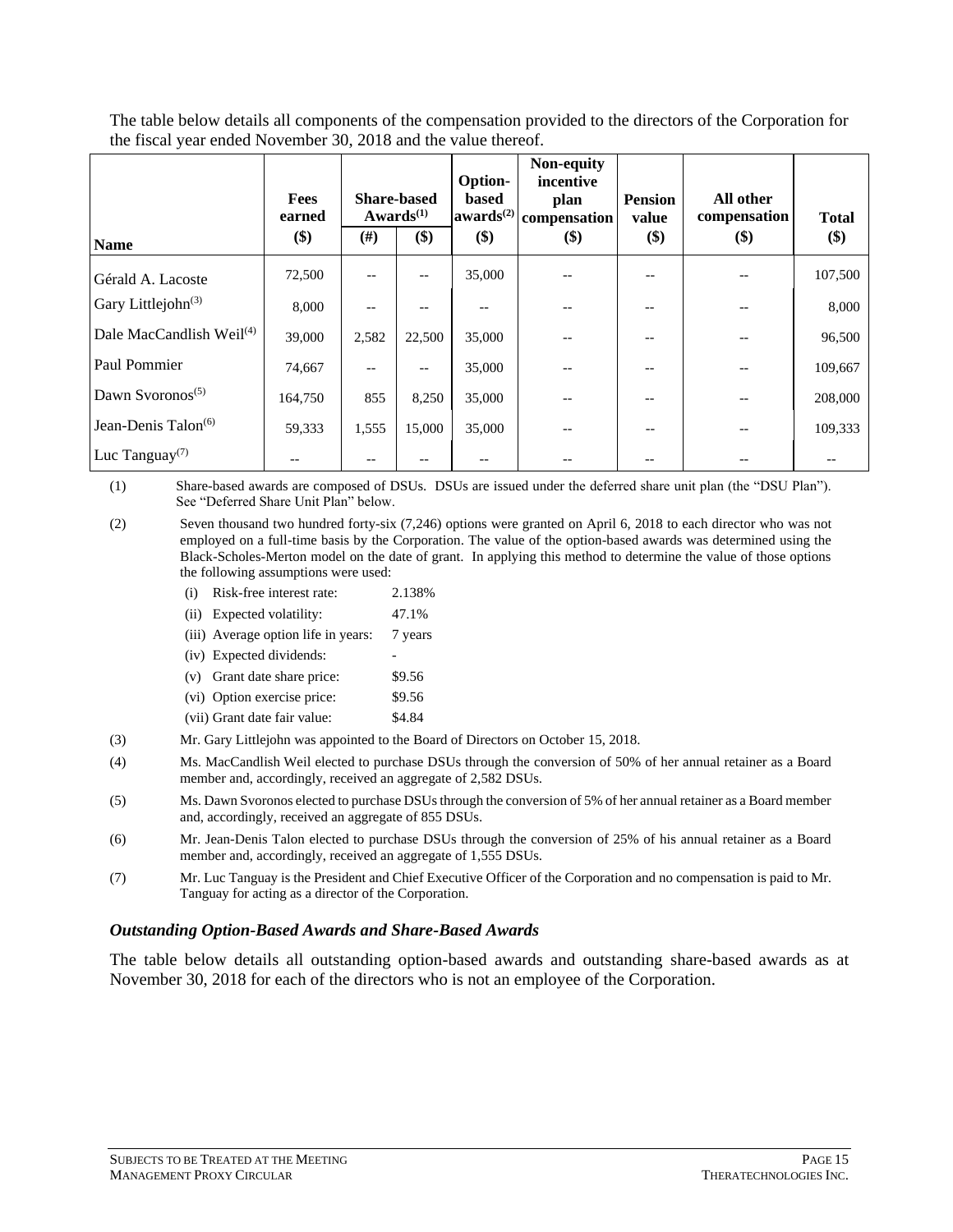|                       | <b>Option-Based Awards</b>                                            |                                       |                              | <b>Share-Based Awards</b>                                                        |                                                                                    |                                                                                         |                                                                                                                |
|-----------------------|-----------------------------------------------------------------------|---------------------------------------|------------------------------|----------------------------------------------------------------------------------|------------------------------------------------------------------------------------|-----------------------------------------------------------------------------------------|----------------------------------------------------------------------------------------------------------------|
| <b>Name</b>           | Number of<br>securities<br>underlying<br>unexercised<br>options<br>#) | Option<br>exercise<br>price<br>$(\$)$ | Option<br>expiration<br>date | Value of<br>unexercised in-<br>the-money<br>options <sup>(1)</sup><br>$($ \$ $)$ | <b>Number of shares</b><br>or units of<br>shares that have<br>not vested<br>$(\#)$ | Market or<br>payout value<br>of share-based<br>awards that<br>have not<br>vested<br>\$) | Market or<br>payout value of<br>vested share-<br>based awards<br>not paid out or<br>$distributed^{(2)}$<br>\$) |
|                       | 10,000                                                                | 4.75                                  | 2020.06.08                   | 34,500                                                                           |                                                                                    | $-$                                                                                     | 179,875                                                                                                        |
| Gérald A. Lacoste     | 15,000                                                                | 2.45                                  | 2026.07.12                   | 86,250                                                                           |                                                                                    |                                                                                         |                                                                                                                |
|                       | 15,000                                                                | 6.73                                  | 2027.05.16                   | 22,050                                                                           |                                                                                    |                                                                                         |                                                                                                                |
|                       | 7,246                                                                 | 9.56                                  | 2028.04.06                   | $-\, -$                                                                          |                                                                                    |                                                                                         |                                                                                                                |
| Gary Littlejohn       |                                                                       |                                       |                              | $-$                                                                              |                                                                                    | $-$                                                                                     |                                                                                                                |
| Dale MacCandlish Weil | 15,000                                                                | 6.73                                  | 2027.05.16                   | 22,050                                                                           |                                                                                    | $-$                                                                                     | 36,703                                                                                                         |
|                       | 7,246                                                                 | 9.56                                  | 2028.04.06                   | $\overline{\phantom{a}}$                                                         |                                                                                    |                                                                                         |                                                                                                                |
| Paul Pommier          | 10,000                                                                | 1.84                                  | 2019.03.28                   | 63,600                                                                           |                                                                                    | $-$                                                                                     | 1,002,106                                                                                                      |
|                       | 10,000                                                                | 4.75                                  | 2020.06.08                   | 34,500                                                                           |                                                                                    |                                                                                         |                                                                                                                |
|                       | 15,000                                                                | 2.45                                  | 2026.07.12                   | 86,250                                                                           |                                                                                    |                                                                                         |                                                                                                                |
|                       | 15,000                                                                | 6.73                                  | 2027.05.16                   | 22,050                                                                           |                                                                                    |                                                                                         |                                                                                                                |
|                       | 7,246                                                                 | 9.56                                  | 2028.04.06                   | $-\, -$                                                                          |                                                                                    |                                                                                         |                                                                                                                |
| Dawn Svoronos         | 50,000                                                                | 0.26                                  | 2023.05.29                   | 397,000                                                                          |                                                                                    | $\overline{\phantom{m}}$                                                                | 7,011                                                                                                          |
|                       | 15,000                                                                | 2.45                                  | 2026.07.12                   | 86,250                                                                           |                                                                                    |                                                                                         |                                                                                                                |
|                       | 15,000                                                                | 6.73                                  | 2027.05.16                   | 22,050                                                                           |                                                                                    |                                                                                         |                                                                                                                |
|                       | 7,246                                                                 | 9.56                                  | 2028.04.06                   | $\overline{\phantom{a}}$                                                         |                                                                                    |                                                                                         |                                                                                                                |
| Jean-Denis Talon      | 10,000                                                                | 1.84                                  | 2019.03.28                   | 63,600                                                                           |                                                                                    |                                                                                         | 52,882                                                                                                         |
|                       | 10,000                                                                | 4,75                                  | 2020.06.08                   | 34,500                                                                           |                                                                                    |                                                                                         |                                                                                                                |
|                       | 15,000                                                                | 2,45                                  | 2026.07.12                   | 86,250                                                                           |                                                                                    |                                                                                         |                                                                                                                |
|                       | 15,000                                                                | 6,73                                  | 2027.05.16                   | 22,050                                                                           |                                                                                    |                                                                                         |                                                                                                                |
|                       | 7,246                                                                 | 9.56                                  | 2028.04.06                   | $-\, -$                                                                          |                                                                                    |                                                                                         |                                                                                                                |

(1) The value of unexercised in-the-money options at fiscal year-end is the difference between the closing price of the Common Shares on November 30, 2018 (\$8.20) on the TSX and the respective exercise price of the options.

(2) Share-based awards are comprised of DSUs issued under the DSU Plan. The market or payout value of sharebased awards that have vested as at November 30, 2018 is determined by multiplying the closing price of the Common Shares as at November 30, 2018 (\$8.20) on the TSX by the number of share-based awards held as at November 30, 2018. The actual payout value will vary based on the date on which the DSUs will be redeemed.

#### *Incentive Plan Awards – Value Vested or Earned During the Year*

The table below details the value vested or earned during the fiscal year ended November 30, 2018 under each incentive plan for each of the directors who is not an employee of the Corporation.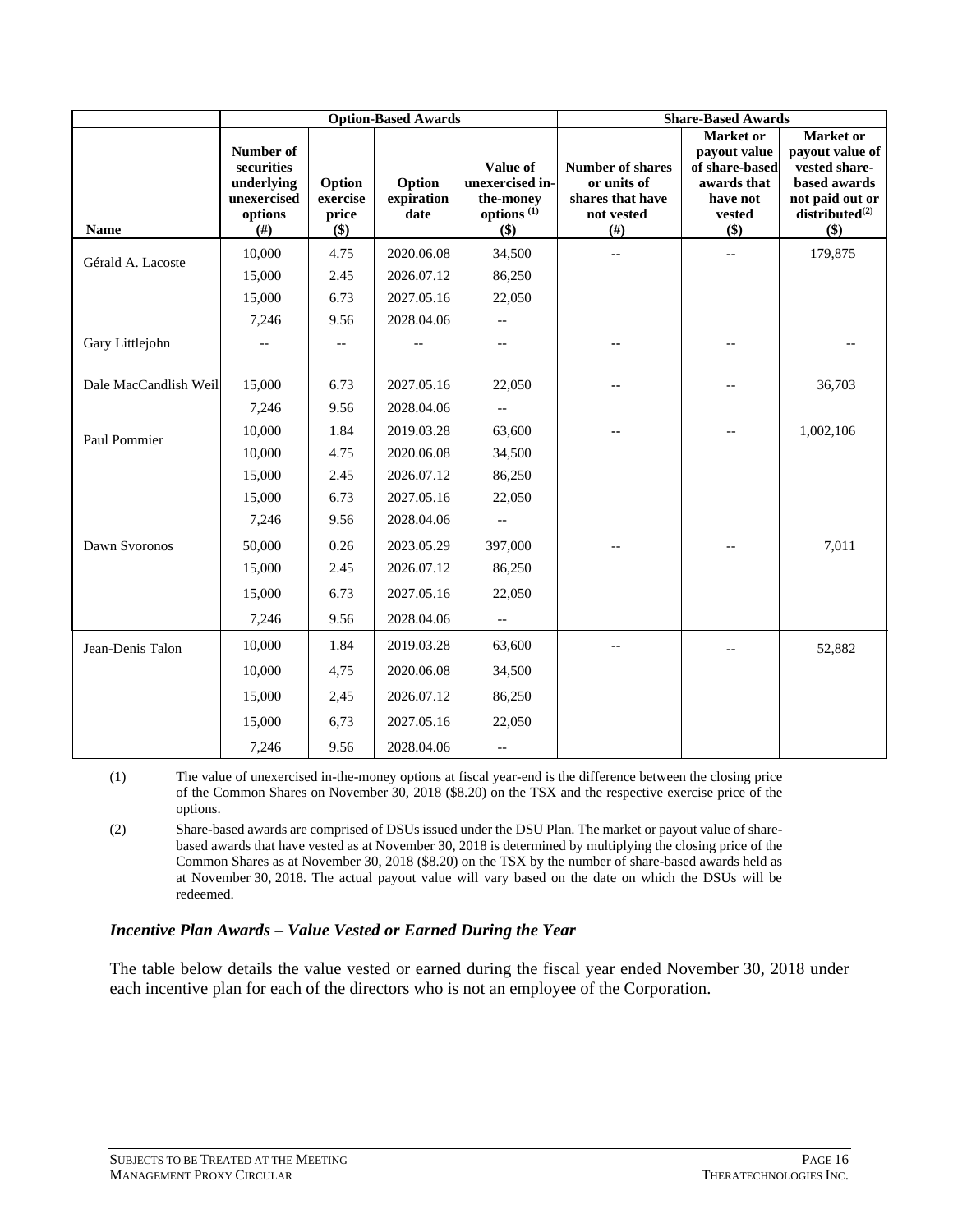| <b>Name</b>           | Option-based awards -<br>Value vested during the year <sup><math>(1)</math></sup><br>$(\$)$ | Share-based awards $-$<br>Value vested during the year <sup>(2)</sup><br><b>(\$)</b> | Non-equity incentive<br>plan compensation -<br>Value earned during<br>the year<br>$\left( \mathcal{S} \right)$ |
|-----------------------|---------------------------------------------------------------------------------------------|--------------------------------------------------------------------------------------|----------------------------------------------------------------------------------------------------------------|
| Gérald A. Lacoste     | <b>Nil</b>                                                                                  | Nil                                                                                  |                                                                                                                |
| Gary Littlejohn       | Nil                                                                                         | Nil                                                                                  |                                                                                                                |
| Dale MacCandlish Weil | Nil                                                                                         | 22,717                                                                               |                                                                                                                |
| Paul Pommier          | Nil                                                                                         | Nil                                                                                  | --                                                                                                             |
| Dawn Syoronos         | Nil                                                                                         | 8,165                                                                                | --                                                                                                             |
| Jean-Denis Talon      | Nil                                                                                         | 14.850                                                                               |                                                                                                                |

(1) All options granted to directors vest as of the grant date and the exercise price of these options was the same as the closing price of the Common Shares when they were granted. Therefore, there is no difference between the exercise price of the options and the value of the Common Shares on the date the options vested.

(2) Share-based awards are comprised of DSUs issued under the DSU Plan. 4,992 DSUs were issued in the last fiscal year. The value of share-based awards is determined by multiplying the closing price of the Common Shares on the TSX on the date(s) of grant (August 1, 2018 - \$9.55 and October 26, 2018 - \$7.66) by the number of sharebased awards held as at such date since DSUs vest as at the date of grant.

### *Directors and Executive Officers Shareholding Policy*

In December 2010, the Board adopted a shareholder policy for its directors and executive officers (the "**Shareholding Policy**") and the DSU Plan. The Shareholding Policy was suspended in April 2013.

In the 2017 fiscal year, the Board reinstated the DSU Plan for its directors and executive officers and a revised Shareholding Policy for its directors. The revised Shareholding Policy requires that each director who is not an employee of the Corporation owns a number of Common Shares having a value representing at least twice the value of his/her annual retainer to act as a Board member (three times for the Chair of the Board). Each director who does not meet the Shareholding Policy has four years to comply. Each of those directors must acquire at least 25% of that value over each of those four years. The value is determined as the higher of the acquisition cost of a Common Share and its fair market value at any point in time during each year of such four year period. Common Share value fluctuations do not require directors to purchase additional Common Shares. All of the directors of the Corporation met the Shareholding Policy as at November 30, 2018, except Ms. MacCandlish Weil who was elected as a director on May 16, 2017 and Mr. Gary Littlejohn who was appointed as a director on October 15, 2018.

### *Directors' Mandatory Retirement Policy*

The Board has adopted a formal retirement policy in the context of its succession planning process. Under this policy, directors who are not employees of the Corporation who reach the age of 75 or who have been acting as directors for 15 consecutive years may not be nominees for re-election at the subsequent annual meeting of shareholders. The current directors of the Corporation (other than Ms. Svoronos, Ms. MacCandlish Weil, Ms. Frame and Mr. Littlejohn) who are not employees of the Corporation are grandfathered from this policy.

### *Restrictions on Trading of Securities*

The Corporation has adopted a policy prohibiting all of its directors and executives officers from purchasing and selling Common Shares, and exercising stock options, during black-out periods, as determined from time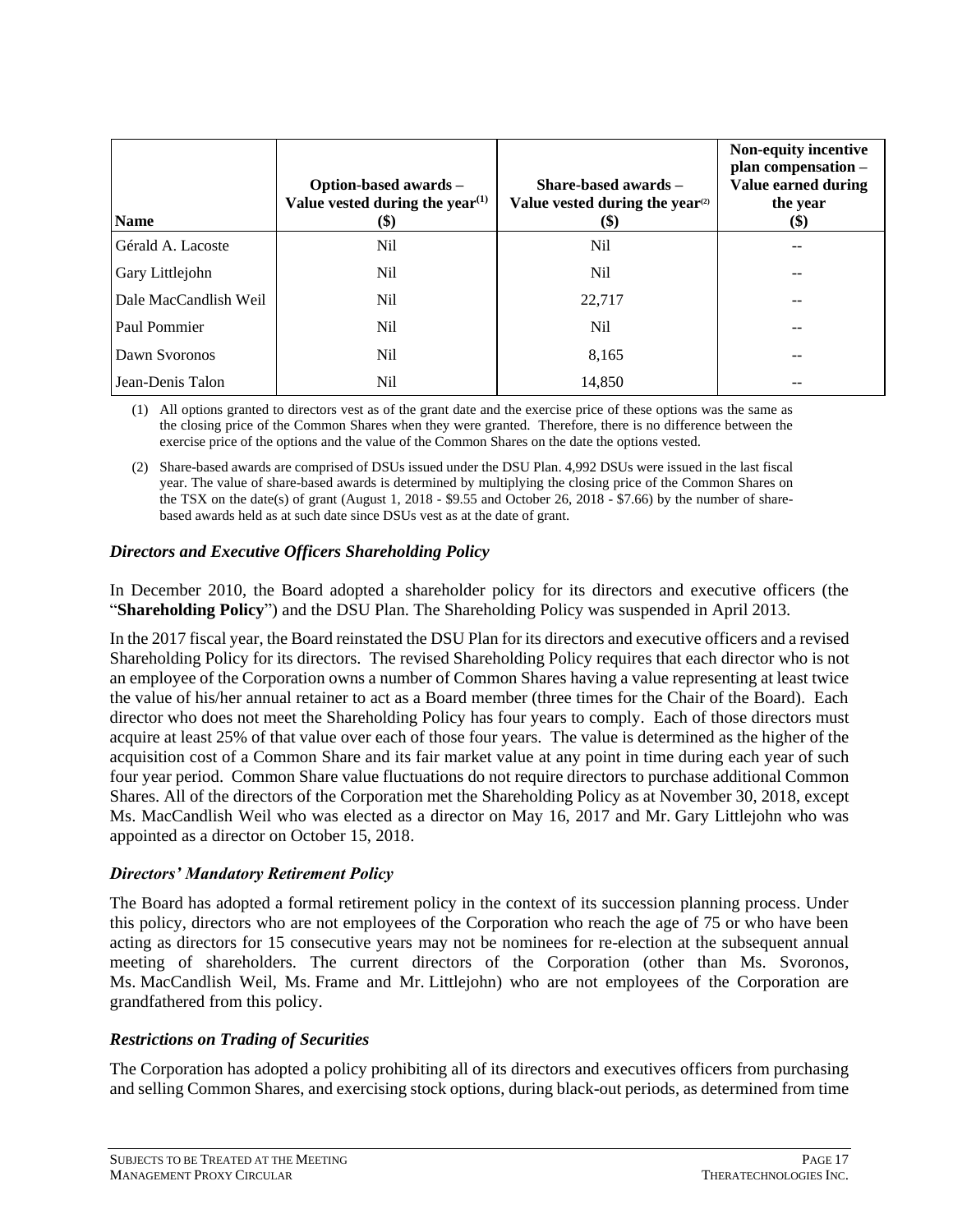to time. This policy also prohibits directors and executive officers from short selling the Corporation's securities.

## *Board Gender Diversity*

In February 2017, the Board approved an amendment to the Charter of the Nominating and Corporate Governance Committee to embed in such Charter an obligation by the Nominating and Corporate Governance Committee to take into consideration gender diversity when the Committee recruits candidates for directorship. Gender diversity is now one of the criteria that the Committee will consider in recruiting a candidate to act as a director of the Corporation.

As at November 30, 2018, two women, one of whom acting as Chair, comprised the Board of Directors. As at that date, women represented 33% of all independent Board members and 29% of all Board members.

As at the date of this Circular, three women comprise the Board of Directors such that women currently represent 43% of all independent Board members. See "Item IV – Corporate Governance Disclosure" below.

### *Indebtedness of Directors*

As at the date hereof, none of the directors of the Corporation and proposed nominee for election as director of the Corporation is indebted to the Corporation. During the last fiscal year of the Corporation, none of the directors of the Corporation was indebted to the Corporation.

## *Cease Trade Orders, Bankruptcies, Penalties or Sanctions*

Except as described in notes 1 and 2 under "Election of Directors – Nominees", to the knowledge of management of the Corporation, no nominee (a) is, as at the date of the Circular, or has been within the ten (10) years before the date of the Circular, a director or executive officer of any company (including the Corporation) that, while that person was acting in that capacity, (i) was the subject of a cease trade or similar order or an order that denied the relevant company access to any exemption under securities legislation, for a period of more than thirty consecutive days; (ii) was subject to an event that resulted, after the director or executive officer ceased to be a director or executive officer, in the company being the subject of a cease trade or similar order or an order that denied the relevant company access to any exemption under securities legislation, for a period of more than thirty consecutive days; or (iii) within a year of that person ceasing to act in that capacity, became bankrupt, made a proposal under any legislation relating to bankruptcy or insolvency or was subject to or instituted any proceedings, arrangement or compromise with creditors or had a receiver, receiver manager or trustee appointed to hold its assets; or (b) has, within the ten (10) years before the date of the Circular, become bankrupt, made a proposal under any legislation relating to bankruptcy or insolvency, or become subject to or instituted any proceedings, arrangement or compromise with creditors, or had a receiver, receiver manager or trustee appointed to hold his assets.

### <span id="page-21-0"></span>**3. Appointment of Auditors**

The Corporation's auditors for the current fiscal year must be elected at the Meeting. The Corporation proposes the appointment of KPMG LLP, Chartered Professional Accountants from Montreal, who have been the Corporation's auditors since 1993. They will hold office until the next annual meeting of shareholders, or until their successors are appointed. The table below sets forth the fees paid to the auditors of the Corporation for the fiscal years ended November 30, 2018 and 2017, respectively: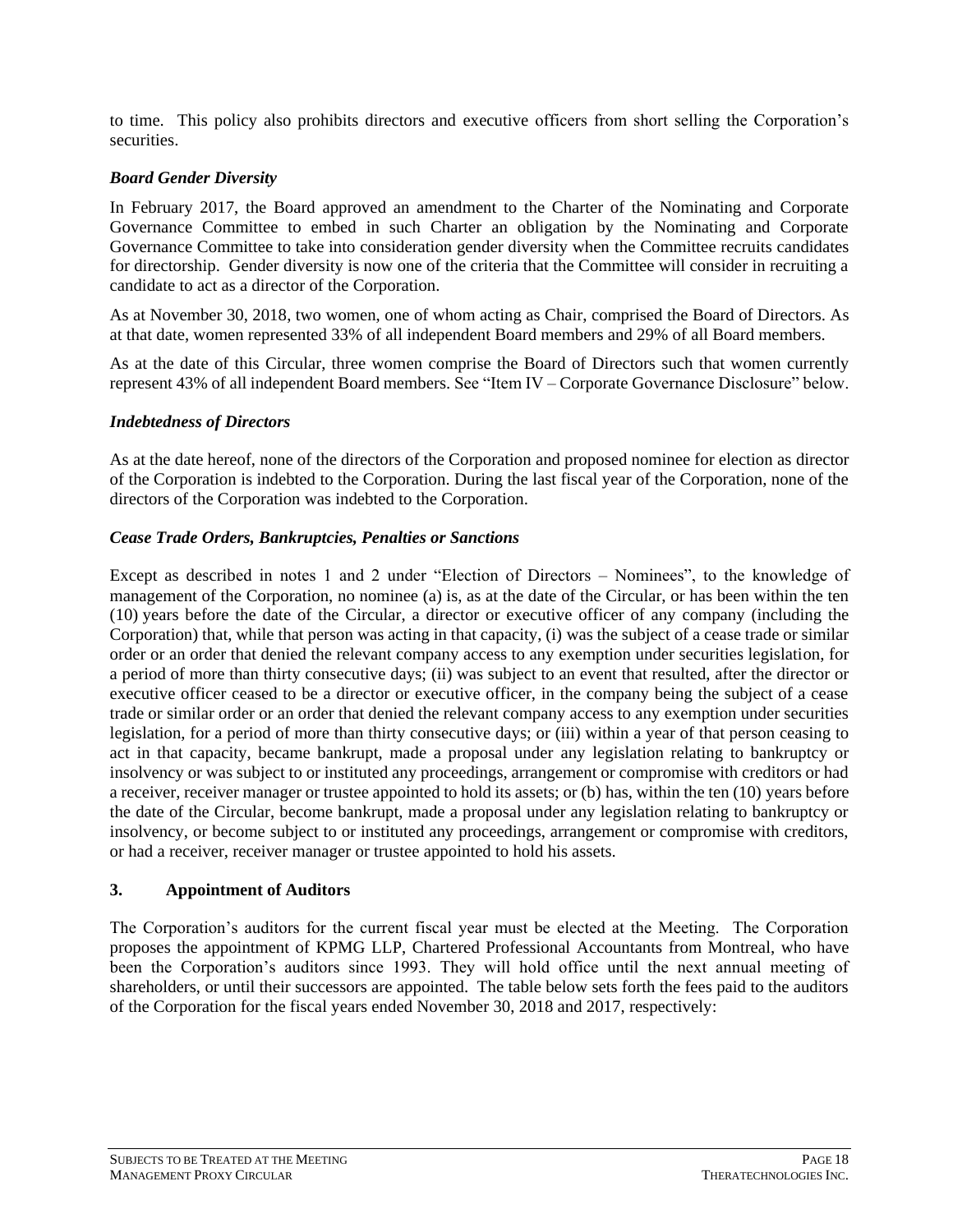| <b>Fees</b>               | <b>Fiscal year ended</b><br><b>November 30, 2018</b><br><b>(\$)</b> | <b>Fiscal year ended</b><br><b>November 30, 2017</b><br>\$) |
|---------------------------|---------------------------------------------------------------------|-------------------------------------------------------------|
| Audit Fees <sup>(1)</sup> | 254,000                                                             | 119,500                                                     |
|                           | 43,750                                                              | 43,750                                                      |
|                           | 90,620                                                              | 23,544                                                      |
| Total:                    | 388,370                                                             | 186,794                                                     |

(1) Refers to the aggregate fees billed by our external auditors for audit services. For the fiscal year ended November 30, 2018, those fees included work performed in connection with the US\$57.5 million convertible note offering closed on June 19, 2018.

- (2) Refers to the aggregate fees billed for professional services rendered by our external auditors for translation.
- (3) Refers to the aggregate fees billed for professional services rendered by our external auditors for tax compliance, tax advice and tax planning. For the fiscal year ended November 30, 2018, those fees included work performed in connection with the set-up of our infrastructure in Ireland.

**Unless instructions are given to withhold from voting with regard to the appointment of the auditors, the persons whose names appear on the enclosed form of proxy will vote FOR the appointment of KPMG LLP, Chartered Professional Accountants, as auditors of the Corporation, and to authorize that compensation for their services be determined by the Board.**

### <span id="page-22-0"></span>**4. Shareholder Rights Plan**

#### *Description of Shareholder Rights Plan*

On April 10, 2019, the Board approved the amendment and renewal of the Corporation's shareholder rights plan and, on that same date, the Corporation and Computershare Trust Services of Canada entered into an amended and restated shareholder rights plan agreement (the "**Rights Plan**").

The original shareholder rights plan was adopted by the Board on February 10, 2010 and ratified by the shareholders on March 25, 2010. It was first renewed on February 21, 2013 and ratified by the shareholders on May 24, 2013 and subsequently renewed on April 15, 2016 and ratified by Shareholders on May 17, 2016. It is scheduled to expire at the Meeting. For the Rights Plan to be amended and continue to be in effect after the Meeting, Resolution 2019-1 attached as Appendix "A" to this Circular must be approved by a majority of the votes cast, in person or by proxy, by the shareholders at the Meeting. If Resolution 2019-1 is not passed, the Rights Plan will terminate on May 15, 2019. If Resolution 2019-1 is passed, the Rights Plan will require reconfirmation by the Corporation's shareholders at the annual meeting of shareholders to be held in 2022.

### *Purpose of the Rights Plan*

The purpose of the Rights Plan is to ensure equal treatment of shareholders and to give adequate time for shareholders to properly assess the merits of a bid without undue pressure, and to allow competing bids to emerge. The Rights Plan is designed to give the Board time to consider alternatives, allowing shareholders to receive full and fair value for their shares. The Rights Plan was not renewed by the Board in response to any acquisition proposal and is not designed to secure the continuance in office of the current management or the directors of the Corporation. The renewal of the Rights Plan does not in any way lessen the duties of the directors to fully and fairly examine all bids which may be made to acquire the Common Shares of the Corporation and to exercise such duties with a view to the best interest of the shareholders and the Corporation.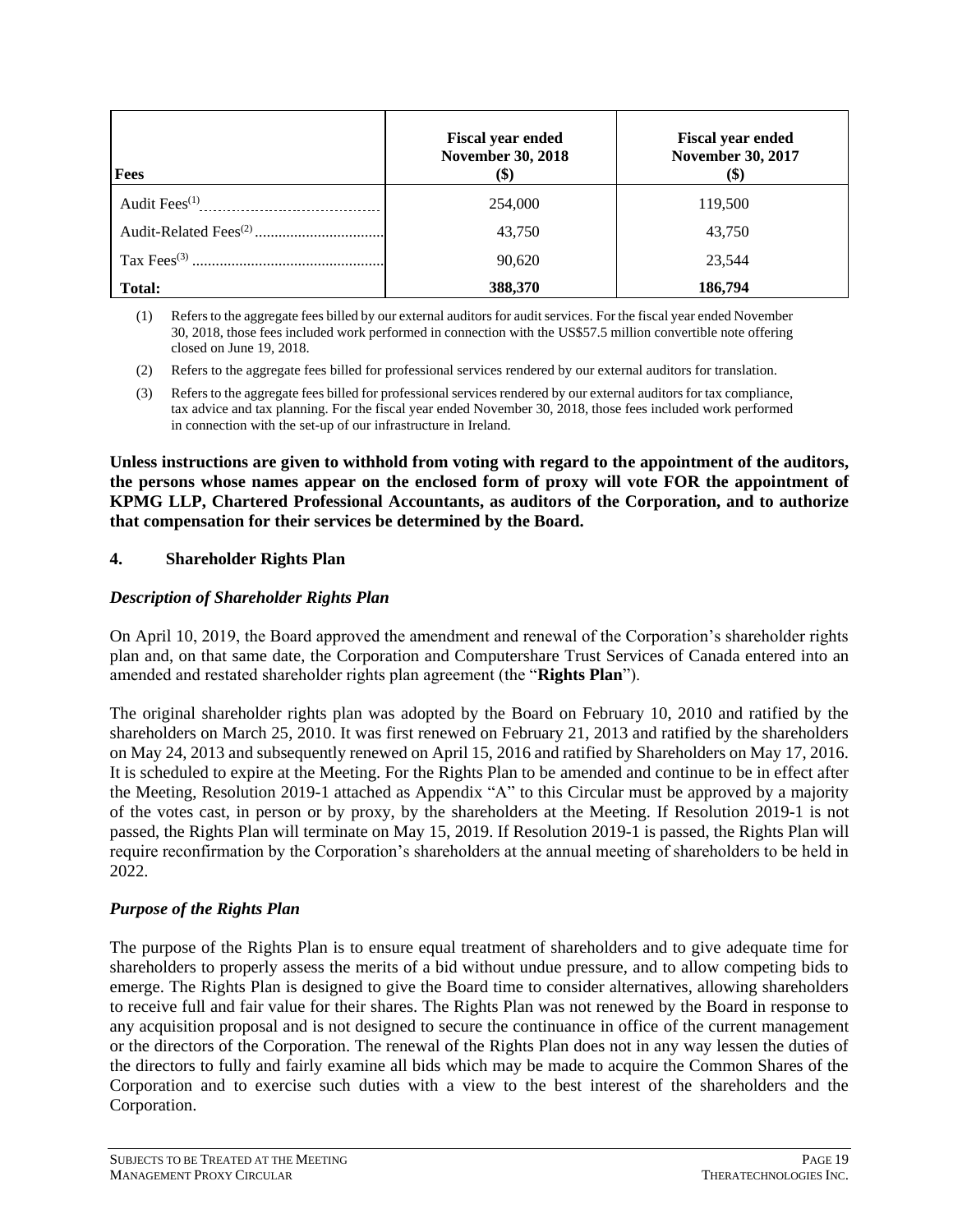Before deciding to amend and renew the Rights Plan, the Board of Directors considered the current shareholdings of the Corporation and the legislative framework in Canada governing takeover bids. To the Corporation's knowledge, as described above under "Item I. – Information Relating to Voting – Voting Securities and Principal Holders", no person holds more than 10% of all the outstanding Common Shares of the Corporation. Therefore, a person could acquire a *de facto* control of the Corporation through the purchase of a number of Common Shares that would represent a percentage of Common Shares below 50% by entering into private acquisition agreements without having to make an offer to all of the shareholders.

Under provincial securities legislation, a takeover bid generally means an offer to acquire voting or equity voting shares of a corporation that, together with shares already owned by the bidder and certain parties related thereto, amount to 20% or more of the outstanding shares of that class.

Under the legislative framework for takeover bids in Canada, as amended on May 9, 2016, shareholders may not be treated equally if an important number of Common Shares is acquired pursuant to a private agreement in which a small group of shareholders or a shareholder disposes of its Common Shares at a premium to market price, which premium is not shared with the other shareholders of the Corporation. In addition, a person may gradually accumulate Common Shares through stock exchange acquisitions which results in an acquisition of control of the Corporation, without payment of fair value for control or a fair sharing of a control premium amongst all shareholders. The Rights Plan addresses these concerns by applying to all acquisitions of 20% or more of the Common Shares of the Corporation, ensuring that shareholders receive equal treatment.

The issue of rights (the "**Rights**") will not in any way adversely alter the financial condition of the Corporation and will not change the way in which shareholders trade their Common Shares. However, by permitting holders of Rights other than an "Acquiring Person" (as defined below) to acquire additional Common Shares of the Corporation at a discount to market value, the Rights may cause substantial dilution to a person or group that acquires 20% or more of the outstanding Common Shares other than by way of a "Permitted Bid" (as defined below). A potential bidder can avoid the dilutive features of the Rights Plan by making a bid that conforms to the requirements of a Permitted Bid.

The Corporation has reviewed the Rights Plan for conformity with current practices of Canadian companies with respect to shareholder protection rights plans. We believe that the Rights Plan preserves the fair treatment of shareholders, is consistent with best Canadian corporate practices and addresses institutional investor guidelines.

### *Amendments to the Rights Plan*

Following the Corporation's review of current practices of Canadian companies with respect to shareholder protection rights plans, the Rights Plan contains certain proposed amendments, including:

- amendments to the definitions of "affiliate", "associate" and "controlled" so as to more closely follow the definitions of such terms in National Instrument 62-104 *Take-Over Bids and Issuer Bids*;
- a change to the "exercise price" of a right under the Rights Plan such that it is equal to three times the Market Price (as defined below) per Common Share determined at the Separation Time (as defined below);
- the addition of a requirement that any lock-up agreements be made available to the public (including the Corporation) not later than the date of the subject bid or, if such subject bid has been made prior to the date on which such agreement is entered into, forthwith, and in any event not later than the day following the date of such lock-up agreement; and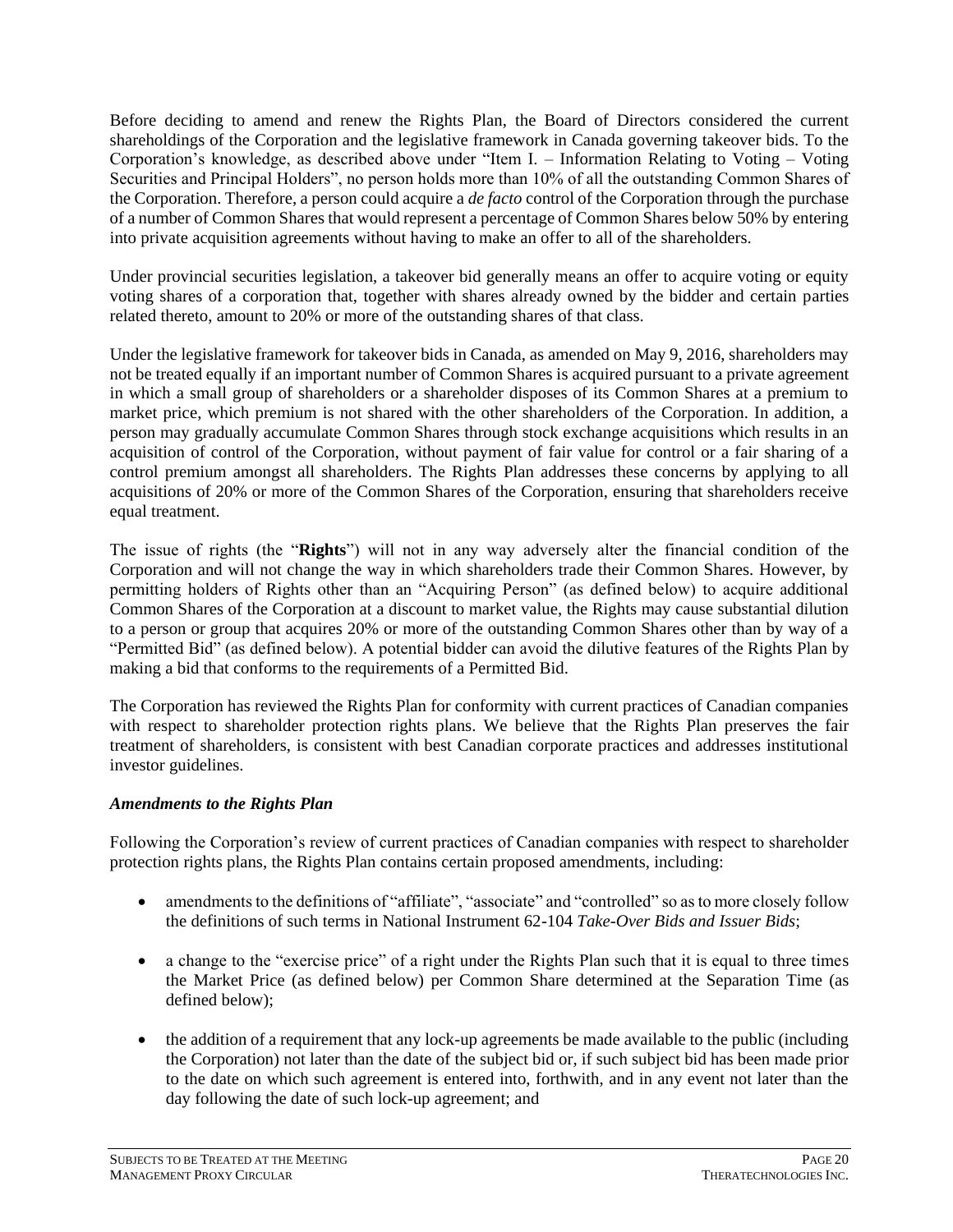• the inclusion of certain changes requested by the Rights Agent regarding compliance with antimoney laundering legislation and privacy laws, as well as additional limitations with respect of the Right Agent's liability under the Rights Plan.

The purpose and principal terms of the Rights Plan, including the proposed amendments, are set forth below in this Circular.

#### *Terms of the Rights Plan*

The following is a summary of the principal terms of the Rights Plan and is provided subject to the terms and conditions thereof. A complete copy of the Rights Plan has been filed and is available on SEDAR at www.sedar.com.

#### *Issue of Rights*

In order to implement the rights plan in 2010, the Board authorized the Corporation to issue one right in respect of each Common Share outstanding as of 6:00 p.m. (Montreal time) on March 25, 2010 (the "**Record Time**"). One Right was also issued and is attached with each Common Share issued after March 25, 2010 and one Right will also continue to be issued and attached to each subsequently issued Common Share if the Rights Plan is approved by shareholders at the Meeting.

#### *Rights-Exercise Privilege*

The Rights will be separate from the Common Shares to which they are attached and will become exercisable at the time (the "**Separation Time**") that is ten (10) business days after the earlier of: (i) the first date of public announcement that an "Acquiring Person" (as defined below) has become such; (ii) the date of commencement of, or first public announcement in respect of, a takeover bid which will permit an offeror to hold 20% or more of the Common Shares, other than by an acquisition pursuant to a takeover bid permitted by the Rights Plan (a "**Permitted Bid**" as defined below); (iii) the date upon which a Permitted Bid ceases to be a Permitted Bid; or (iv) such other date as may be determined in good faith by the Board.

The acquisition permitting a person (an "**Acquiring Person**"), including others acting jointly or in concert with such person, to hold 20% or more of the outstanding Common Shares, other than by way of a Permitted Bid, is referred to as a "**Flip-in Event**." Any Rights held by an Acquiring Person on or after the earlier of the Separation Time or the first date of a public announcement (the "**Common Share Acquisition Date**") by the Corporation or an Acquiring Person that an Acquiring Person has become such will become null and void upon the occurrence of a Flip-in Event. Ten (10) trading days after the occurrence of the Common Share Acquisition Date, each Right (other than those held by the Acquiring Person) will permit the holder to purchase in consideration of the exercise price that number of Common Shares determined as follows: a value of twice the exercise price divided by the Market Price (being the average weighted trading price per Common Share for the 20 consecutive trading days through and including the trading day immediately preceding the relevant date) on the Common Share Acquisition Date. The exercise price has been set at three (3) times the Market Price. For instance, as at the close of business on April 12, 2019, the exercise price was \$23.13 per Right, subject to adjustment provisions described in the Rights Plan.

Upon the occurrence of a Flip-in Event and the separation of the Rights from the Common Shares, reported earnings per share on a fully diluted or non-diluted basis may be affected. Holders of Rights who do not exercise their Rights upon the occurrence of a Flip-in Event may suffer substantial dilution.

*Lock-Up Agreements*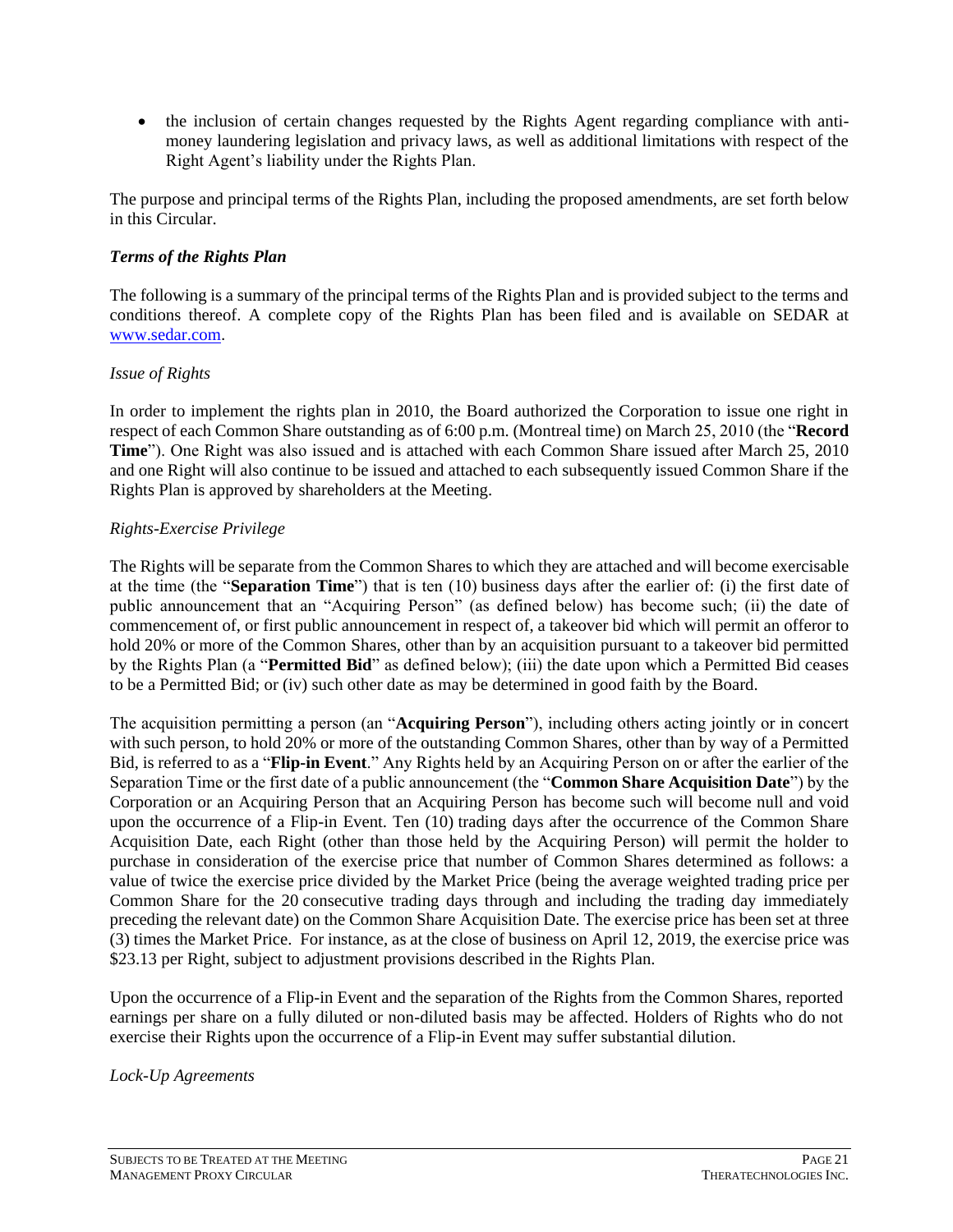A bidder may enter into lock-up agreements with the shareholders of the Corporation whereby such shareholders agree to tender their Common Shares to the takeover bid (the "**Lock-up Bid**") without a Flipin Event occurring. Any such agreement must be made available to the public and must permit or must have the effect to permit the shareholder to withdraw the Common Shares to tender to another takeover bid or to support another transaction that exceeds the value of the Lock-up Bid.

# *Certificates and Transferability*

Prior to the Separation Time, the Rights will be evidenced by a legend imprinted on certificates for Common Shares issued after the Record Time. Rights are also attached to Common Shares outstanding on the Record Time, although share certificates will not bear such a legend. Prior to the Separation Time, Rights will not be transferable separately from the Common Shares. From and after the Separation Time, the Rights will be evidenced by Rights certificates, which will be transferable and traded separately from the Common Shares.

### *"Permitted Bid" Requirements*

A "**Permitted Bid**" is a takeover bid that does not trigger the exercise of Rights. A "**Permitted Bid**" is a bid that aims to acquire shares which, together with the other securities beneficially owned by the bidder, represent not less than 20% of the outstanding Common Shares and satisfies the following requirements:

- (i) the bid is made by means of a takeover bid circular;
- (ii) the bid must be made to all holders of Common Shares;
- (iii) as proposed to be amended, the bid must be outstanding for a minimum period of 105 days or such shorter period that a take-over bid must remain open for deposits of securities, in the applicable circumstances, pursuant to Canadian securities laws;
- (iv) Common Shares tendered pursuant to the bid may not be taken up prior to the expiry of the period referred to in paragraph (iii) above and only if at such time more than 50% of the Common Shares held by the shareholders other than the bidder, its associates and affiliates, and persons acting jointly or in concert with such persons (the "**Independent Shareholders**"), have been tendered pursuant to the bid and not withdrawn;
- (v) if more than 50% of the Common Shares held by Independent Shareholders are tendered to the bid within the 105-day period, the bidder must make a public announcement of that fact and the bid must remain open for deposits of shares for an additional ten (10) days from the date of such public announcement.

The Rights Plan allows for a competing Permitted Bid (a "**Competing Permitted Bid**") to be made while a Permitted Bid is in existence. A Competing Permitted Bid must satisfy all the requirements of a Permitted Bid except that, as proposed to be amended, it must be outstanding for a minimum number of days as required under Canadian securities laws.

### *Waiver and Redemptions*

The Board acting in good faith may, prior to a Flip-in Event, waive the dilutive effects of the Rights Plan in respect of a particular Flip-in Event that would result from a takeover bid made by way of takeover bid circular to all holders of Common Shares, in which event such waiver would be deemed also to be a waiver in respect of any other Flip-in Event. The Board may also waive the Rights Plan in respect of a particular Flip-in Event that has occurred through inadvertence, provided that the Acquiring Person that inadvertently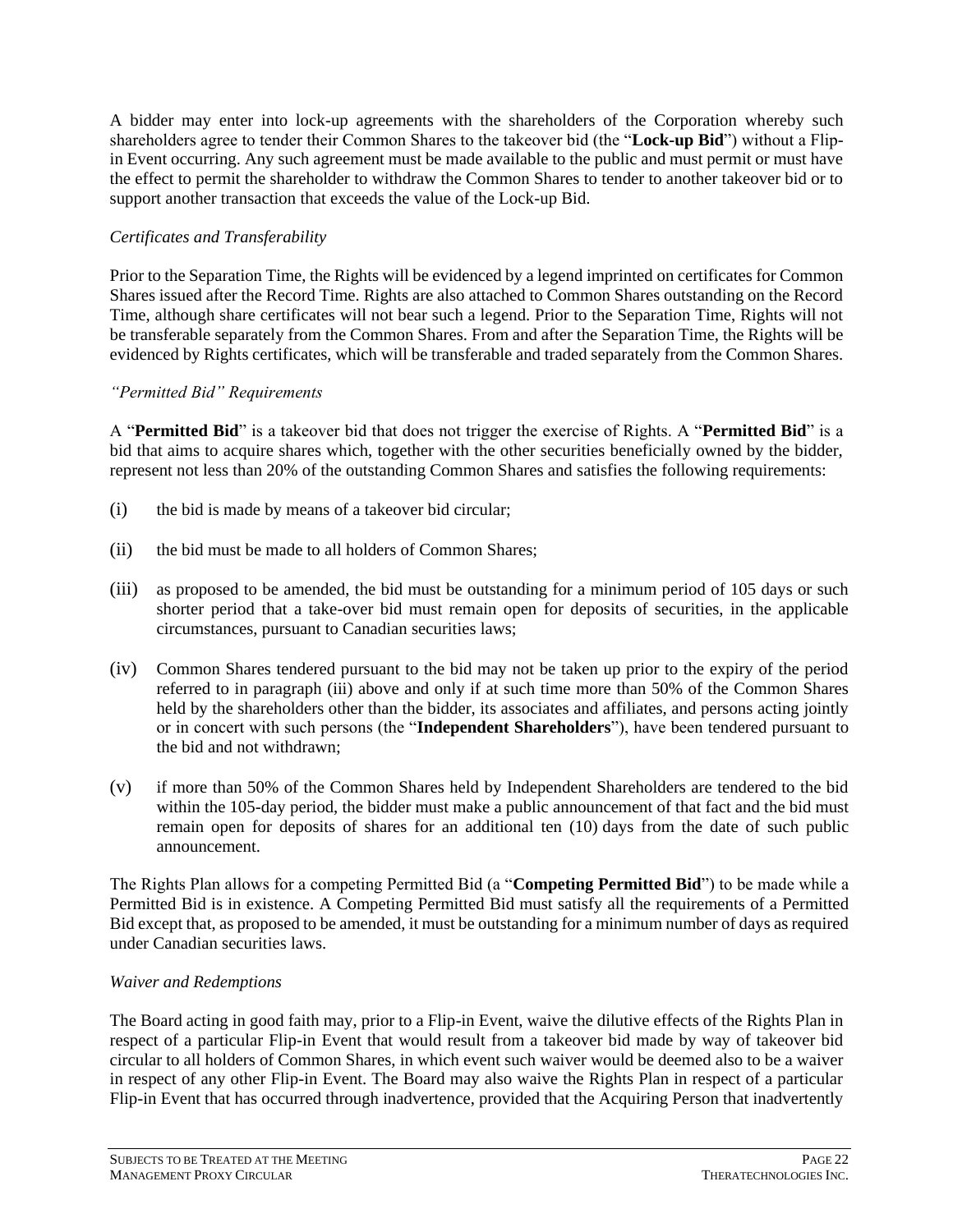triggered such Flip-in Event reduces its beneficial holdings to less than 20% of the outstanding Common Shares within 14 days or any other period that may be specified by the Board. At any time prior to the occurrence of a Flip-in Event, the Board may, subject to the prior approval of the holders of Common Shares, elect to redeem all, but not less than all, of the outstanding Rights at a price of \$0.0001 per right.

### *Exemption for Investment Managers*

Investment managers (for client accounts), trust companies and pension funds (acting in their capacity as trustees and administrators) acquiring shares permitting them to hold 20% or more of the Common Shares are exempt from triggering a Flip-in Event, provided that they are not making, or are not part of a group making, a takeover bid.

### *Supplements and Amendments*

The Corporation is authorized to make amendments to the Rights Plan to correct any clerical or typographical error or to maintain the validity of the Rights Plan as a result of changes in laws or regulations. Material amendments or supplements to the Rights Plan will require, subject to the regulatory authorities, the prior approval of the shareholders or, after the Separation Time, holders of Rights.

## *Canadian Income Tax Consequences of the Rights Plan*

Under the *Income Tax Act* (Canada) (the "**Tax Act**"), while the matter may be debated, the issue of the Rights under the Rights Plan may be a taxable benefit, the fair market value of which must be included in the income of a recipient. The Corporation considers that the Rights, when issued, will have no or negligible monetary value, there being only a remote possibility that the Rights will ever be exercised. The Rights will be considered to have been acquired at no cost. The holder of Rights may realize income or be subject to withholding tax under the Tax Act if the Rights become exercisable, are exercised and are otherwise disposed of.

The information provided above is of a general nature and is not intended to constitute, nor should it be construed as, legal or tax advice to any particular holder of Common Shares. Such holders are advised to consult their own tax advisors regarding the consequences of acquiring, holding, exercising or otherwise disposing of their Rights, taking into account their own particular circumstances and applicable federal, provincial, territorial or foreign legislation.

# *Recommendation of the Board*

At the Meeting, shareholders will be asked to consider and, if deemed appropriate, approve an ordinary resolution to amend and reconfirm the Rights Plan by passing Resolution 2019-1, substantially in the form of the resolution attached as Appendix "A" to this Circular. Resolution 2019-1 must be passed by a majority of the votes cast by shareholders entitled to vote who are represented in person or by proxy at the Meeting and who vote in respect of that resolution.

The Board considers the amendment and renewal of the Rights Plan to be appropriate and in the best interests of the Corporation and recommends that shareholders vote in favour of Resolution 2019-1 to approve the amendment and renewal of the Rights Plan.

**Unless instructions are given to vote against, or withhold from voting on, Resolution 2019-1, the persons whose names appear in the enclosed form of proxy will vote FOR the passing of Resolution 2019-1.**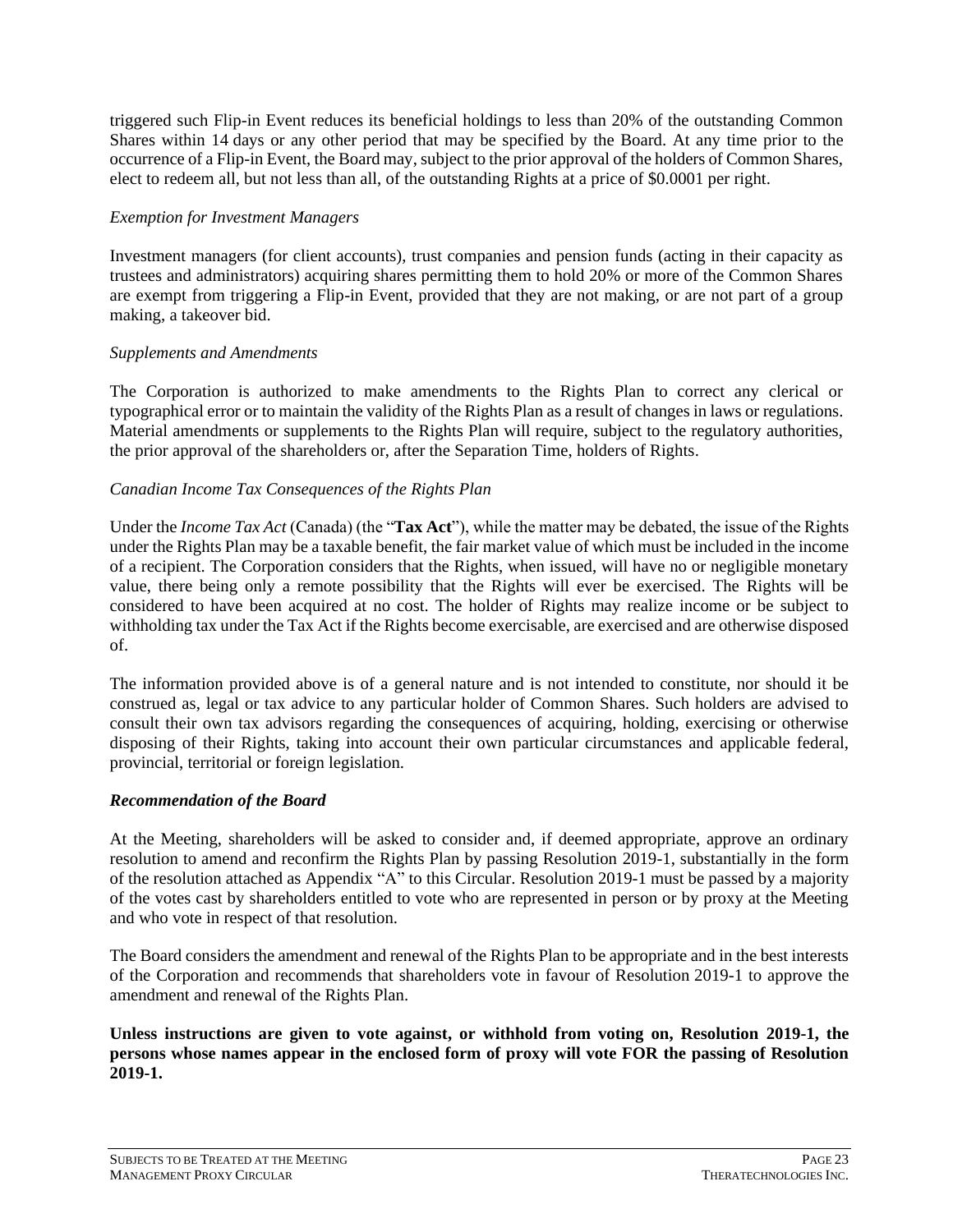### <span id="page-27-0"></span>**5. Other Matters to be Acted Upon**

The Corporation will consider and transact such other business as may properly come before the Meeting or any adjournment thereof. Management of the Corporation knows of no other matters to come before the Meeting other than those referred to in the Notice of Meeting. Should any other matters properly come before the Meeting, the Common Shares represented by the proxy solicited hereby will be voted on such matter in accordance with the best judgment of the persons voting the proxy.

The Corporation did not receive any proposal from shareholders within the time limits prescribed by the *Business Corporations Act* (Québec) (the "**Act**") and, accordingly, none will be accepted at the Meeting, except as required under the Act.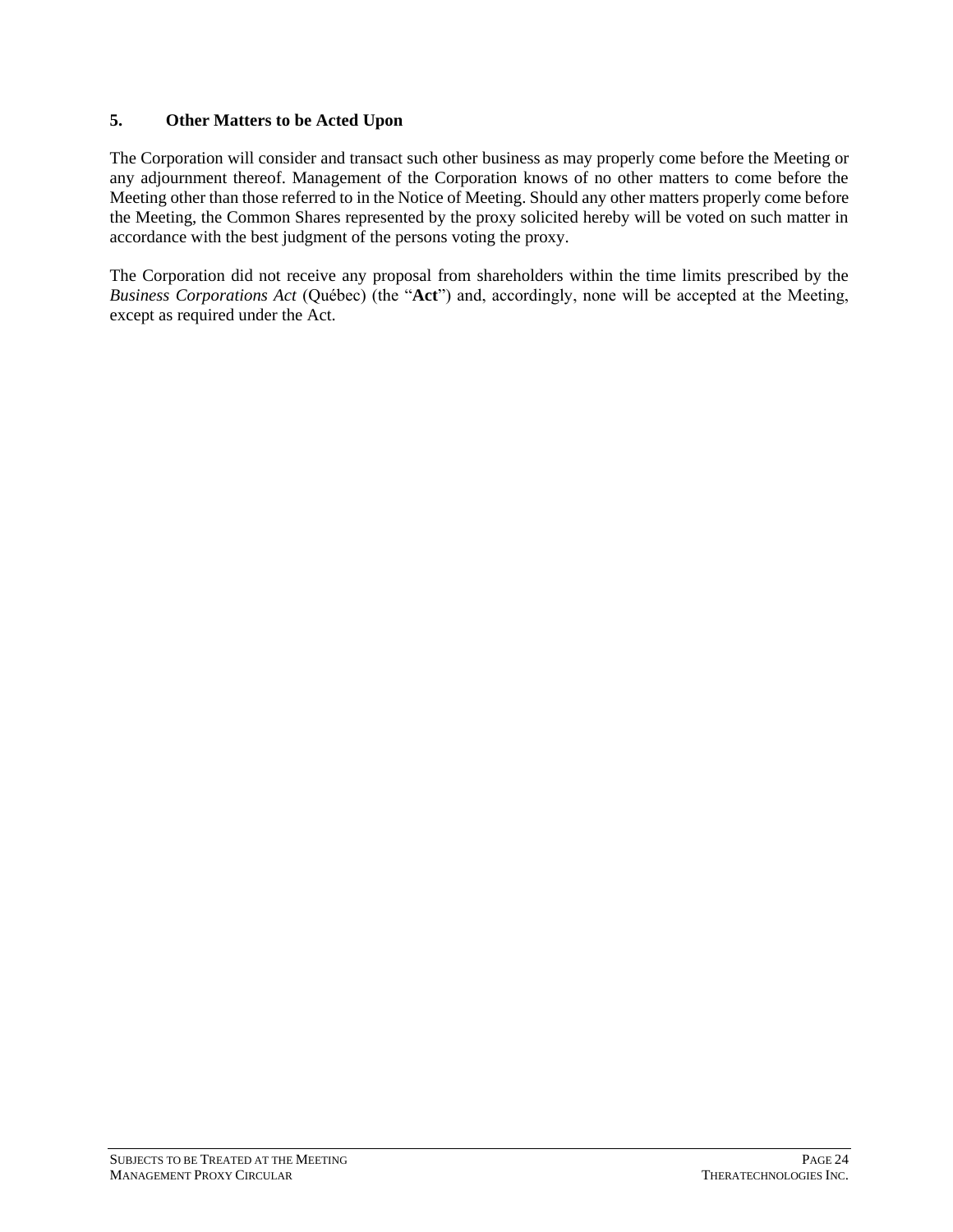# <span id="page-28-0"></span>**ITEM III. COMPENSATION**

The compensation of the directors and the executive officers of the Corporation is reviewed by the compensation committee (the "**Compensation Committee**"). The Compensation Committee is currently comprised of three (3) independent directors, namely Jean-Denis Talon, who has been acting as chair since January 2011, Dawn Svoronos and Paul Pommier. For the fiscal year ended November 30, 2018, the Compensation Committee met once. The mandate, obligations and duties of the Compensation Committee are described in Appendix "D" to this Circular.

### <span id="page-28-1"></span>**1. Compensation Discussion & Analysis**

## *Objectives of the Compensation Program*

The objectives of the compensation program of the Corporation (the "**Compensation Program**") for directors of the Corporation aim at attracting and retaining directors.

The objectives of the Compensation Program for the executive officers of the Corporation aim at attracting, retaining, motivating and rewarding executive officers. The Corporation is committed to an overall compensation policy that is competitive and drives business performance while taking into consideration shareholders' interests.

## *What the Compensation Program is Designed to Reward*

The Compensation Program is designed to reward the executive officers for (i) implementing strategies, both in the short and the long term, to realize the business plan of the Corporation, (ii) meeting the annual objectives of the Corporation and (iii) those of each executive officer. It is also designed to enhance shareholder value.

The Compensation Program provides reasonable and competitive total executive compensation. Remuneration and incentive components are established to compete with remuneration practices of similar companies that are involved in the biopharmaceutical and pharmaceutical industries, as well as certain other companies involved in other industries where the skills and knowledge of an executive officer may be used. In order to benchmark the Compensation Program made available to its directors and executive officers, the Compensation Committee retains independent compensation consultants from time to time.

In designing the Compensation Program of executive officers, the Compensation Committee assesses the short-term and long-term risks associated with such program. The Compensation Program tries to strike a balance between the attainment of short-term and long-term goals by providing executive officers with short-term incentive awards and long-term incentive awards. Recommendations made by the Compensation Committee with respect to the Compensation Program are reviewed by the Board to ensure a fair balance between the short-term and long-term compensation components. For the fiscal year ended November 30, 2018, the Board did not identify any risk arising from the Corporation's Compensation Program, its policies and practices in determining compensation that are reasonably likely to have a material adverse effect on the Corporation.

### *When and How Is Compensation Determined*

Compensation is determined at the beginning of each fiscal year, usually in December. The Compensation Committee meets to determine and to recommend to the Board the base salary of executive officers for such fiscal year. During this meeting, the Compensation Committee also reviews the performance of the Corporation and the performance of each of its executive officers for the last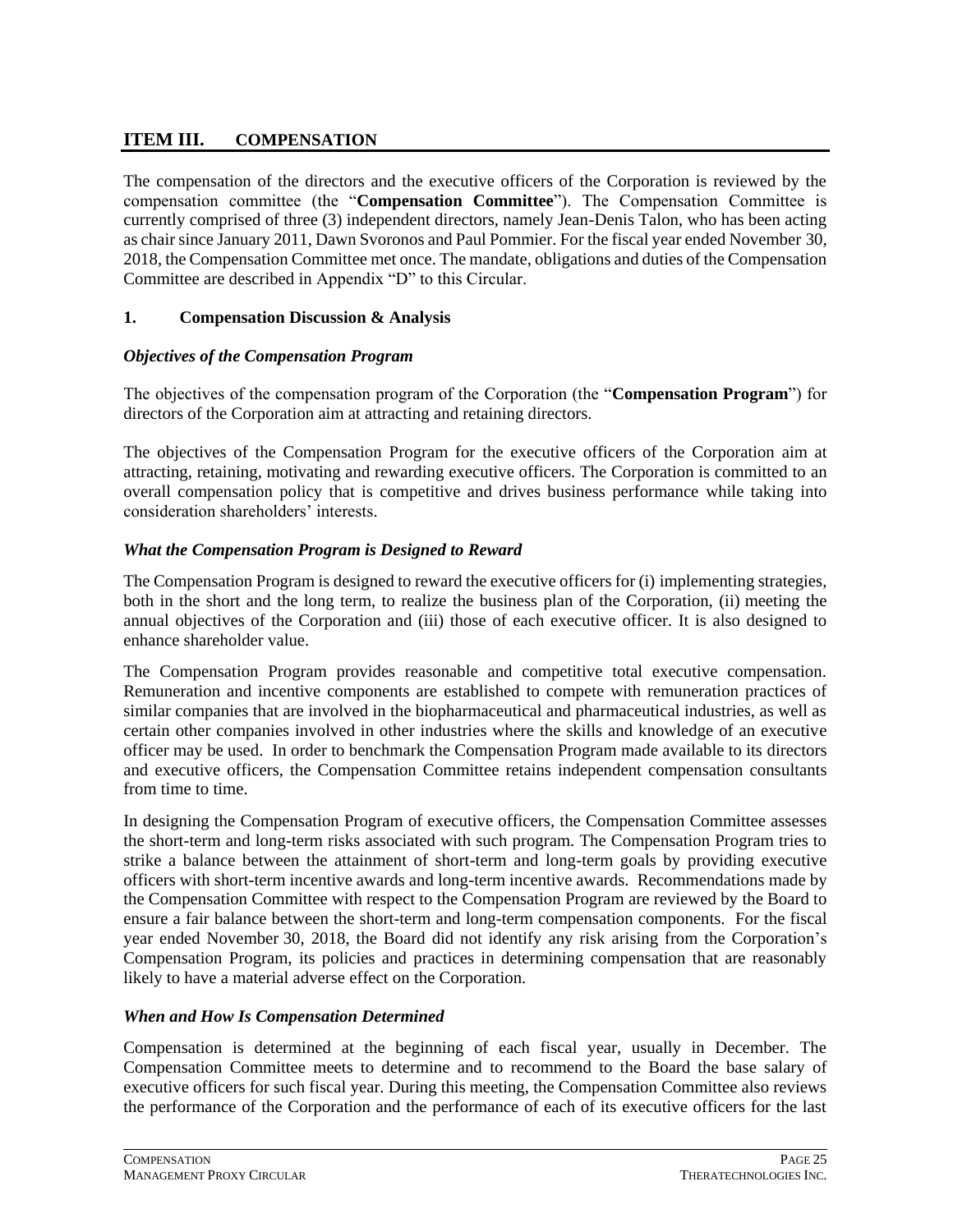completed fiscal year to determine whether an executive officer is entitled to the payment of a bonus and/or the grant of options. The determination by the Compensation Committee of the annual base salary and payment of a bonus and/or grant of options for each executive officer is reviewed by the Board that has discretion to approve, disapprove or change the determination made by the Compensation Committee for each executive officer. The compensation of the President and Chief Executive Officer and of the Senior Vice President and Chief Financial Officer is reviewed by the Board.

From time to time, the Compensation Committee will also discuss and review the compensation of the Board of Directors and its committees. See "Compensation Consultants" below.

#### *Elements of Compensation Program*

The major elements of the Compensation Program are base salary, short-term performance reward program that takes the form of cash bonuses, and long-term incentive awards that take the form of option grants. Pursuant to the DSU Plan, DSUs may be issued to an executive officer if he/she elects to purchase some with all or part of its cash bonus, if any. See "Description of the Deferred Share Unit Plan" below. All proposed changes to any compensation component of an executive officer are first reviewed internally by the President and Chief Executive Officer. The proposed changes are then presented to the Compensation Committee that makes a recommendation to the Board which, in turn, has discretion to approve, disapprove or amend the proposed changes.

#### *Annual Base Salary*

Base salaries for each of the executive officers are based on the experience, expertise and competencies of each executive officer, as well as on a review from time to time of annual salaries paid to persons holding position and playing a role in other organizations similar to those played by the executive officers of the Corporation. Base salaries may also be based on reports from compensation consultants retained by the Corporation.

For the fiscal year ended November 30, 2018, the Compensation Committee relied on a report prepared by Willis Towers Watson made in November 2017 to assess the total direct compensation paid to its executive officers compared to those in the industry. See "Compensation Consultants" below. The Compensation Committee recommended to the Board (which approved such recommendation) that the annual base salary of each of the President and Chief Executive Officer, the Senior Vice President and Chief Financial Officer, the Senior Vice President and Chief Medical Officer, and the Vice President, Legal Affairs, and Corporate Secretary, be revised as follows for the fiscal year ended November 30,  $2018$ 

| <b>Name</b>                                                               | <b>Revised Salary</b><br>$\left( \text{\$}\right)$ | <b>Increase</b><br>$($ %) |
|---------------------------------------------------------------------------|----------------------------------------------------|---------------------------|
| Luc Tanguay,<br>President and Chief Executive Officer                     | 508,950                                            | 5.5                       |
| Philippe Dubuc<br>Senior Vice President and Chief Financial Officer       | 316,212                                            | 11.6                      |
| Christian Marsolais,<br>Senior Vice President and Chief Medical Officer   | 306,173                                            | 5.3                       |
| Jocelyn Lafond,<br>Vice President, Legal Affairs, and Corporate Secretary | 276,058                                            | 4.6                       |

The position of Mr. Denis Boucher, as Vice President, Communications and Corporate Affairs, was not assessed by Willis Towers Watson since he joined the Corporation on January 8, 2018. Under the terms of his employment agreement, Mr. Boucher's annual base salary was set at \$195,000.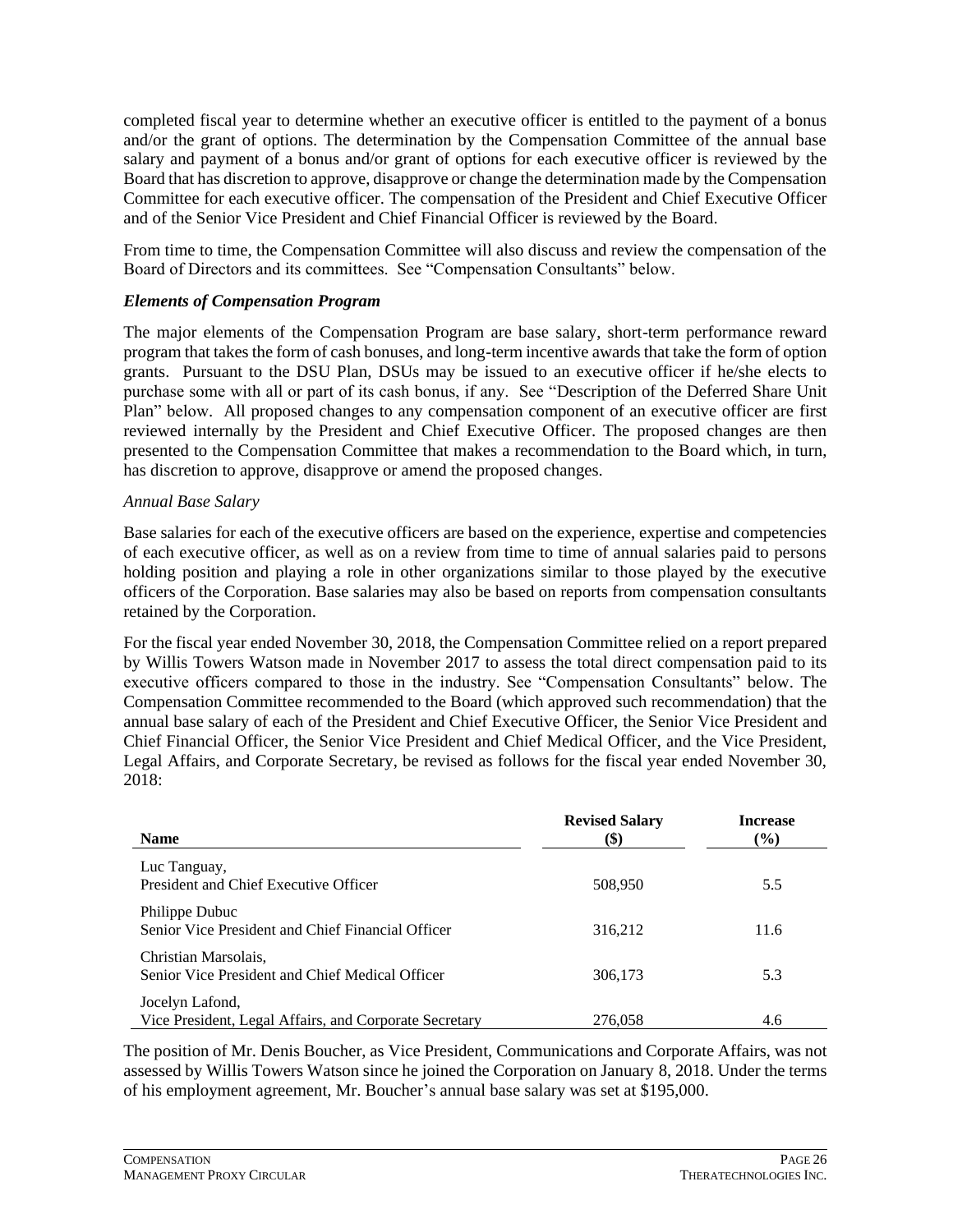### *Performance Reward Program*

The short-term performance reward program is designed to recognize the contribution of each executive officer in helping the Corporation to attain its corporate objectives and to increase its value. Usually, bonuses are paid based on the attainment of the Corporation's annual corporate objectives and the attainment of an executive officer's objectives in connection with such corporate objectives. The Compensation Committee has discretion in recommending the payment of bonuses to executive officers based on the overall performance of an executive officer. Corporate objectives are usually set by the Board early in the fiscal year. Although corporate objectives are determined early in the fiscal year, the Board has discretion to change these corporate objectives to take into consideration certain events that could occur during a fiscal year.

### *Executive Officers*

For the last fiscal year, bonuses were largely based on revenues generated from the sale of *EGRIFTA*® , the launch of Trogarzo<sup>®</sup> and the sales thereof in the United States, all of which compared to the internal forecasts. The return on the Corporation's Common Shares was also taken into consideration. No weighting was attributed between each of these corporate objectives but they accounted for 80% of the overall bonus.

The last part of the performance reward program accounted for 20% in the calculation of the bonus and was left at the discretion of the Compensation Committee based on an initial assessment made by the President and Chief Executive Officer of the qualitative objectives that each executive officer was asked to meet during the last fiscal year.

These qualitative objectives are undisclosed because they are personal to each executive officer and are also strategic in the development and continued growth of the Corporation. Disclosure of such objectives would provide third parties with commercial insights into the growth strategies of the Corporation.

The Compensation Committee believes that discretion is a valid component in the determination of the performance of an executive officer, especially when unplanned events occur during a fiscal year. Discretion allows the President and Chief Executive Officer to assess the capacity of each executive officer to adapt, react, respond and act in the best interests of the Corporation when such events occur. However, in order to avoid too large a discretion to the President and Chief Executive Officer and limit potential bias in the determination of the performance of an executive officer's overall performance, a 20% weighting was attributed to this component of the program and a review by the Compensation Committee is undertaken prior to accepting the recommendations made by the President and Chief Executive Officer. The Board has discretion on the assessment of the performance of the President and Chief Executive Officer and the Senior Vice President and Chief Financial Officer.

The table below details for each of the President and Chief Executive Officer, the Senior Vice President and Chief Financial Officer, the Senior Vice President and Chief Medical Officer, the Vice President, Legal Affairs, and Corporate Secretary, and the Vice President, Communications and Corporate Affairs, the maximum percentage of their annual base salary which may be paid as bonus, the maximum bonuses that each of them may receive and the actual bonus paid or earned for the fiscal year ended November 30, 2018: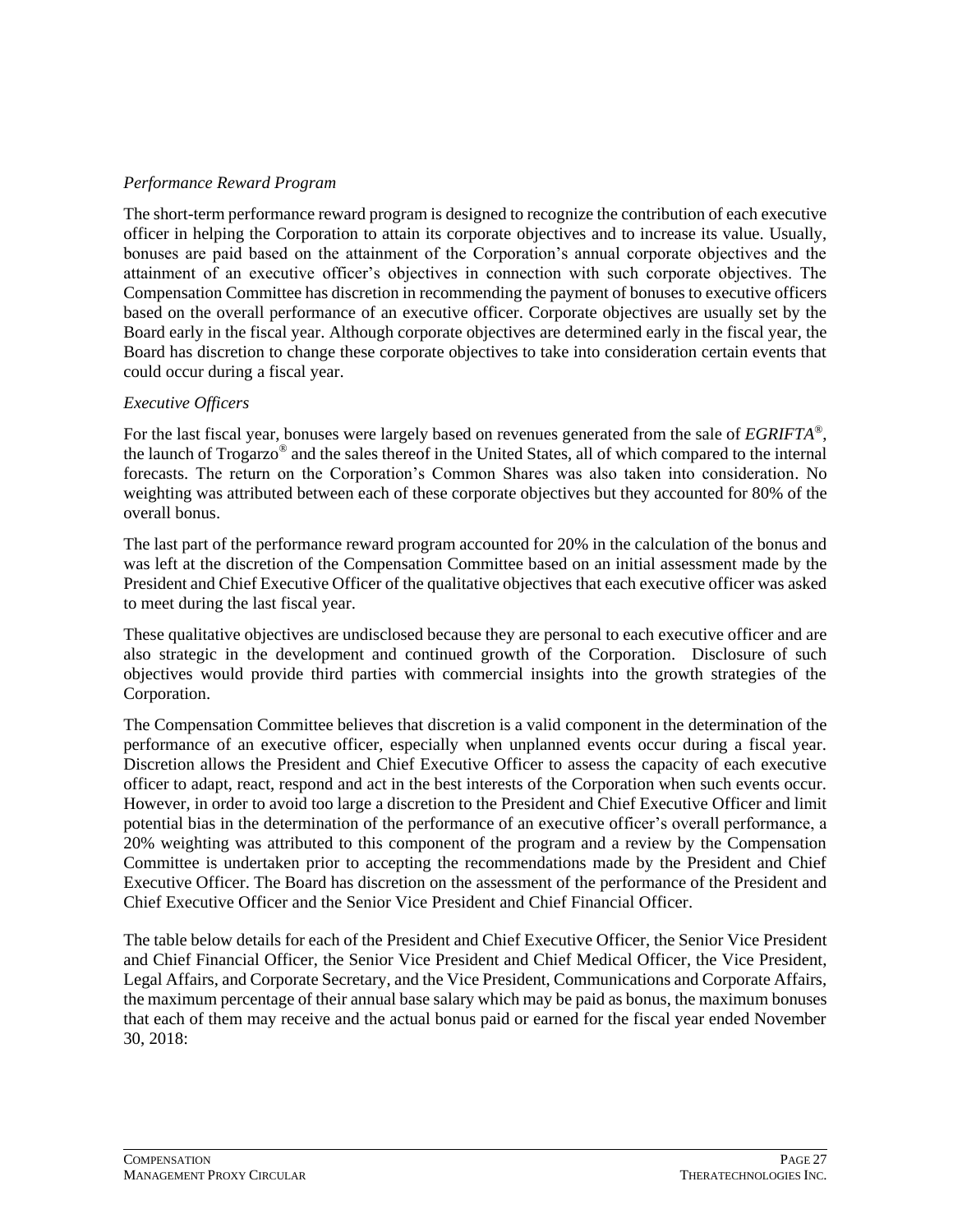|                                                                                | <b>Maximum</b><br><b>Percentage of</b><br><b>Annual Base</b><br><b>Salary Payable</b><br>as Bonus | <b>Maximum</b><br><b>Target</b><br><b>Bonus</b> | <b>Bonus Paid</b> |
|--------------------------------------------------------------------------------|---------------------------------------------------------------------------------------------------|-------------------------------------------------|-------------------|
| <b>Name</b>                                                                    | $(\%)$                                                                                            | \$)                                             | \$)               |
| Luc Tanguay,<br>President and Chief Executive Officer                          | 50                                                                                                | 254,475                                         | 254,000           |
| Philippe Dubuc,<br>Senior Vice President and Chief<br><b>Financial Officer</b> | 40                                                                                                | 126,485                                         | 117,000           |
| Christian Marsolais,<br>Senior Vice President and Chief Medical<br>Officer     | 40                                                                                                | 122,469                                         | 113,000           |
| Jocelyn Lafond,<br>Vice President, Legal Affairs, and                          |                                                                                                   |                                                 |                   |
| <b>Corporate Secretary</b>                                                     | 33.3                                                                                              | 92,010                                          | 76,000            |
| Denis Boucher,                                                                 |                                                                                                   |                                                 |                   |
| Vice President, Communications, and                                            |                                                                                                   |                                                 |                   |
| Corporate Affairs                                                              | 33.3                                                                                              | 64,994                                          | 64,000            |

#### *Long-Term Incentive Program*

The long-term incentive program of the Corporation for its directors and executive officers is comprised of the Option Plan and the DSU Plan.

The Option Plan was originally adopted on December 6, 1993, and subsequently amended from time to time, in order to attract, retain, motivate employees in key positions and align their interests with those of the Corporation's shareholders by allowing optionees to participate in the increased value of the Common Shares. See "Description of the Option Plan" below for a description of the Option Plan. The number of options granted under the Option Plan is determined on the basis of the position of each executive officer, the attainment of corporate and individual objectives and the value of the options and the Common Shares at the time of grant as part of the total compensation of an executive officer. When assessing whether options should be granted to an executive officer, the Compensation Committee also factors in the number of options held by an executive officer, their vesting periods, expiry dates and exercise prices.

The DSU Plan was adopted on December 10, 2010, and amended in February 2012 and in May 2017, in order to attract and retain directors and executive officers and better align the interests of the directors and executive officers with those of the shareholders in the creation of long-term value. See "Description of the Deferred Share Unit Plan" below for a description of the DSU Plan. DSUs can be granted by the Board as part of the compensation of executive officers. Executive officers can also purchase them once a year through the conversion of all or part of their cash bonus into DSUs. No DSUs were issued to the Corporation's executive officers in the fiscal year ended November 30, 2018.

### *Description of the Option Plan*

The Option Plan is designed to attract, retain and reward the services of key personnel. The persons eligible to receive options under the Option Plan are the directors, senior executives and key employees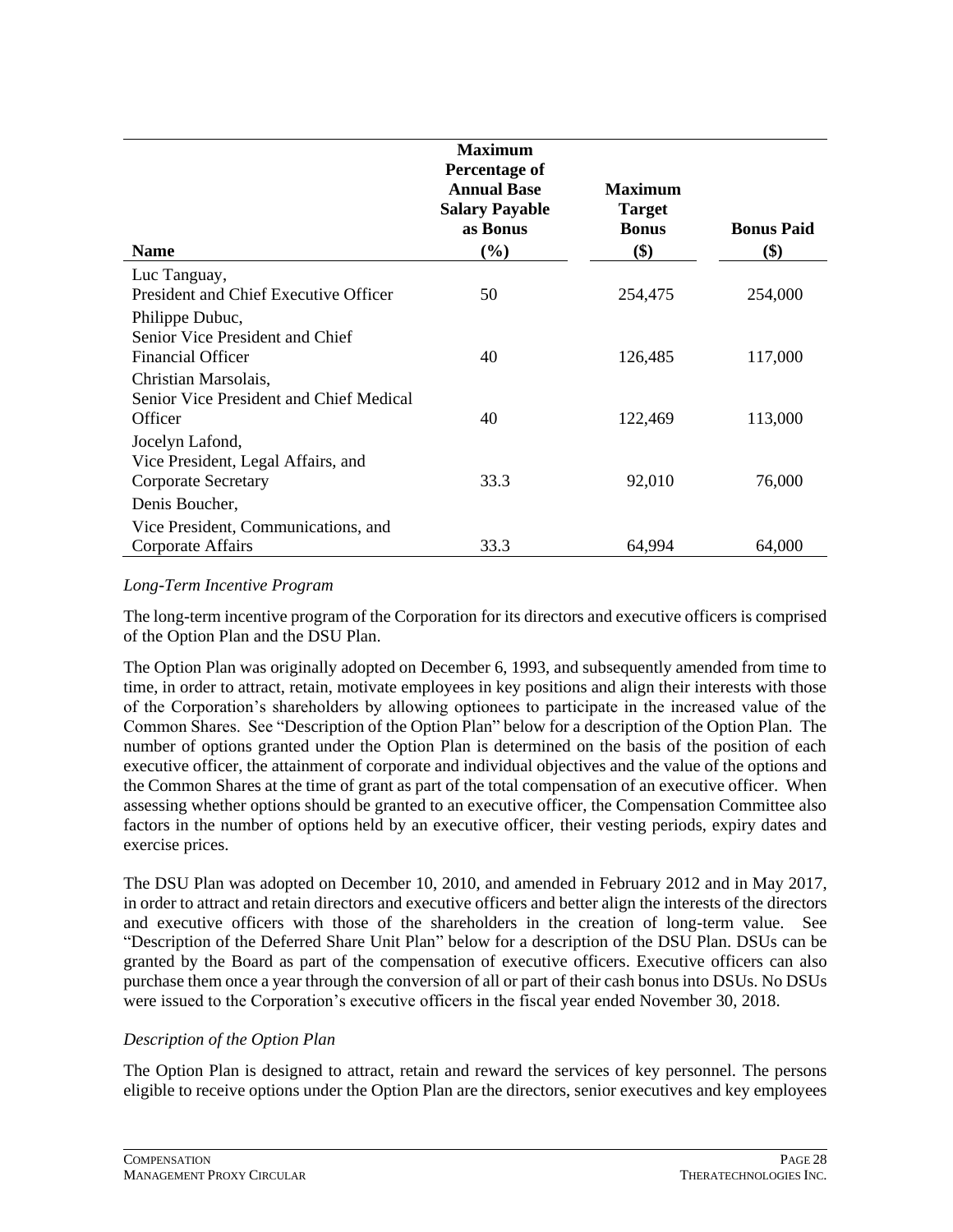of the Corporation and its subsidiaries, as well as researchers and consultants who work on behalf of the Corporation.

In April 2016, the Board passed a resolution to amend the Option Plan to increase the number of Common Shares to be reserved for stock option grants to 6,580,000 from 5,000,000. The shareholders of the Corporation approved such amendment in May 2016. In April 2017, the Board passed a resolution to amend the Option Plan to align the terms of the Option Plan with the rules of the TSX in connection with the right of the Board to amend certain terms of the Option Plan without seeking shareholders' approval. The shareholders of the Corporation approved such amendment in May 2017.

The Board administers the Option Plan. The Board has discretion to designate the optionees and determine the number of Common Shares underlying these options, the vesting period, the exercise price and the expiry date of each option, as well as all other related matters, the whole in compliance with the terms of the Option Plan and applicable legislative provisions established by securities regulatory authorities. The Board is not bound by the recommendations made by the Compensation Committee with respect to the abovementioned matters. Options granted to executive officers generally vest as to 33 1/3% on each year starting twelve (12) months after the date of grant. The Board can modify or terminate the Option Plan subject to compliance with the rules set forth by regulatory authorities. However, certain amendments require the approval of a majority of the voting shareholders of the Corporation.

Unless otherwise determined by the Board, the options granted pursuant to the Option Plan may be exercised within a maximum period of ten (10) years following their date of grant, unless the optionee's employment is terminated, other than for death, in which case the optionee's unexercised vested options, if any, may be exercised within a period of one hundred eighty (180) days following the date of the employee's termination. In the event of the death of an optionee prior to the expiry date of his options, the optionee's legal personal representative may exercise the optionee's unexercised vested options within twelve (12) months after the date of the optionee's death. The options granted in accordance with the Option Plan cannot be transferred or assigned.

The Option Plan provides that if the expiry date of an option falls within, or within ten business days after the end of, a period imposed by the Corporation prohibiting the trading of securities of the Corporation, the term of the option is automatically extended to end on the tenth (10th) business day after the end of such restriction period.

The exercise price at which the options may be granted pursuant to the Option Plan cannot be less than the closing price of the Common Shares on the TSX on the day preceding the date of grant of the options.

The Option Plan provides that, upon exercice of an option, the Corporation may make a loan to an optionee to pay the exercice price. The loan may, or may not, bear interest. The terms of the loan are left at the discretion of the Board. However, all loans must be evidenced by the execution of a promissory note in favour of the Corporation and an optionee must hypothecate in favour of the Corporation the Common Shares to be acquired through the exercise of his/her options as a security for the repayment of the loan. In the event a loan is outstanding and the optionee dies, the loan must be repaid within six (6) months after the date of the death of the optionee. If the optionee retires, the loan must be repaid within twelve (12) months of the date of retirement and if an optionee terminates his/her employment with the Corporation for any reason (other than for death or retirement), the loan must be repaid within ninety (90) days from the date of termination.

In addition, the Option Plan provides that the number of Common Shares set aside for the exercise of options by one individual may not represent more than 5% of the issued and outstanding Common Shares. Further, the number of Common Shares that may be issued to insiders, at any time, under all security-based compensation arrangements of the Corporation, cannot exceed 10% of the outstanding Common Shares, and the number of Common Shares issued to insiders, within any one year period,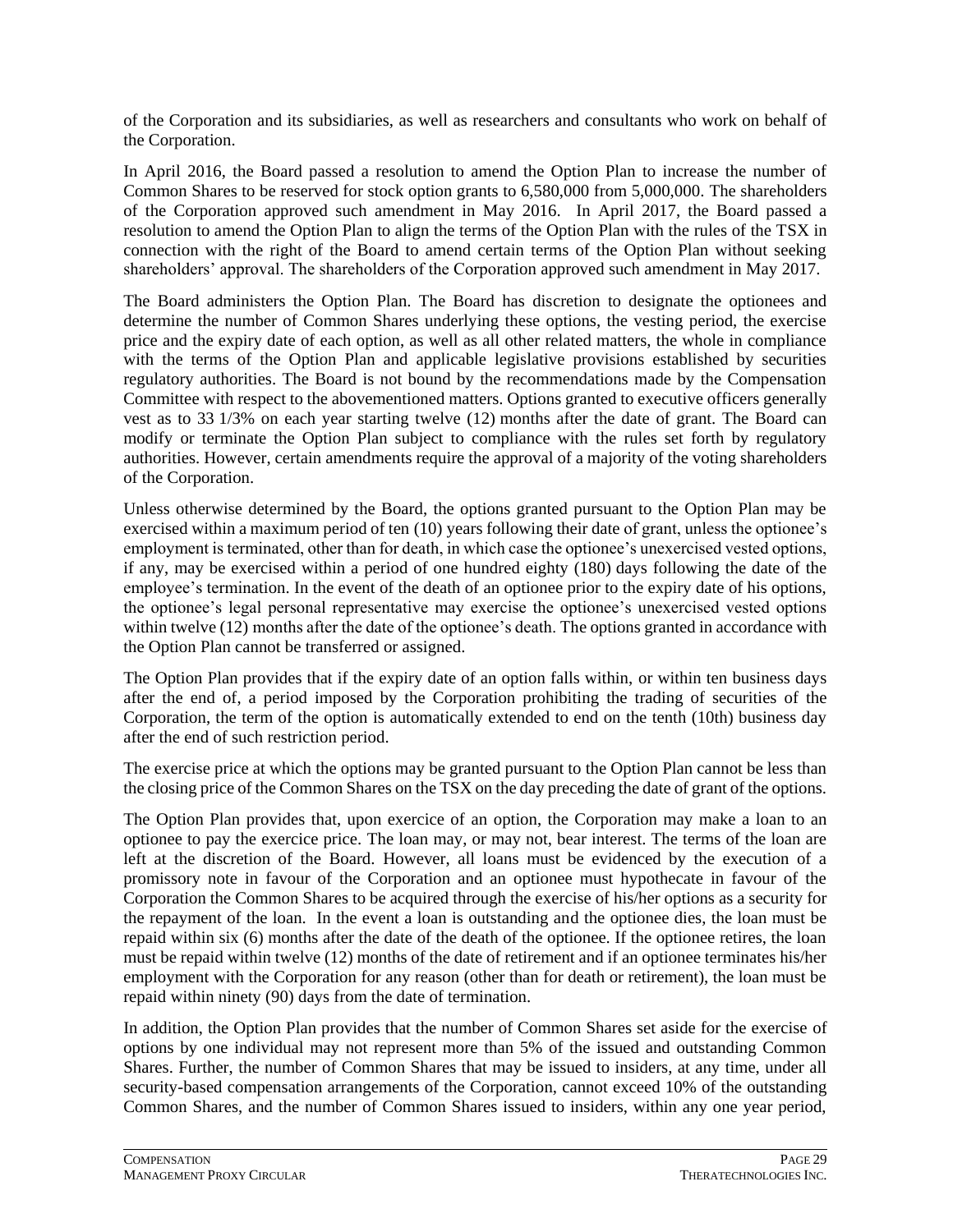under all security-based compensation arrangements, cannot exceed 10% of the outstanding Common Shares. The number of Common Shares that may be issued to directors, who are not employees of the Corporation, within any one year period, under all security-based compensation arrangements, cannot exceed 0.5% of the outstanding Common Shares.

During the fiscal year ended November 30, 2018, 251,544 options were granted under the Option Plan. As at April 12, 2019, there were 2,382,118 outstanding options which, if all exercised, would result in the issuance of 2,382,118 Common Shares, or 3.1% of all the issued and outstanding Common Shares as at that date. As at April 12, 2019, there were 1,718,017 options remaining available for grants which, if granted and exercised, would result in the issuance of 1,718,017 Common Shares, or 2.2% of all the issued and outstanding Common Shares as at that date.

The following table sets forth the information regarding the equity compensation plan of the Corporation as at November 30, 2018.

| <b>Plan Category</b>                                                  | <b>Number of Securities</b><br>to be Issued upon<br><b>Exercise of Outstanding</b><br>Options (% of Issued and<br><b>Outstanding Share Capital)</b> | Weighted-Average<br><b>Exercise Price of</b><br><b>Outstanding Options</b> | <b>Number of Securities</b><br><b>Remaining Available</b><br>for Future Issuance<br>under Equity<br><b>Compensation Plan</b> |
|-----------------------------------------------------------------------|-----------------------------------------------------------------------------------------------------------------------------------------------------|----------------------------------------------------------------------------|------------------------------------------------------------------------------------------------------------------------------|
| <b>Equity Compensation Plan</b><br>Approved by<br><b>Shareholders</b> | 2,172,705<br>$(2.83\%)$                                                                                                                             | \$3.15                                                                     | 1,950,762                                                                                                                    |
| <b>Equity Compensation Plans</b><br>Not Approved by<br>Shareholders   |                                                                                                                                                     |                                                                            |                                                                                                                              |
| <b>Total</b>                                                          | 2,172,705<br>$(2.83\%)$                                                                                                                             | \$3.15                                                                     | 1,950,762                                                                                                                    |

The following table sets forth the information regarding the burn rate of the Option Plan for the fiscal years ended November 30, 2018, 2017 and 2016, respectively. The burn rate reflects the potential dilutive effect of equity grants on the Corporation's outstanding equity over a certain time period. The calculation below was made pursuant to Section 613(p) of the TSX Company Manual.

|                                 | 2018  | 2017  | 2016  |
|---------------------------------|-------|-------|-------|
| <b>Burn Rate</b> <sup>(1)</sup> | 0.33% | 0.48% | 0.95% |

(1) Total options granted under the Option Plan during the applicable fiscal year / weighted average number of Common Shares during this applicable fiscal year.

### *Description of the Deferred Share Unit Plan*

On December 10, 2010, the Board adopted the DSU Plan for the benefit of its directors and executive officers (the "**Beneficiaries**").

In April 2013, the Board decided to suspend the grant and issuance of DSUs under the DSU Plan, as well as the Shareholding Policy. The DSU Plan and Shareholding Policy were reinstated during the last fiscal year.

The goal of the DSU Plan is to increase the Corporation's ability to attract and retain high-quality individual to act as directors or executive officers and better align the interests of the directors and executive officers with those of the shareholders of the Corporation in the creation of long-term value. The DSU Plan was also adopted to promote equity-based ownership in the Corporation.

Under the terms of the DSU Plan, Beneficiaries who are directors (including the Chair) are entitled to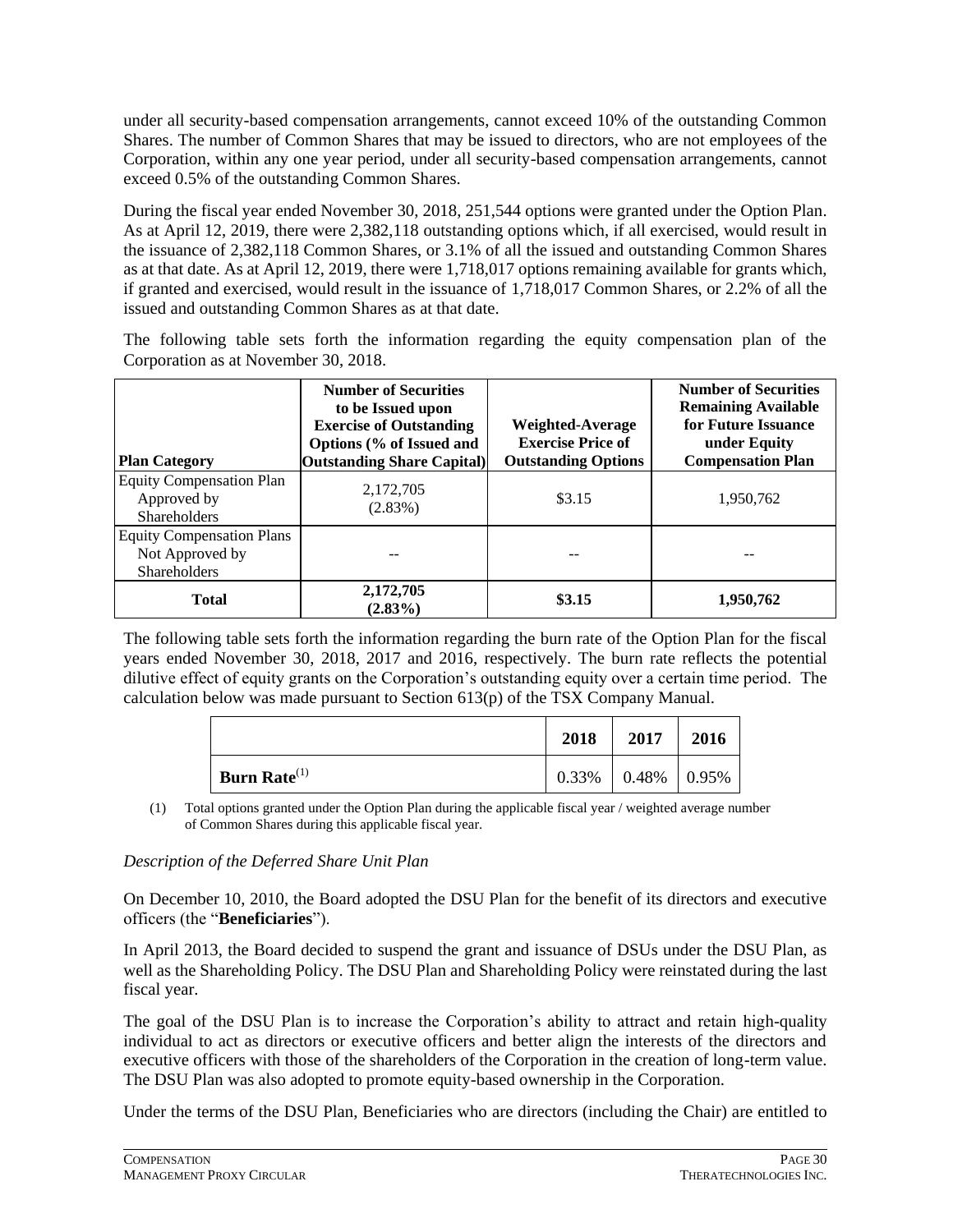elect to receive all or part of their annual retainer as Board member in DSUs. Beneficiaries who act as executive officers are entitled to elect to receive all or part of their annual cash bonus, if any, in DSUs.

The value of a DSU (the "**DSU Value**"), is equal to the average closing price of the Common Shares on the TSX on the date on which a Beneficiary determines that he desires to purchase or redeem DSUs and during the four previous trading days. Beneficiaries who act as directors have to elect to receive DSUs as complete or partial consideration of their annual retainer to act as Board members prior to each calendar quarter. Beneficiaries who act as executive officers are required to elect to purchase DSUs within 48 hours after having been notified of their annual cash bonus, if any.

DSUs may only be redeemed when a Beneficiary ceases to act as a director or an executive officer of the Corporation. On the date a Beneficiary ceases to act as a director or executive officer (the "**Redemption Date**"), the Beneficiary is entitled to send a notice to the Corporation (the "**Redemption Notice**") specifying the date on which the DSUs will be redeemed (the "**Payment Date**"). The Payment Date must be no earlier than five (5) business days after the date on which the Corporation receives the Redemption Notice and no later than November 30 of the year following the Redemption Date. If a Beneficiary does not send a Redemption Notice prior to November 15 in the year following the Redemption Date, the DSU Plan provides that a Beneficiary will be deemed to have sent, and the Corporation received, a Redemption Notice on November 15 of that year. On the Payment Date, the Corporation must provide a Beneficiary with an amount in cash equal to the DSU Value as at the Payment Date. No Common Share is issued under the DSU Plan.

Beneficiaries may not sell, transfer or otherwise assign their DSUs or any rights associated therewith other than by will or in accordance with legislation regarding the vesting and partition of successions.

The Board administers the DSU Plan and the DSU Plan provides that the Board may delegate all or part of its obligations to the Compensation Committee or to any other committee of the Board.

To protect against fluctuations in DSU Value, the Corporation enters into cash settled forward contracts with an independent third party such that, upon a Payment Date, the Corporation is not exposed to the appreciation of the price of its Common Shares. The execution of such contracts requires the signature of two of the following executive officers: the President and Chief Executive Officer, the Vice President, Finance, and the Vice President, Legal Affairs, and Corporate Secretary.

### *Description of the Stock Appreciation Rights Plan*

On October 4, 2018, the Board adopted a stock appreciation rights plan (the "**SAR Plan**") for the benefit of its consultants (the "**Eligible Participants**") and those of its subsidiaries.

The goal of the SAR Plan is to increase the interest in the Corporation's welfare of those consultants who share a responsibility for the growth of the business of the Corporation and its subsidiaries, to incentivize such consultants to continue their services with the Corporation, to reward those consultants for the performance of their services and to attract and retain highly qualified persons to provide services to the Corporation as consultants.

The Board administers the SAR Plan and has the authority to delegate the administration of the SAR Plan to a committee or a plan administrator. On October 4, 2018, the Board delegated the administration of the SAR Plan to the President and Chief Executive Officer of the Corporation. As a delegatee, the President and Chief Executive Officer has the discretion to designate the Eligible Participants and to determine the number of SARs to be granted (after consulting the Chair of the Board), the vesting period and the expiry date of each SAR. The President and Chief Executive Officer also has the authority to interpret and take such other actions as he deems advisable in order to administer the terms of the SAR Plan.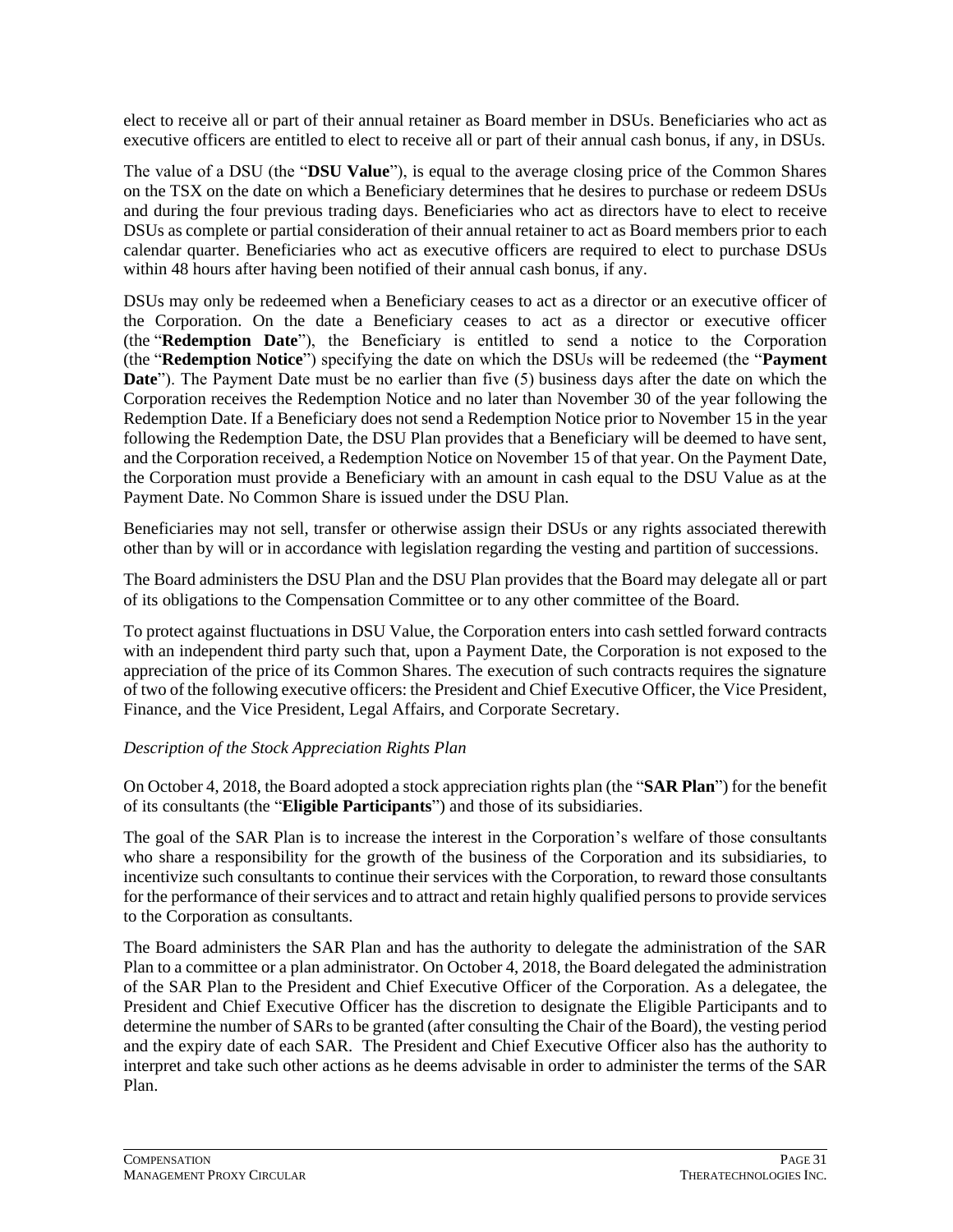Under the terms of the SAR Plan, Eligible Participants are being granted stock appreciation rights ("**SAR**") entitling them to receive cash equal to the difference between the SAR price and the market value of the Corporation's Common Shares when the SARs are redeemed. The SAR Plan is nondilutive. The SAR price is equal to the closing price of the Common Shares on the TSX on the last trading day preceding the date of grant. SARs may not be granted for a period longer than ten (10) years and SARs are not assignable or transferable, except by will or by the laws of succession.

Termination of the services of an Eligible Participant for cause voids all SARs granted to an Eligible Participant. If an Eligible Participant ceases to provide services to the Corporation or its subsidiaries for reasons other than for death or for cause, all unvested SARs, if any, shall become void and all vested SARs may be exercised within a period of one hundred eighty (180) days following the date of termination, unless they expire prior to such 180-day period. In the case of death of an Eligible Participant, all vested SARs may be exercised by the liquidator, executor or administrator of the estate of the Eligible Participant within twelve (12) months from the death of the Eligible Participant, unless they expire prior to such 12-month period. All unvested SARs on the date of an Eligible Participant's death become void.

The SAR Plan contains other usual provisions regarding its amendments and compliance with foreign regulations when Eligible Participants are non-Canadian.

During the fiscal year ended November 30, 2018, no SARs were granted. However, as of the date of this Circular, there are 40,000 SARs issued and outstanding.

#### *Compensation Consultant*

In the fiscal year ended November 30 2017, the Compensation Committee retained the services of Willis Towers Watson, an independent third-party consulting firm, for and on behalf of the Corporation, to assess the competitiveness of the compensation policy then available to its directors and executive officers compared to the compensation policy of directors and executive officers of certain other publicly-traded companies in Canada and in the United States.

#### *Directors*

Willis Towers Watson collected market data on the compensation policy of directors of both publiclytraded Canadian and U.S. companies. However, the Canadian companies were used as the main reference market (the "**Reference Market**"). The U.S. companies were used as a reference point only. The Reference Market was formed of the following nine (9) Canadian companies:

| - Acerus Pharmaceuticals Corporation | - Jamieson Wellness Inc.      |
|--------------------------------------|-------------------------------|
| - Aralez Pharmaceuticals Inc.        | - Medicure Inc.               |
| - Correvio Pharma Corp.              | - Nuovo Pharmaceuticals Inc.  |
| - Cipher Pharmaceuticals Inc.        | - Prometic Life Sciences Inc. |
|                                      |                               |

- Concordia International Corp.

The U.S. companies which were not part of the Reference Market but were used as a reference point were:

| - ANI Pharmaceuticals, Inc.  | - MacroGenics, Inc.               |
|------------------------------|-----------------------------------|
| - Corium International, Inc. | - NanoString Technologies, Inc.   |
| - CytoDyn, Inc.              | - Progenics Pharmaceuticals, Inc. |
| - Cytokinetics, Incorporated | - Reata Pharmaceuticals, Inc.     |

- Enzo Biochem Inc.  $\blacksquare$
- -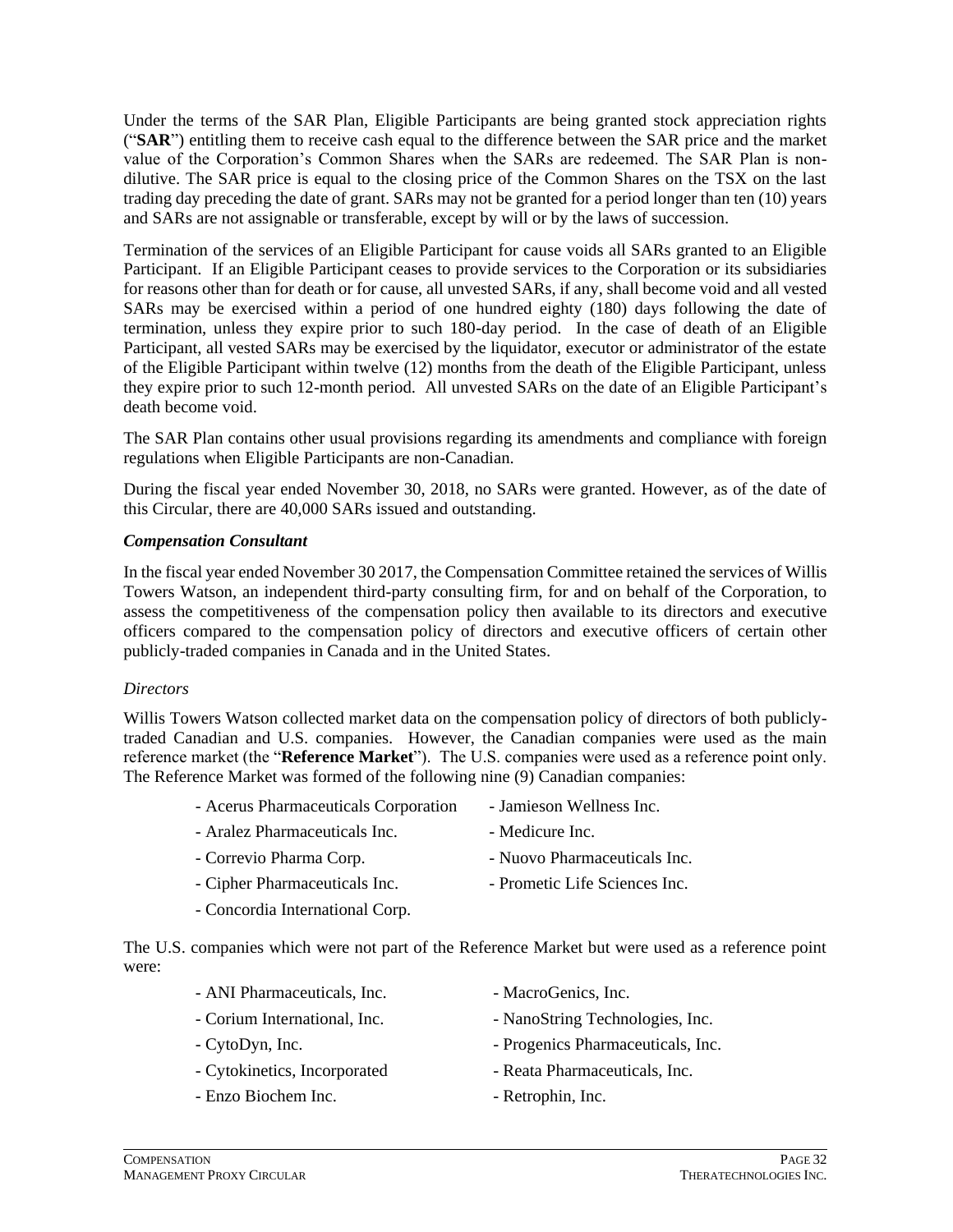| - Heska Corporation   | - Spectrum Pharmaceuticals, Inc. |
|-----------------------|----------------------------------|
| - Invitae Corporation | - Teligent, Inc.                 |

All of the companies forming part of the Reference Market and used as a reference point were selected based on the following criteria:

- operations in the biotechnology and pharmaceutical industries;
- publicly-traded:
- revenue and market capitalization size similar to that of the Corporation.

The review conducted by Willis Towers Watson led the Compensation Committee to recommend to the Board to maintain the current annual retainer but to increase the fees paid to the chairs of the Committees of the Board and to set a value (as opposed to a number) for the grant of stock options. The Board reviewed the compensation of the directors who are not employed on a full-time basis by the Corporation effective January 1, 2018. See "Item II – Subject to be Treated at the Meeting – Election of Directors – Directors Compensation".

# *Executive Officers*

As for the executive officers, Willis Towers Watson collected market data on the total direct compensation paid to executive officers of both publicly-traded Canadian and U.S. companies. However, given that the executive officers of the Corporation are based in Canada, the Canadian companies were used as the Reference Market. The U.S. companies were used as a reference point only. The Reference Market was formed of the following ten (10) Canadian companies:

| - Acerus Pharmaceuticals Corporation | - Jamieson Wellness Inc.      |
|--------------------------------------|-------------------------------|
| - Aralez Pharmaceuticals Inc.        | - Medicure Inc.               |
| - Correvio Pharma Corp.              | - Nuovo Pharmaceuticals Inc.  |
| - Cipher Pharmaceuticals Inc.        | - Prometic Life Sciences Inc. |
| - Concordia International Corp.      | - Paladin Labs <sup>(1)</sup> |
|                                      |                               |

(1) Although no longer a public company, Willis Towers Watson recommended including this Canadian company in the Reference Market.

The U.S. companies, which were not part of the Reference Market but that were used as a reference point were:

| - ANI Pharmaceuticals, Inc.  | - MacroGenics, Inc.               |
|------------------------------|-----------------------------------|
| - Corium International, Inc. | - NanoString Technologies, Inc.   |
| - CytoDyn, Inc.              | - Progenics Pharmaceuticals, Inc. |
| - Cytokinetics, Incorporated | - Reata Pharmaceuticals, Inc.     |
| - Enzo Biochem Inc.          | - Retrophin, Inc.                 |
| - Heska Corporation          | - Spectrum Pharmaceuticals, Inc.  |
| - Invitae Corporation        | - Teligent, Inc.                  |

Except for compensation services provided to the Corporation, Willis Towers Watson has not provided other services to the Corporation and, to the knowledge of the Corporation, to any of its directors or executive officers.

All services provided to the Corporation by compensation consultants must be approved by the Compensation Committee or the Board.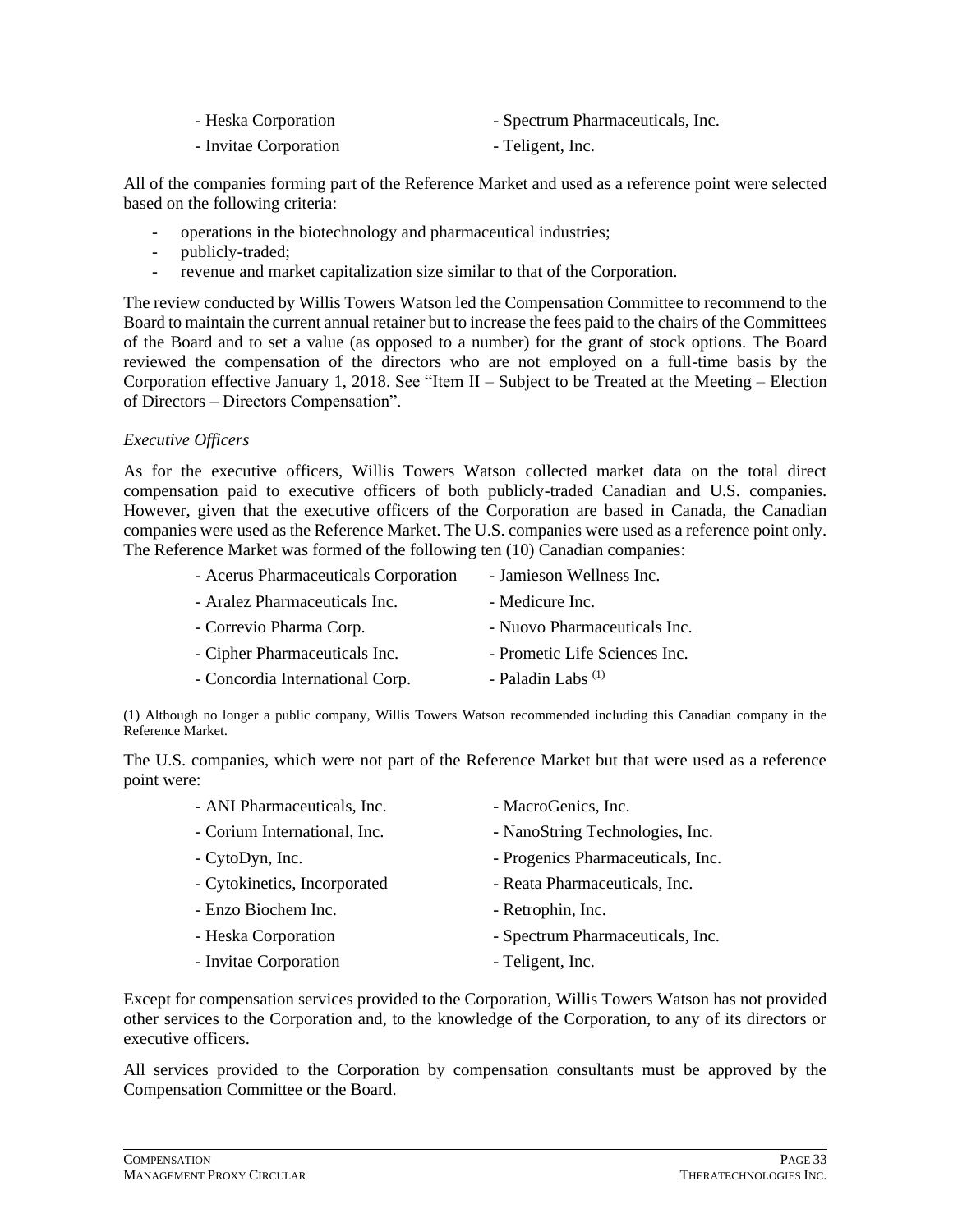The table below details the aggregate fees billed to the Corporation for the two most recently completed fiscal years by the compensation consultant retained during these periods to assist in the determination of compensation for any of the Corporation's directors and/or executive officers:

| <b>Name</b>          | <b>Fees</b>                                                      | <b>Fiscal year ended</b><br><b>November 30, 2018</b> | <b>Fiscal year ended</b><br><b>November 30, 2017</b> |
|----------------------|------------------------------------------------------------------|------------------------------------------------------|------------------------------------------------------|
| Willis Towers Watson | <b>Executive and Directors</b><br>Compensation – Related<br>Fees |                                                      | \$60,000                                             |
|                      | All Other Fees                                                   | Nil                                                  | Nil                                                  |

(1) These fees were paid to Willis Towers Watson in the last fiscal year to help determine the compensation of the directors and one executive officer for the fiscal year ending on November 30, 2019.

# **2. Named Executive Officers**

The named executive officers (the "**Named Executive Officers**") of the Corporation for the fiscal year ended November 30, 2018 were:

- Luc Tanguay, President and Chief Executive Officer;
- Philippe Dubuc, Senior Vice President and Chief Financial Officer
- Christian Marsolais, Senior Vice President and Chief Medical Officer;
- Jocelyn Lafond, Vice President, Legal Affairs, and Corporate Secretary; and
- **•** Denis Boucher, Vice President, Communications, and Corporate Affairs.

### **3. Summary Compensation Table**

The table below details the compensation paid to the Named Executive Officers listed above, for the fiscal years ended November 30, 2018, 2017 and 2016.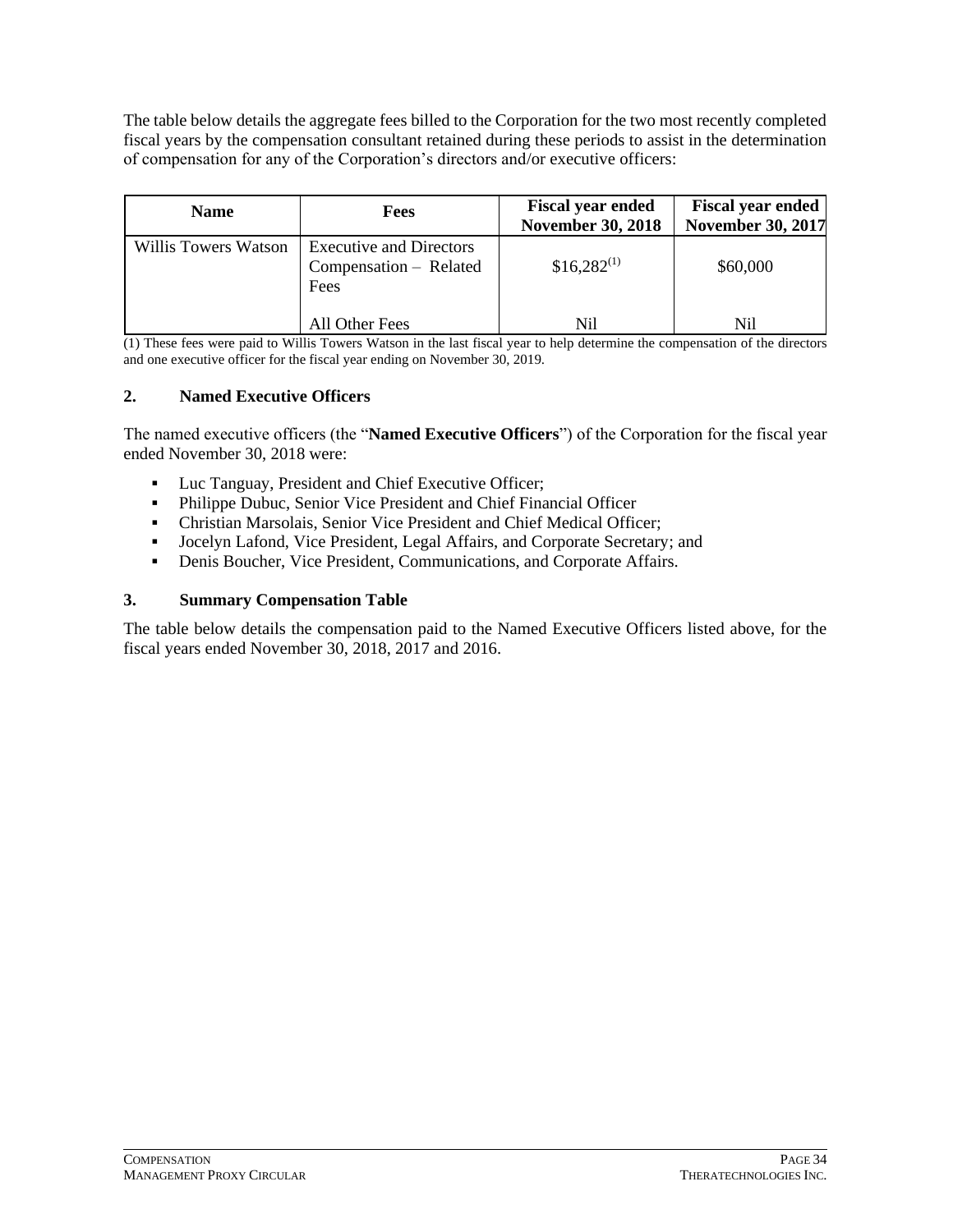|                                         |              |                      |                                    |                                                       | Non-equity<br>incentive plan<br>compensation (\$) |                                        |                                                 |                                                    |                                     |
|-----------------------------------------|--------------|----------------------|------------------------------------|-------------------------------------------------------|---------------------------------------------------|----------------------------------------|-------------------------------------------------|----------------------------------------------------|-------------------------------------|
| Name and principal<br>position          | Year         | <b>Salary</b><br>\$) | Share-<br>based<br>awards<br>$($)$ | <b>Option-based</b><br>$awards^{(1)(2)(3)(4)}$<br>\$) | <b>Annual</b><br><b>Incentive</b><br>plans        | Long-term<br><b>Incentive</b><br>plans | <b>Pension</b><br>value <sup>(5)</sup><br>$($)$ | All other<br>compensation <sup>(6)</sup><br>$($ \$ | <b>Total</b><br>compensation<br>\$) |
| Luc Tanguay                             | 2018         | 508,950              | $- -$                              | $380,000^{(7)}$                                       | 254,000                                           | $ -$                                   | 26,230                                          | $- -$                                              | 1,169,180                           |
| President and Chief                     | 2017         | 482,237              |                                    | 749,200 <sup>(8)</sup>                                | 242,000                                           | $- -$                                  | 26,010                                          |                                                    | 1,499,447                           |
| <b>Executive Officer</b>                | 2016         | 470,475              | $\mathbf{u}$                       | $229,350^{(9)}$                                       | 130,000                                           | $- -$                                  | 25,370                                          | $- -$                                              | 855,195                             |
| Philippe Dubuc                          | 2018         | 316,212              | $\sim$ $\sim$                      | $150,000^{(10)}$                                      | 117,000                                           | $\overline{\phantom{a}}$               | 13,115                                          | $\overline{a}$                                     | 596,327                             |
| Senior Vice President                   | 2017         | 283,250              | $- -$                              | $280,800^{(11)}$                                      | 107,000                                           | $-$                                    | 13,005                                          | $- -$                                              | 684,055                             |
| and Chief Financial                     | 2016         | 212,596              | $- -$                              | $243,250^{(12)}$                                      | 72,000                                            |                                        | 6,684                                           |                                                    | 534,530                             |
| Officer                                 |              |                      |                                    |                                                       |                                                   |                                        |                                                 |                                                    |                                     |
| Christian Marsolais                     | 2018         | 306,173              | $- -$                              | $150,000^{(13)}$<br>$280.800^{(14)}$                  | 113,000                                           | $\overline{a}$                         | 13,115                                          | $- -$                                              | 582,288                             |
| Senior Vice President                   | 2017<br>2016 | 290.754              | $\overline{\phantom{m}}$           | $69,500^{(15)}$                                       | 110,000                                           | $-$                                    | 13.005                                          |                                                    | 694,559                             |
| and Chief Medical<br>Officer            |              | 282,285              | $\frac{1}{2}$                      |                                                       | 74,000                                            | $-$                                    | 12,685                                          |                                                    | 438,470                             |
| Jocelyn Lafond                          | 2018         | 276,058              | $- -$                              | $80,000^{(16)}$                                       | 76,000                                            | $\sim$ $\sim$                          | 12,106                                          | $=$                                                | 445,154                             |
| Vice President.                         | 2017         | 263,989              | $\frac{1}{2}$                      | $122,800^{(17)}$                                      | 70,000                                            | $\overline{a}$                         | 10,103                                          |                                                    | 466,892                             |
| Legal Affairs, and                      | 2016         | 261,375              | $- -$                              | $41,700^{(18)}$                                       | 44,000                                            |                                        | 12,685                                          |                                                    | 359,760                             |
| Corporate Secretary                     |              |                      |                                    |                                                       |                                                   |                                        |                                                 |                                                    |                                     |
| Denis Boucher $(19)$<br>Vice President, | 2018         | $176,250^{(20)}$     | $\mathbf{u}$                       | 184,998 <sup>(21)</sup>                               | 64,000                                            | $-$                                    | 11,778                                          | $- -$                                              | 437,026                             |
| Communications, and                     |              |                      |                                    |                                                       |                                                   |                                        |                                                 |                                                    |                                     |
| Corporate Affairs                       |              |                      |                                    |                                                       |                                                   |                                        |                                                 |                                                    |                                     |

(1) **Fiscal Year 2018**: A total of 209,122 stock options were granted to the Named Executive Officers of the Corporation effective February 26, 2019. The value expressed in the table represents the value determined on November 30, 2018, prior to the December 2018 meetings of both the Compensation Committee and the Board of Directors at which meetings both the Compensation Committee and the Board of Directors agreed to rely on such value for the grant of stock options to the Named Executive Officers as part of the long-term incentive program for work performed during the fiscal year ended November 30, 2018.

The value of the option-based awards as at November 30, 2018 was determined using the Black-Scholes-Merton model with the following assumptions:

| (i) Risk-free interest rate:        | 2.661% |
|-------------------------------------|--------|
| (ii) Expected volatility:           | 52%    |
| (iii) Average option life in years: |        |
| (iv) Expected dividends:            |        |
| (v) Grant date share price:         | \$8.20 |
| (vi) Option exercise price:         | \$8.18 |
| (vii) Grant date fair value:        | \$4.50 |
|                                     |        |

However, these stock options were not granted in December 2018 because the Corporation was in a black-out period. These stock options were granted on February 26, 2019 and their value, as at that date, using the Black-Scholes-Merton model, was the following:

| (i) | Risk-free interest rate:            | 2.275% |
|-----|-------------------------------------|--------|
|     | (ii) Expected volatility:           | 58%    |
|     | (iii) Average option life in years: | 8      |
|     | (iv) Expected dividends:            |        |
|     | (v) Grant date share price:         | \$8.76 |
|     | (vi) Option exercise price:         | \$8.76 |
|     | (vii) Grant date fair value:        | \$5.47 |

(2) **Fiscal Year 2017**: A total of 176,399 stock options were granted to the Named Executive Officers of the Corporation effective April 6, 2018. These options were granted as part of the long-term incentive program for work performed during the fiscal year ended November 30, 2017. However, these options were granted in April 2018 because the Corporation was in a black-out period at the time the decision to grant stock options to the Named Executive Officers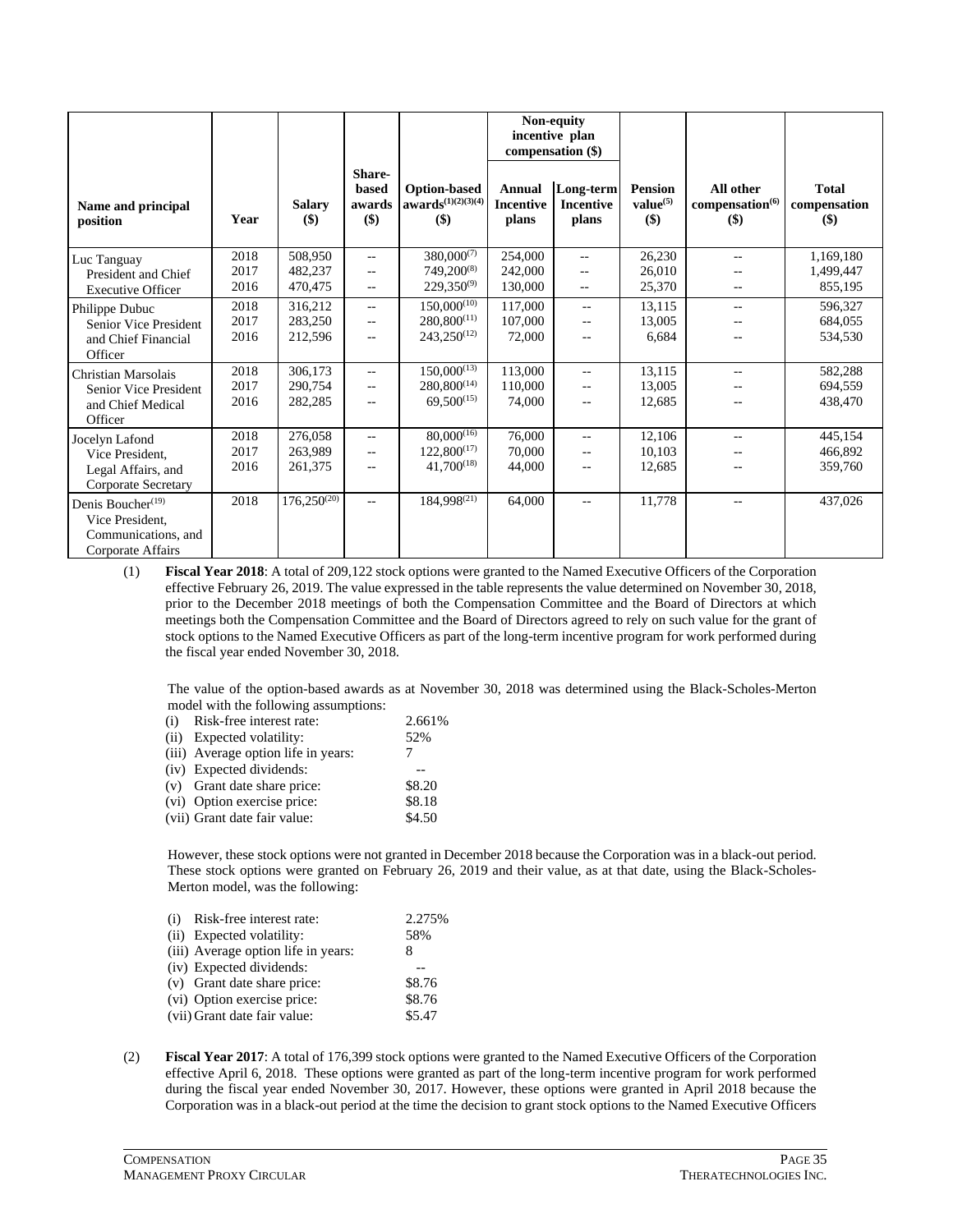was made.

The value of the option-based awards granted on April 6, 2018 was determined using the Black-Scholes-Merton model on the date of grant with the following assumptions:

| (viii)Risk-free interest rate:    | 2.14%  |
|-----------------------------------|--------|
| (ix) Expected volatility:         | 47%    |
| (x) Average option life in years: |        |
| (xi) Expected dividends:          |        |
| (xii) Grant date share price:     | \$9.56 |
| (xiii) Option exercise price:     | \$9.56 |
| (xiv) Grant date fair value:      | \$4.83 |

(3) **Fiscal Year 2016**: A total of 245,000 stock options were granted to the then Named Executive Officers of the Corporation effective April 7, 2017 as part of the long-term incentive program for work performed in the 2016 fiscal year. However, these options were not included in the previous year table because their value was unknown at the time the decision to grant them to the then Named Executive Officers was made. The value of these options was included in the compensation paid to the then Named Executive Officers for the fiscal year ended November 30, 2017.

The value of the option-based awards granted on April 7, 2017 was determined using the Black-Scholes-Merton model on the date of grant with the following assumptions:

| (i) | Risk-free interest rate:            | 1.55%  |
|-----|-------------------------------------|--------|
|     | (ii) Expected volatility:           | 55%    |
|     | (iii) Average option life in years: | 8      |
|     | (iv) Expected dividends:            |        |
|     | (v) Grant date share price:         | \$5.85 |
|     | (vi) Option exercise price:         | \$5.96 |
|     | (vii) Grant date fair value:        | \$3.52 |
|     |                                     |        |

(4) **Fiscal Year 2016**: The value of the option-based awards for the fiscal year ended November 30, 2016 was determined using the Black-Scholes-Merton model on the date of grant with the following assumptions:

| (i) Risk-free interest rate:        | 1.13%  |
|-------------------------------------|--------|
| (ii) Expected volatility:           | 79.64% |
| (iii) Average option life in years: | 8      |
| (iv) Expected dividends:            |        |
| (v) Grant date share price:         | \$2.01 |
| (vi) Option exercise price:         | \$2.01 |
| (vii) Grant date fair value:        | \$1.39 |
|                                     |        |

- (5) Pension value consists of the amount of the contribution made by the Corporation to a Named Executive Officer's registered retirement savings plan. The Corporation has a group-RRSP for all of its employees under which the Corporation matches every dollar invested by an employee in such group-RRSP but up to three percent (3%) of the annual base salary of each employee, except with respect to (i) Executive Officers where the Corporation's contribution is not subject to such three percent (3%) limit and (ii) Mr. Luc Tanguay. Under the terms of Mr. Tanguay's employment agreement, the Corporation agreed to contribute on an annual basis to Mr. Tanguay's RRSP to the fullest amount permissible under Canadian laws.
- (6) All other compensation includes perquisites and other form of compensation (such as retention or signing bonuses) not described in the other columns. Perquisites for each Named Executive Officer have not been included since they do not meet the prescribed threshold of the lesser of \$50,000 and 10% of each of the respective Named Executive Officer's salary in the last fiscal year.
- (7) Represents 84,500 options granted on February 26, 2019.
- (8) Represents 74,948 options granted on April 6, 2018 and 110,000 options granted on April 7, 2017.
- (9) Represents 165,000 options granted on April 4, 2016.
- (10) Represents 33,300 options granted on February 26, 2019.
- (11) Represents 28,986 options granted on April 6, 2018 and 40,000 options granted on April 7, 2017.
- (12) Represents 175,000 options granted on April 4, 2016, 125,000 of which were granted as part of Mr. Dubuc's employment agreement when he joined the Corporation.
- (13) Represents 33,300 options granted on February 26, 2019.
- (14) Represents 28,986 options granted on April 6, 2018 and 40,000 options granted on April 7, 2017.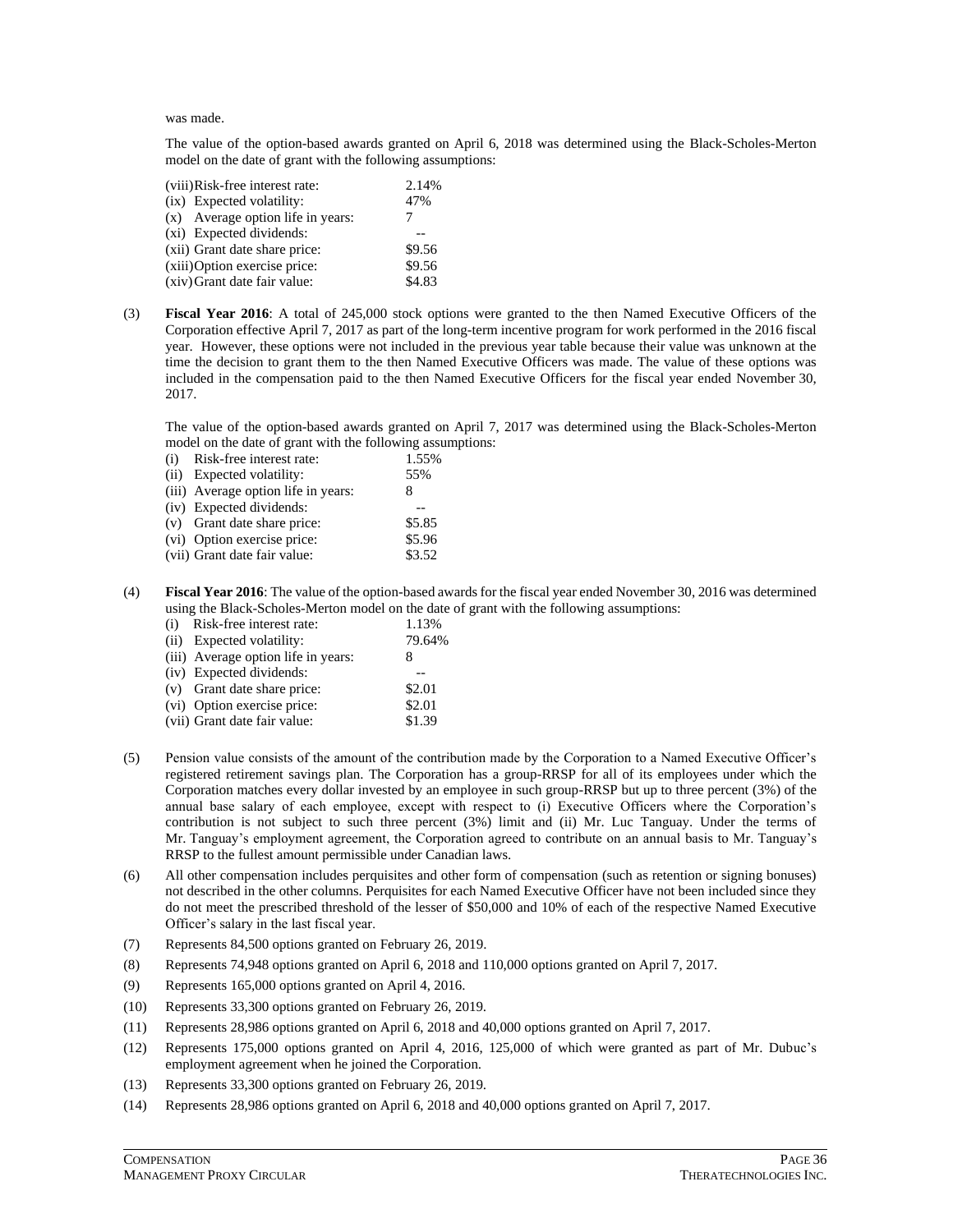- (15) Represents 50,000 options granted on April 4, 2016.
- (16) Represents 17,800 options granted on February 26, 2019.
- (17) Represents 14,493 options granted on April 6, 2018 and 15,000 options granted on April 7, 2017.
- (18) Represents 30,000 options granted on April 4, 2016.
- (19) Mr. Boucher joined the Corporation on January 8, 2018.
- (20) Mr. Boucher's annual base salary was \$195,000.
- (21) 27,800 options were granted to Mr. Boucher on February 26, 2019 and 12,422 options were granted to Mr. Boucher on April 6, 2018 as part of Mr. Boucher's employment agreement when he joined the Corporation.

### **4. Incentive Plan Awards**

#### *Outstanding Option-Based Awards and Share-Based Awards*

During the fiscal year ended November 30, 2018, no DSUs were issued to the Named Executive Officers and 159,835 options to purchase Common Shares were granted to the Named Executive Officers. The table below details the outstanding option-based awards and share-based awards as at November 30, 2018 for each of the Named Executive Officers.

|                                | <b>Option-Based Awards</b>                                                           |                                   |                              |                                                                              | Share-Based Awards <sup>(1)</sup>                                              |                                                                                             |                                                                                                                          |  |
|--------------------------------|--------------------------------------------------------------------------------------|-----------------------------------|------------------------------|------------------------------------------------------------------------------|--------------------------------------------------------------------------------|---------------------------------------------------------------------------------------------|--------------------------------------------------------------------------------------------------------------------------|--|
| <b>Name</b>                    | Number of<br>securities<br>underlying<br>unexercised<br>options<br>(# <sup>2</sup> ) | Option<br>exercise price<br>$($)$ | Option<br>expiration<br>date | Value of<br>unexercised<br>in-the-<br>money<br>options <sup>(2)</sup><br>\$) | Number of<br>shares or<br>units of<br>shares that<br>have not<br>vested<br>(#) | Market or<br>payout value<br>of share-<br>based<br>awards that<br>have not<br>vested<br>\$) | <b>Market</b> or<br>payout value<br>of vested<br>share-based<br>awards not<br>paid out or<br>distributed $(3)$<br>$(\$)$ |  |
| Luc Tanguay                    | 25,000                                                                               | 3.84                              | 2019.12.08                   | 109,000                                                                      |                                                                                |                                                                                             | $226,090^{(4)}$                                                                                                          |  |
| President and Chief            | 200,000                                                                              | 0.38                              | 2022.12.20                   | 1,564,000                                                                    |                                                                                |                                                                                             |                                                                                                                          |  |
| <b>Executive Officer</b>       | 300,000                                                                              | 1.11                              | 2025.04.30                   | 2,127,000                                                                    |                                                                                |                                                                                             |                                                                                                                          |  |
|                                | $165,000^{(5)}$                                                                      | 2.01                              | 2026.04.04                   | 1,021,350                                                                    |                                                                                |                                                                                             |                                                                                                                          |  |
|                                | $110,000^{(6)}$                                                                      | 5.96                              | 2027.04.07                   | 246,400                                                                      |                                                                                |                                                                                             |                                                                                                                          |  |
|                                | 74,948(7)                                                                            | 9.56                              | 2028.04.06                   |                                                                              |                                                                                |                                                                                             |                                                                                                                          |  |
|                                |                                                                                      |                                   |                              |                                                                              |                                                                                |                                                                                             |                                                                                                                          |  |
| Philippe Dubuc                 | $175,000^{(8)}$                                                                      | 2.01                              | 2026.04.04                   | 1,083,250                                                                    |                                                                                |                                                                                             |                                                                                                                          |  |
| Senior Vice President          | $40,000^{(9)}$                                                                       | 5.96                              | 2027.04.07                   | 89,600                                                                       |                                                                                |                                                                                             |                                                                                                                          |  |
| and Chief Financial<br>Officer | $28,986^{(10)}$                                                                      | 9.56                              | 2028.04.06                   | $\overline{a}$                                                               |                                                                                |                                                                                             |                                                                                                                          |  |
| Christian Marsolais            | 35,000                                                                               | 3.84                              | 2019.12.08                   | 152,600                                                                      | $\overline{a}$                                                                 | $-$                                                                                         | $51,758^{(11)}$                                                                                                          |  |
| Senior Vice President          | 125,000                                                                              | 0.38                              | 2022.12.20                   | 977,500                                                                      |                                                                                |                                                                                             |                                                                                                                          |  |
| and Chief Medical              | $50.000^{(12)}$                                                                      | 2.01                              | 2026.04.04                   | 309,500                                                                      |                                                                                |                                                                                             |                                                                                                                          |  |
| Officer                        | $40,000^{(13)}$                                                                      | 5.96                              | 2027.04.07                   | 89,600                                                                       |                                                                                |                                                                                             |                                                                                                                          |  |
|                                | $28,986^{(14)}$                                                                      | 9.56                              | 2028.04.06                   | $\overline{\phantom{a}}$                                                     |                                                                                |                                                                                             |                                                                                                                          |  |
|                                |                                                                                      |                                   |                              |                                                                              |                                                                                |                                                                                             |                                                                                                                          |  |
| Jocelyn Lafond                 | 30,000                                                                               | 1.80                              | 2018.12.18                   | 192,000                                                                      | $-$                                                                            | $= -$                                                                                       | $41,000^{(15)}$                                                                                                          |  |
| Vice President, Legal          | 30,000                                                                               | 3.84                              | 2019.12.08                   | 130,800                                                                      |                                                                                |                                                                                             |                                                                                                                          |  |
| Affairs, and                   | 125,000                                                                              | 0.38                              | 2022.12.20                   | 977,500                                                                      |                                                                                |                                                                                             |                                                                                                                          |  |
| Corporate Secretary            | $30,000^{(16)}$                                                                      | 2.01                              | 2026.04.04                   | 185,700                                                                      |                                                                                |                                                                                             |                                                                                                                          |  |
|                                | $15,000^{(17)}$                                                                      | 5.96                              | 2027.04.07                   | 33,600                                                                       |                                                                                |                                                                                             |                                                                                                                          |  |
|                                | $14,493^{(18)}$                                                                      | 9.56                              | 2028.04.06                   | $\overline{\phantom{a}}$                                                     |                                                                                |                                                                                             |                                                                                                                          |  |
| Denis Boucher                  | $12,422$ <sup>(19)</sup>                                                             | 9.56                              | 2028.04.06                   | $\overline{\phantom{a}}$                                                     | $-$                                                                            | $\overline{\phantom{a}}$                                                                    | $\overline{a}$                                                                                                           |  |
| Vice President,                |                                                                                      |                                   |                              |                                                                              |                                                                                |                                                                                             |                                                                                                                          |  |
| Communications,                |                                                                                      |                                   |                              |                                                                              |                                                                                |                                                                                             |                                                                                                                          |  |
| and Corporate                  |                                                                                      |                                   |                              |                                                                              |                                                                                |                                                                                             |                                                                                                                          |  |
| Affairs                        |                                                                                      |                                   |                              |                                                                              |                                                                                |                                                                                             |                                                                                                                          |  |
|                                |                                                                                      |                                   |                              |                                                                              |                                                                                |                                                                                             |                                                                                                                          |  |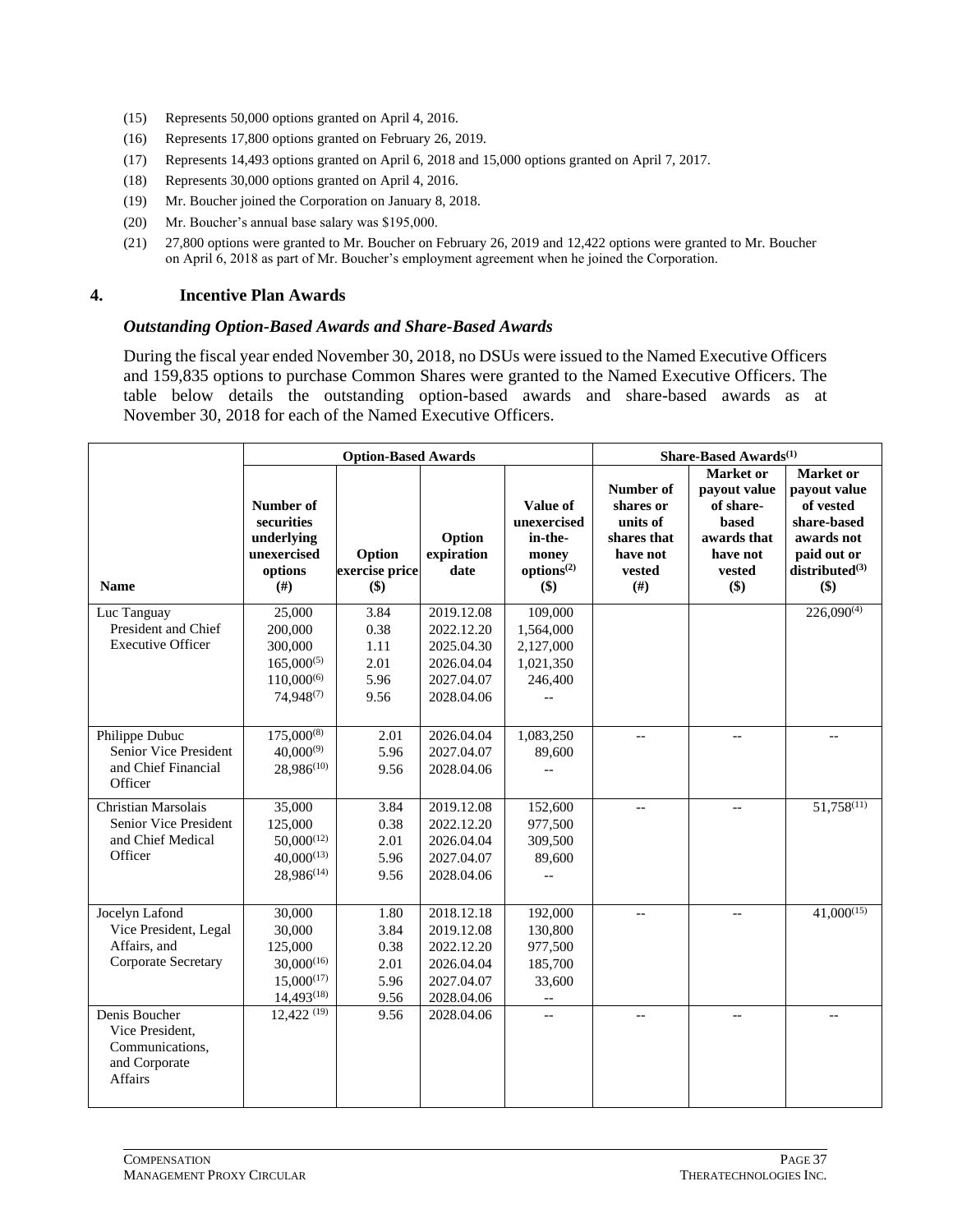- (1) Share-based awards are comprised of DSUs issued under the DSU Plan.
- (2) The value of unexercised in-the-money options is determined by multiplying the difference between the exercise price of the options and the closing price of the Common Shares as at November 30, 2018 (\$8.20) on the TSX by the number of options held as at November 30, 2018.
- (3) The market or payout value of share-based awards that have vested as at November 30, 2018 is determined by multiplying the closing price of the Common Shares as at November 30, 2018 (\$8.20) on the TSX by the number of share-based awards held as at November 30, 2018. DSUs may only be redeemed when a Beneficiary leaves his/her position with the Corporation.
- (4) Represents 27,572 DSUs granted on December 15, 2010.
- (5) 110,000 options were vested as at November 30, 2018 and 55,000 options vested on April 4, 2019. Therefore, as at November 30, 2018, 55,000 options could not be exercised.
- (6) 36,666 of these options vested on April 7, 2018 and an additional 36,667 options vested on April 7, 2019. 36,667 options will vest on April 7, 2020. Therefore, as at November 30, 2018, 73,334 options could not be exercised.
- (7) 24,982 of these options vested on April 6, 2019. 24,983 options will vest on April 6, 2020 and April 6, 2021, respectively. Therefore, as at November 30, 2018, none of these options could be exercised.
- (8) 116,666 options were vested as at November 30, 2018 and 58,334 vested on April 4, 2019. Therefore, as at November 30, 2018, 58,334 options could not be exercised.
- (9) 13,333 of these options vested on April 7, 2018 and an additional 13,334 options vested on April 7, 2019. 13,334 options will vest on April 7, 2020. Therefore, as at November 30, 2018, 26,668 of these options could not be exercised.
- (10) 9,662 of these options vested on April 6, 2019. 19,324 options will vest on April 6, 2020 and April 6, 2021, respectively. Therefore, as at November 30, 2018, none of these options could be exercised.
- (11) Represents 6,312 DSUs granted on December 15, 2010.
- (12) 33,333 options were vested as at November 30, 2018 and 16,667 options vested on April 4, 2019. Therefore, as at November 30, 2018, 16,667 options could not be exercised.
- (13) 13,333 of these options vested on April 7, 2018 and an additional 13,333 options vested on April 7, 2019. 13,334 options will vest on April 7, 2020. Therefore, as at November 30, 2018, 26,667 options could not be exercised.
- (14) 9,662 of these options vested on April 6, 2019. 9,662 options will vest on April 6, 2020 and April 6, 2021, respectively. Therefore, as at November 30, 2018, none of these options could be exercised.
- (15) Represents 5,000 DSUs granted on December 15, 2010.
- (16) 20,000 options were vested as at November 30, 2018 and 10,000 options vested on April 4, 2019. Therefore, as at November 30, 2018, 10,000 options could not be exercised.
- (17) 5,000 of these options vested on April 7, 2018 and 5,000 vested on April 7, 2019. 5,000 options will vest on April 7, 2020. Therefore, as at November 30, 2018, 10,000 options could not be exercised.
- (18) 4,831 of these options vested on April 6, 2019. 4,831 options will vest on April 6, 2020 and April 6, 2021, respectively. Therefore, as at November 30, 2018, none of these options could be exercised.
- (19) 4,140 of these options vested on April 6, 2019. 4,141 options will vest on April 6, 2020 and April 6, 2021, respectively. Therefore, as at November 30, 2018, none of these options could be exercised.

#### *Incentive Plan Awards – Value vested or earned during the year*

The table below shows the value vested or earned during the fiscal year ended November 30, 2018 under each incentive plan for each of the Named Executive Officers.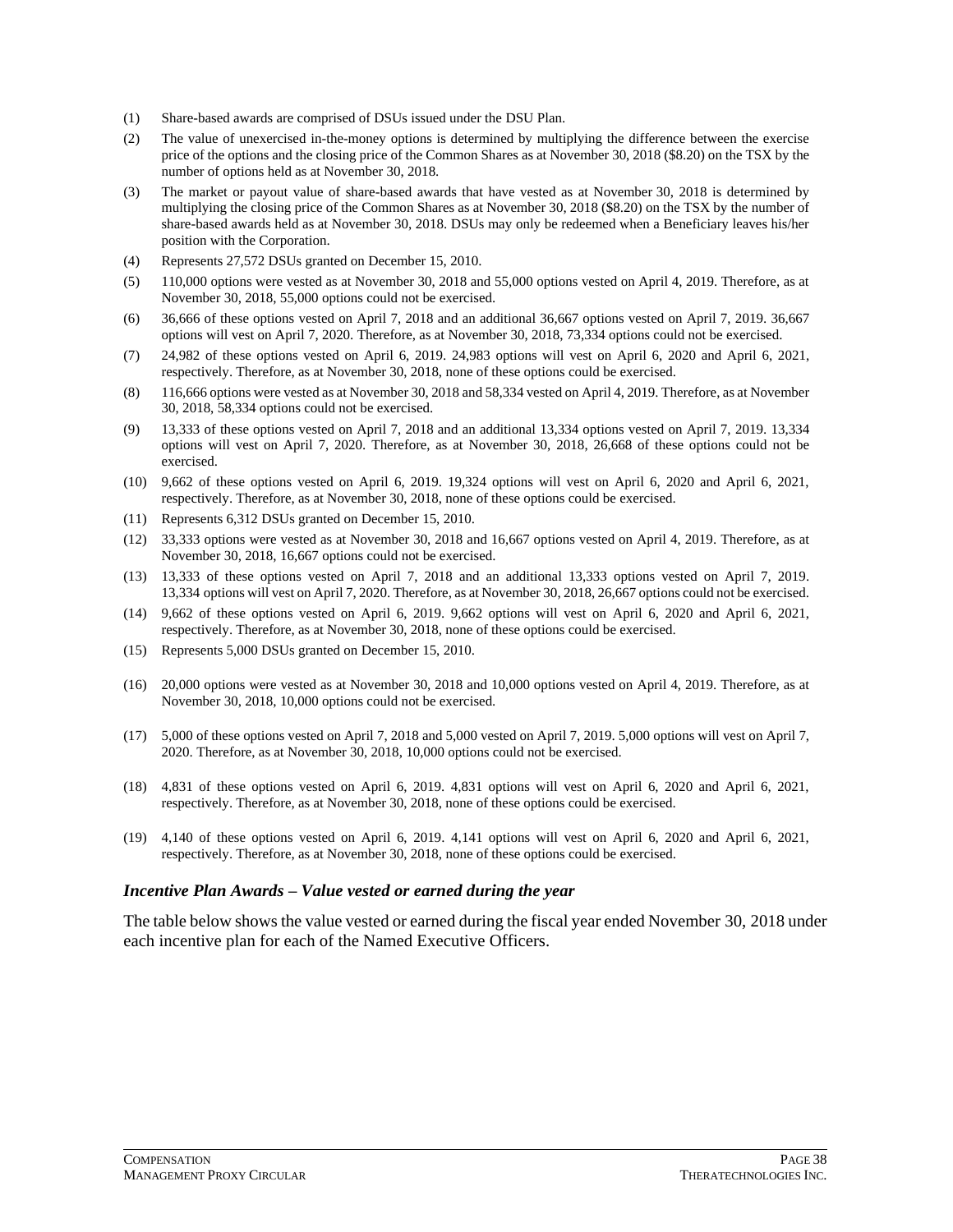| <b>Name</b>                                                                        | <b>Option-based awards-</b><br><b>Value vested during</b><br>the year (1)<br>(\$) | <b>Share-based awards-</b><br><b>Value vested</b><br>during the year<br>\$) | Non-equity incentive<br>plan compensation-<br>Value earned<br>during the year<br>$\left( \text{\$}\right)$ |
|------------------------------------------------------------------------------------|-----------------------------------------------------------------------------------|-----------------------------------------------------------------------------|------------------------------------------------------------------------------------------------------------|
| Luc Tanguay<br>President and Chief Executive<br>Officer                            | $1,350,114^{(2)}$                                                                 | Nil                                                                         | 254,000                                                                                                    |
| Philippe Dubuc<br>Senior Vice President and<br><b>Chief Financial Officer</b>      | $484,246^{(3)}$                                                                   | Nil                                                                         | 117,000                                                                                                    |
| Christian Marsolais<br>Senior Vice President and Chief<br><b>Medical Officer</b>   | $172,168^{(4)}$                                                                   | Nil                                                                         | 113,000                                                                                                    |
| Jocelyn Lafond<br>Vice President, Legal Affairs<br>and Corporate Secretary         | $92,650^{(5)}$                                                                    | Nil                                                                         | 76,000                                                                                                     |
| Denis Boucher<br>Vice President,<br>Communication, and Corporate<br><b>Affairs</b> | Nil                                                                               | Nil                                                                         | 64,000                                                                                                     |

(1) The value is determined by assuming that the options vested during the financial year would have been exercised on the vesting date. The value corresponds to the difference between the closing price of the Common Shares on the TSX on the vesting date and the exercise price of the options on that date.

- (2) 55,000 options having an exercise price of \$2.01 per Common Share vested on April 4, 2018. The closing price of the Common Shares on the TSX on that date was \$9.50. 100,000 options having an exercise price of \$1.11 per Common Share vested on April 30, 2018. The closing price of the Common Shares on the TSX on that date was \$9.19. 36,666 options having an exercise price of \$5.96 per Common Share vested on April 7, 2018. The TSX was closed for business on that date and the value of the Common Shares on the next ensuing business day (April 9, 2018) was \$9.51.
- (3) 58,333 options having an exercise price of \$2.01 per Common Share vested on April 4, 2018. The closing price of the Common Shares on the TSX on that date was \$9.50. 13,333 options having an exercise price of \$5.96 per Common Share vested on April 7, 2018. The TSX was closed for business on that date and the value of the Common Shares on the next ensuing business day (April 9, 2018) was \$9.51.
- (4) 16,667 options having an exercise price of \$2.01per Common Share vested on April 4, 2018. The closing price of the Common Shares on the TSX on that date was \$9.50. 13,333 options having an exercise price of \$5.96 per Common Shares vested on April 7, 2018. The TSX was closed for business on that date and the value of the Common Shares on the next ensuing business day (April 9, 2018) was \$9.51.
- (5) 10,000 options having an exercise price of \$2.01 per Common Share vested on April 4, 2018. The closing price of the Common Shares on the TSX on that date was \$9.50. 5,000 options having an exercise price of \$5.96 per Common Shares vested on April 7, 2018. The TSX was closed for business on that date and the value of the Common Shares on the next ensuing business day (April 9, 2018) was \$9.51.

### **5. Termination and Change of Control Provisions**

Below is a summary of the employment agreements of each of the Named Executive Officers together with a table detailing the value of the severance payment that would be payable by the Corporation to each of them pursuant to his employment agreement if one of the events described in the table had occurred on November 30, 2018.

# *Luc Tanguay*

# *President and Chief Executive Officer*

The Corporation entered into an employment agreement with Mr. Luc Tanguay on October 30, 2001, as amended on May 9, 2002, June 7, 2004, February 8, 2006, July 12, 2012 and August 16, 2013. On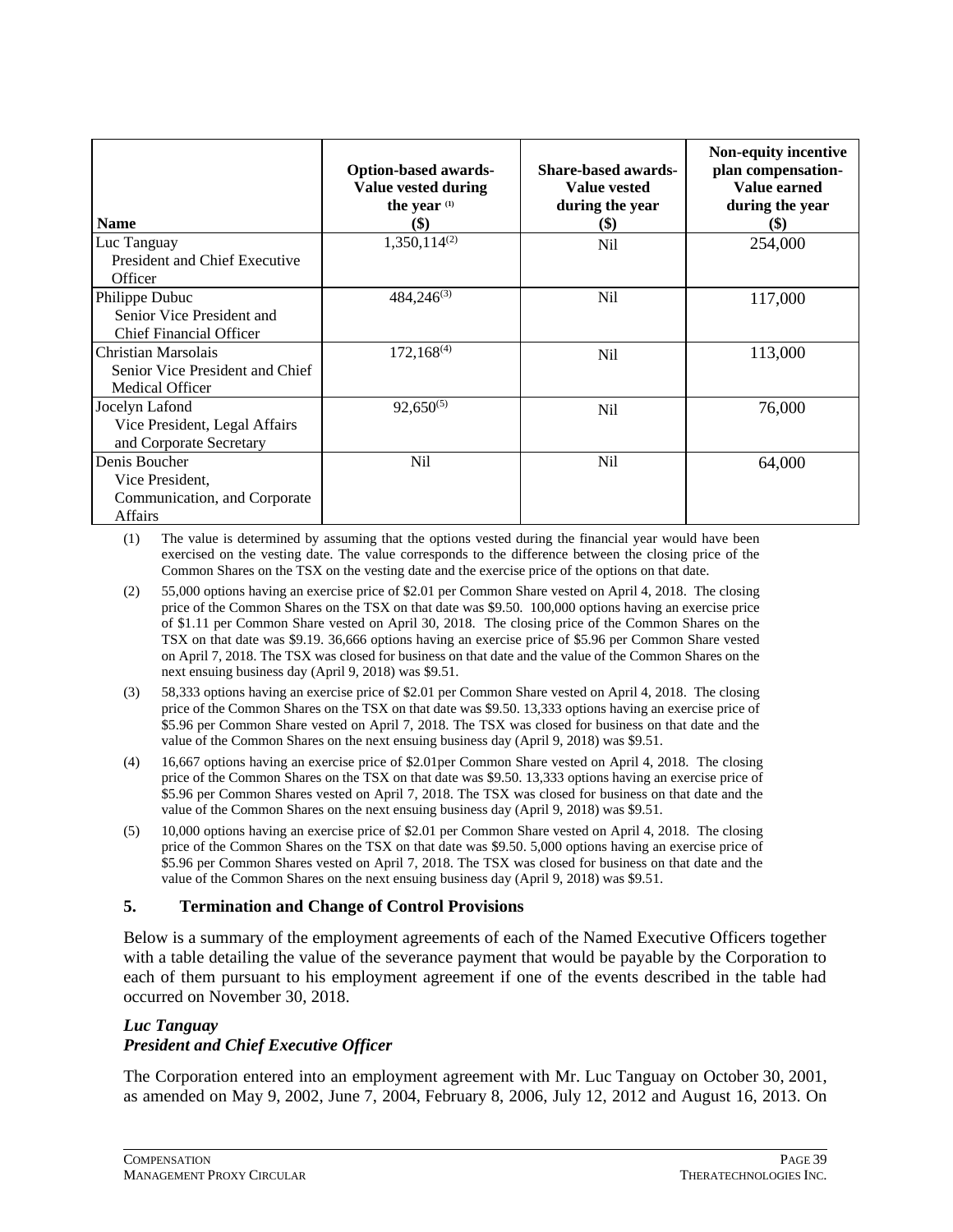October 31, 2017, the Corporation entered into an amended and restated employment agreement with Mr. Tanguay. The employment agreement, which is for an indefinite term, provides that Mr. Tanguay will receive an annual base salary of \$480,237, which will be reviewed on an annual basis by the Board of the Corporation. The employment agreement also provides that he will be entitled to a bonus in an amount representing up to 50% of his annual base salary subject to the attainment of annual objectives set by the Board. The employment agreement also provides that Mr. Tanguay is entitled to receive options under the Option Plan and is entitled to participate in any incentive program developed by the Board or any committee thereof. Mr. Tanguay agreed to non-competition, non-solicitation, nondisclosure and assignment of intellectual property provisions in favour of the Corporation. The Corporation may terminate the employment of Mr. Tanguay at any time upon (i) the resignation of Mr. Tanguay; (ii) the failure by Mr. Tanguay to provide his services as contemplated for in the employment agreement; (iii) the incapacity of Mr. Tanguay to provide his services for a period of six consecutive months; (iv) serious reason; and (v) the mutual agreement of the Corporation and Mr. Tanguay. In all such cases Mr. Tanguay will not be entitled to a severance pay.

Pursuant to the amended and restated employment agreement, if Mr. Tanguay wishes to retire as President and Chief Executive Officer of the Corporation, he must provide the Corporation with a sixmonth notice prior to retiring. The Corporation may also request that Mr. Tanguay retire upon six-month notice. This six-month notice period can be reduced by either the Corporation or Mr. Tanguay, in which case Mr. Tanguay will be entitled to all of the Corporation's benefits to which he was then entitled for the residual period as if he was still employed by the Corporation for a period of six months. Upon the effective date of his retirement, Mr. Tanguay will be entitled to receive a retirement allocation of \$1,000,000, the form and mode of payment of which will be determined between Mr. Tanguay and the Corporation. No timeline has been set in connection with Mr. Tanguay's retirement. Upon Mr. Tanguay's retirement or upon his office with the Corporation terminating or ending other than for serious reason, all unvested stock options granted to Mr. Tanguay prior to April 30, 2017 will vest automatically on his last day of office. All other stock options held by Mr. Tanguay will remain subject to their respective initial vesting conditions and the terms of the Option Plan.

The amended and restated employment agreement further provides that, in the event of the termination of the employment agreement by the Corporation, except for serious reason, within 24 months of a "Change of Control" of the Corporation, the Corporation will make a one-time lump-sum payment to Mr. Tanguay in an amount equal to all of the following: (i) 24 months of his annual base salary; (ii) 200% of his targeted annual bonus calculated on his annual base salary; and (iii) the cash value of the Corporation's benefits to which he was then entitled in the last 24 months. In the event of the termination of the employment agreement by Mr. Tanguay at his sole discretion during the twelve month period following the occurrence of a "Change of Control" of the Corporation, the Corporation will make a onetime lump-sum payment to Mr. Tanguay in an amount equal to all of the following: (i) twelve months of his annual base salary; (ii) 100% of his targeted annual bonus calculated on his annual base salary; and (iii) the cash value of the Corporation's benefits to which he was then entitled in the last twelve months. In Mr. Tanguay's employment agreement, a "Change of Control" is defined as the acquisition by a third party, acting alone or in concert with one or more persons, by way of take-over bid, merger, amalgamation, arrangement or other similar transactions, of at least 40% of the outstanding voting securities of the Corporation. The sale of all or substantially all of the assets of the Corporation, as described in the employment agreement, is also deemed to be a "Change of Control".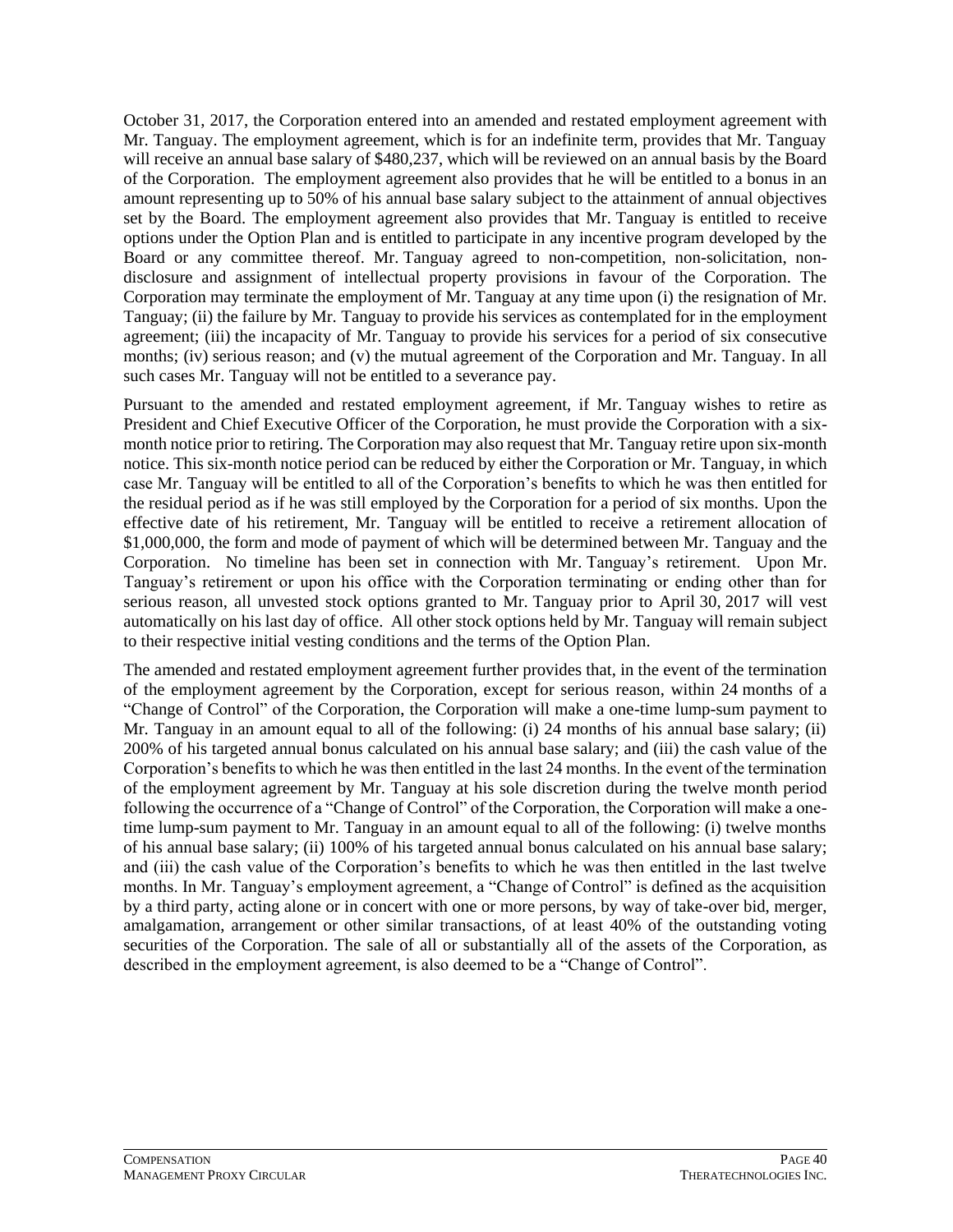| Events                                                                          | <b>Severance</b><br>(\$) | Value of Stock<br><b>Options</b> <sup>(1)</sup><br>(S) | <b>Value of share-</b><br>based awards <sup>(2)</sup><br>$\left( \mathbb{S}\right)$ |
|---------------------------------------------------------------------------------|--------------------------|--------------------------------------------------------|-------------------------------------------------------------------------------------|
| Retirement <sup>(3)</sup>                                                       | 1,000,000                | 5,074,500                                              | 226,090                                                                             |
| Termination of Employment in the event of a<br>Change of Control <sup>(4)</sup> | 1,579,310                | 5,074,500                                              | 226,090                                                                             |
| Voluntary Resignation in the event of a Change of<br>Control <sup>(4)</sup>     | 789,655                  | 5,074,500                                              | 226,090                                                                             |
| Voluntary Resignation (other than for retirement)                               |                          | 4,569,781                                              | 226,090                                                                             |

(1) The value assumes that upon the occurrence of an event, all in-the-money vested options would be exercised. The value is the difference between the closing price of the Common Shares on the TSX on November 30, 2018 (\$8.20) and the respective exercise price of each vested option as at November 30, 2018.

- (2) The value of the share-based awards assumes that upon the occurrence of an event, all DSUs are redeemed. The value of share-based awards is determined by multiplying the number of DSUs held as at November 30, 2018 by the closing price of the Common Shares on the TSX on November 30, 2018 (\$8.20).
- (3) Under the Option Plan, the termination of a person's employment with the Corporation entitles him to exercise his vested options over a 180-day period after the termination date.
- (4) In computing the value of the options in the event of a Change of Control, the Corporation assumed that all unvested options would vest as per the terms of Section 5.5 of the Option Plan and that all vested options having an exercise price lower than the closing price of the Common Shares on November 30, 2018 on the TSX (\$8.20) would be exercised.

### *Philippe Dubuc*

# *Senior Vice President and Chief Financial Officer*

The Corporation entered into an employment agreement for an indeterminate term with Mr. Philippe Dubuc on February 24, 2016. In addition to his base salary, Mr. Dubuc was entitled to receive 125,000 stock options of the Corporation vesting as to 41,666 on the first and second anniversary date of the date of grant with the remaining 41,668 vesting on the third anniversary date of the date of grant. These options were granted on April 4, 2016. Mr Dubuc is eligible to participate in the Corporation's benefits program and is eligible to receive an annual bonus based on attainment of objectives set annually by the President and Chief Executive Officer. Mr. Dubuc is also entitled to receive options under the Option Plan and is eligible to participate in any incentive program developed by the Board or any committee thereof. Under the terms of his agreement, Mr. Dubuc agreed to non-competition, non-solicitation, nondisclosure and assignment of intellectual property provisions in favour of the Corporation. If the Corporation terminates Mr. Dubuc's employment without just and sufficient cause or further to an internal reorganization, he will receive an amount equal to twelve (12) months of his annual base salary (excluding bonus and the value of other benefits to which he is entitled). In the event of a "Change of Control" resulting in the termination of Mr. Dubuc's employment without just and sufficient cause within twelve (12) months of such "Change of Control", his employment agreement provides for an indemnity equal to the higher of (i) the value of the time-period related to the reasonable notice to be provided to Mr. Dubuc under applicable civil law and (ii) twelve (12) months of his annual base salary and 100% of his targeted annual bonus. In Mr. Dubuc's agreement, a "Change of Control is defined as the acquisition by a third party, acting alone or in concert with one or more persons, by way of takeover bid, merger, amalgamation, arrangement or other similar transactions, of at least 40% of the outstanding voting securities of the Corporation. In Mr. Dubuc's agreement, the sale of all or substantially all of the assets of the Corporation is also deemed a "Change of Control".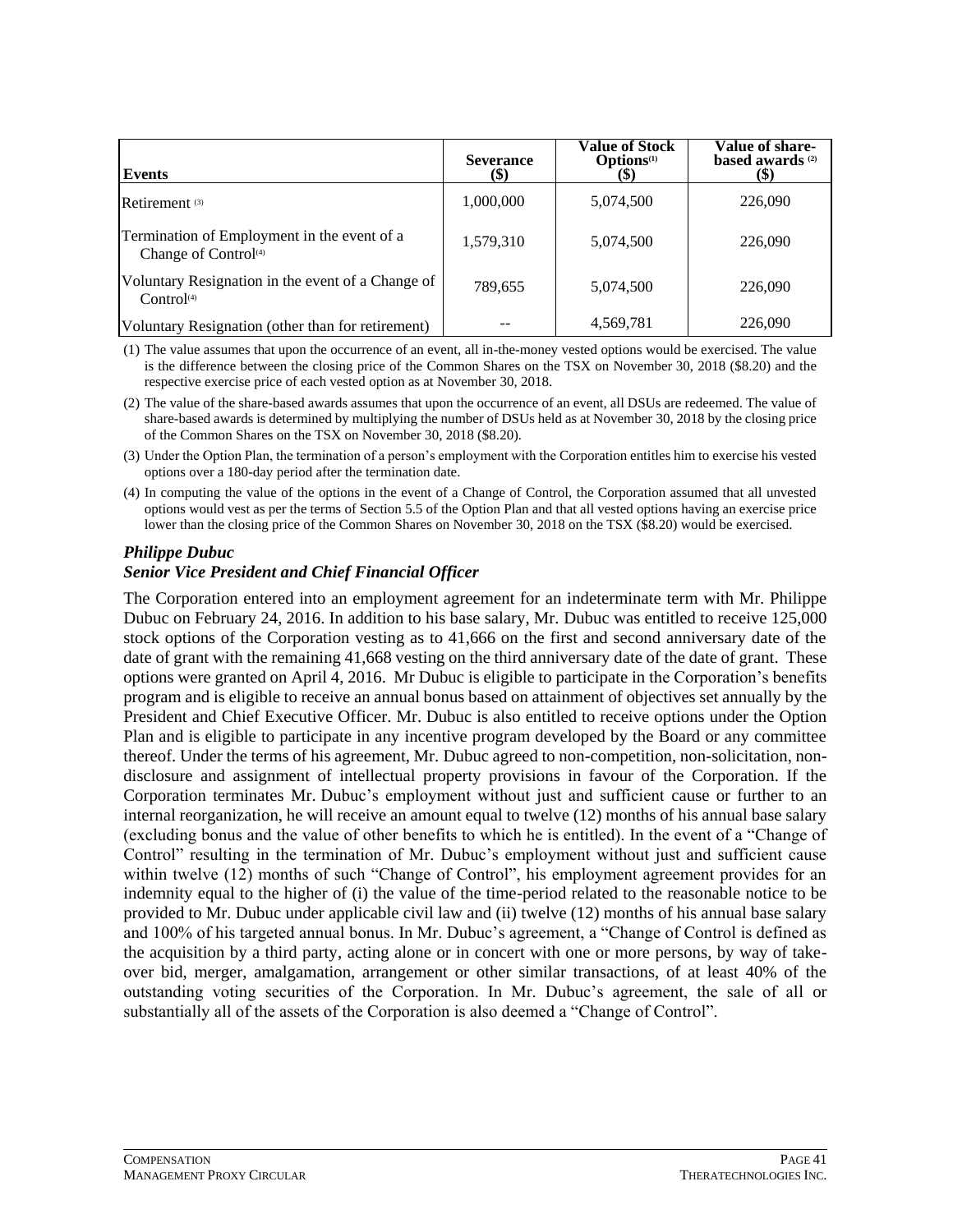| Events                                                                          | <b>Severance</b><br>\$) | <b>Value of Stock</b><br>Options <sup>(1)</sup><br><b>(\$)</b> | Value of share-<br>based awards <sup>(2)</sup><br>\$) |
|---------------------------------------------------------------------------------|-------------------------|----------------------------------------------------------------|-------------------------------------------------------|
| Retirement <sup>(3)</sup>                                                       |                         | 752,029                                                        | N <sub>i</sub>                                        |
| Termination of Employment without Just Cause (3)                                | 316,212                 | 752,029                                                        | N <sub>i</sub>                                        |
| Termination of Employment in the event of a Change of<br>Control <sup>(4)</sup> | $442,697^{(5)}$         | 1,172,850                                                      | Nil                                                   |
| Voluntary Resignation in the event of a Change of Control <sup>(4)</sup>        | $- -$                   | 1,172,850                                                      | N <sub>i</sub>                                        |
| Voluntary Resignation (3)                                                       | --                      | 752,029                                                        | Nil                                                   |

(1) The value assumes that upon the occurrence of an event, all in-the-money vested options would be exercised. The value is the difference between the closing price of the Common Shares on November 30, 2018 on the TSX (\$8.20) and the respective exercise price of each vested option as at November 30, 2018.

- (2) Mr. Philippe Dubuc does not hold any share-based awards.
- (3) Under the Option Plan, the termination of a person's employment with the Corporation entitles him to exercise his vested options over a 180-day period after the termination date.
- (4) In computing the value of the options in the event of a Change of Control, the Corporation assumed that all unvested options would vest as per the terms of Section 5.5 of the Option Plan and that all vested options having an exercise price lower than the closing price of the Common Shares on November 30, 2018 on the TSX (\$8.20) would be exercised.
- (5) Assumes that Mr. Dubuc receives twelve (12) months of his annual base salary and 100% of his targeted bonus over his twelve (12) month annual base salary.

### *Christian Marsolais*

# *Senior Vice President and Chief Medical Officer*

The Corporation entered into an employment agreement for an indeterminate term with Mr. Christian Marsolais on April 13, 2007. His agreement was subsequently amended on May 23, 2012 and July 17, 2012. An amended and restated employment agreement was entered into on December 21, 2012 between Mr. Marsolais and the Corporation. The amended and restated employment agreement was entered into to reflect Mr. Marsolais' new position as Senior Vice President, Medical Affairs, to provide cash incentive payments upon the occurrence of certain defined future events related to the filing and approval of  $\hat{EGRIFTA}^{TM}$  in certain Latin American countries and in Europe, to increase its targeted bonus rate from 33 1/3% to 40%, to revise and add new restrictive covenants in favour of the Corporation and to amend his severance payment conditions in the event the Corporation terminates his employment without just and sufficient cause. In addition to his base salary, Mr. Marsolais is entitled to the Corporation's benefits program and is eligible to receive an annual bonus based on attainment of objectives set annually by the President and Chief Executive Officer. Mr. Marsolais is also entitled to receive options under the Option Plan and is eligible to participate in any incentive program developed by the Board or any committee thereof. Under the terms of his agreement, Mr. Marsolais agreed to noncompetition, non-solicitation, non-disclosure, standstill and assignment of intellectual property provisions in favour of the Corporation. If the Corporation terminates Mr. Marsolais' employment without just and sufficient cause, he will receive an amount equal to eighteen (18) months of his annual base salary (excluding bonus and the value of other benefits to which he is entitled). In the event of a "Change of Control" resulting in the termination of Mr. Marsolais' employment without just and sufficient cause within twelve (12) months of such "Change of Control", his employment agreement provides for an indemnity equal to the higher of (i) the value of the time-period related to the reasonable notice to be provided to Mr. Marsolais under applicable civil law and (ii) eighteen (18) months of his annual base salary and 100% of his targeted annual bonus. In Mr. Marsolais' agreement, a "Change of Control is defined as the acquisition by a third party, acting alone or in concert with one or more persons, by way of take-over bid, merger, amalgamation, arrangement or other similar transactions, of at least 40% of the outstanding voting securities of the Corporation. In Mr. Marsolais' agreement, the sale of all or substantially all of the assets of the Corporation is also deemed a "Change of Control".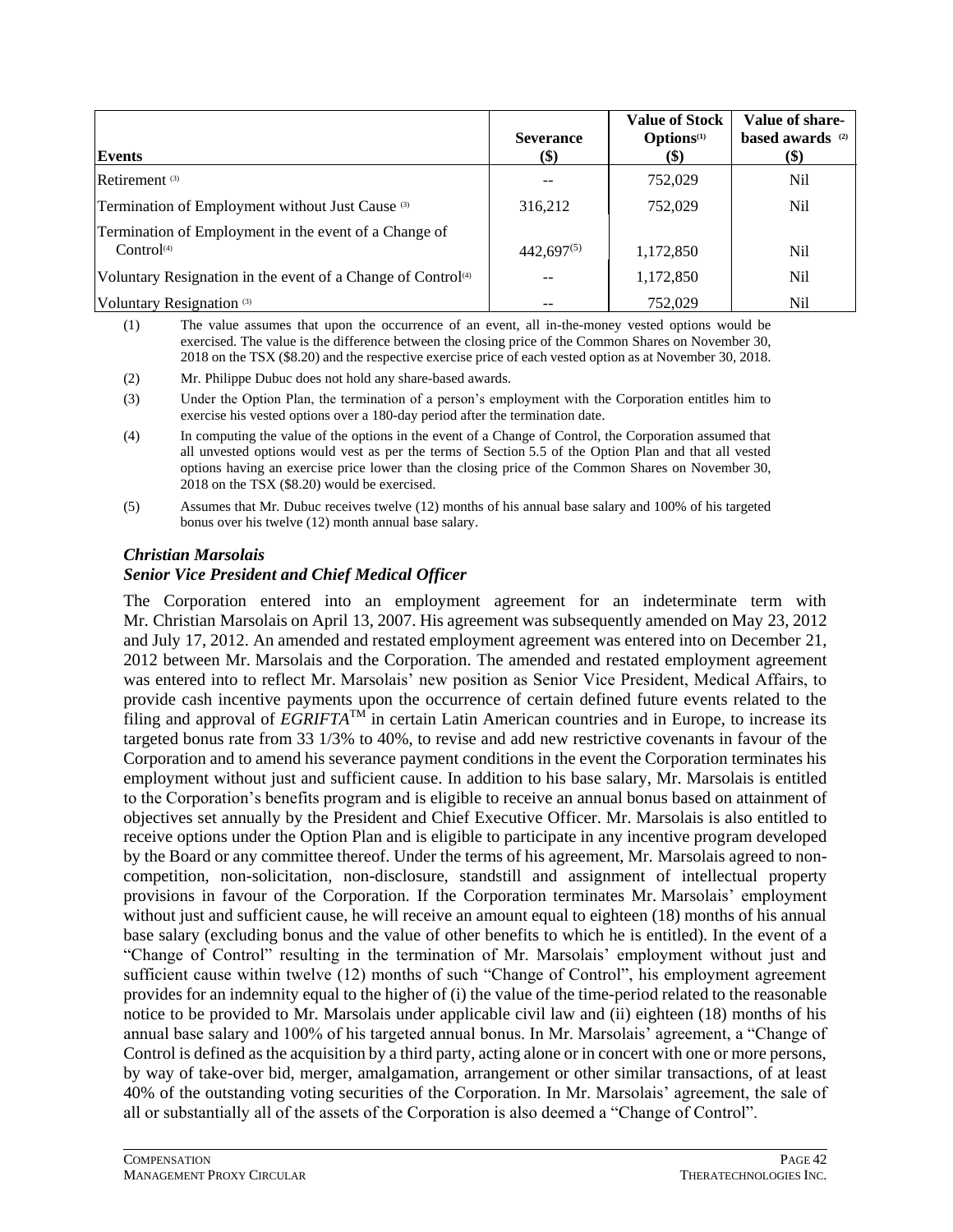| Events                                                                       | <b>Severance</b><br>(\$) | <b>Value of Stock</b><br><b>Options</b> <sup>(1)</sup><br>(\$) | Value of share-<br>based awards <sup>(2)</sup> |
|------------------------------------------------------------------------------|--------------------------|----------------------------------------------------------------|------------------------------------------------|
| Retirement <sup>(3)</sup>                                                    |                          | 1,366,297                                                      | 51,758                                         |
| Termination of Employment without Just Cause (3)                             | 459,260                  | 1,366,297                                                      | 51,758                                         |
| Termination of Employment in the event of a Change of Control <sup>(4)</sup> | 581,729 <sup>(5)</sup>   | 1,529,200                                                      | 51,758                                         |
| Voluntary Resignation in the event of a Change of Control <sup>(4)</sup>     |                          | 1,529,200                                                      | 51,758                                         |
| Voluntary Resignation <sup>(3)</sup>                                         |                          | 1.366.297                                                      | 51,758                                         |

- (1) The value assumes that upon the occurrence of an event, all in-the-money vested options would be exercised. The value is the difference between the closing price of the Common Shares on November 30, 2018 on the TSX (\$8.20) and the respective exercise price of each vested option as at November 30, 2018.
- (2) The value of the share-based awards assumes that upon the occurrence of an event, all DSUs are redeemed. The value of share-based awards is determined by multiplying the number of DSUs held as at November 30, 2018 by the closing price of the Common Shares on the TSX on November 30, 2018 (\$8.20).
- (3) Under the Option Plan, the termination of a person's employment with the Corporation entitles him to exercise his vested options over a 180-day period after the termination date.
- (4) In computing the value of the options in the event of a Change of Control, the Corporation assumed that all unvested options would vest as per the terms of Section 5.5 of its Option Plan and that all vested options having an exercise price lower than the closing price of the Common Shares on November 30, 2018 on the TSX (\$8.20) would be exercised.
- (5) Assumes that Mr. Marsolais receives eighteen (18) months of his annual base salary and 100% of his targeted bonus over his twelve (12) month annual base salary.

### *Jocelyn Lafond*

#### *Vice President, Legal Affairs, and Corporate Secretary*

The Corporation entered into an employment agreement for an indeterminate term with Mr. Jocelyn Lafond on March 27, 2007 and an amendment was subsequently entered into on July 5, 2012. In addition to his base salary, Mr. Lafond is entitled to the Corporation's benefit programs and is eligible to receive an annual bonus based on attainment of objectives set annually by the President and Chief Executive Officer. Mr. Lafond is entitled to receive options under the Option Plan and DSUs under the DSU Plan. Under the terms of his agreement, Mr. Lafond agreed to non-disclosure and assignment of intellectual property provisions in favour of the Corporation. If the Corporation terminates Mr. Lafond's employment without just and sufficient cause, he will receive an amount equal to twelve (12) months of his annual base salary (excluding bonus and the value of other benefits to which he is entitled). Furthermore, in the event of a "Change of Control" resulting in the termination of Mr. Lafond's employment without just and sufficient cause within twenty-four (24) months of such "Change of Control" or if he resigns of his own free will during such period, his employment agreement provides for an indemnity equal to the higher of (i) the value of the time-period related to the reasonable notice to be provided to Mr. Lafond under applicable civil law and (ii) twelve (12) months of his annual base salary and 100% of his targeted annual bonus. In Mr. Lafond's agreement, a "Change of Control" is defined as the acquisition by a third party, acting alone or in concert with one or more persons, by way of take-over bid, merger, amalgamation, arrangement or other similar transactions, of at least 40% of the outstanding voting securities of the Corporation. In Mr. Lafond' agreement, the sale of all or substantially all of the assets of the Corporation is also deemed a "Change of Control".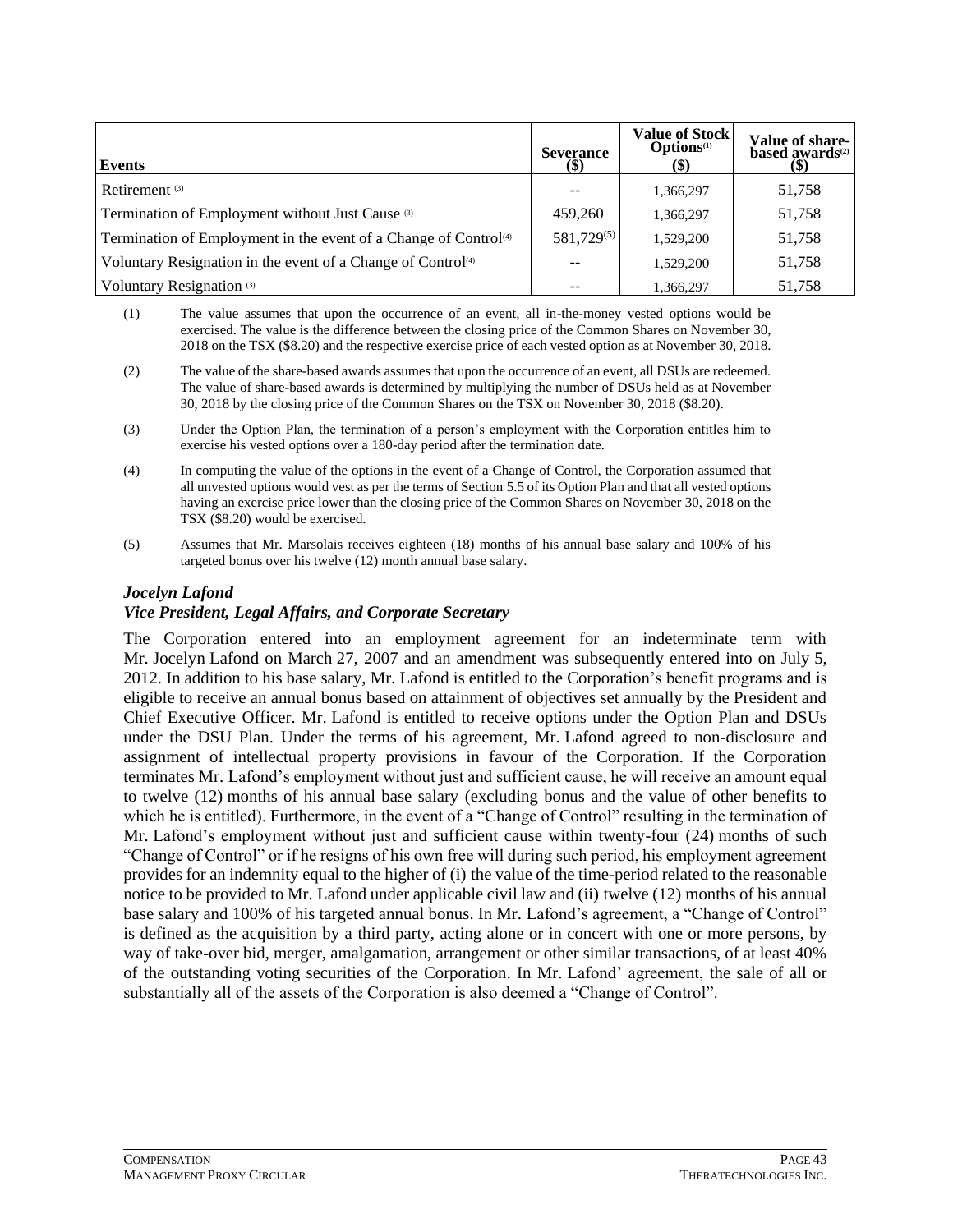| <b>Events</b>                                                                   | <b>Severance</b><br>\$) | <b>Value of Stock</b><br>Options <sup>(1)</sup><br>$\left( \text{\$}\right)$ | Value of share-<br>based awards $(2)$<br>(\$) |
|---------------------------------------------------------------------------------|-------------------------|------------------------------------------------------------------------------|-----------------------------------------------|
| Retirement <sup>(3)</sup>                                                       |                         | 1,435,300                                                                    | 41,000                                        |
| Termination of Employment without Just Cause (3)                                | 276,058                 | 1,435,300                                                                    | 41,000                                        |
| Termination of Employment in the event of a Change of<br>Control <sup>(4)</sup> | $368,068^{(5)}$         | 1,519,600                                                                    | 41,000                                        |
| Voluntary Resignation in the event of a Change of                               |                         |                                                                              |                                               |
| Control <sup>(4)</sup>                                                          | $368,068^{(5)}$         | 1,519,600                                                                    | 41,000                                        |
| Voluntary Resignation <sup>(3)</sup>                                            |                         | 1,435,300                                                                    | 41,000                                        |

(1) The value assumes that upon the occurrence of an event, all vested options would be exercised. The value is the difference between the closing price of the Common Shares on November 30, 2018 on the TSX (\$8.20) and the respective exercise price of each vested option as at November 30, 2018.

- (2) The value of the share-based awards assumes that upon the occurrence of an event, all DSUs are redeemed. The value of share-based awards is determined by multiplying the number of DSUs held as at November 30, 2018 by the closing price of the Common Shares on the TSX on November 30, 2017 (\$8.20).
- (3) Under the Option Plan, the termination of a person's employment with the Corporation entitles him to exercise his vested options over a 180-day period after the termination date.
- (4) In computing the value of the stock options in the event of a Change of Control, the Corporation assumed that all unvested options would vest as per the terms of Section 5.5 of its Option Plan and that all vested options having an exercise price lower than the closing price of the Common Shares on November 30, 2018 on the TSX (\$8.20) would be exercised.
- (5) Assumes that Mr. Lafond receives twelve (12) months of his annual base salary and 100% of his targeted bonus over his twelve (12) month annual base salary.

### .*Denis Boucher*

### *Vice President, Communications, and Corporate Affairs*

The Corporation entered into an employment agreement for an indeterminate term with Mr. Denis Boucher on December 22, 2017. His first working day with the Corporation was on January 8, 2018. His annual base salary was set at \$195,000. In addition to his annual base salary, Mr. Boucher was entitled to receive stock options of the Corporation having a value of \$60,000 (based on the Black-Scholes-Merton model) vesting as to 33.3% on the first, second and third anniversary date of the date of grant. On April 6, 2018, he was granted 12,422 options vesting as to 4,140 on April 6, 2019, 4,141 on April 6, 2020 and 4,141 on April 6, 2021. Mr. Boucher is eligible to participate in the Corporation's benefits program and is eligible to receive an annual bonus equal to 33.3 % of his annual base salary based on attainment of objectives set annually by the President and Chief Executive Officer. Mr. Boucher is also entitled to receive options under the Option Plan and is eligible to participate in any incentive program developed by the Board or any committee thereof. Under the terms of his agreement, Mr. Boucher agreed to non-competition, non-solicitation, non-disclosure and assignment of intellectual property provisions in favour of the Corporation. If the Corporation terminates Mr. Boucher's employment without just and sufficient cause or further to an internal reorganization, he will receive an amount equal to twelve (12) months of his annual base salary (excluding bonus and the value of other benefits to which he is entitled). In the event of a "Change of Control" resulting in the termination of Mr. Boucher's employment without just and sufficient cause within twelve (12) months of such "Change of Control", his employment agreement provides for an indemnity equal to the higher of (i) the value of the time-period related to the reasonable notice to be provided to Mr. Dubuc under applicable civil law and (ii) twelve (12) months of his annual base salary and 100% of his targeted annual bonus. In Mr. Boucher's agreement, a "Change of Control" is defined as the acquisition by a third party, acting alone or in concert with one or more persons, by way of take-over bid, merger, amalgamation, arrangement or other similar transactions, of at least 40% of the outstanding voting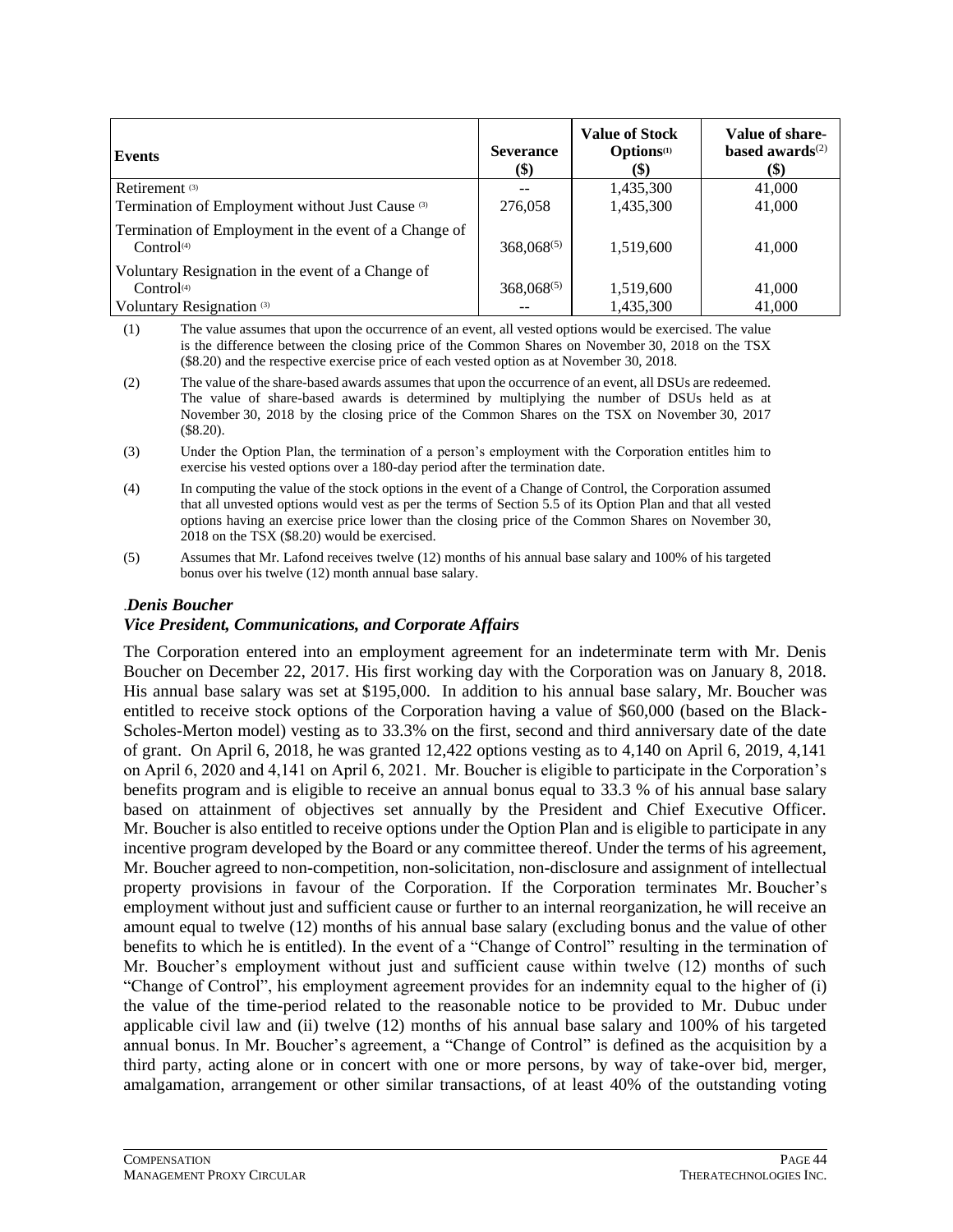securities of the Corporation. In Mr. Boucher's agreement, the sale of all or substantially all of the assets of the Corporation is also deemed a "Change of Control".

| Events                                                                          | <b>Severance</b><br>$\left( \text{\$}\right)$ | <b>Value of Stock</b><br>Options <sup>(1)</sup><br>$\left( \text{\$}\right)$ | Value of share-<br>based awards (2)<br>\$) |
|---------------------------------------------------------------------------------|-----------------------------------------------|------------------------------------------------------------------------------|--------------------------------------------|
| Retirement <sup>(3)</sup>                                                       |                                               | <b>Nil</b>                                                                   | Nil                                        |
| Termination of Employment without Just Cause (3)                                | 195,000                                       | Nil                                                                          | Nil                                        |
| Termination of Employment in the event of a Change of<br>Control <sup>(4)</sup> | $259.994^{(5)}$                               | Nil                                                                          | Nil                                        |
| Voluntary Resignation in the event of a Change of Control <sup>(4)</sup>        | --                                            | Nil                                                                          | Nil                                        |
| Voluntary Resignation <sup>(3)</sup>                                            |                                               | Nil                                                                          | Nil                                        |

(1) The value assumes that upon the occurrence of an event, all in-the-money vested options would be exercised. The value is the difference between the closing price of the Common Shares on November 30, 2018 on the TSX (\$8.20) and the respective exercise price of each vested option as at November 30, 2018.

(2) Mr. Denis Boucher does not hold any share-based awards.

(3) Under the Option Plan, the termination of a person's employment with the Corporation entitles him to exercise his vested options over a 180-day period after the termination date.

(4) In computing the value of the options in the event of a Change of Control, the Corporation assumed that all unvested options would vest as per the terms of Section 5.5 of the Option Plan and that all vested options having an exercise price lower than the closing price of the Common Shares on November 30, 2018 on the TSX (\$8.20) would be exercised.

(5) Assumes that Mr. Boucher receives twelve (12) months of his annual base salary and 100% of his targeted bonus over his twelve (12) month annual base salary.

#### **6. Performance Graph**

The following graph compares a cumulative annual total shareholder return on a \$100 investment in the Common Shares against a cumulative total shareholder return on the composite index S&P/TSX assuming that all dividends are reinvested ("**S&P**"), the NASDAQ Biotechnology Index ("**NBI**") and the AMEX Biotechnology Index ("**BTK**").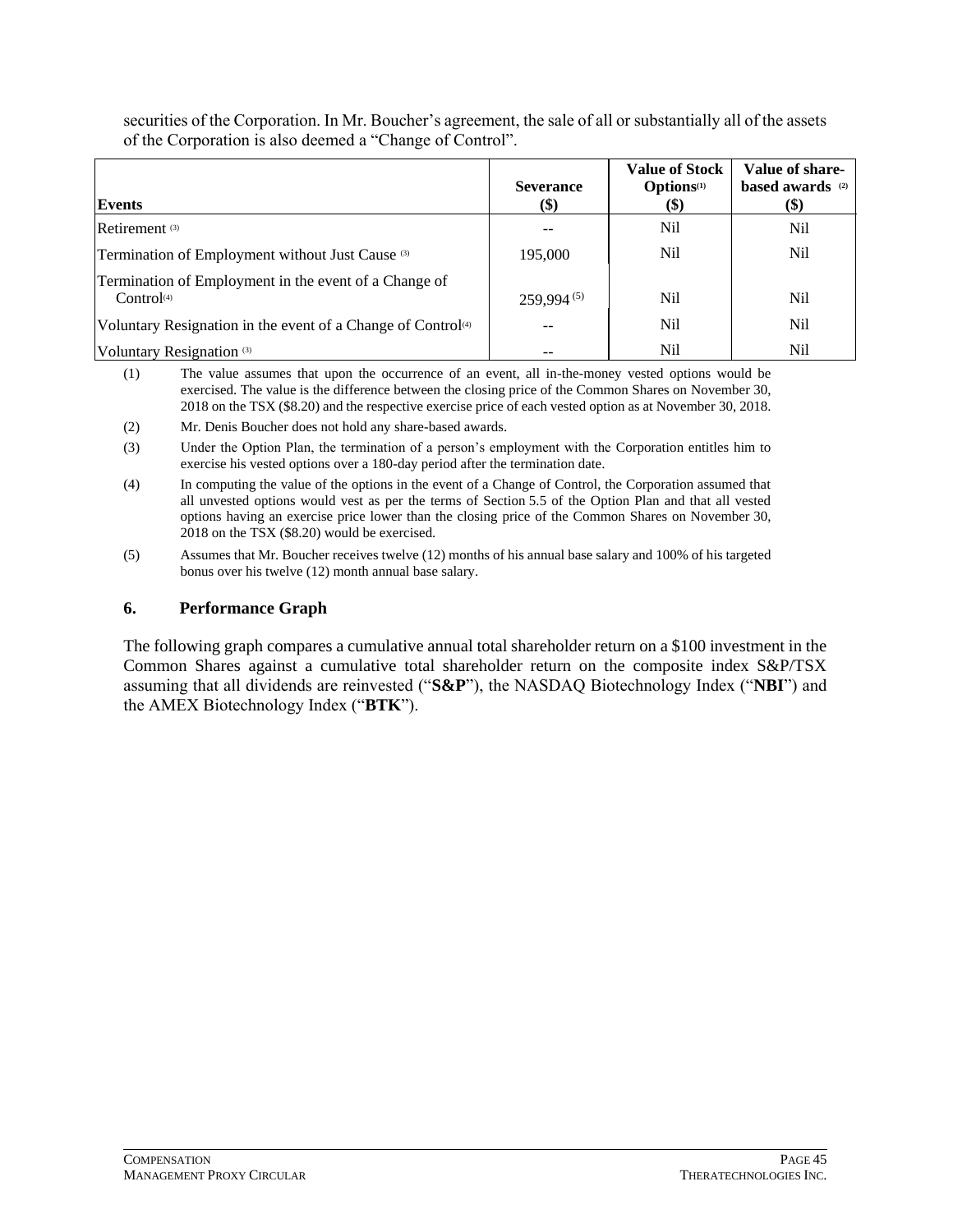

The trend shown in the above performance graph indicates that, since 2014, the annual total shareholder return on a \$100 investment in the Common Shares outperformed the S&P/TSX Composite Index, the BTK and the NBI.

On November 29, 2013 (the TSX was closed for business on November 30, 2013), the closing price of the Common Shares was \$0.26 and, as at November 30, 2018, the closing price of the Common Shares was \$8.20, thus representing an increase of \$7.94. Between November 30, 2013 (\$0.26) and November 30, 2018 (\$8.20), the return on the Common Shares was 3,054%.

The value of the total compensation received by the Named Executive Officers over the past five years, as they were then, excluding special payments such as signing bonus and retention bonus, decreased by 5% between 2013 and 2014 and increased by 3% between 2014 and 2015. Between 2015 and 2016 and between 2016 and 2017, the value of the total compensation received by the Named Executive Officers increased by 39% and 56%, respectively. Between 2017 and 2018, the value of the total compensation received by the Named Executive Officer decreased by 20%.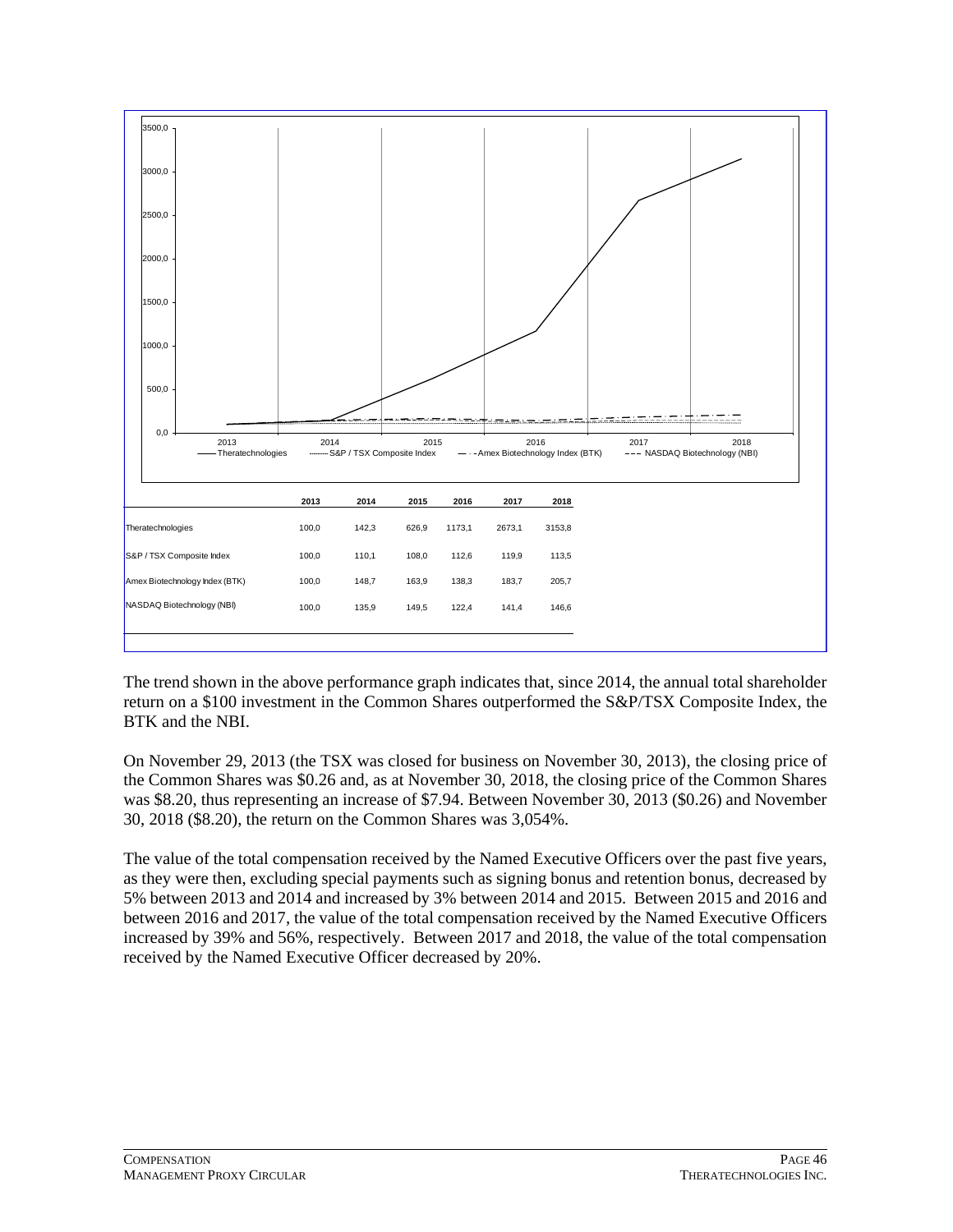# **ITEM IV. CORPORATE GOVERNANCE DISCLOSURE**

The Board considers corporate governance to be important to the effective operations of the Corporation and to ensure that the Corporation is managed so as to optimize shareholder value. The Nominating and Corporate Governance Committee is responsible for examining the Corporation's needs in this regard and addressing all issues that may arise from its practices. This Committee ensures that the Corporation's corporate governance practices comply with *Regulation 58-101 respecting Disclosure of Corporate Governance Practices* (Québec) and oversees their disclosure according to the guidelines described in *Policy Statement 58-201 to Corporate Governance Guidelines* (Québec) (hereinafter collectively referred to as the "**Regulation**").

The table below details the corporate governance requirements under the Regulation and the position of the Corporation vis-à-vis each of them.

| CORPORATE GOVERNANCE DISCLOSURE REQUIREMENT                                                                                                                                               | <b>COMMENTS</b>                                                                                                                                                                                                                                                                                                                     |
|-------------------------------------------------------------------------------------------------------------------------------------------------------------------------------------------|-------------------------------------------------------------------------------------------------------------------------------------------------------------------------------------------------------------------------------------------------------------------------------------------------------------------------------------|
| (a) Disclose the identity of directors who are<br>1.<br>independent.                                                                                                                      | "Independence" is defined in Section 1.4 of Regulation 52-110<br>respecting Audit Committees. After review of the definition of<br>"independence", the Nominating and Corporate Governance Committee<br>determined that the following directors were "independent" within the<br>meaning of the Regulation in the last fiscal year: |
|                                                                                                                                                                                           | Gérald A. Lacoste;<br>$\overline{\phantom{a}}$<br>Gary Littlejohn;<br>$\overline{\phantom{a}}$<br>Dale MacCandlish Weil;<br>$\overline{\phantom{a}}$<br>Paul Pommier;<br>Dawn Svoronos; and<br>$\overline{\phantom{a}}$<br>Jean-Denis Talon.                                                                                        |
|                                                                                                                                                                                           | In addition, the Nominating and Corporate Governance Committee<br>determined that the following nominees proposed for election at the<br>Meeting are "independent" within the meaning of the Regulation:                                                                                                                            |
|                                                                                                                                                                                           | Sheila Frame:<br>$\blacksquare$<br>Gérald A. Lacoste;<br>$\overline{\phantom{a}}$<br>Gary Littlejohn;<br>$\overline{\phantom{a}}$<br>Dale MacCandlish Weil;<br>$\overline{\phantom{a}}$<br>Paul Pommier:<br>$\overline{\phantom{a}}$<br>Dawn Svoronos; and<br>$\overline{\phantom{a}}$<br>Jean-Denis Talon.                         |
| (b) Disclose the identity of directors who are not<br>independent, and describe the basis for that<br>determination.                                                                      | In reviewing the definition of "independence" under Section 1.4 of<br>Regulation 52-110 respecting Audit Committees the Nominating and<br>Corporate Governance Committee determined that the following<br>nominee proposed for election at the Meeting was not "independent":<br>Luc Tanguay.                                       |
|                                                                                                                                                                                           | The determination was based on his position with the Corporation. Mr.<br>Tanguay is the President and Chief Executive Officer of the Corporation.                                                                                                                                                                                   |
| (c) Disclose whether or not a majority of the<br>directors are independent. If a majority of                                                                                              | $Six(6)$ of the seven $(7)$ directors were independent from the Corporation<br>in the last fiscal year.                                                                                                                                                                                                                             |
| directors are not independent, describe what the<br>board of directors (the "Board") does to<br>facilitate its exercise of independent judgement<br>in carrying out its responsibilities. | Seven (7) of the eight (8) nominees proposed for election to the Board<br>are independent from the Corporation.                                                                                                                                                                                                                     |
| (d) If a director is presently a director of any other<br>issuer that is a reporting issuer (or the<br>equivalent) in a jurisdiction or a foreign                                         | Dawn Svoronos, the Chair of the Board, is a director of PTC<br>Therapeutics, Inc., Xenon Pharmaceuticals Inc., and Global Blood<br>Therapeutics Inc.                                                                                                                                                                                |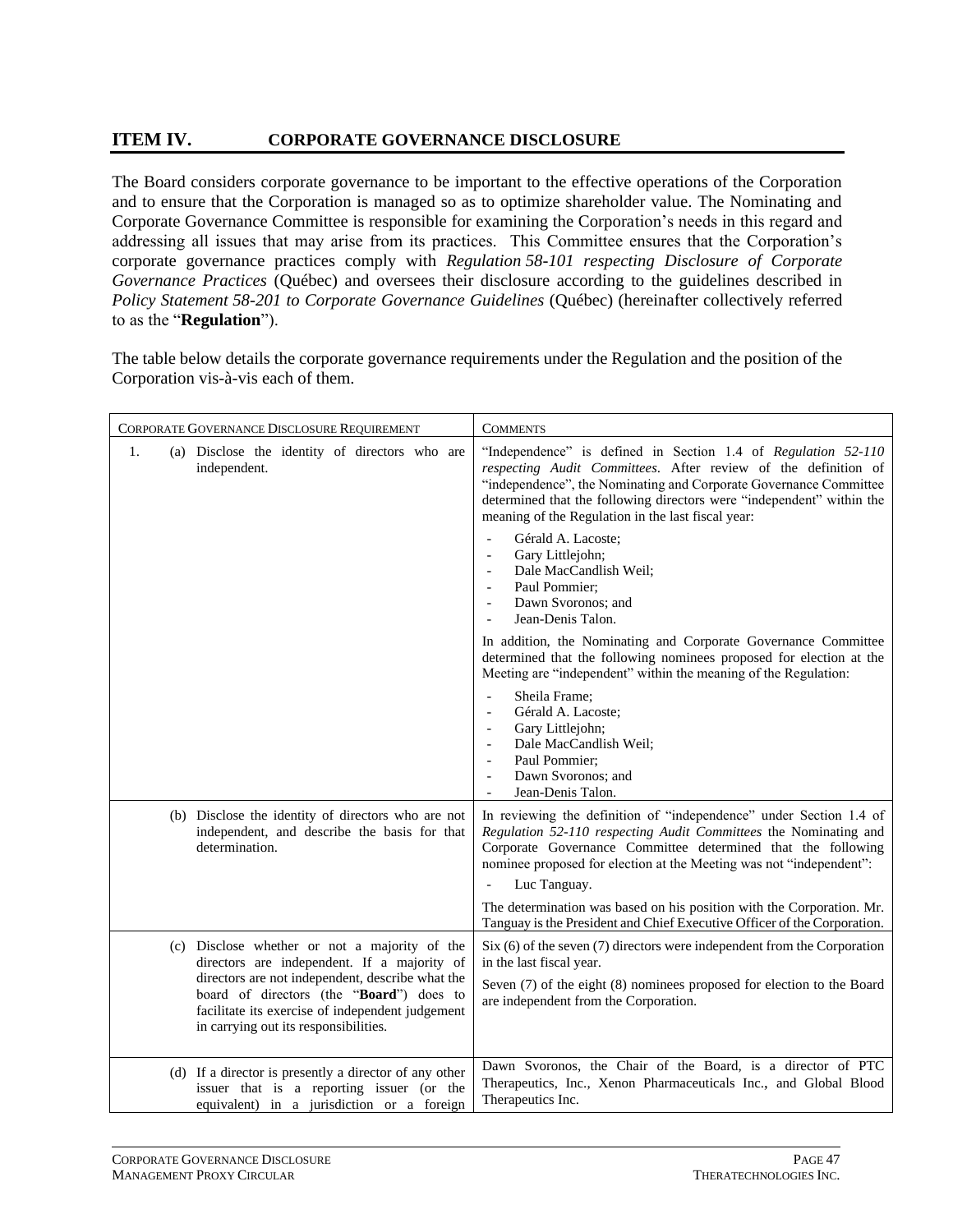| CORPORATE GOVERNANCE DISCLOSURE REQUIREMENT                                                                                                                                                                                                                                                                                             |                                                                                                                                                                                                                                                                                                                                                                                                                                                                                | <b>COMMENTS</b>                                                                                                                                                                                                                                                                                                                                                                                                                                                                                                                                                                                                                                                                                                                                                                                                                                                                                                   |
|-----------------------------------------------------------------------------------------------------------------------------------------------------------------------------------------------------------------------------------------------------------------------------------------------------------------------------------------|--------------------------------------------------------------------------------------------------------------------------------------------------------------------------------------------------------------------------------------------------------------------------------------------------------------------------------------------------------------------------------------------------------------------------------------------------------------------------------|-------------------------------------------------------------------------------------------------------------------------------------------------------------------------------------------------------------------------------------------------------------------------------------------------------------------------------------------------------------------------------------------------------------------------------------------------------------------------------------------------------------------------------------------------------------------------------------------------------------------------------------------------------------------------------------------------------------------------------------------------------------------------------------------------------------------------------------------------------------------------------------------------------------------|
|                                                                                                                                                                                                                                                                                                                                         | jurisdiction, identify both the director and the<br>other issuer.                                                                                                                                                                                                                                                                                                                                                                                                              |                                                                                                                                                                                                                                                                                                                                                                                                                                                                                                                                                                                                                                                                                                                                                                                                                                                                                                                   |
| (e) Disclose whether or not the independent<br>directors hold regularly scheduled meetings at<br>which members of management are not in<br>attendance. If the independent directors hold<br>such meetings, disclose the number of meetings<br>held during the last fiscal year ended<br>November 30, 2018. If the independent directors |                                                                                                                                                                                                                                                                                                                                                                                                                                                                                | As a matter of routine, the Chair of the Board assesses with the other<br>independent directors after each meeting of the Board whether a meeting<br>without the non-independent director is required.<br>There were $six(6)$ meetings of the independent directors in the financial<br>year ended November 30, 2018.<br>The committees of the Board are composed of independent directors and,                                                                                                                                                                                                                                                                                                                                                                                                                                                                                                                   |
|                                                                                                                                                                                                                                                                                                                                         | do not hold such meetings, describe what the<br>Board does to facilitate open and candid<br>discussion among its independent directors.                                                                                                                                                                                                                                                                                                                                        | whenever non-independent directors attend the committee meetings, the<br>chair of the committee assesses with the independent directors after each<br>meeting of the committee whether a meeting without the non-<br>independent director is required.                                                                                                                                                                                                                                                                                                                                                                                                                                                                                                                                                                                                                                                            |
| (f)                                                                                                                                                                                                                                                                                                                                     | Disclose whether or not the chair of the Board is<br>an independent director. If the Board has a chair<br>or lead director who is an independent director,<br>disclose the identity of the independent chair or<br>lead director, and describe his or her role and<br>responsibilities. If the board has neither a chair<br>that is independent nor a lead director this<br>independent, describe what the Board does too<br>provide leadership for its independent directors. | The Chair of the Board, Dawn Svoronos, is independent.<br>The Chair of the Board's role and responsibilities consist in:<br>Representing the Corporation vis-à-vis shareholders and members<br>$\overline{\phantom{a}}$<br>of the public;<br>Preparing the agendas for all Board meetings;<br>$\Box$<br>Presiding over each Board meeting and shareholders meeting;<br>$\overline{\phantom{a}}$<br>Coordinating with the chairs of the Board committees on topics to<br>$\frac{1}{2}$<br>be discussed at committee meetings;<br>Following-up with the president and chief executive officer of the<br>$\overline{\phantom{a}}$<br>Corporation on material matters occurring in the normal course of<br>business of the Corporation;<br>Assessing the circumstances requiring the holding of special<br>meetings of the Board; and<br>Following-up with committee chairs on topics discussed at Board<br>meetings. |
|                                                                                                                                                                                                                                                                                                                                         | (g) Disclose the attendance record of each director<br>for all Board meetings held since the beginning<br>of the issuer's most recently completed financial<br>year.                                                                                                                                                                                                                                                                                                           | See the information in the tables provided for each nominee under<br>"Election of directors - Nominees".                                                                                                                                                                                                                                                                                                                                                                                                                                                                                                                                                                                                                                                                                                                                                                                                          |
| 2.                                                                                                                                                                                                                                                                                                                                      | Disclose the text of the Board's written mandate.<br>If the Board does not have a written mandate,<br>describe how the Board delineates its role and<br>responsibilities.                                                                                                                                                                                                                                                                                                      | See Appendix "B" attached to this Circular.                                                                                                                                                                                                                                                                                                                                                                                                                                                                                                                                                                                                                                                                                                                                                                                                                                                                       |
| 3.<br>(a)                                                                                                                                                                                                                                                                                                                               | Disclose whether or not the Board has developed<br>written position descriptions for the chair and<br>the chair of each Board committee. If the Board<br>has not developed written position descriptions<br>for the chair and/or the chair of each Board<br>committee, briefly describe how the Board<br>delineates the role and responsibilities of each<br>such position.                                                                                                    | The Board has not developed written position descriptions for the Chair<br>of the Board and the chair of each Board committee. The persons acting<br>as Chair of the Board and chairs of Board committees have the<br>experience and necessary expertise to assess the role they must play in<br>the context of a public company. See Section 1 (f) above for a description<br>of the role and responsibilities of the Chair of the Board.<br>The role and responsibilities of the chair of each Board committee<br>consist in:<br>Preparing the agendas for each Committee meeting;<br>$\overline{\phantom{a}}$<br>Presiding over each committee meeting;<br>$\overline{a}$<br>Following-up on matters discussed at committee meetings, if and<br>$\overline{\phantom{a}}$<br>when necessary; and<br>Reporting to the Chair of the Board and the Board.<br>$\overline{\phantom{a}}$                              |
|                                                                                                                                                                                                                                                                                                                                         | (b) Disclose whether or not the Board and CEO<br>have developed a written position description<br>for the CEO. If the Board and CEO have not<br>developed such a position description, briefly                                                                                                                                                                                                                                                                                 | The Board and the CEO have not developed a written position<br>description for the CEO. However, the Board set the following<br>expectations with respect to the role and responsibilities of the individual<br>currently holding the position of President and Chief Executive Officer:                                                                                                                                                                                                                                                                                                                                                                                                                                                                                                                                                                                                                          |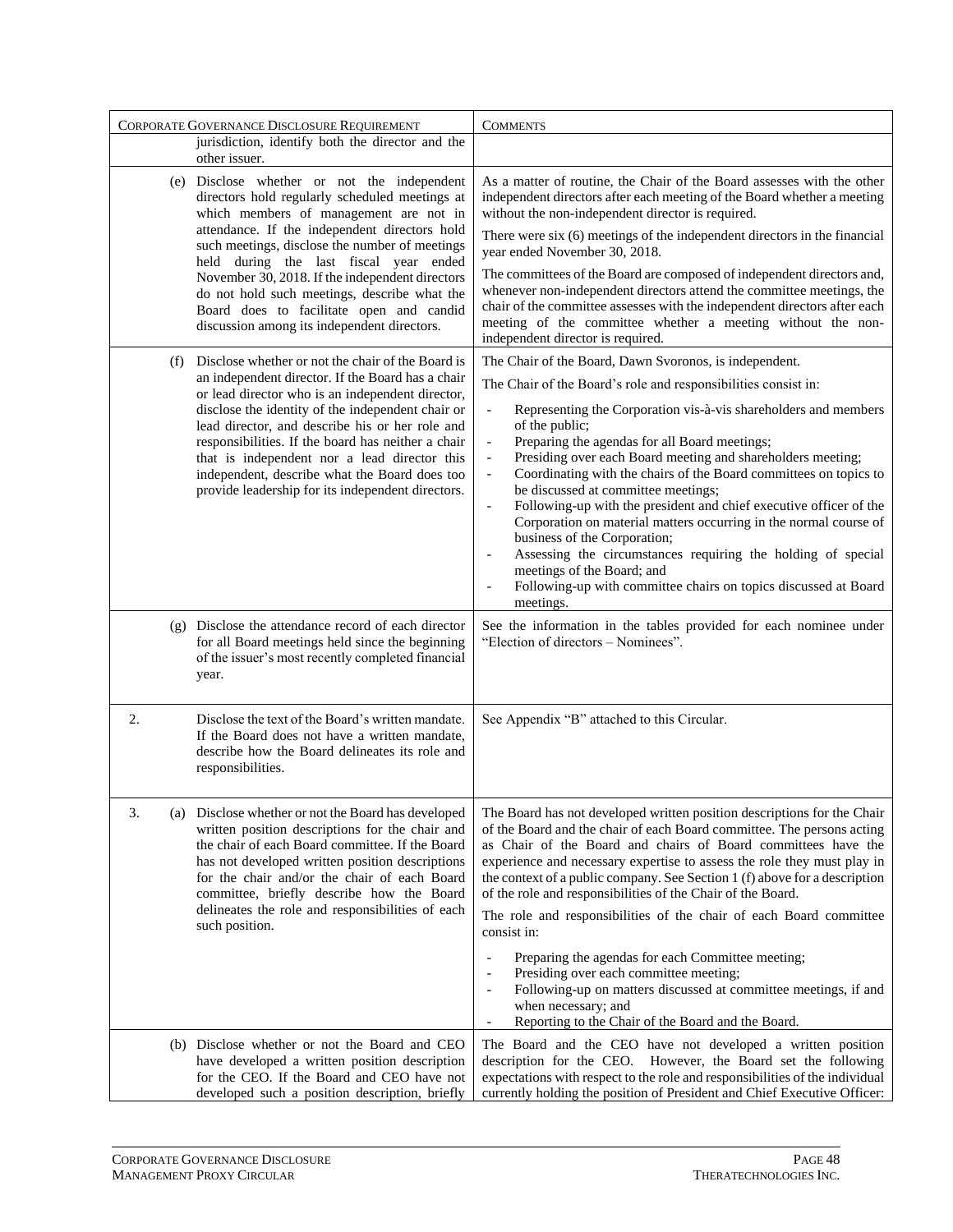| CORPORATE GOVERNANCE DISCLOSURE REQUIREMENT                                                                                                                                                                                                                                                                               | <b>COMMENTS</b>                                                                                                                                                                                                                                                                                                                                                                                                                                                                                                                                                                                                                                                                                                                                                                                                                                                                                                                                                                                                                                                                                                                                                                                     |
|---------------------------------------------------------------------------------------------------------------------------------------------------------------------------------------------------------------------------------------------------------------------------------------------------------------------------|-----------------------------------------------------------------------------------------------------------------------------------------------------------------------------------------------------------------------------------------------------------------------------------------------------------------------------------------------------------------------------------------------------------------------------------------------------------------------------------------------------------------------------------------------------------------------------------------------------------------------------------------------------------------------------------------------------------------------------------------------------------------------------------------------------------------------------------------------------------------------------------------------------------------------------------------------------------------------------------------------------------------------------------------------------------------------------------------------------------------------------------------------------------------------------------------------------|
| describe how the Board delineates the role and<br>responsibilities of the CEO.                                                                                                                                                                                                                                            | Representing the Corporation vis-à-vis shareholders and members<br>$\blacksquare$<br>of the public;<br>Supervising work over the commercialization of EGRIFTA® and<br>$\blacksquare$<br>Trogarzo <sup>®</sup> in the United States and Canada;<br>Supervising work related to alliance management;<br>$\overline{\phantom{a}}$<br>Canvassing the potential acquisition or in-licensing<br>of new<br>products and supervising the negotiation of agreements related to<br>such transactions;<br>Overseeing the control of expenses;<br>$\overline{\phantom{a}}$<br>Having leadership skills;<br>$\overline{\phantom{a}}$<br>Understanding of finance;<br>$\overline{\phantom{a}}$<br>Reporting to the Board; and<br>$\overline{\phantom{a}}$<br>Maintaining good relationships with shareholders, employees and<br>members of the public.<br>All activities conducted by the Corporation that are not conducted in the<br>"normal course of business" of the Corporation are discussed at the<br>Board level. The Chair of the Board has frequent communications with<br>the President and Chief Executive Officer and is aware of situations that<br>do not qualify as "normal course of business". |
| (a) Briefly describe what measures the Board takes<br>4.<br>to orient new members regarding:<br>the role of the Board, its committees and<br>(i)<br>its Directors, and<br>the nature and operation of issuer's<br>(ii)<br>business.                                                                                       | The Board has a "Director Orientation and Continuing Education<br>Policy" in place for new directors. For a description of this policy, see<br>Appendix "C" to this Circular.                                                                                                                                                                                                                                                                                                                                                                                                                                                                                                                                                                                                                                                                                                                                                                                                                                                                                                                                                                                                                       |
| (b) Briefly describe what measures, if any, the Board<br>takes to provide continuing education for its<br>directors. If the Board does not provide<br>continuing education, describe how the Board<br>ensures that its directors maintain the skill and<br>knowledge necessary to meet their obligations as<br>directors. | The Board oversees continuing education that is provided to the<br>directors. Continuing education is provided in the following form:<br>Articles and books on topics relating to the Corporation's business,<br>$\overline{\phantom{a}}$<br>competitors, corporate governance and regulatory matters are<br>provided to directors;<br>At Board meetings, members of management are invited to present<br>$\overline{\phantom{a}}$<br>on business activities;<br>Consultants offer seminars on various topics relating to the<br>$\overline{\phantom{a}}$<br>business of the Corporation;<br>Directors attending conferences or seminar addressing relevant<br>topics to the Corporation;<br>Providing directors with published research reports written by<br>healthcare analysts.                                                                                                                                                                                                                                                                                                                                                                                                                 |
| 5.<br>(a) Disclose whether or not the Board has adopted a<br>written code for the directors, officers and<br>employees. If the Board has adopted a written<br>code:                                                                                                                                                       | The Board has adopted a Code of Ethics (the "Code") on February 18,<br>2011. The Code was amended on December 19, 2017 and, more recently,<br>in the last fiscal year.                                                                                                                                                                                                                                                                                                                                                                                                                                                                                                                                                                                                                                                                                                                                                                                                                                                                                                                                                                                                                              |
| (i)<br>disclose how a person may obtain the code;                                                                                                                                                                                                                                                                         | The Code is available on the website of the Corporation at<br>www.theratech.com under the section "Investor Centre - Corporate<br>Governance – Code of Ethics".                                                                                                                                                                                                                                                                                                                                                                                                                                                                                                                                                                                                                                                                                                                                                                                                                                                                                                                                                                                                                                     |
| (ii) describe how the Board monitors compliance<br>with its code, or if the Board does not monitor<br>compliance, explain whether and how the<br>Board satisfies itself regarding compliance<br>with its code; and                                                                                                        | The Board monitors compliance with the Code by requiring that all<br>employees and executive officers certify on a yearly basis that they have<br>read, understood and agreed to be bound by the Code. The Board also<br>relies on management to report any conduct that is contrary to the Code<br>to the Chair of the Board or the Chair of the Nominating and Corporate<br>Governance Committee.                                                                                                                                                                                                                                                                                                                                                                                                                                                                                                                                                                                                                                                                                                                                                                                                 |
| (iii) provide a cross-reference to any material<br>change report filed since the beginning of the<br>issuer's most recently completed financial<br>year ended that pertains to any conduct of a                                                                                                                           | The Corporation has not filed any material change report pertaining to<br>any conduct of a director or executive officer that departs from the Code<br>in the last fiscal year.                                                                                                                                                                                                                                                                                                                                                                                                                                                                                                                                                                                                                                                                                                                                                                                                                                                                                                                                                                                                                     |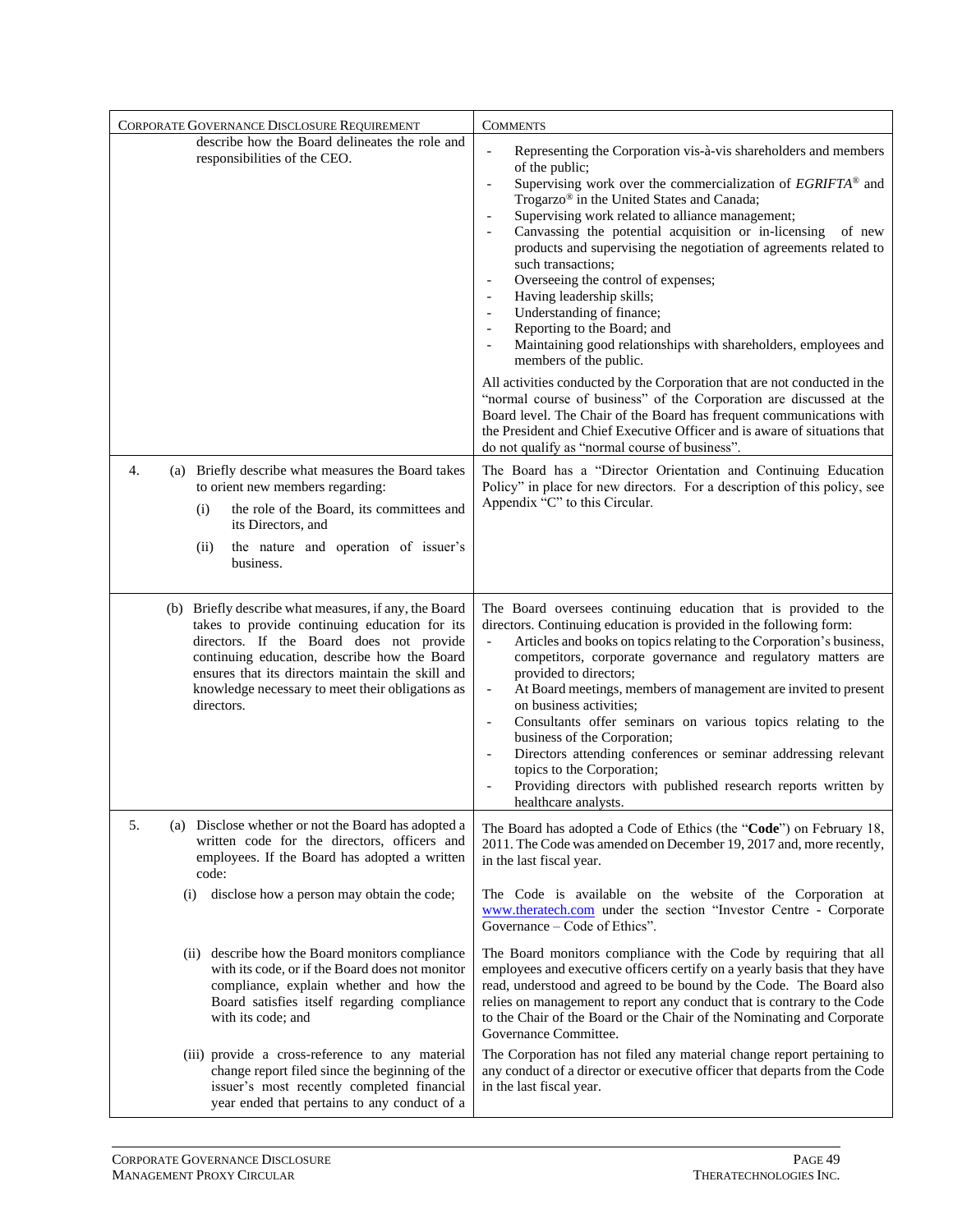|           | CORPORATE GOVERNANCE DISCLOSURE REQUIREMENT                                                                                                                                                                                                                                                                | <b>COMMENTS</b>                                                                                                                                                                                                                                                                                                                                                                                                                                                                                                                                                                                                                                                                                                                                                                                                                                                                                     |
|-----------|------------------------------------------------------------------------------------------------------------------------------------------------------------------------------------------------------------------------------------------------------------------------------------------------------------|-----------------------------------------------------------------------------------------------------------------------------------------------------------------------------------------------------------------------------------------------------------------------------------------------------------------------------------------------------------------------------------------------------------------------------------------------------------------------------------------------------------------------------------------------------------------------------------------------------------------------------------------------------------------------------------------------------------------------------------------------------------------------------------------------------------------------------------------------------------------------------------------------------|
|           | director or executive officer that constitutes a<br>departure from the code.                                                                                                                                                                                                                               |                                                                                                                                                                                                                                                                                                                                                                                                                                                                                                                                                                                                                                                                                                                                                                                                                                                                                                     |
|           | (b) Describe any steps the Board takes to ensure<br>directors exercise independent judgement in<br>considering transactions and agreements in respect<br>of which a director or executive officer has a<br>material interest.                                                                              | The Board does not take any particular steps to ensure directors exercise<br>independent judgement in considering transactions and agreements in<br>respect of which a director or executive officer has a material interest.<br>The Board relies on the loyalty, integrity and honesty of its directors to<br>declare any interest a director has or may have in a transaction or an<br>agreement. Corporate laws, the general by-laws of the Corporation and<br>the Code require that a director disclose any interest it may have or has<br>in any transaction or agreement. In the event a director has any such<br>interest, the director will be asked to leave the Board or committee<br>meeting during which discussions regarding the transaction or<br>agreement will take place. The director will not be entitled to vote on<br>any resolution regarding such transaction or agreement. |
| (c)       | Describe any other steps the Board takes to<br>encourage and promote a culture of ethical business<br>conduct.                                                                                                                                                                                             | Other than having adopted the Code, the Board does not take any other<br>particular step to encourage and promote a culture of ethical business<br>conduct. It relies on the honesty and loyalty of each individual and the<br>consequences an individual would suffer if his/her ethical business<br>conduct was inadequate.                                                                                                                                                                                                                                                                                                                                                                                                                                                                                                                                                                       |
| 6.<br>(a) | Describe the process by which the Board<br>identifies new candidates for Board nomination.                                                                                                                                                                                                                 | The Nominating and Corporate Governance Committee of the Board is<br>responsible to identify new candidates for Board nomination.                                                                                                                                                                                                                                                                                                                                                                                                                                                                                                                                                                                                                                                                                                                                                                   |
|           |                                                                                                                                                                                                                                                                                                            | The identification of new candidates is undertaken after the Board has<br>assessed the needs of the Corporation and the expertise at the Board level<br>to meet those needs. The identification of new candidates may be done<br>in different ways:                                                                                                                                                                                                                                                                                                                                                                                                                                                                                                                                                                                                                                                 |
|           |                                                                                                                                                                                                                                                                                                            | Knowledge by a Board member of one or more persons having the<br>skills, experience, time and commitment required to act as<br>directors of the Corporation; or                                                                                                                                                                                                                                                                                                                                                                                                                                                                                                                                                                                                                                                                                                                                     |
|           |                                                                                                                                                                                                                                                                                                            | Retaining the services of a third-party specialized in the<br>$\overline{\phantom{a}}$<br>recruitment of directors.                                                                                                                                                                                                                                                                                                                                                                                                                                                                                                                                                                                                                                                                                                                                                                                 |
|           |                                                                                                                                                                                                                                                                                                            | Prior to retaining any individual to act as director of the Corporation,<br>the individual is met by the Chair of the Board and other Board<br>members. In addition, the individual's history is reviewed.                                                                                                                                                                                                                                                                                                                                                                                                                                                                                                                                                                                                                                                                                          |
| (b)       | Disclose whether or not the Board has a<br>nominating committee composed entirely of<br>independent Directors. If the Board does not<br>have a nominating committee composed entirely<br>of independent directors, describe what steps the<br>Board takes to encourage an objective<br>nomination process. | The Nominating and Corporate Governance Committee was comprised<br>of three (3) independent directors in the fiscal year ended November 30,<br>2018, namely:<br>$\overline{\phantom{a}}$<br>Gérald A. Lacoste (chair);<br>Dale MacCandlish Weil; and<br>Dawn Svoronos.                                                                                                                                                                                                                                                                                                                                                                                                                                                                                                                                                                                                                              |
| (c)       | If the Board has a nominating committee,<br>describe the responsibilities, powers and<br>operations of the nominating committee.                                                                                                                                                                           | The responsibilities, powers and operation of the Nominating and<br>Corporate Governance Committee are described in Appendix "D" to this<br>Circular.                                                                                                                                                                                                                                                                                                                                                                                                                                                                                                                                                                                                                                                                                                                                               |
| 7.<br>(a) | Describe the process by which the Board<br>determines the compensation for the issuer's<br>directors and officers.                                                                                                                                                                                         | The Board has delegated to the Compensation Committee the evaluation<br>and assessment of the compensation of the Corporation's directors and<br>executive officers.                                                                                                                                                                                                                                                                                                                                                                                                                                                                                                                                                                                                                                                                                                                                |
|           |                                                                                                                                                                                                                                                                                                            | The Compensation Committee meets at least once a year at the end of<br>the fiscal year of the Corporation. During this meeting, the<br>Compensation Committee reviews, among other things,<br>the<br>compensation of the Corporation's executive officers for the ensuing<br>fiscal year and assesses the performance of each executive officer<br>against the Corporation's annual objectives and an executive officer's<br>objectives to determine whether an executive officer is entitled to a<br>bonus in the form of cash for his past services and/or the grant of stock<br>options. The Compensation Committee has the power to retain the<br>services of third parties to help in the determination of the annual                                                                                                                                                                          |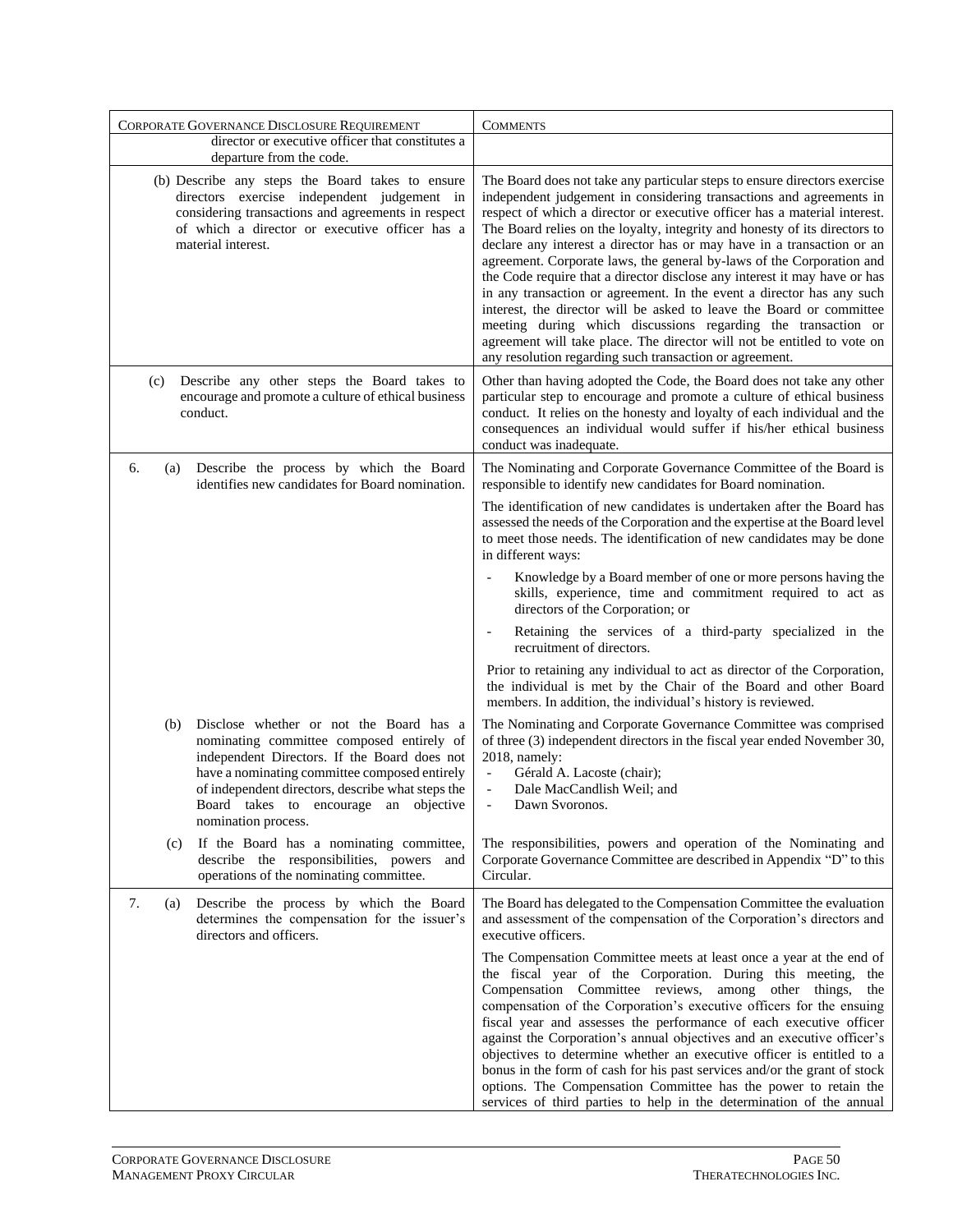|                                                                                                                                                                                                                                                                                                                                                                                                                        | CORPORATE GOVERNANCE DISCLOSURE REQUIREMENT                                                                                                                                                                                                                                                                                            | <b>COMMENTS</b>                                                                                                                                                                                                                                                                                                                                                                                                                                                                                                                                                                                     |
|------------------------------------------------------------------------------------------------------------------------------------------------------------------------------------------------------------------------------------------------------------------------------------------------------------------------------------------------------------------------------------------------------------------------|----------------------------------------------------------------------------------------------------------------------------------------------------------------------------------------------------------------------------------------------------------------------------------------------------------------------------------------|-----------------------------------------------------------------------------------------------------------------------------------------------------------------------------------------------------------------------------------------------------------------------------------------------------------------------------------------------------------------------------------------------------------------------------------------------------------------------------------------------------------------------------------------------------------------------------------------------------|
|                                                                                                                                                                                                                                                                                                                                                                                                                        |                                                                                                                                                                                                                                                                                                                                        | compensation of an executive officer. Where the Compensation<br>Committee does not retain the services of a third party, the<br>Compensation Committee may review publicly-available information<br>regarding the compensation of executive officers holding a position<br>similar to the position under review or purchase such information from<br>third parties. The Compensation Committee will also take into<br>consideration publicly-available information relating to the average<br>percentage increase in a particular year of the compensation generally<br>paid to executive officers. |
|                                                                                                                                                                                                                                                                                                                                                                                                                        |                                                                                                                                                                                                                                                                                                                                        | The Compensation Committee reviews, from time to time, the<br>compensation of the directors and members of the Board committees.<br>The Compensation Committee has the power to retain the services of<br>third parties to assist its members determining the compensation of<br>directors and committee members.                                                                                                                                                                                                                                                                                   |
|                                                                                                                                                                                                                                                                                                                                                                                                                        |                                                                                                                                                                                                                                                                                                                                        | The Compensation Committee makes recommendations to the Board on<br>the compensation to be paid to executive officers and directors and the<br>Board has complete discretion to accept, reject or amend any<br>recommendation made by the Compensation Committee.                                                                                                                                                                                                                                                                                                                                   |
|                                                                                                                                                                                                                                                                                                                                                                                                                        | (b) Disclose whether or not the Board has a<br>compensation committee composed entirely of<br>independent directors. If the Board does not have<br>a compensation committee composed entirely of<br>independent directors, describe what steps the<br>Board takes to ensure an objective process for<br>determining such compensation. | The Compensation Committee was comprised of three (3) independent<br>directors in the fiscal year ended November 30, 2018, namely:<br>Paul Pommier:<br>$\overline{a}$<br>$\overline{a}$<br>Jean-Denis Talon (chair); and<br>Dawn Svoronos.<br>$\overline{a}$                                                                                                                                                                                                                                                                                                                                        |
|                                                                                                                                                                                                                                                                                                                                                                                                                        | (c) If the Board has a compensation committee,<br>describe the responsibilities, powers<br>and<br>operation of the compensation committee.                                                                                                                                                                                             | The responsibilities, powers and operation of the Compensation<br>Committee are described in Appendix "E" to this Circular.                                                                                                                                                                                                                                                                                                                                                                                                                                                                         |
| 8.                                                                                                                                                                                                                                                                                                                                                                                                                     | If the Board has standing committees other than the<br>audit, compensation, nominating committees, identify<br>the committees and describe their function.                                                                                                                                                                             | None                                                                                                                                                                                                                                                                                                                                                                                                                                                                                                                                                                                                |
| 9.<br>Disclose whether or not the Board, its committees and<br>individual directors are regularly assessed with respect<br>to their effectiveness and contribution. If assessments<br>are regularly conducted, describe the process used for<br>the assessments. If assessments are not regularly<br>conducted, describe how the Board satisfies itself that<br>the Board, its committee, and its individual directors |                                                                                                                                                                                                                                                                                                                                        | The Nominating and Corporate Governance Committee is responsible to<br>ensure that a process is in place for the review of the performance of<br>individual directors, the Board as a whole, the Board committees, as well<br>as the Board and Committee Chairs.<br>Assessments are done on an on-going basis.<br>At the end of the last fiscal year, the Nominating and Corporate                                                                                                                                                                                                                  |
|                                                                                                                                                                                                                                                                                                                                                                                                                        | are performing effectively.                                                                                                                                                                                                                                                                                                            | Governance Committee led the conduct of a formal evaluation of the<br>Board, the Chair of the Board, the committees of the Board and each<br>Board member. The evaluation was made through the use of a<br>questionnaire sent to all Board members. The questionnaires were then<br>sent to the Corporation's external counsel for review. The Corporation's<br>external counsel reported to the Nominating and Corporate Governance<br>Committee and the Chair of such committee reported to all Board<br>members.                                                                                 |
| 10.                                                                                                                                                                                                                                                                                                                                                                                                                    | Disclose whether or not the issuer has adopted term<br>limits for the directors on its board or other<br>mechanisms of board renewal and if so, include a<br>description of those director term limits or other<br>mechanisms of board renewal.                                                                                        | Theratechnologies has adopted a policy regarding term limits, a<br>summary of which is provided under "Item II - Subjects to be treated at<br>the meeting - Election of Directors - Directors' Mandatory Retirement<br>Policy".                                                                                                                                                                                                                                                                                                                                                                     |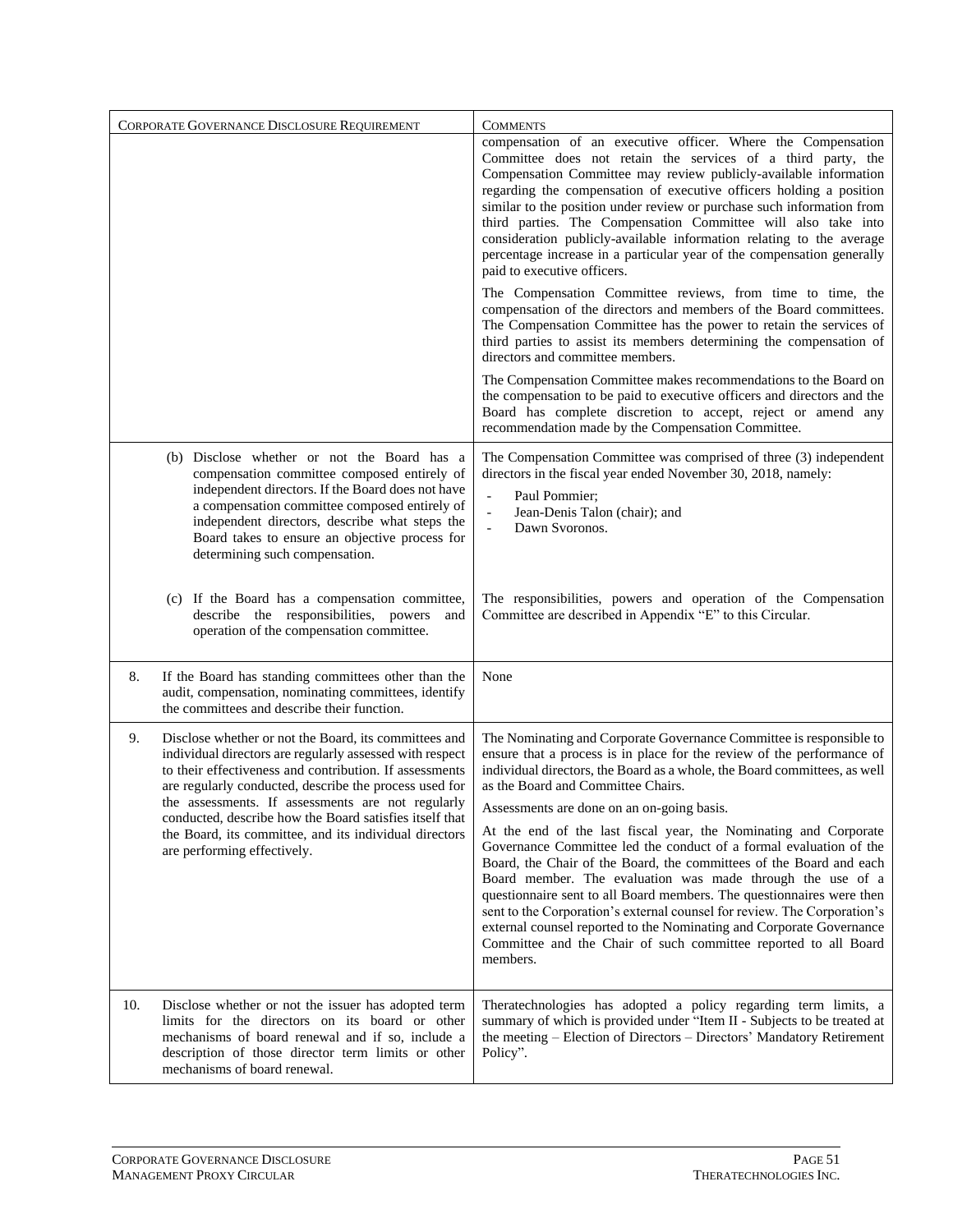| CORPORATE GOVERNANCE DISCLOSURE REQUIREMENT |                                                                                                                                                                                                                          |         | <b>COMMENTS</b>                                                                                                                                                                                                                                                                                                                                                                                                                                        |                                                                                                                                                                                                                                                                                                                                                                                                                                                                                                                                                       |
|---------------------------------------------|--------------------------------------------------------------------------------------------------------------------------------------------------------------------------------------------------------------------------|---------|--------------------------------------------------------------------------------------------------------------------------------------------------------------------------------------------------------------------------------------------------------------------------------------------------------------------------------------------------------------------------------------------------------------------------------------------------------|-------------------------------------------------------------------------------------------------------------------------------------------------------------------------------------------------------------------------------------------------------------------------------------------------------------------------------------------------------------------------------------------------------------------------------------------------------------------------------------------------------------------------------------------------------|
| 11.                                         | (a) Disclose whether the issuer has adopted a<br>written policy relating to the identification<br>and nomination of women directors. If the<br>issuer has not adopted such a policy, disclose<br>why it has not done so. |         |                                                                                                                                                                                                                                                                                                                                                                                                                                                        | Theratechnologies has not adopted a written policy relating to the<br>identification and nomination of women directors. The Board desires to<br>have discretion in selecting candidates since it has determined that it<br>would be inappropriate for Theratechnologies to require that a minimum<br>percentage of candidates at the Board or executive levels be comprised<br>of women.                                                                                                                                                              |
|                                             |                                                                                                                                                                                                                          |         |                                                                                                                                                                                                                                                                                                                                                                                                                                                        | However, at a Board meeting held in February 2017, the Board approved<br>an amendment to the Charter of the Nominating and Corporate<br>Governance Committee to embed in such Charter the obligation by the<br>Nominating and Corporate Governance Committee to take into<br>consideration gender diversity when the Committee needs to recruit<br>candidates for directorship. Therefore, gender diversity is now one of<br>the four criteria that the Committee will consider in recruiting a<br>candidate to act as a director of the Corporation. |
|                                             |                                                                                                                                                                                                                          | policy: | (b) If an issuer has adopted a policy referred to in<br>$11(a)$ , disclose the following in respect of the                                                                                                                                                                                                                                                                                                                                             | As stated above, no written policy has been adopted by the Board of<br>Directors of Theratechnologies.                                                                                                                                                                                                                                                                                                                                                                                                                                                |
|                                             |                                                                                                                                                                                                                          | (i)     | a short summary of its objectives<br>and key provisions;                                                                                                                                                                                                                                                                                                                                                                                               |                                                                                                                                                                                                                                                                                                                                                                                                                                                                                                                                                       |
|                                             |                                                                                                                                                                                                                          | (ii)    | the measures taken to insure that<br>the policy has been effectively<br>implemented;                                                                                                                                                                                                                                                                                                                                                                   |                                                                                                                                                                                                                                                                                                                                                                                                                                                                                                                                                       |
|                                             |                                                                                                                                                                                                                          | (iii)   | annual and cumulative progress<br>by the issuer in achieving the<br>objectives of the policy; and                                                                                                                                                                                                                                                                                                                                                      |                                                                                                                                                                                                                                                                                                                                                                                                                                                                                                                                                       |
|                                             |                                                                                                                                                                                                                          | (iv)    | whether and if so, how the board<br>and its nominating committee<br>measures the effectiveness of the<br>policy.                                                                                                                                                                                                                                                                                                                                       |                                                                                                                                                                                                                                                                                                                                                                                                                                                                                                                                                       |
| 12.                                         | SO.                                                                                                                                                                                                                      |         | Disclose whether and, if so, how the Board or the<br>nominating committee considers the level of<br>representation of women on the Board in identifying<br>and nominating candidates for election or re-election<br>to the Board. If the issuer does not consider a level of<br>representation of women on the Board in identifying<br>and nominating candidates for election or re-election<br>to the Board, disclose the issuer reason for not doing | Both the Board of Directors and the nominating committee consider the<br>level of representation of women on the Board in identifying and<br>nominating candidates for election or re-election.<br>Whenever the issues of succession or addition of new board members<br>are discussed, the members of the Board seek to obtain the candidacy of<br>women who must fulfill the expertise sought by the Board. See Section<br>$11(a)$ above.                                                                                                           |
| 13.                                         | positions<br>doing so.                                                                                                                                                                                                   | when    | Disclose whether and, if so, how the issuer considers<br>the level of representation of women in executive<br>officer positions when making executive officer<br>appointments. If the issuer does not consider the level<br>of representation of women in executive officer<br>making<br>executive<br>officer<br>appointments, disclose the issuer's reasons for not                                                                                   | Theratechnologies is sensitive to the representation of women in<br>executive officer positions. However, as for Board candidacy,<br>management will seek to retain the services of the most available skilled<br>$person(s)$ to fulfill available position(s).                                                                                                                                                                                                                                                                                       |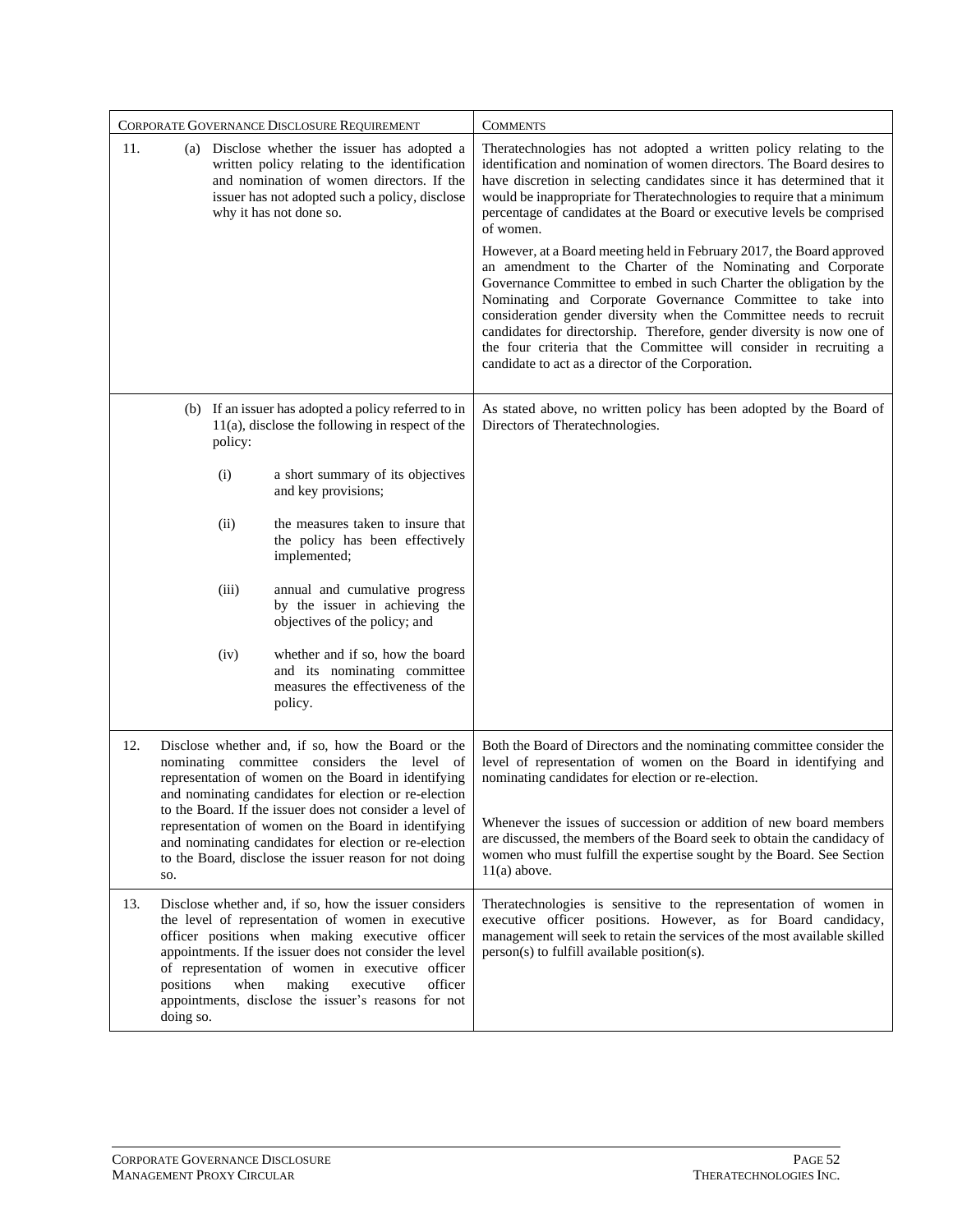| CORPORATE GOVERNANCE DISCLOSURE REQUIREMENT |  |                                                                                                                                                                                                         | <b>COMMENTS</b>                                                                                                                                                                                                                                                                                                                                              |
|---------------------------------------------|--|---------------------------------------------------------------------------------------------------------------------------------------------------------------------------------------------------------|--------------------------------------------------------------------------------------------------------------------------------------------------------------------------------------------------------------------------------------------------------------------------------------------------------------------------------------------------------------|
| 14.                                         |  | (a) Disclose whether the issuer has adopted a<br>target regarding women on the issuer's board.<br>If the issuer has not adopted a target, disclose<br>why it has not done so.                           | As previously mentioned, Theratechnologies has no target with respect<br>to women acting as Board members. The Board wishes to retain its<br>discretion in order to appoint successors or add additional members in<br>order to be in a position to select the best available candidates while<br>keeping in mind gender diversity.                          |
|                                             |  | (b) Disclose whether the issuer has adopted a<br>target regarding women in executive officer<br>positions of the issuer. If the issuer had not<br>adopted a target, disclose why it has not done<br>SO. | As previously mentioned, Theratechnologies has no target with respect<br>to women in executive officer positions. The Corporation wishes to<br>retain discretion in order to appoint successors or add additional<br>members in order to be in a position to select the best available<br>candidates.                                                        |
|                                             |  | (c) If the issuer had adopted a target referred to in<br>either paragraph 14(a) or 14(b), disclose:                                                                                                     | N.A.                                                                                                                                                                                                                                                                                                                                                         |
|                                             |  | (i)<br>the target; and                                                                                                                                                                                  |                                                                                                                                                                                                                                                                                                                                                              |
|                                             |  | (ii)<br>annual<br>cumulative<br>the<br>and<br>progress of the issuer in achieving<br>the target.                                                                                                        |                                                                                                                                                                                                                                                                                                                                                              |
| 15.                                         |  | (a) Disclose the number and proportion (in<br>percentage terms) of directors on issuer's<br>board who are women.                                                                                        | Ms. Dawn Svoronos is the Chair of the Board and both Ms. Dale<br>MacCandlish Weil and Ms. Sheila Frame act as directors of the<br>Corporation. If Ms. Svoronos, Ms. MacCandlish Weil and Ms. Frame<br>are elected at the Meeting, the representation of women on the Board<br>will account for 43% of independent directors and 38% of all Board<br>members. |
|                                             |  | (b) Disclose the number and proportion (in<br>percentage terms) of executive officers of the<br>issuer, including all measure subsidiaries of<br>the issuer, who are women.                             | The number of executive officers at Theratechnologies amounts to seven<br>(7), one of whom is a woman, namely Ms. Marie-Noël Colussi. Ms.<br>Colussi acts as Vice President, Finance. Therefore, the proportion of<br>women holding executive positions at Theratechnologies amounts to<br>14%.                                                              |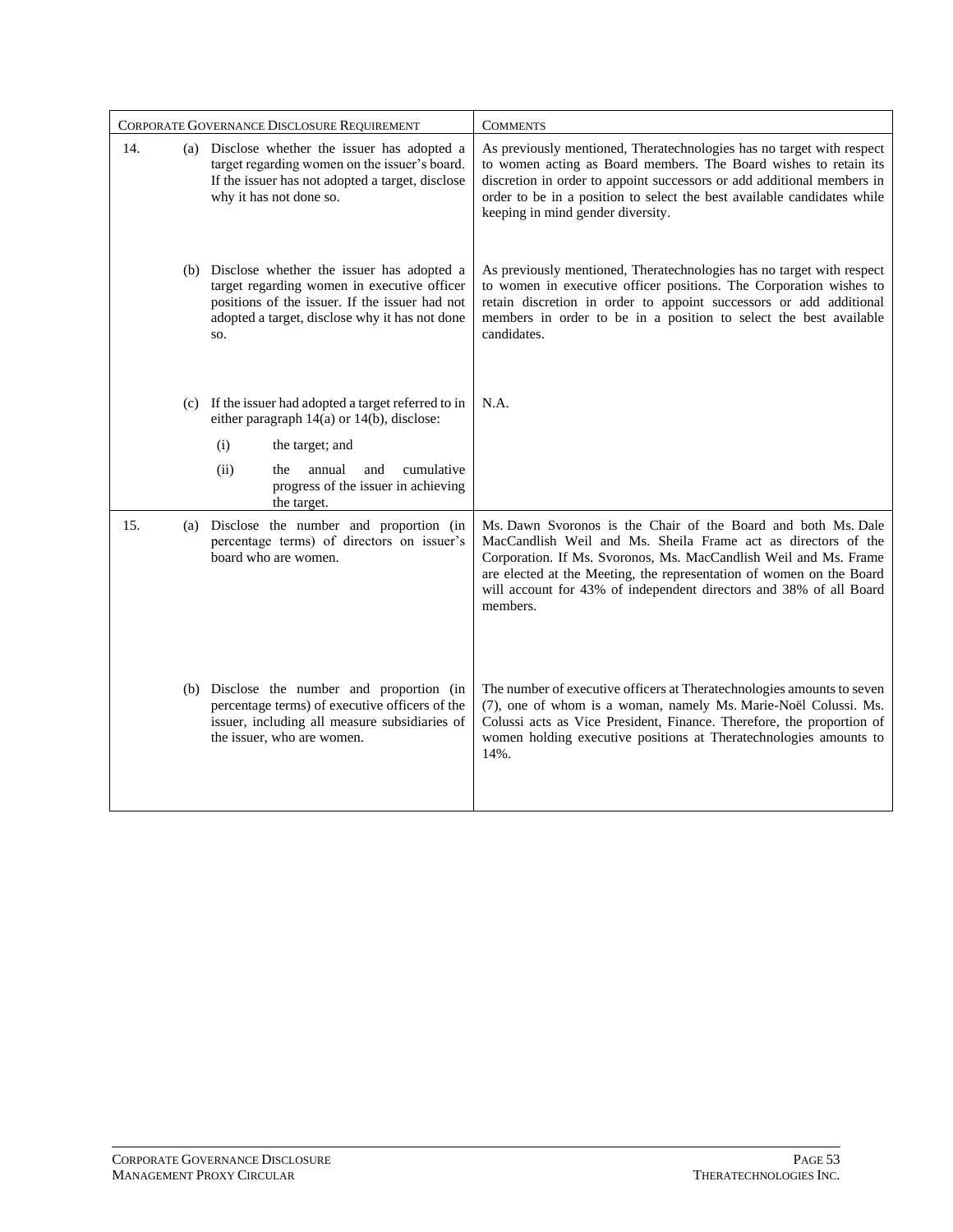# **ITEM V. OTHER INFORMATION**

### **1. Audit Committee Information**

### *General*

The audit committee (the "**Audit Committee**") is currently composed of three independent directors, namely, Mr. Paul Pommier, who acts as the Chair, Gérald A. Lacoste and Jean-Denis Talon. See "Item II – Subjects to Be Treated at the Meeting – Election of Directors - Nominees" above for the biography of each of the Audit Committee members. All of the Audit Committee members are financially literate within the meaning of *National Instrument 52-110 - Audit Committees*. The Audit Committee members are scheduled to meet without executive officers being present on a regular basis.

During the fiscal year ended November 30, 2018, the Audit Committee met a total of four (4) times. Each member attended all meetings.

### *Role and Responsibilities*

The Audit Committee is responsible for assisting the Board to oversee the followings:

- the integrity of the Corporation's financial statements and information related thereto;
- the Corporation's internal control system;
- the appointment and performance assessment of the external auditors; and
- the Corporation's risk management matters.

A copy of the Charter of the Audit Committee describing the role and responsibilities of the Audit Committee is attached as Appendix "F" to this Circular.

### *Pre-Approval Policies and Procedures*

The Audit Committee is responsible for the oversight of the independent external auditors' work. The Audit Committee pre-approves all audit and non-audit services provided by the external auditors. These services may include audit services, audit-related services, tax services and other services. The Audit Committee appoints the auditors and oversees and fixes the compensation for all such services. The external auditors and the Corporation's management report to the Audit Committee regarding the extent of services actually provided in accordance with the applicable pre-approval, and regarding the fees for services performed. The Audit Committee approved 100% of the fees listed in the table below under "Auditors' Fees".

### *Auditors' Fees*

The fees paid to the Auditors of the Corporation for the fiscal years ended November 30, 2018 and 2017 are shown in the table above under "Item II. – Subjects to Be Treated at the Meeting – Appointment of Auditors".

### **2. Shareholder Proposals**

The deadline by which the Corporation must receive proposals from shareholders under the Act for presentation at the next annual meeting of shareholders is January 13, 2020.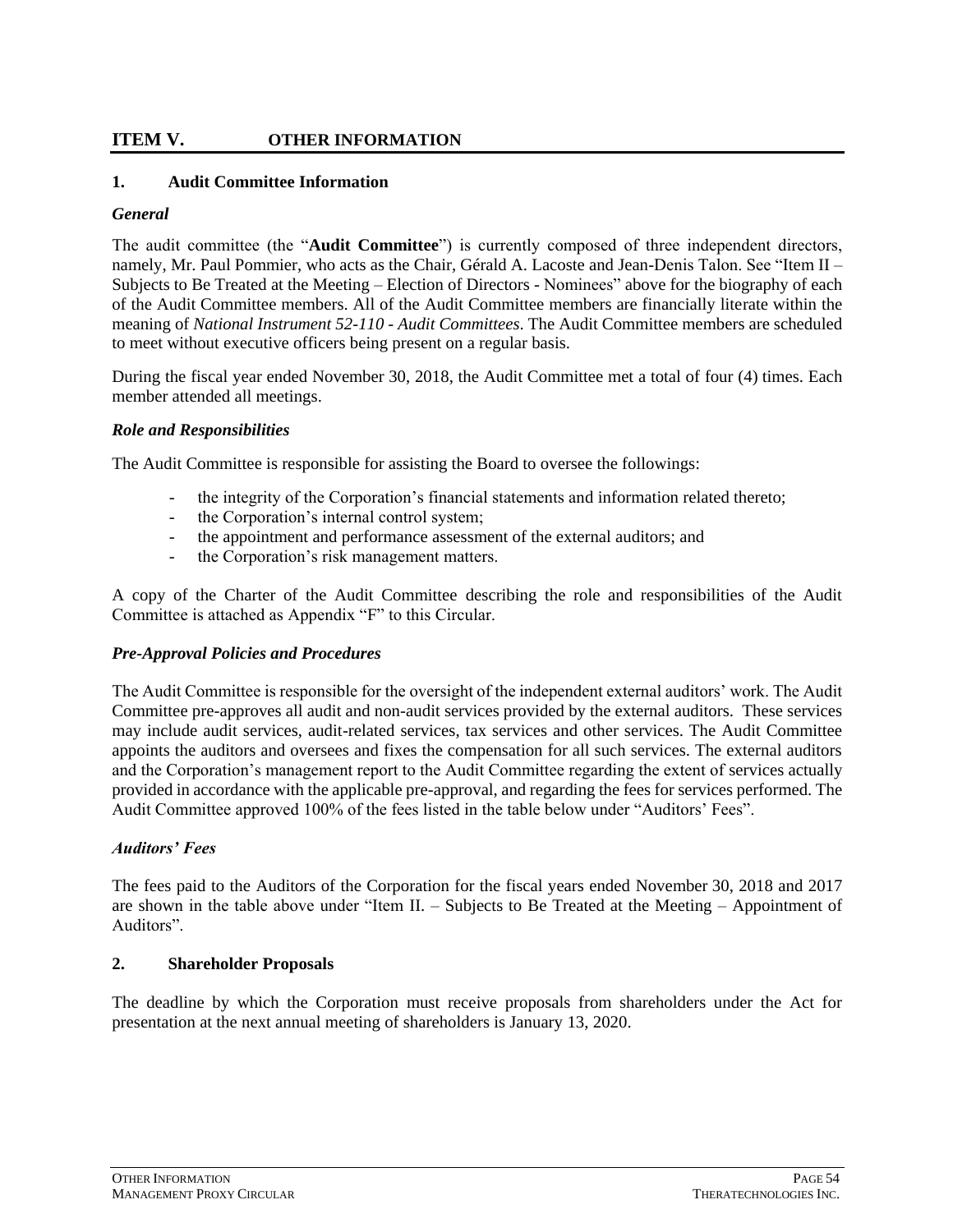# **3. Additional Documentation**

The Corporation is a reporting issuer in all Canadian provinces and is required to file its financial statements, annual information form (the "**AIF**") and Circular with each Canadian Securities Commission.

The financial information of the Corporation is provided in the Corporation's comparative financial statements and Management's Discussion & Analysis for its fiscal year ended November 30, 2018. Copies of the Corporation's financial statements, management proxy circular and AIF may be obtained on request to the Corporate Secretary of the Corporation at the following address: 2015 Peel Street,  $11<sup>th</sup>$  Floor, Montreal, Québec, Canada, H3A 1T8 or by consulting the SEDAR Website at [www.sedar.com.](http://www.sedar.com/) The Corporation may require the payment of a reasonable fee if the request is made by someone other than a security holder of the Corporation, unless the Corporation is in the course of a distribution of its securities pursuant to a short-form prospectus, in which case these documents will be provided free of charge.

# **4. Approval by the Board of Directors**

The content and the sending of this Circular have been approved by the Board of the Corporation.

Montreal, Québec, Canada, April 12, 2019.

*(signed) Jocelyn Lafond*

Jocelyn Lafond Corporate Secretary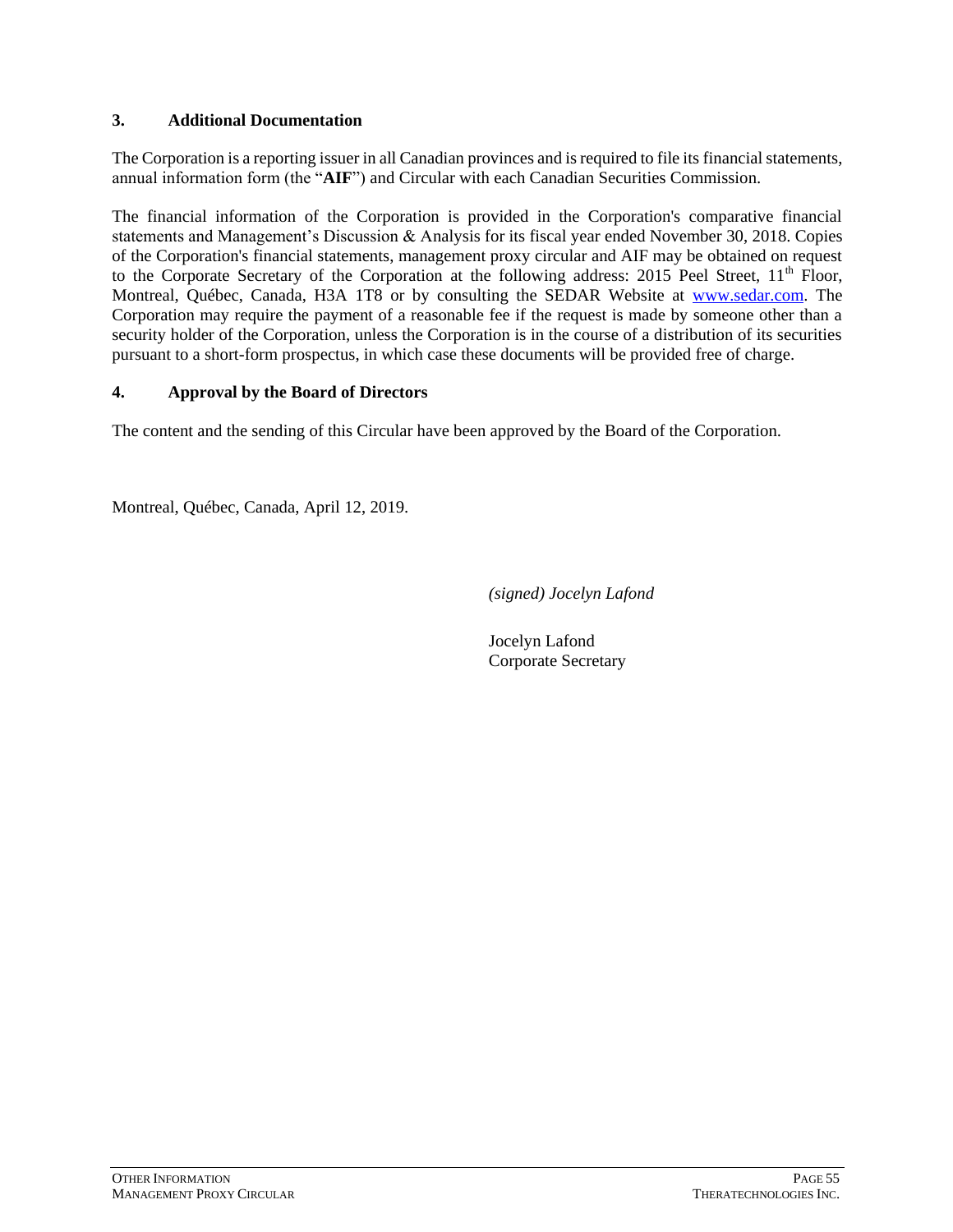# **APPENDIX A**

#### **RESOLUTION 2019-1 SHAREHOLDER RIGHTS PLAN**

# **RESOLUTION OF THE SHAREHOLDERS OF THERATECHNOLOGIES INC. (THE "CORPORATION")**

- 1. That the approval by the board of directors of the Corporation of the amended and restated shareholder rights plan agreement entered into on April 10, 2019 between the Corporation and Computershare Trust Services of Canada, be and it is hereby ratified; and
- 2. That any director or officer of the Corporation be and is hereby authorized to execute and deliver such documents and instruments and to take such other actions as such director or officer may deem necessary or advisable to give effect to this resolution in his entire discretion, his determination being conclusively evidenced by the execution and delivery of such documents or instruments and the taking of such actions.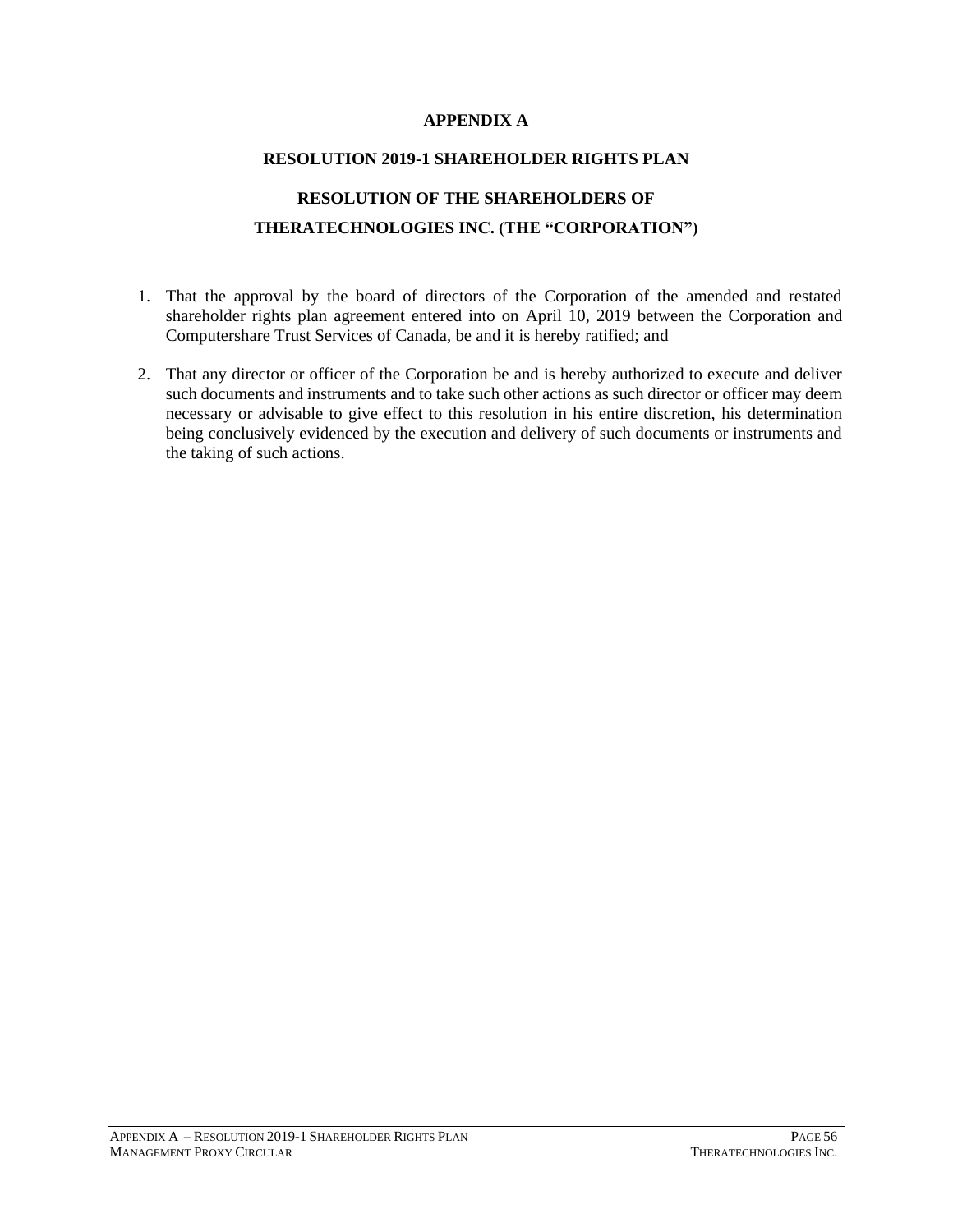# **APPENDIX B**

### **MANDATE OF THE BOARD OF DIRECTORS**

### **I. Role**

The Corporation's Board of Directors (the "**Board**") is ultimately responsible for the stewardship of the Corporation and executes its mandate directly or after considering recommendations from its related committees and Management.

Management is responsible for the Corporation's day-to-day activities and is charged with realizing strategic activities approved by the Board within the scope of its authorized business activities, capitalization plan and Corporation directives. Management must report regularly to the Board on matters relating to shortterm results and long-term development activities.

### **II. Obligations and Responsibilities**

The Board carries out the functions, performs duties and assumes the responsibilities entrusted by the laws and regulations. The Board may delegate some of its responsibilities to Board committees and Management within the scope of the Corporation's General By-laws, the laws and the regulations. Therefore, day-to-day management of the Corporation's activities is entrusted to Senior Management, which reports directly to the Board. One of the key functions of the Board is to appoint the senior management team.

The functions and duties of Board members include, without limitation, the following functions and duties:

- A. Appointment, assessment, succession planning of Senior Management
	- 1. Select and appoint the President and Chief Executive Officer of the Corporation.
	- 2. Oversee the appointment of other members of Senior Management.
	- 3. Ensure that the Corporation has a succession plan for the President and Chief Executive Officer.
	- 4. Monitor the performance of the President and Chief Executive Officer and others Executive Officers, with respect to pre-established objectives.
- B. Compensation of Directors
	- 1. Establish the compensation of Directors.
- C. Strategic Direction and Planning
	- 1. Adopt the Corporation's strategic planning process.
	- 2. Approve the Corporation's strategic plan and review Senior Management's performance in implementing the plan.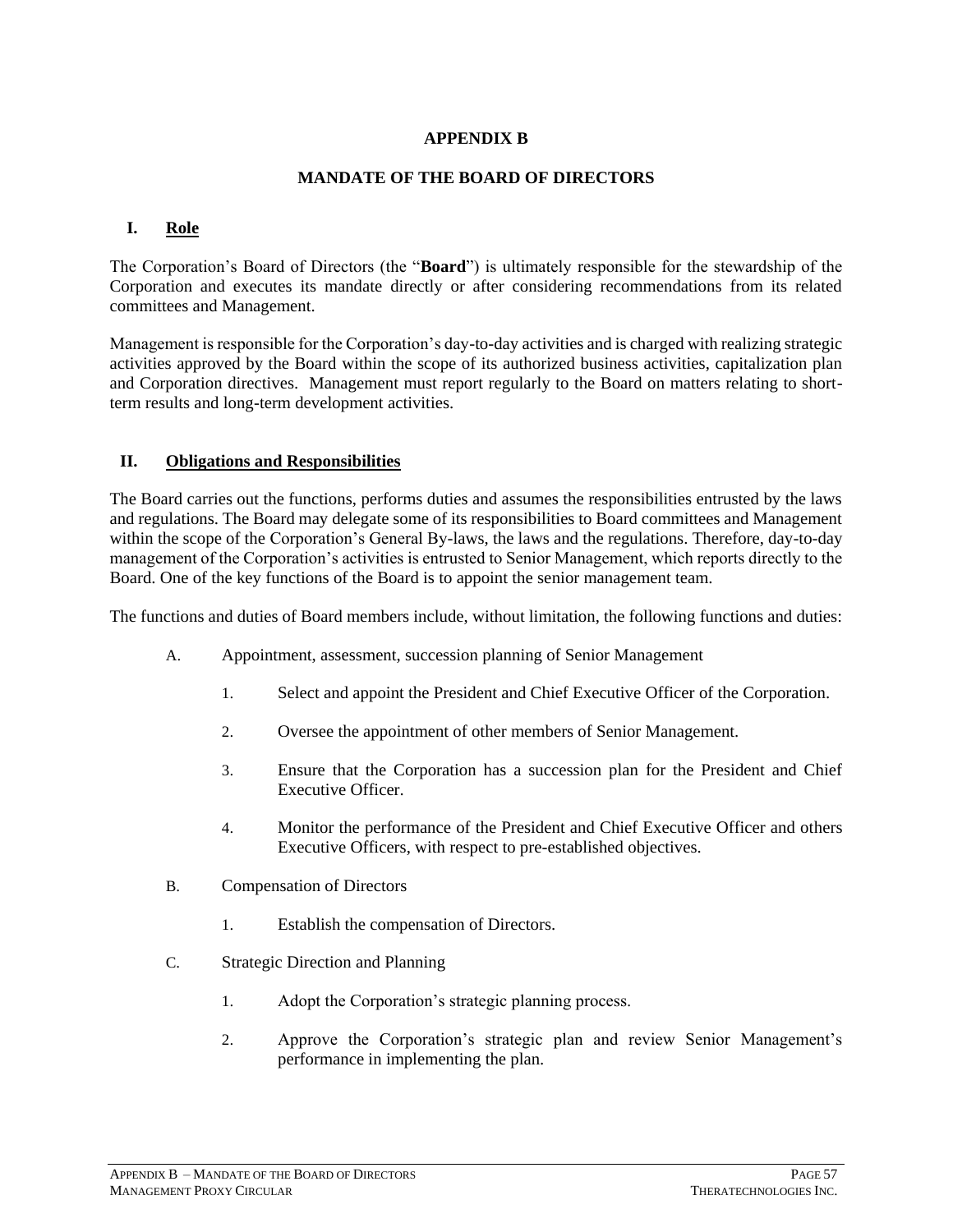- 3. Review the strategic plan annually, taking into account opportunities and risks, and monitoring the Corporation's performance against the plan.
- 4. Review and approve the Corporation's annual plans towards financing the strategic plan.
- 5. Review and approve the Corporation's annual operating budget.
- 6. Identify key business risks facing the Corporation and the implementation of appropriate systems to manage these risks.
- 7. Discuss with Management how the strategic environment is changing and the key strategic issues.
- D. Corporate Behaviour and Governance
	- 1. Develop an approach to corporate governance, including the determination of principles and guidelines for the Corporation.
	- 2. Obtain reasonable assurance of the integrity of the President and Chief Executive Officer and other senior members of Management, and that they uphold principles of integrity within the ranks of the Corporation.
	- 3. Oversee the implementation of a Corporation disclosure policies and procedures.
	- 4. Monitor the integrity of the Corporation's internal controls and disclosure systems.
	- 5. Be available to receive feedback from stakeholders, which must be provided in writing, at the Corporation's head office, bearing the mention "Confidential".
- E. Personal Behaviours
	- 1. Keep up-to-date with the regular programs and employees of the Corporation.
	- 2. Upon request, join a committee and actively participate at its meetings.
	- 3. Be accessible, at least by telephone, to personnel and other Corporation Directors, as required.
	- 4. Keep confidential information discussed during meetings.
	- 5. Attend regular and special Board meetings.
	- 6. Get to know other members of the Board and promote collegial decision-making.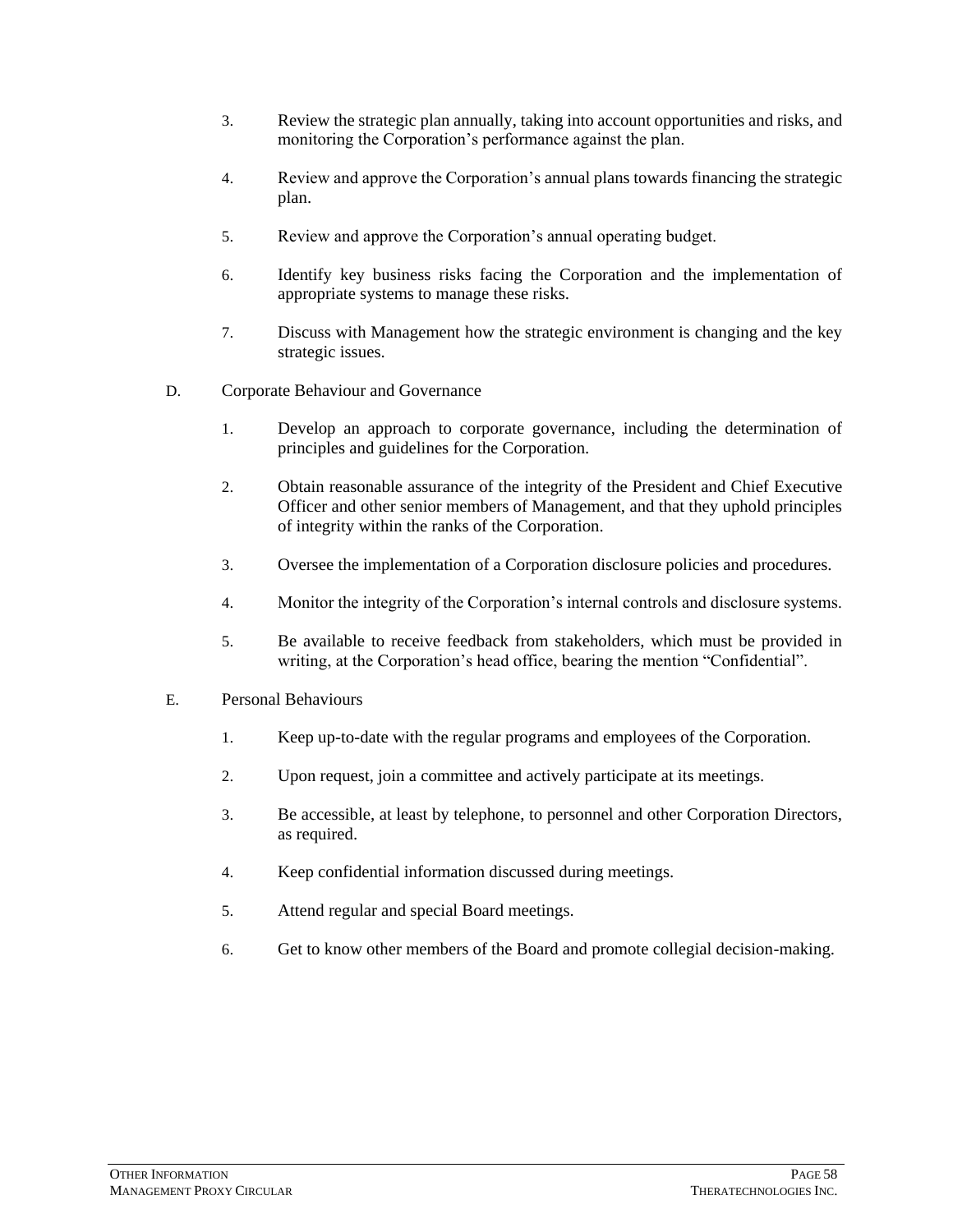# **III. External Advisors**

In discharging its duties and responsibilities, the Board is empowered to retain external legal counsel or other external advisors, as appropriate. The Corporation shall provide the necessary funds to secure the services of such advisors.

# **IV. Composition of the Board**

The Board consists of such number of Directors as the Board may determine from time to time by resolution. The Board must assure itself that it is composed of Directors that are sufficiently familiar with the business of the Corporation, and the risks it faces, to ensure active and effective participation in the deliberations of the Board. Directors should have diverse backgrounds and personal characteristics and traits as well as competencies and expertise that add value to the Corporation. Finally, a majority of the Directors must be independent for the purposes of National Policy 58-201 Corporate Governance Guidelines.

### **V. Board Meeting Procedures**

The Board follows the procedure established in the Corporation's General By-Laws.

# **VI. Records**

The Corporation's Secretary keeps the records required by law and any other relevant document.

# **VII. Effective Date**

This written mandate was adopted by the Directors at its February 8, 2006 Board meeting.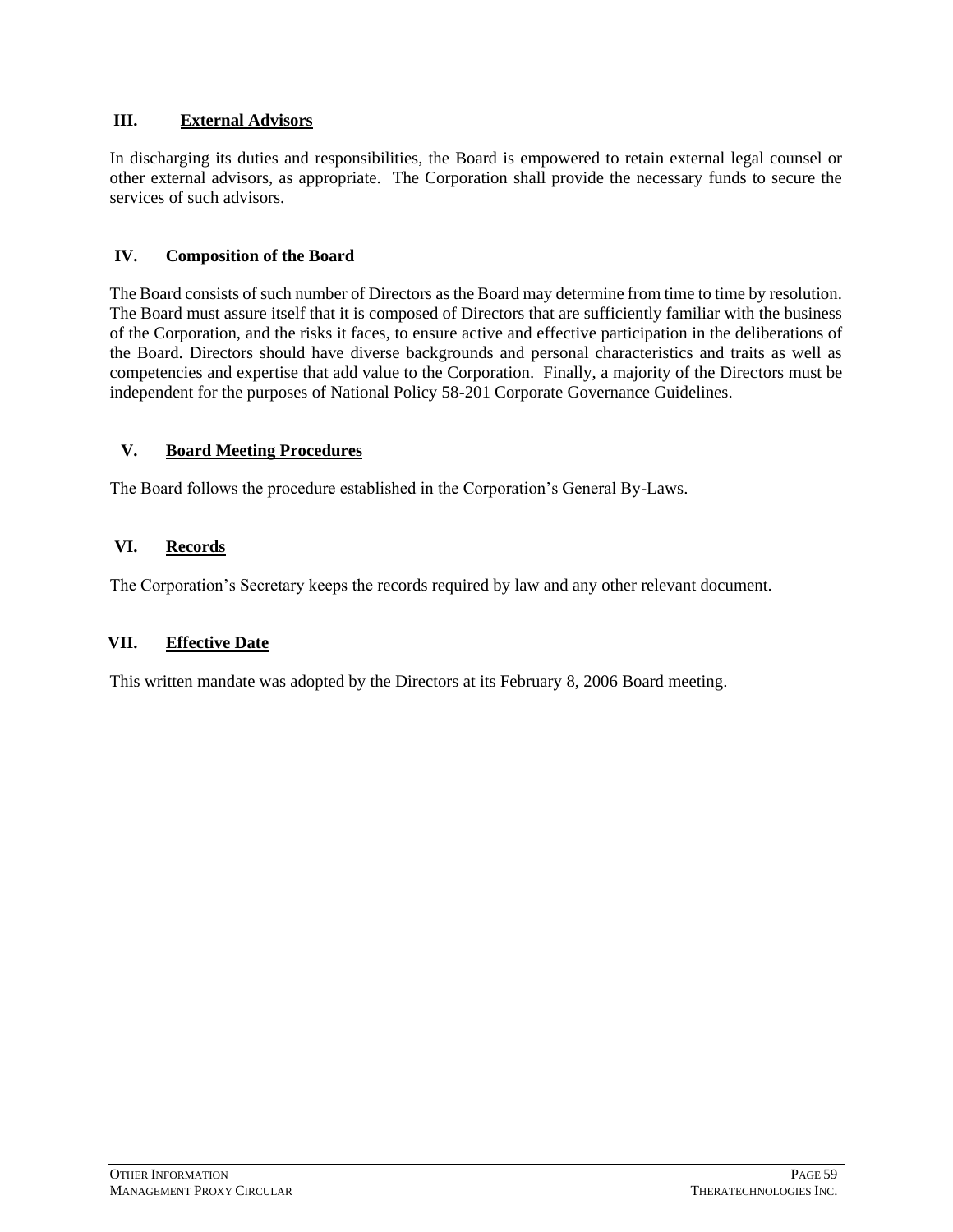# **APPENDIX C**

# **DIRECTOR ORIENTATION AND CONTINUING EDUCATION POLICY**

The Board must first ensure that every new nominee as Director possesses the necessary skill, expertise, availability and knowledge to properly fulfil its mandate. Once a Director is effectively elected, the Chairman of the Board, the President and Chief Executive Officer and Secretary provide him with the specific information required for a well-informed contribution.

# **I. Purpose**

The purpose of this Director Orientation and Continuing Education Policy (the "**Policy**") is to set forth the Corporation's process of orientation for newly appointed Corporation Directors to familiarize them with the role of the Corporation's Board of Directors, its committees, its directors, and the nature and operation of the Corporation's business activities. The Policy also indicates the elements of continuing education of the Board of Directors to ensure the Corporation Directors maintain the skill and knowledge necessary to fulfill their obligations as directors.

# **II. Orientation of New Directors**

Newly appointed Directors first meet with the Chairman of the Board to discuss the functioning of the Board of Directors. Then, they meet with the President and Chief Executive Officer to discuss the nature and operation of the Corporation's business activities. As required, meetings may be set up with other Senior Managers to further clarify some of the Corporation's business activities. Finally, the Secretary provides new directors with the following documents:

- A. Copies of Board meeting minutes and written resolutions since the beginning of the fiscal year (which may include those of the preceding fiscal year, depending of the date of appointment), including a copy of the minutes of the last annual meeting;
- B. A schedule of Board Meetings for the year;
- C. The disclosure policies et procedures and the "Undertaking" form (for signature);
- D. The policy on insider trading in force at Theratechnologies (with mention to register as an insider with the Canadian securities agency through SEDI.ca and to prepare an initial insider report within ten (10) days following appointment);
- E. Theratechnologies' Share Option Plan;
- F. The latest annual report and accompanying information on Theratechnologies (fact sheet, latest press releases, latest annual information form and corporate presentation);
- G. The Director Disclosure Form (to complete and return within afforded time);
- H. The General By-Laws, the Board's written mandate, the Audit Committee Charter, Compensation Committee Charter, Nominating and Corporate Governance Charter; and
- I. The Directors and Senior Management coverage and compensation.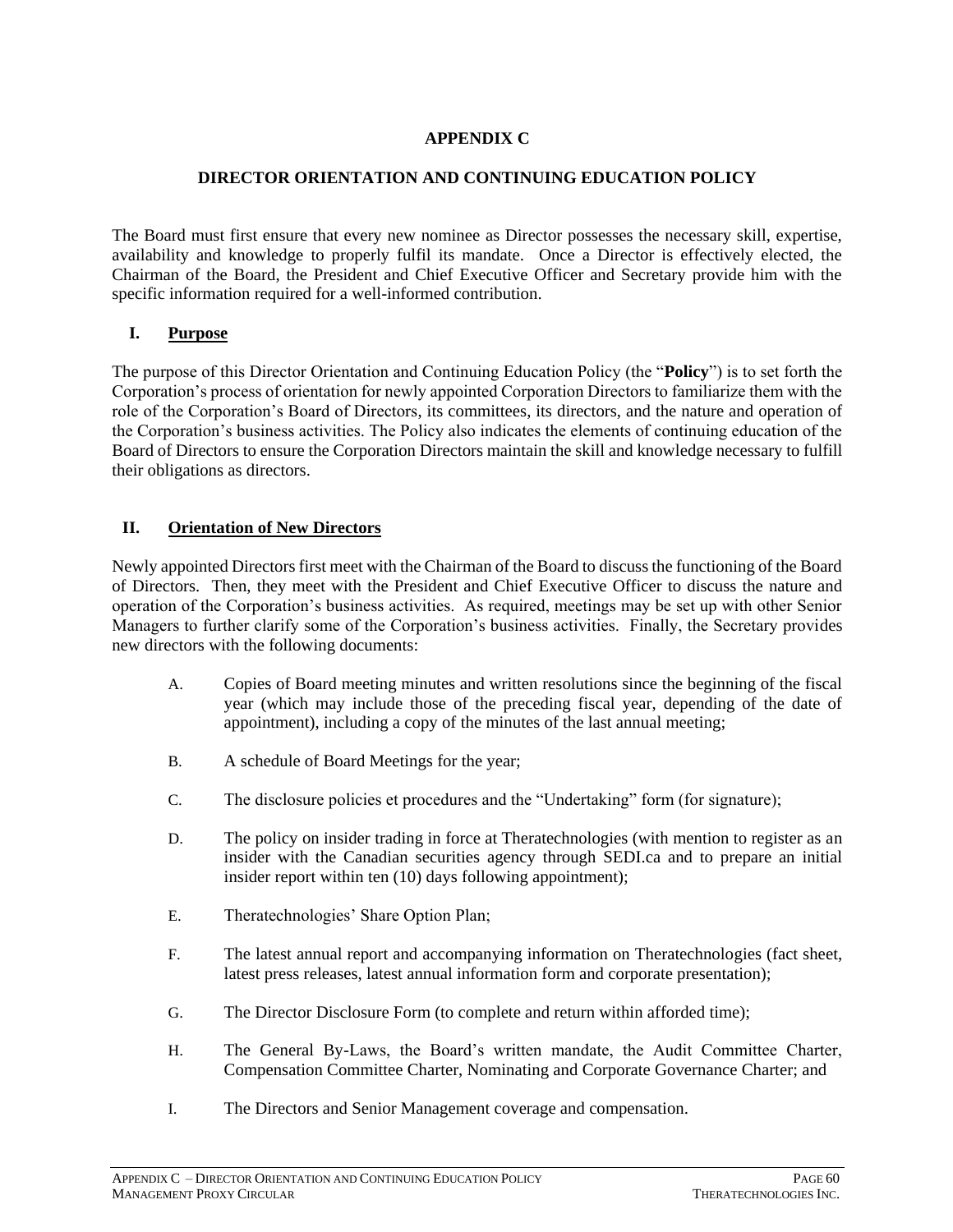# **III. Continuing Education**

The following actions are taken to ensure the continuing education of Directors:

- A. Management provides Directors, from time to time, with pertinent articles and books relating to the Corporation's business, its competitors, corporate governance and regulatory issues;
- B. Key Corporation executives make regular presentations to the Board on business activities;
- C. Certain consultants present to the Board on matters relevant to their role and duties. Consultants such as insurance brokers presenting on risks faced by the Corporation or consultants presenting a long-term strategy for the Corporation;
- D. The Secretary offers Directors continuing education in the form of presentations on new legal and regulatory requirements that impact the Board.

# **IV. Review**

This Policy is reviewed and modified when the Board of Directors considers it necessary and desirable.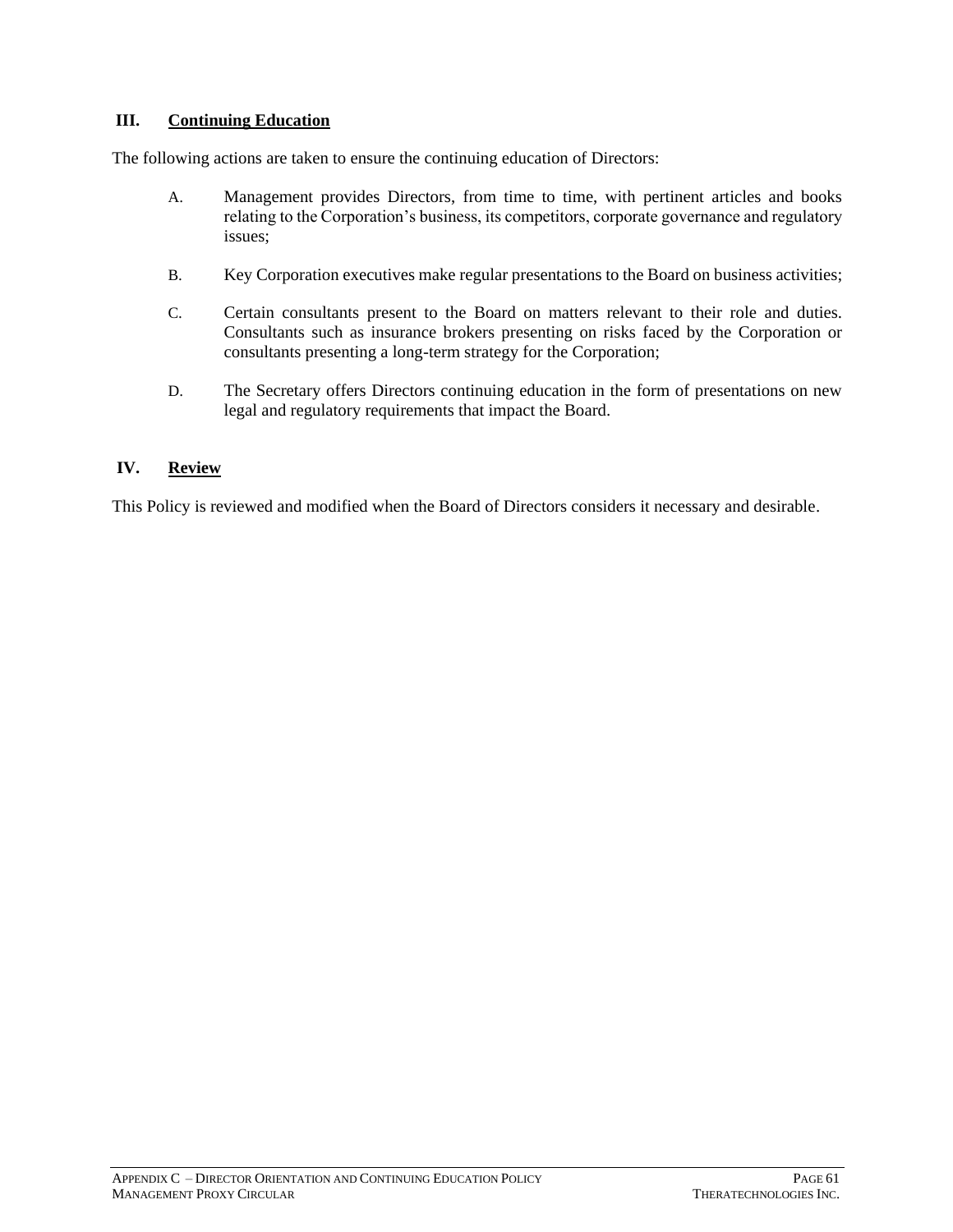### **APPENDIX D**

#### **NOMINATING AND CORPORATE GOVERNANCE COMMITTEE CHARTER**

#### I. Mandate

The Nominating and Corporate Governance Committee (the "Committee") is responsible for assisting the Company's Board of Directors (the "Board") in overseeing the following:

- A. Recruit candidates for the Board;
- B. Review the size of the Board;
- C. Composition of the Board;
- D. Function of the Board;
- E. Orientation and education of Board members; and
- F. Governance.

#### II. Obligations and Duties

The Committee carries out the duties usually entrusted to a Nominating and Corporate Governance Committee and any other duty assigned from time to time by the Board. Specifically, the Committee is charged with the following obligations and duties:

- A. Recruit Candidates for the Board
	- 1. Identify potential candidates as members of the Company's Board of Directors. In so doing, the Committee will consider:
		- a. independence of candidates under the terms of National Policy 58-201 on corporate governance;
		- b. gender diversity;
		- c. the competencies, skills and personal characteristics sought in candidates. The Committee will determine what it considers necessary by assessing competencies, skills and personal characteristics of the candidates in relation to: (1) those generally required by the Board; (2) those already present in other Board members; and (3) those which are a welcome addition; and
		- d. the availability of candidates.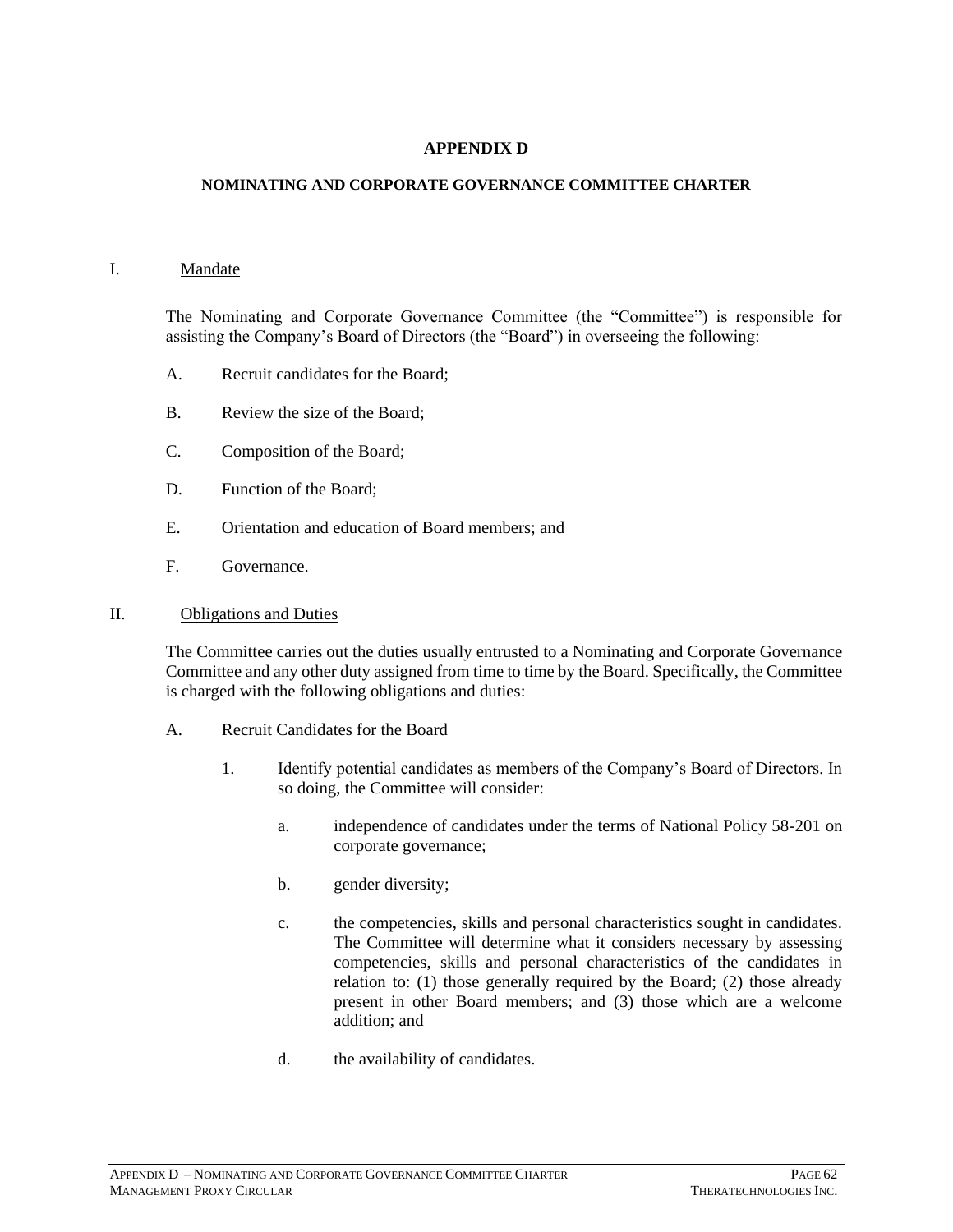- 2. All Board members may submit to the Committee potential candidates for membership, and the Committee shall review such candidates in light of above described competencies and skills desirable for the Board.
- 3. The Committee shall proceed as follows for the recruitment of candidates:
	- a. when determined by the Committee and the Board of Directors that Board vacancies must be filled or new members are desirable, the Chairman of the Board of Directors shall make contact with candidates that have been identified by the Committee per the above described criteria;
	- b. upon a positive evaluation by the Chairman of the Board of Directors and positive reaction from the candidate, at least two (2) members of the Board shall meet with the candidate; and
	- c. upon a positive evaluation by the two (2) Board members and the continuing interest of the candidate, the Committee shall make a recommendation to the Board of Directors, providing all pertinent background information for analysis and discussion by the Directors.

# B. Board Size

The Board must be composed of 3 to 20 directors, as per the Company's Articles of Incorporation and the Law. As provided under the terms of the Company General By-Laws, the Board shall exercise its power to establish by resolution the exact number of directors. In this regard, the duties of the Committee are as follows:

- 1. Examine the size of the Board annually in view of assessing its effectiveness.
- 2. Consider modifications to the number of constituting members and issue its recommendations to the Board.
- C. Composition of the Board
	- 1. Ensure that the Board is composed of Directors that are sufficiently familiar with the business of the Company, and the risks it faces, to ensure active and effective participation in the deliberations of the Board.
	- 2. Ensure that Directors have diverse backgrounds and personal characteristics and traits as well as competencies and expertise that add value to the Company.
	- 3. Ensure that a majority of the directors are independent directors for the purposes of National Policy 58-201 Corporate Governance Guidelines.
- D. Board Functioning
	- 1. Examine the Board's functions and issue recommendations as to its obligations and role. Among others, the Committee must regularly review the Board's written mandate.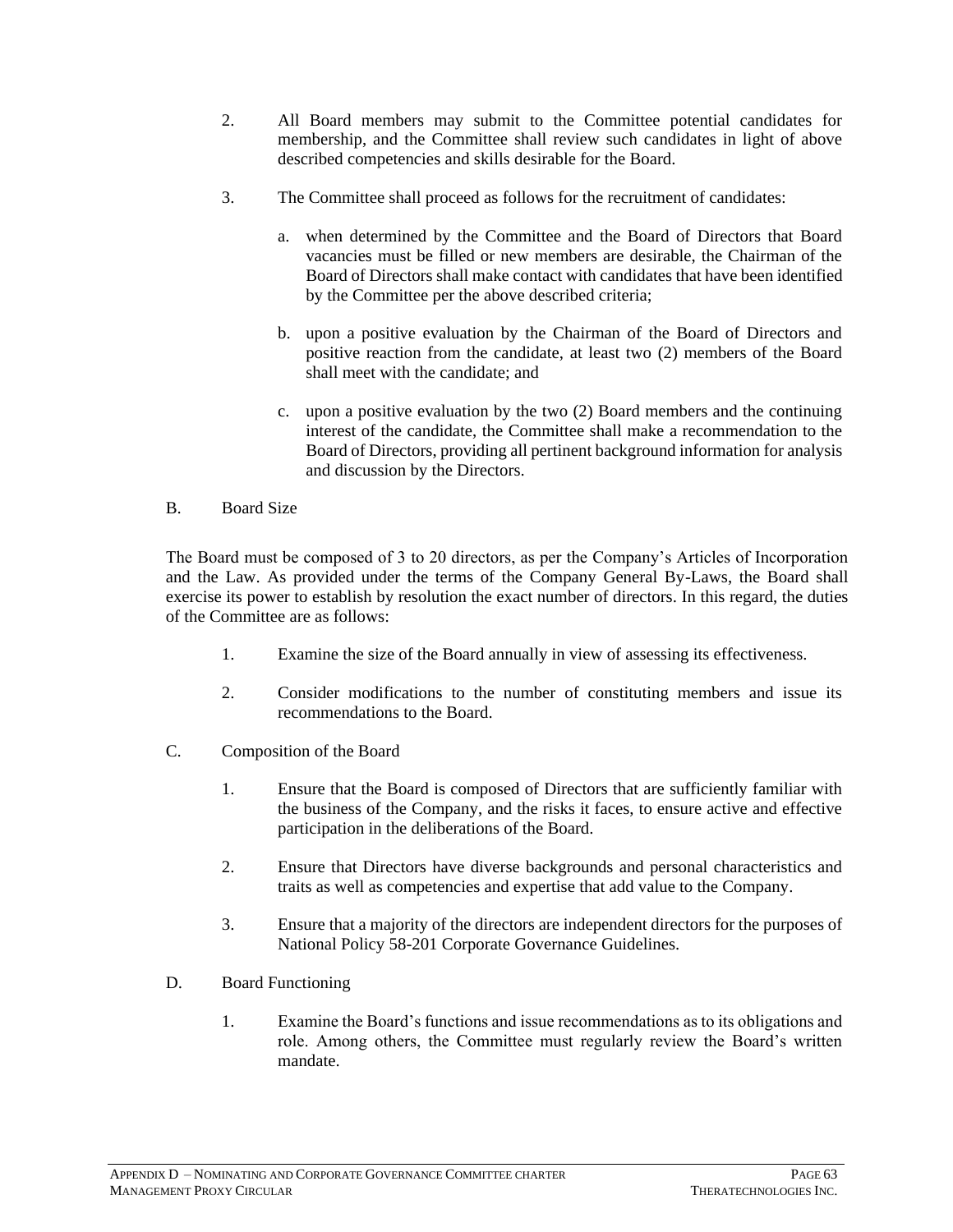- 2. Determine and review, as needed, the roles and mandates of Board committees and issue recommendations.
- E. Orientation and Continuing Education of Board Members

Develop an orientation and continuing education policy for Directors.

- F. Governance
	- 1. Follow corporate governance developments and, as required, advise the Board of appropriate actions.
	- 2. Examine appropriate actions to promote ethical business conduct, issue relevant recommendations to the Board and oversee their implementation.
	- 3. Examine conflict of interest issues that may be brought to the attention of the Board and offer solutions.

### III. External Advisors

In discharging its duties and responsibilities, the Committee is empowered to retain external legal counsel or other external advisors, as appropriate. The Company shall provide the necessary funds to secure the services of such advisors.

### IV. Composition of the Committee

The Committee is composed of any number of Directors, but no less than three, as may be determined by the Board from time to time by resolution. Each member of the Committee shall be independent from the Company, as determined by the Board in accordance with applicable laws, rules and regulations.

### V. Term of the Mandate

Committee members are appointed by Board resolution to carry out their mandate extending from the date of the appointment to the next Annual General Meeting of Shareholders, or until successors are so appointed.

### VI. Vacancy

The Board may fill vacancies at any time by resolution. Subject to the constitution of the quorum, the Committee's members can continue to act even if there is one or many vacancies on the Committee.

# VII. Chairman

The Board appoints the Committee Chairman who will call and chair the meetings. The Chairman reports to the Board the deliberations of the Committee and its recommendations.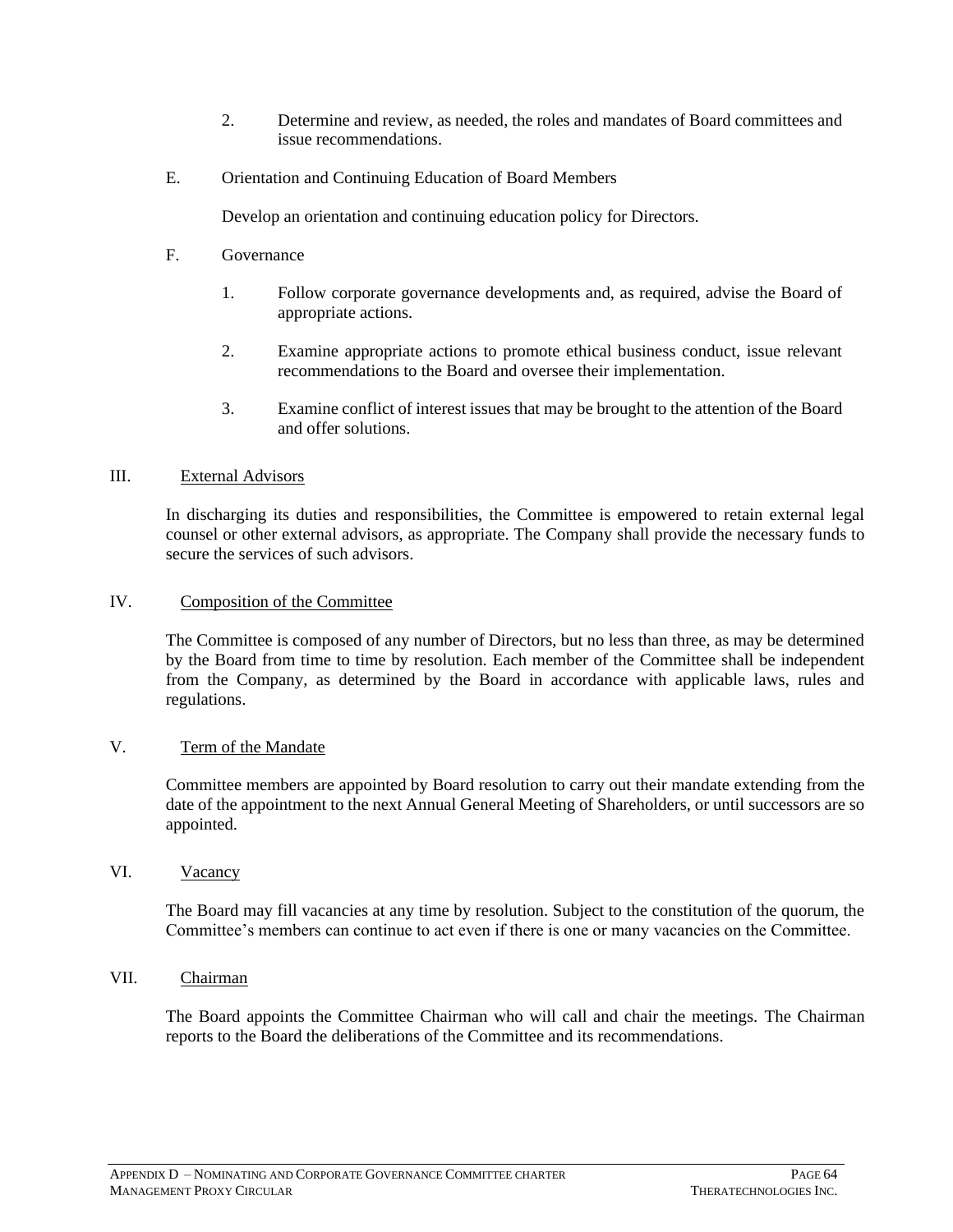### VIII. Secretary

Unless decided otherwise by resolution of the Board, the Secretary of the Company shall act as Committee Secretary. The Secretary must attend Committee meetings and prepare the minutes. He/she must provide notification of meetings as directed by the Committee Chairman. The Secretary is the guardian of the Committee's records, books and archives.

### IX. Meeting Proceedings

The Committee establishes its own procedures as to how meetings are called and conducted. Unless it is otherwise decided, the Committee shall meet privately and independently from Management at each regularly scheduled meeting. In the absence of the regularly appointed Chairman, the meeting shall be chaired by another Committee member selected among attending participants and appointed accordingly. In the absence of the regularly appointed Secretary, Committee members shall designate someone else to carry out this duty.

### X. Ouorum and Vote

Unless the Board otherwise specifies by resolution, two Committee members shall constitute an appropriate quorum for deliberation of items on the agenda. During meetings, decisions are reached by a majority of votes from Committee members, unless the quorum is of two members, in which case decisions are made by consensus of opinion.

### XI. Records

.

The Committee keeps records that are deemed necessary of its deliberations and reports regularly to the Board on its activities and recommendations.

### XII. Effective Date

This charter was adopted by the Directors during the February 8, 2006 Board meeting and amended during the February 7, 2017 Board meeting.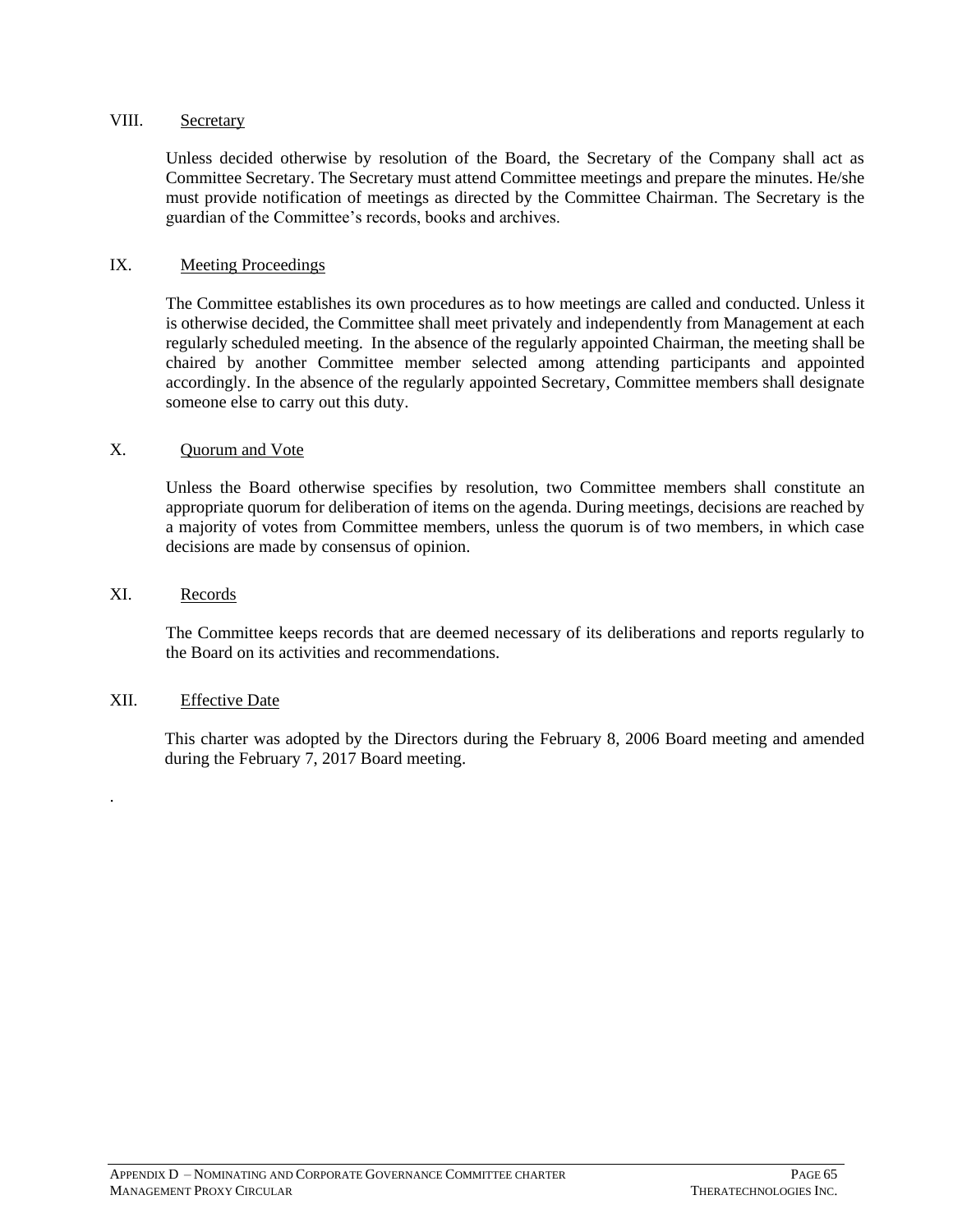# **APPENDIX E**

### **COMPENSATION COMMITTEE CHARTER**

#### **I. Mandate**

The Compensation Committee (the "**Committee**") is responsible for assisting the Corporation's Board of Directors (the "**Board**") in overseeing the following:

- A. compensation of Senior Management;
- B. assessment of Senior Management;
- C. compensation of Directors;
- D. stock option grants;
- E. overall increase in total compensation.

#### **II. Obligations and Duties**

The Committee carries out the duties usually entrusted to a compensation committee and any other duty assigned from time to time by the Board. Specifically, the Committee is charged with the following obligations and duties:

- A. Compensation of Senior Management
	- 1. Develop a compensation policy for the Corporation's Senior Management, notably the Senior Management compensation structure, annual salary adjustments as well as the creation and administration of short and long term incentive plans, stock options, indirect advantages and benefits proposed by the President and Chief Executive Officer.
	- 2. Review and establish all forms of compensation to Senior Management.
	- 3. Oversee, as required, employment contracts and terminations of Senior Management, notably severance pay.
	- 4. Oversee the Corporation's annual report on Senior Management compensation part of the Corporation's continuous disclosure requirements under applicable laws and regulations.
	- B. Assessment of Senior Management
		- 1. Develop a written position description for the President and Chief Executive Officer.
		- 2. Establish general objectives annually for the President and Chief Executive Officer of the Corporation and for other members of senior management.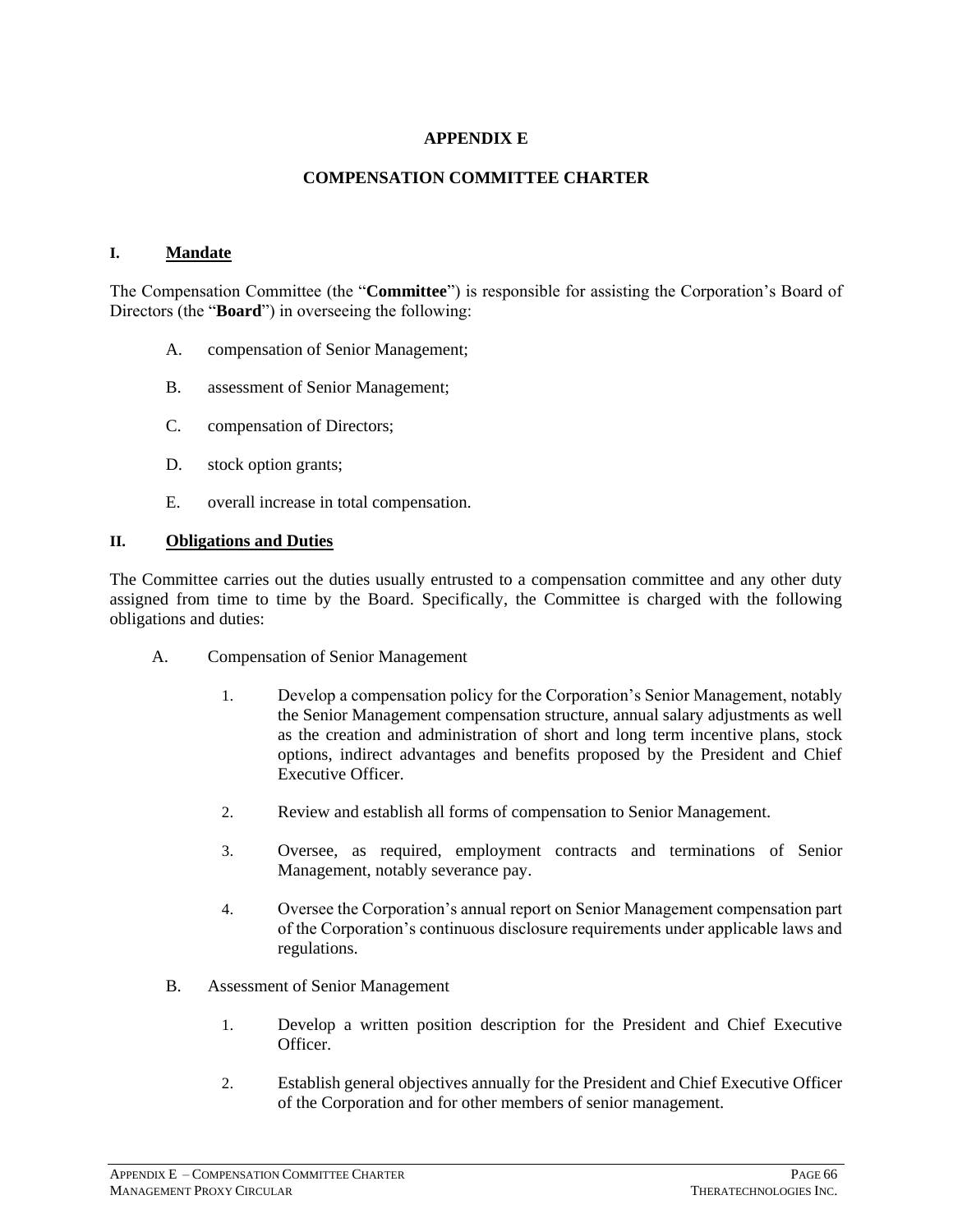- 3. Examine and review annually the President and Chief Executive Officer's performance against specific performance criteria pre-established by the Committee.
- 4. Examine, in collaboration with the President and Chief Executive Officer, the annual performance assessment of other senior managers.
- C. Compensation of Directors
	- 1. Recommend to the Board approval of the Director's Compensation Policy.
	- 2. Examine the compensation of Directors in relation to the risks and duties of their position.
- D. Stock Option Grants
	- 1. Oversee, review as needed and recommend Board approval of the Corporation Share Option Plan.
	- 2. The Committee may delegate, at its discretion, the plan's administration to members of the Corporation's Management and employees.
	- 3. Examine, oversee and recommend Board approval of stock option grants, specifically:
		- a. the people to whom options are granted;
		- b. the number of options granted;
		- c. the exercise price of the options;
		- d. the exercise period of the options; and
		- e. all other conditions relating to options granted.
	- 4. Overall Increase in Total Compensation

Approve annually the Corporation's increase in overall compensation.

### **III. External Advisors**

In discharging its duties and responsibilities, the Committee is empowered to retain external legal counsel or other external advisors, as appropriate. The Corporation shall provide the necessary funds to secure the services of such advisors.

### **IV. Composition of the Committee**

The Committee is composed of any number of Directors, but no less than three, as may be determined by the Board from time to time by resolution. Each member of the Committee shall be independent from the Corporation, as determined by the Board, in accordance with applicable laws, rules and regulations.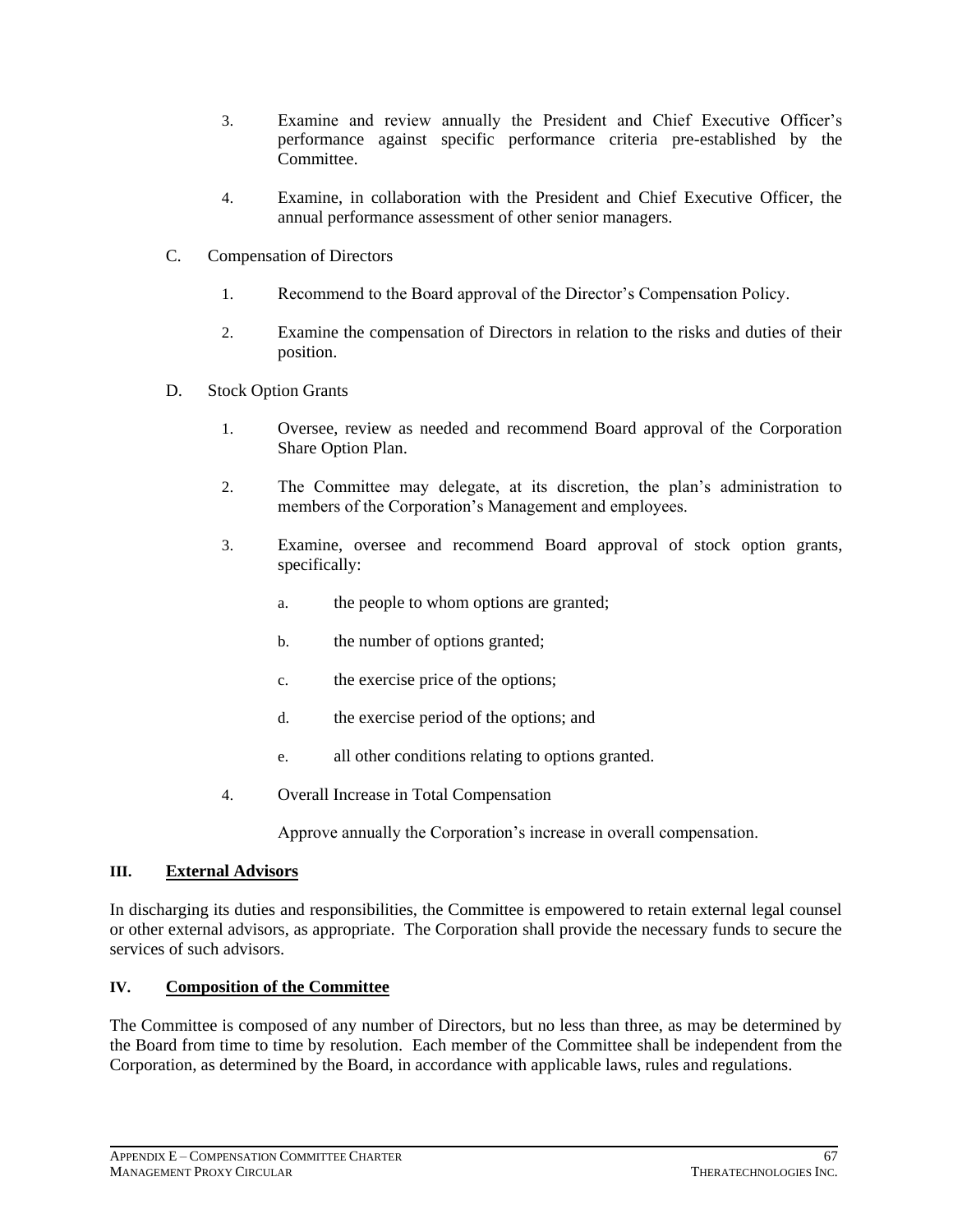# **V. Term of the Mandate**

Committee members are appointed by Board resolution to carry out their mandate extending from the date of the appointment to the next annual general meeting of shareholders, or until successors are so appointed.

### **VI. Vacancy**

The Board may fill vacancies at any time by resolution. Subject to the constitution of the quorum, the Committee's members can continue to act even if there is one or many vacancies on the Committee.

### **VII. Chairman**

The Board appoints the Committee Chairman who will call and chair the meetings.

### **VIII. Secretary**

Unless decided otherwise by resolution of the Board, the Secretary of the Corporation shall act as Committee Secretary. The Secretary must attend Committee meetings and prepare the minutes. He/she must provide notification of meetings as directed by the Committee Chairman. The Secretary is the guardian of the Committee's records, books and archives.

# **IX. Meeting Proceedings**

The Committee establishes its own procedures as to how meetings are called and conducted. Unless it is otherwise decided, the Committee shall meet privately and independently from Management at each regularly scheduled meeting. In the absence of the regularly appointed Chairman, the meeting shall be chaired by another Committee member selected among attending participants and appointed accordingly. In the absence of the regularly appointed Secretary, Committee members shall designate someone to carry out this duty.

### **X. Quorum and Vote**

Unless the Board otherwise specifies by resolution, two Committee members shall constitute an appropriate quorum for deliberation of items on the agenda. During meetings, decisions are reached by a majority of votes from Committee members, unless the quorum is of two members, in which case decisions are made by consensus of opinion.

### **XI. Records**

The Committee keeps records that are deemed necessary for its deliberations and reports to the Board on its activities and recommendations on a regular basis.

### **XII. Effective Date**

This charter was adopted by the Directors at its May 3, 2004 Board meeting. It was amended by the Directors during the February 8, 2006 Board meeting.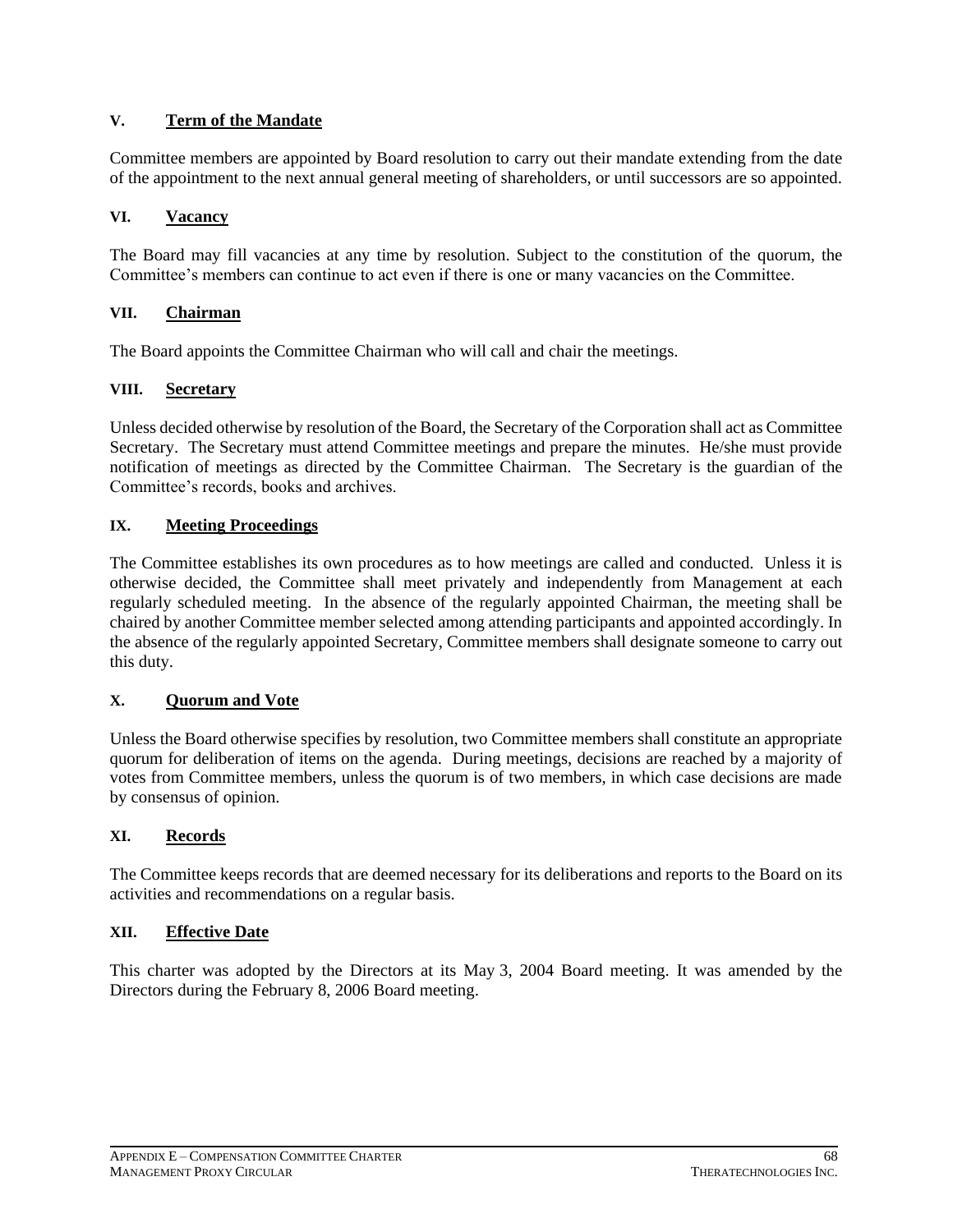## **APPENDIX F**

## **AUDIT COMMITTEE CHARTER**

#### I. Mandate

The Audit Committee (the "Committee") is responsible for assisting the Company's Board of Directors (the "Board") in overseeing the following:

- F. the integrity of the Company's financial statements and related information;
- G. the internal control systems of the Company;
- H. the appointment and performance of the external auditor; and
- I. the supervision of the Company's Risk Management.

#### II. Obligations and Duties

The Committee carries out the duties usually entrusted to an audit committee and any other duty assigned from time to time by the Board. Management has the responsibility to ensure the integrity of the financial information and the effectiveness of the Company's internal controls. The external auditor has the responsibility to verify the fair presentation of the Company's financial statements; at the same time evaluating the internal control process to determine the nature, extent and timing of the auditing procedures used for the financial statement audit. The Committee has the responsibility to supervise the participants involved in the preparation process of the financial information and to report on this to the Board.

Specifically, the Committee is charged with the following obligations and duties:

- A. Integrity of the Company's Financial Statements and Related Information
	- 1. Review annual and quarterly consolidated financial statements and all financial information legally required to be disclosed by the Company, i.e. financial information contained in the "Management Discussion and Analysis" report, the Annual Information Form and the press releases, as the case may be, discuss such with management and the external auditor, as applicable, and suggest recommendations to the Board, as the case may be.
	- 2. Approve the interim Financial Statements, the interim "Management Discussion and Analysis" reports and all supplements to these "Management Discussion and Analysis" reports which have to be filed with regulatory authorities.
	- 3. On a periodic basis, review and discuss with management and the external auditor, as applicable, the following:
		- a. major issues regarding accounting principles and financial statement presentations, including any significant changes in the Company's selection or application of accounting principles, and major issues as to the adequacy of the Company's internal controls and any special audit steps adopted in light of material control deficiencies;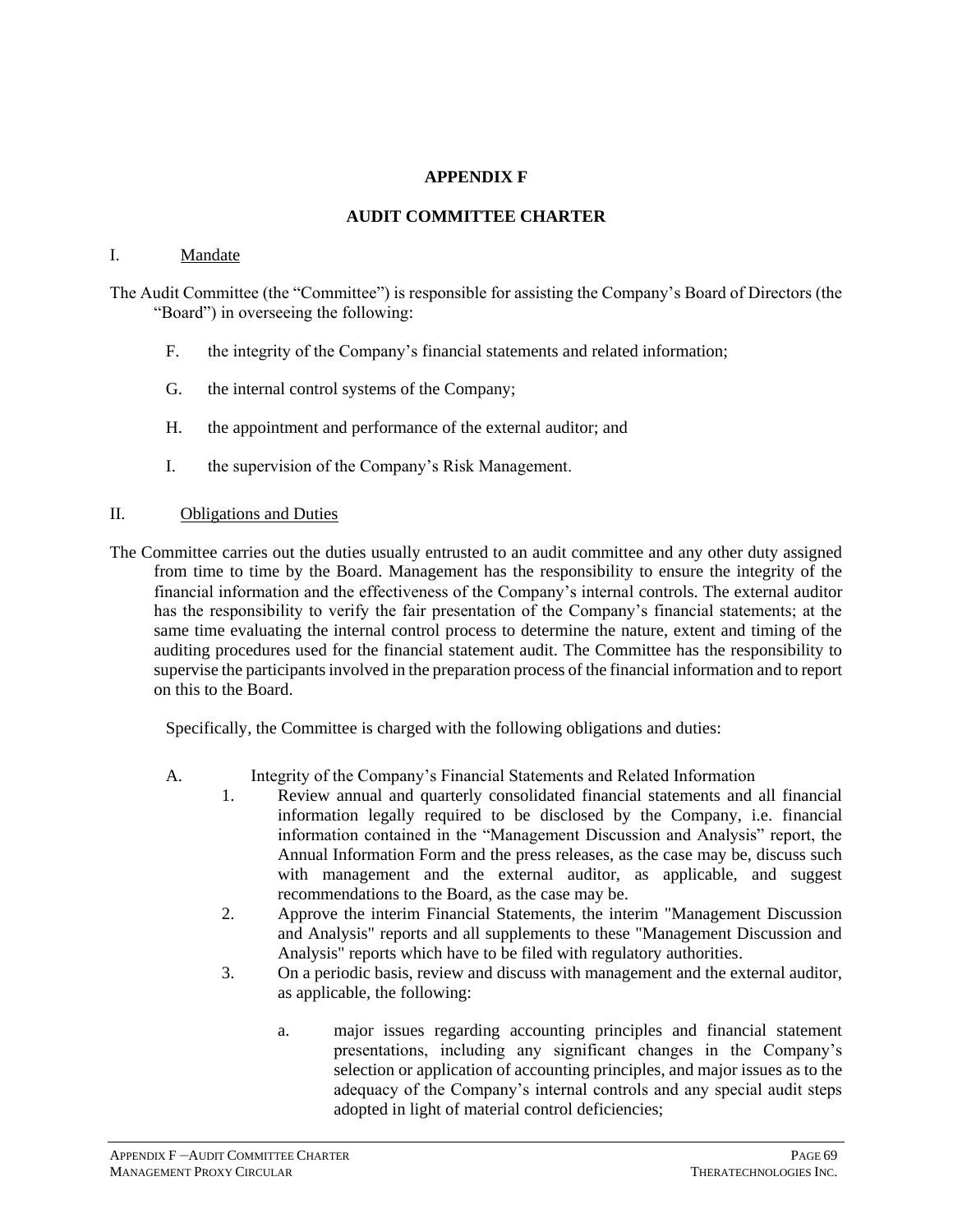- b. the effect of regulatory and accounting initiatives, as well as off-balance sheet structures, on the financial statements of the Company; and
- c. the type and presentation of information to be included in press releases dealing with financial results (paying particular attention to any use of proforma information or information adjusted by means of non-generally accepted accounting principles).
- 4. Review and discuss reports from the external auditor on:
	- a. . all critical accounting policies and practices used by the Company;
	- b. all material alternative treatments of financial information within generally accepted accounting principles that have been discussed with management, including the ramifications of the use of such alternate treatments and disclosures and the treatment preferred by the external auditor;
	- c. the external auditors' report to the Committee on the planning of external auditing; and
	- d. the external auditors' report to the Committee on the auditing results.
- B. Supervision of the Company's Internal Control Systems
	- 1. Review and discuss with management and, when appropriate, provide recommendations to the Board on the following:
		- a. actual financial data compared with budgeted data;
		- b. the Company's internal control system;
		- c. the relationship of the Committee with the management and audit committees of the Company's consolidated subsidiaries. With respect to the subsidiaries, the Committee must:
			- obtain precisions as to the mandate of the audit committees;
			- enquire about internal controls and study related risks;
			- obtain copy of the minutes of the audit committees' meetings; and
			- ensure that the critical accounting policies and practices are identical to the Company's.
	- 2. Study the feasibility of implementing an internal auditing system and when implemented, establish its responsibilities and supervise its work.
	- 3. Establish procedures for the receipt, retention and treatment of complaints received by the Company regarding accounting, internal accounting controls or auditing matters, and procedures for the confidential, anonymous submission by employees of concerns regarding questionable accounting or auditing matters.
- C. Appointment and Performance Supervision of the External Auditor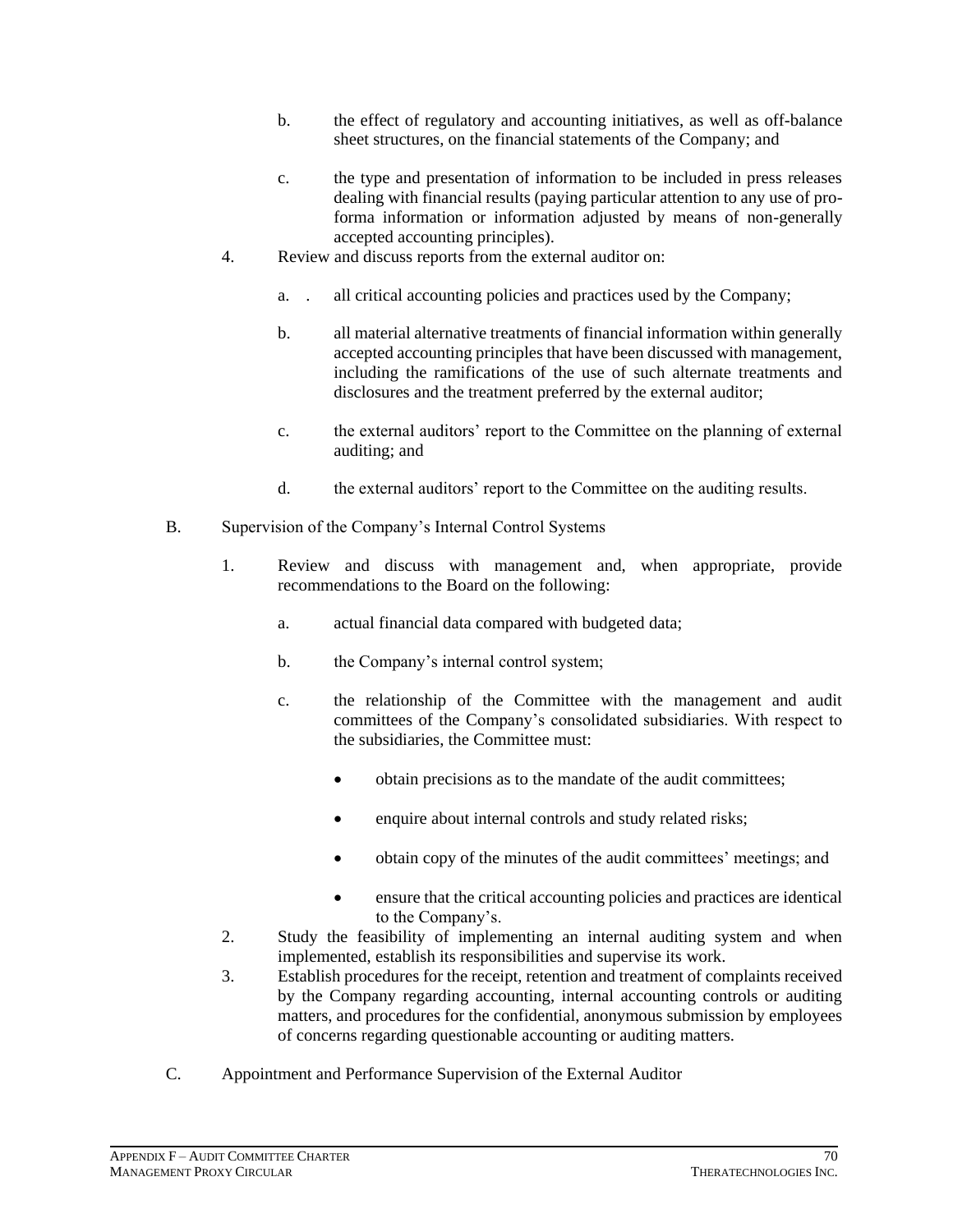- 1. Provide recommendations to the Board on the selection of the external auditor to be appointed by the shareholders.
- 2. Approve in advance and recommend to the Board the external auditor's remuneration and more specifically fees and terms of all audit, review or certification services to be provided by the external auditor to the Company and any consolidated subsidiary.
- 3. Supervise the performance of the external auditor in charge of preparing or issuing an audit report or performing other audit services or certification services for the Company or any consolidated subsidiary of the Company, where required, and review all related questions as to the terms of its mission and the revision of its mission.
- 4. Pre-approve all engagements for permitted non-audit services provided by the external auditor to the Company and any consolidated subsidiary, and to this effect and at its convenience, establish policies and procedures for the engagement of the external auditor to provide to the Company and any consolidated subsidiary permitted non-audit services, which shall include approval in advance by the Committee of all audit/review services and permitted non-audit services to be provided to the Company and any consolidated subsidiary by the external auditor.
- 5. At least annually, consider, assess and report to the Board on:
	- a. the independence of the external auditor, including whether the external auditor's performance of permitted non-audit services is compatible with the external auditor's independence;
	- b. the obtaining from the external auditor of a written or verbal statement i) describing all relationships between the external auditor and the Company that may reasonably be thought to bear on their independence; ii) assuring that lead audit partner rotation is carried out, as required by law; and iii) describing any other relationship that may reasonably be thought to affect the independence of the external auditor; and
	- c. the evaluation of the lead audit partner, taking into account the opinions of management and the internal auditor.
- 6. At least annually, obtain and review a report by the external auditor describing:
	- a. the external auditor's internal quality-control procedures; and
	- b. any material issues raised by the most recent internal quality-control review (or peer review) of the external auditor's firm, or by any inquiry or investigation by governmental or professional authorities, within the preceding five years, with respect to one or more independent audits carried out by the external auditor's firm, and any steps taken to deal with any such issues.
- 7. Resolve any disagreement between management and the external auditor regarding financial reporting.
- 8. Review the audit process with the external auditor.
- 9. Review and discuss with the Chief Executive Officer and Chief Financial Officer of the Company the process for the certifications to be provided in the Company's public disclosure documents.
- 10. Meet periodically with the external auditor in the absence of management.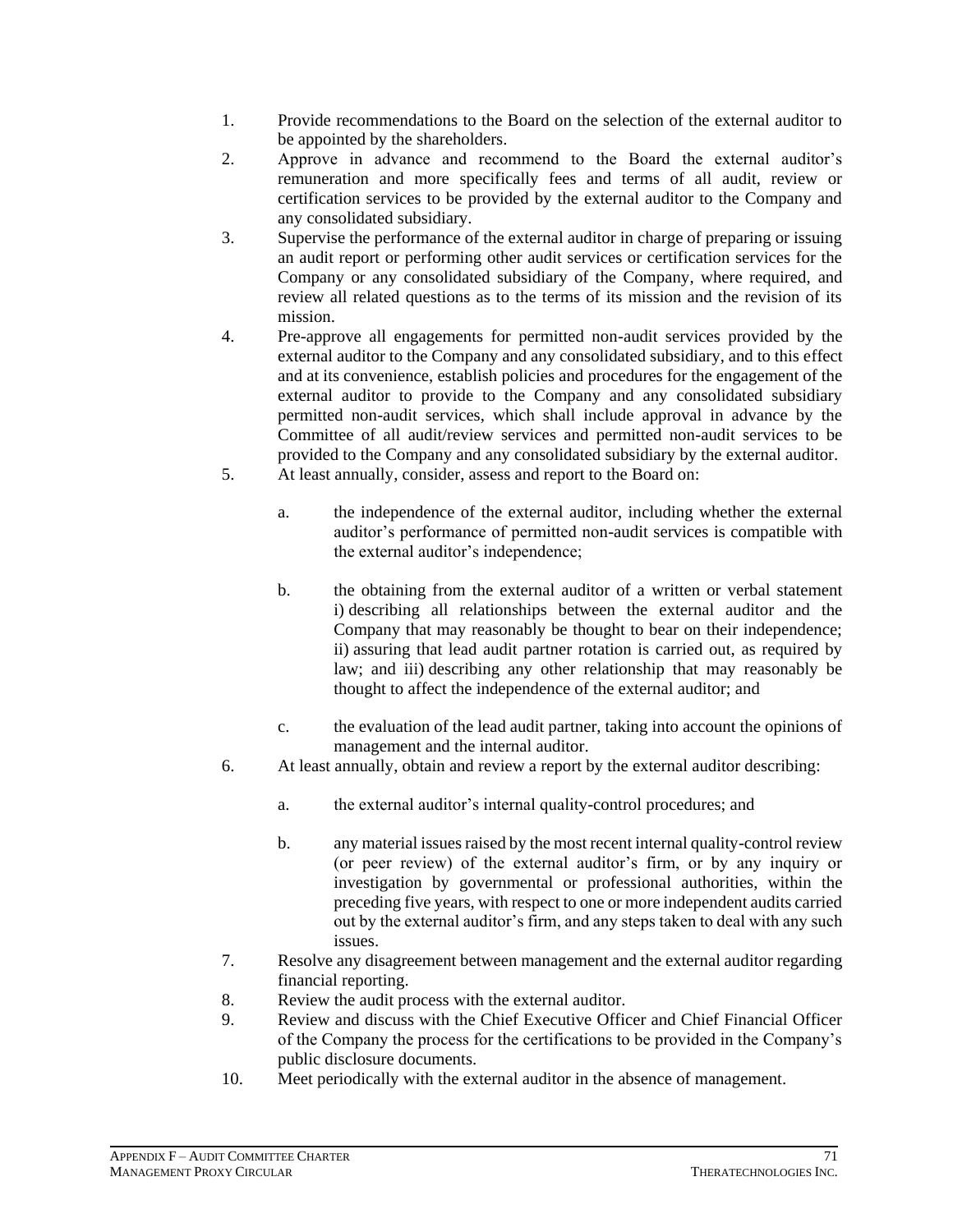- 11. Establish procedures with respect to hiring the external auditor's employees and former employees.
- D. Supervision of the Company's Risk Management

Review, report and, where appropriate, provide recommendations to the Board on the following:

- 1. the Company's processes for identifying, assessing and managing risk;
- 2. the Company's major financial risk exposures and the steps the Company has taken to monitor and control such exposures;
- 3. the Company's insurance portfolio and the adequacy of the coverage; and
- 4. the Company's investment policy.

#### III. External Advisors

In discharging its duties and responsibilities, the Committee is empowered to retain external legal counsel or other external advisors, as appropriate. The Company shall provide the necessary funds to secure the services of such advisors.

#### IV. Composition of the Committee

The Committee is composed of any number of Directors, but no less than three, as may be determined by the Board from time to time by resolution. Each member of the Committee shall be independent from the Company and is financially literate, as determined by the Board and in conformity with applicable laws, rules and regulations.

# V. Term of the Mandate

Committee members are appointed by Board resolution to carry out their mandate extending from the date of the appointment to the next annual general meeting of the shareholders or until their successors are so appointed.

#### VI. Vacancy

The Board may fill vacancies at any time by resolution. Subject to the constitution of the quorum, the Committee's members can continue to act even if there is one or many vacancies on the Committee.

## VII. Chairman

The Board appoints the Committee Chairman who will call and chair the meetings**.** The Chairman reports to the Board the deliberations of the Committee and its recommendations.

#### VIII. Secretary

Unless otherwise determined by resolution of the Board, the Secretary of the Company shall act as Committee Secretary. The Secretary must attend Committee meetings and prepare the minutes.